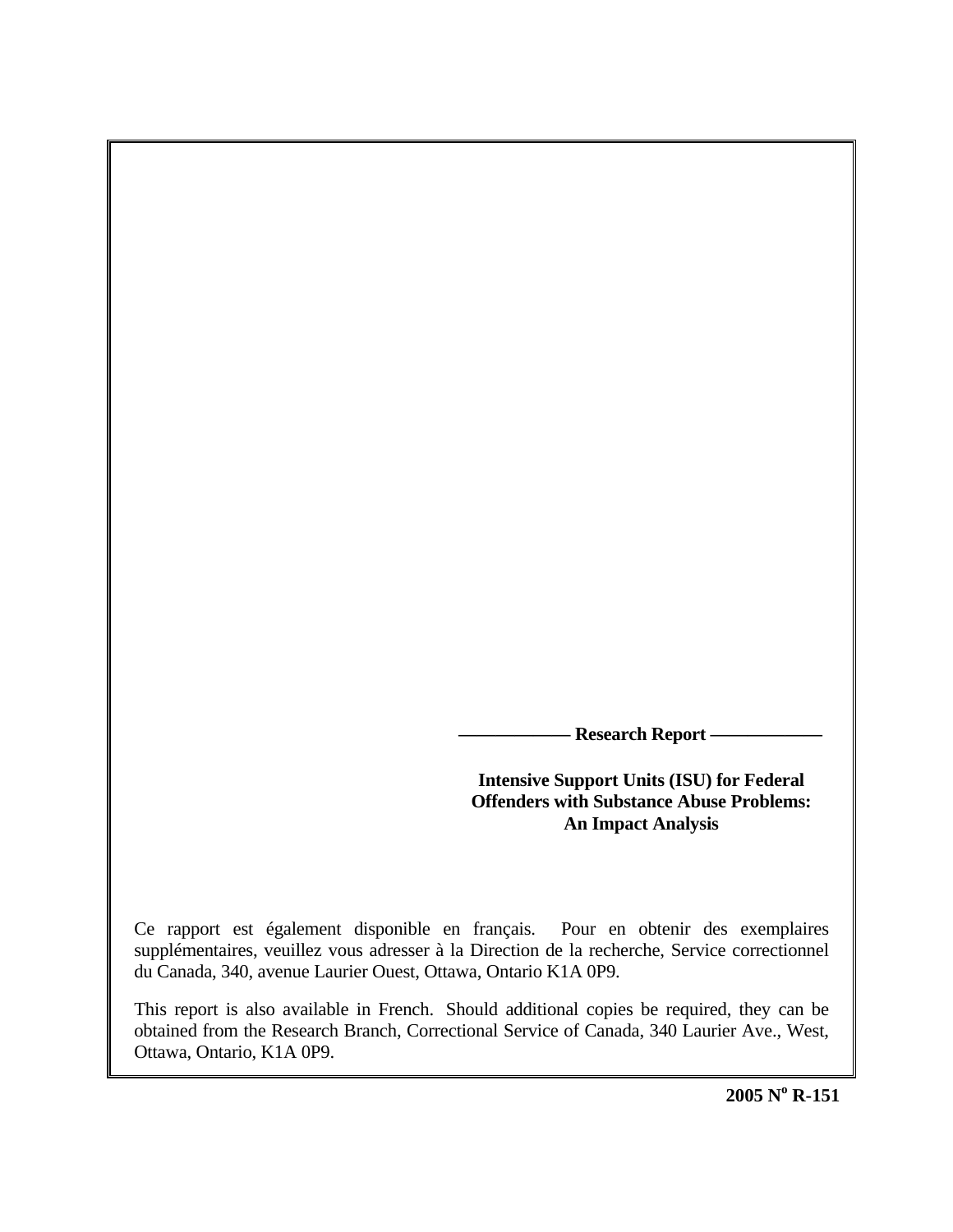**Intensive Support Units (ISU) for Federal Offenders with Substance Abuse Problems: An Impact Analysis** 

> Brian A. Grant David D. Varis & Derek Lefebvre

Addictions Research Centre Research Branch, Policy Planning and Coordination Correctional Service Canada

**March 2005**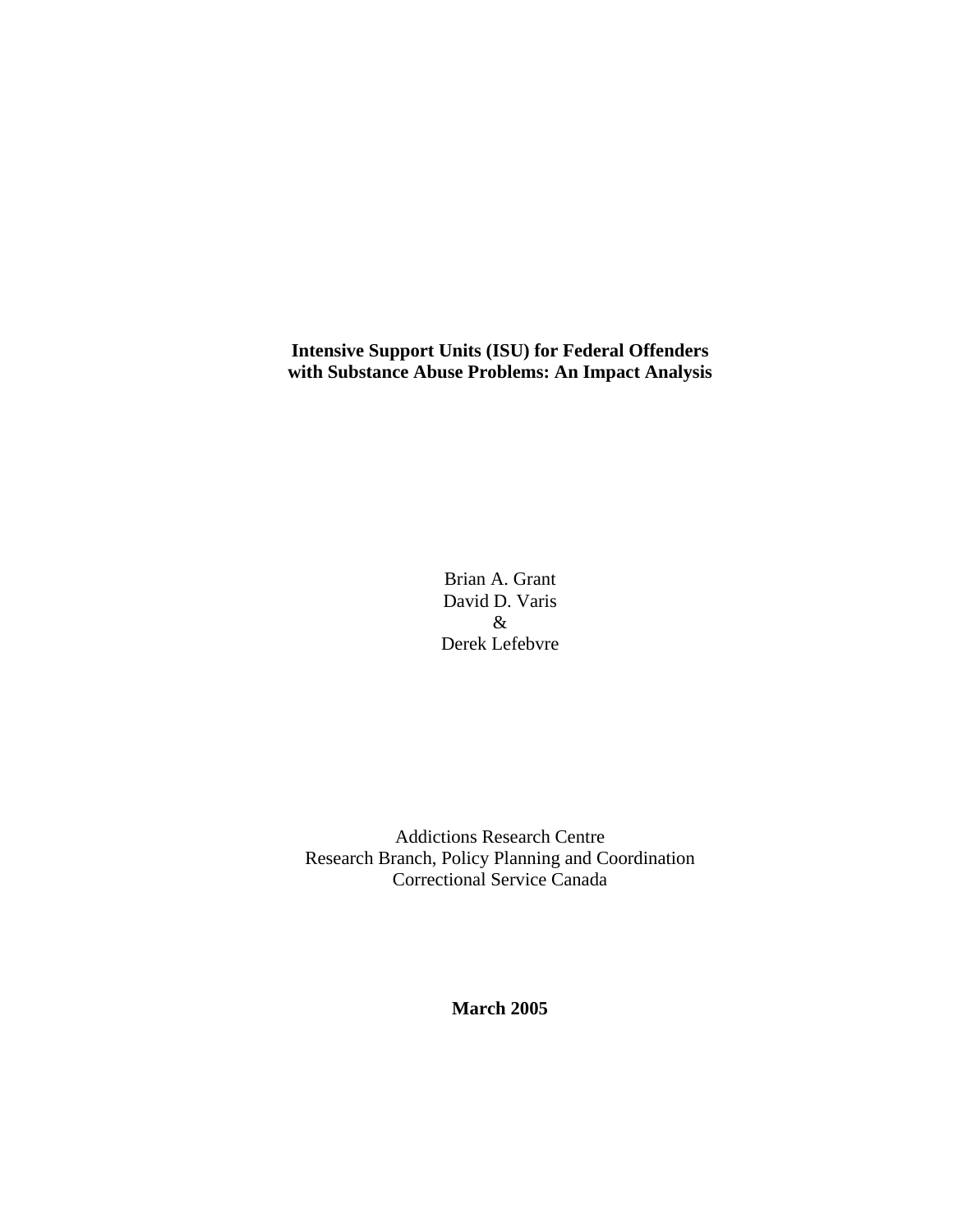## **ACKNOWLEDGEMENTS**

<span id="page-2-0"></span>This research could not have been conducted without the full support of Westmorland, Leclerc, Joyceville, Drumheller and Mission institutions. Wardens and their senior management team, Unit Managers, and front-line staff were instrumental not only in implementing an Intensive Support Unit in their respective facility, but also in the research component of this national pilot initiative. Moreover, many dedicated regional and national headquarters staff provided invaluable project implementation documentation and assistance, in particular, Dr. John Weekes, Reintegration Programs, Dr. Andrea Moser, CSC National Drug Strategy, and Irene Klassen, Performance Assurance, NHQ. As well, the authors would like to thank the many Research Branch staff who played a significant role in this project including Christa Gillis (development of measures), Gilbert Taylor (initial project management), Stafford Murphy (site descriptions and initial co-ordination of research assistants), Sara Johnson (data analysis), Mark Nafekh (statistical analysis advice) and Collette Cousineau (data extraction from OMS). Given the duration of on-site data collection and analysis, there were many research assistants involved in this project and we thank Diane Leblanc, Julie Lambert, Jennifer Ruccolo, Michelle Wylie, Donette Hamula, Darcy Ginn, Joe Yuzik, Richard Kalman, Diana Doherty, Fred Cardwell, Jennifer MacPherson and Mark Edwards. We appreciate greatly the review of the report that Peggy Mullins, Research Analyst, undertook upon its completion. Also, we thank our colleagues at the Addiction Research Centre, who supported and assisted in many ways, while adapting to the new facility in Montague, Prince Edward Island. Finally, we thank the offenders who participated in this study. Their willingness to openly share personal experiences and information about the difficulties and problems associated with substance use was critical to seeing this study to fruition.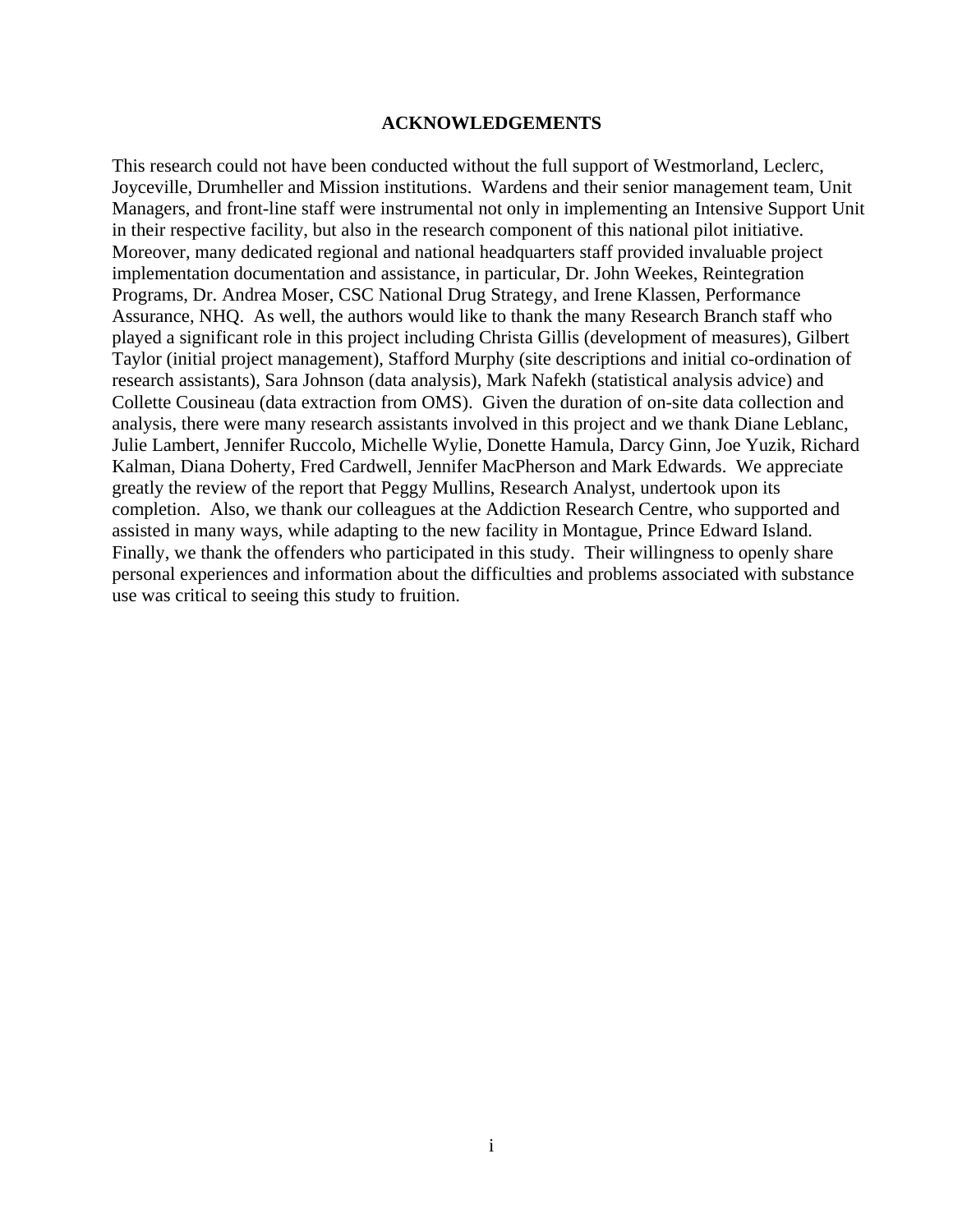# **EXECUTIVE SUMMARY**

<span id="page-3-0"></span>Approximately 80% of offenders admitted to federal penitentiaries are identified as having a substance abuse problem that is associated with their criminal behaviour on admission to prison (Grant, Kunic, MacPherson, McKeown, & Hansen, 2004). To address this challenge, the Correctional Service Canada (CSC) created specialized Intensive Support Units (ISUs). The units were designed to provide offenders: 1) with a supportive environment using specially trained personnel and 2) reduced presence of drugs and alcohol through increased searching and drug testing, beyond what is specified under Canadian law.

Offenders volunteer to live on the ISU to more effectively address their drug and alcohol problems. There are no special programs or privileges and they must sign a contract agreeing to remain drug free, abide by the rules of the units and accept higher rates of searching and drug testing. Offenders living in the ISU continue to participate in regular institutional activities and have been, or are currently involved in substance abuse treatment programs.

The study sample includes 246 male offenders, admitted to an ISU, over a period of 11 months (September 2000 – July 2001) who agreed to participate in the research (of 309 ISU admissions; 80% agreed to participate), The five ISU pilot sites were located in each of CSCs five regions; two in minimum security institutions (Westmorland, Drumheller – Minimum Security Unit) and three in medium security institutions (Leclerc, Joyceville, Mission).

Offenders were followed after the study period for between 8 and 24 months to determine the type of release they received and the amount of time they spent in the community. Offenders completed a test battery at admission to the units and at the time of their discharge from the unit to determine perceptions about the program, their understanding of substance abuse and the issues surrounding their drug and alcohol problems. Changes in behaviour were measured using a monthly behaviour checklist, institutional charges, search and seizure data and results of drug testing. Follow-up outcome was measured using time to release, type of release, and whether they were returned to custody. Appropriate comparison groups were used to evaluate the results.

Most offenders (80%) in the ISUs had a substance abuse problem linked to their criminal behaviour. However, 1 in 5 did not have a substance abuse problem choosing to live in the ISU to reduce their exposure to drugs. ISU offenders were younger, serving shorter sentences (fewer serving life sentences), less likely to be serving a sentence for a violent offence, and were rated as lower risk on static factors (criminal history) than other offenders in minimum and medium security institutions. Aboriginal offenders accounted for 12% of ISU participants, but accounted for 16% of the offender population, indicating they were under-represented in the ISU population.

One of the objectives of the ISUs was to reduce the presence of drugs and alcohol on the units. This was accomplished by a higher level of searching (as compared to other units in the institutions). Even with the higher level of searching less substance-related contraband was found, relative to other units in the institutions. In addition, random drug testing results indicated a decline in drug use detection from 15% before admission to 3% after admission.

Results from questionnaires given to both staff and offenders also indicated that drugs and alcohol were less available in the ISUs than in other parts of the institution. Staff also perceived the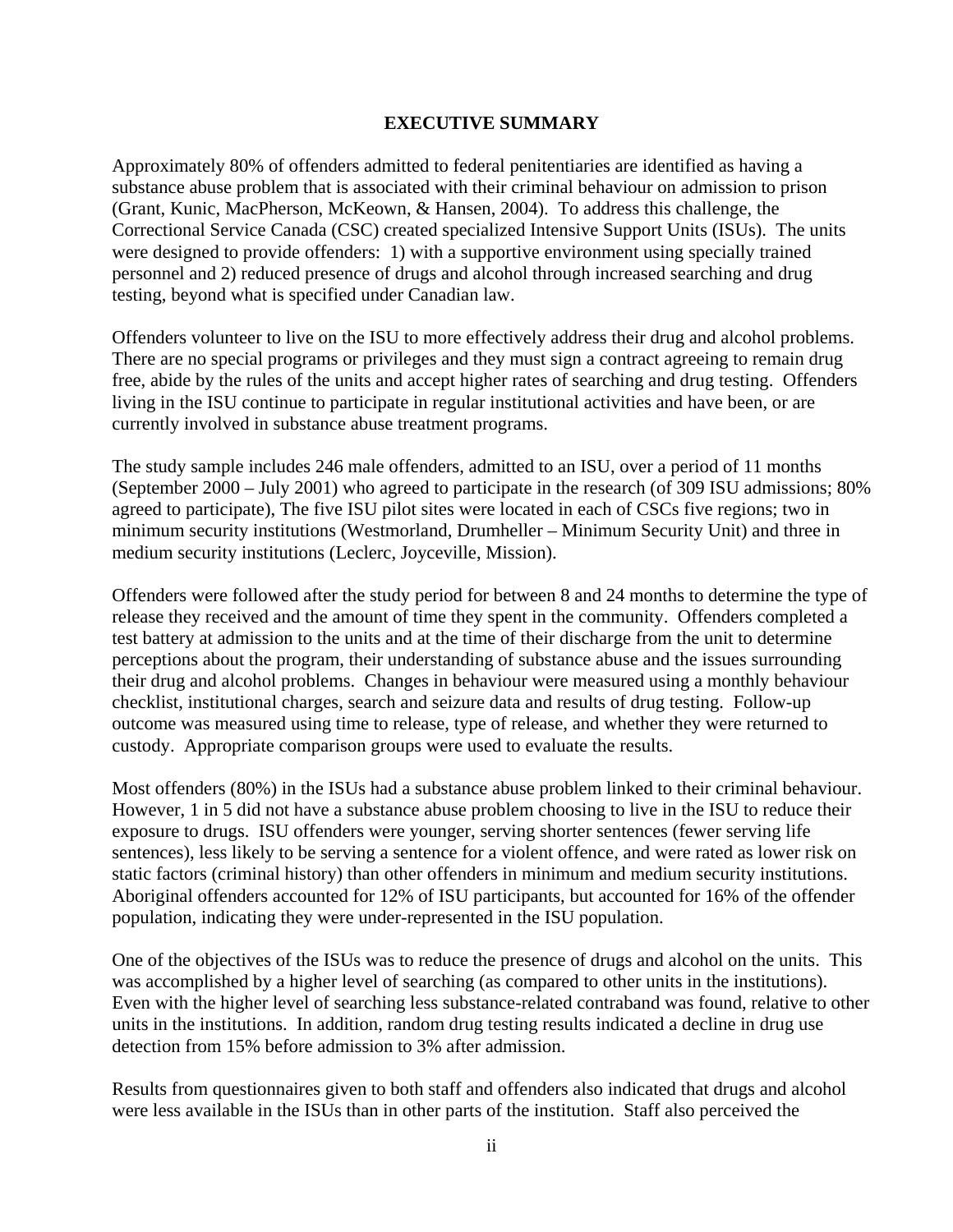increased interdiction activities and offender motivation as contributing to the reduction in drugs and alcohol being available.

Participation in the ISU resulted in a higher rate of discretionary release (day parole, parole) (62%) relative to the matched comparison group (46%); a 34% higher rate of discretionary release for the ISU participants.

ISU participants were 36% less likely to be returned to custody than offenders in the matched comparison group (25% vs. 39%). In addition, ISU participants were 40% less likely to be returned to custody for a new offence than the offenders in the matched comparison group (6.5% vs. 10.9%). Results of questionnaire data indicate that neither staff nor offenders perceived the ISUs as having a negative impact on the rest of the institution. Other results from questionnaires measuring perceptions of the ISUs indicated that the supportive environment available in the ISUs helped offenders to address their substance abuse problem. The environment was created by a number of factors including the professional orientation of ISU staff (more empathetic, rehabilitation oriented, satisfied with their work) and the use of interdiction activities that reduced the presence of drugs and alcohol.

Potential cost savings of \$8,000 per participant were calculated based on decreased incarceration time resulting from earlier release and reduced likelihood of readmission.

Additional work is needed to refine and develop the ISU concept. In particular, work needs to be done to better define how to create and maintain the necessary supportive environment, the level of staff training required, the level of drug interdiction activities, and continued access to programming and work opportunities. The pilot sites were all highly motivated to demonstrate the effectiveness of the concept. There is a need to determine if the benefits identified in this study can be replicated following national implementation.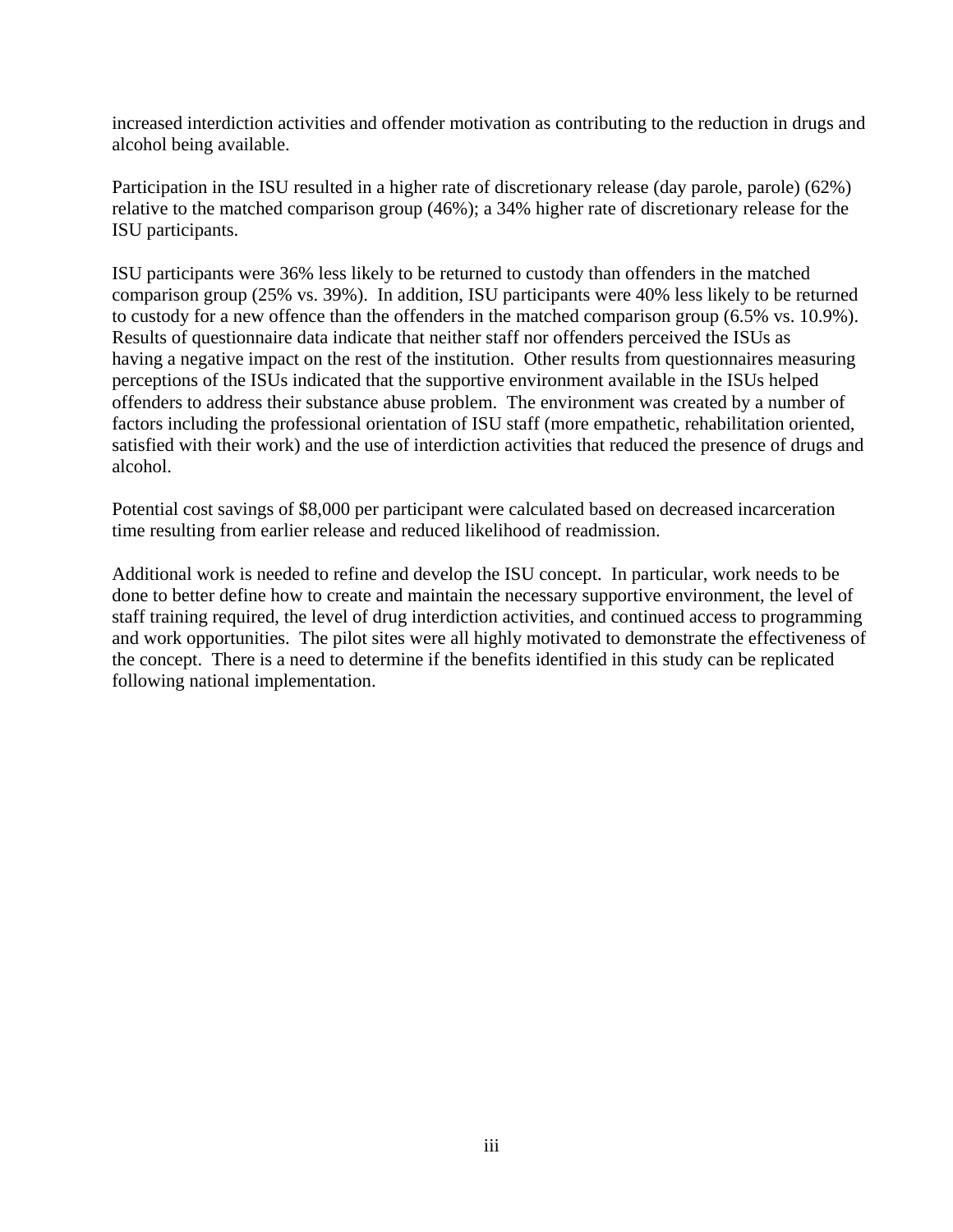| <b>TABLE OF CONTENTS</b> |  |  |  |
|--------------------------|--|--|--|
|--------------------------|--|--|--|

<span id="page-5-0"></span>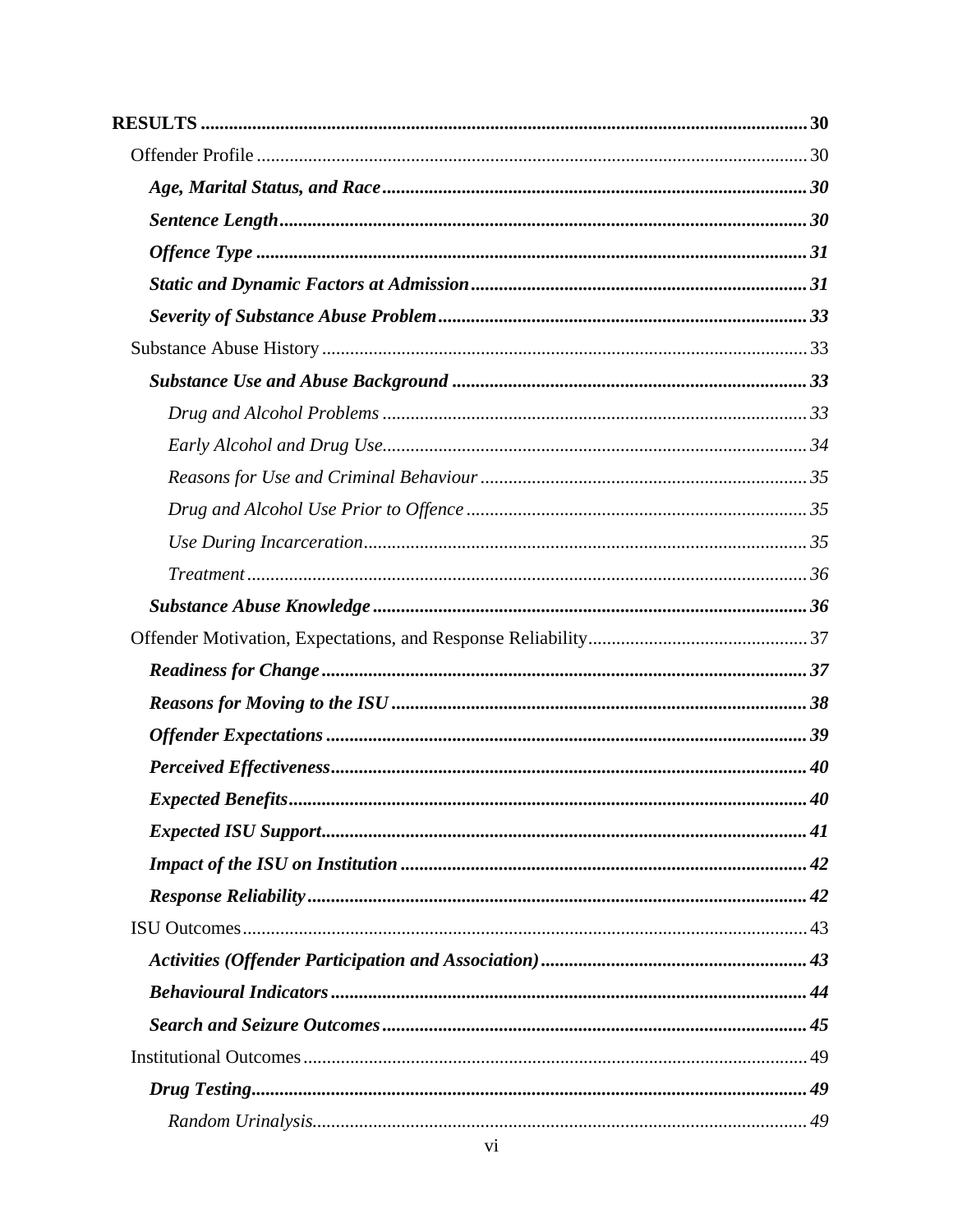| APPENDIX G: Balanced Inventory of Desirable Responding - Version 6  101 |
|-------------------------------------------------------------------------|
|                                                                         |
|                                                                         |
|                                                                         |
|                                                                         |
|                                                                         |
|                                                                         |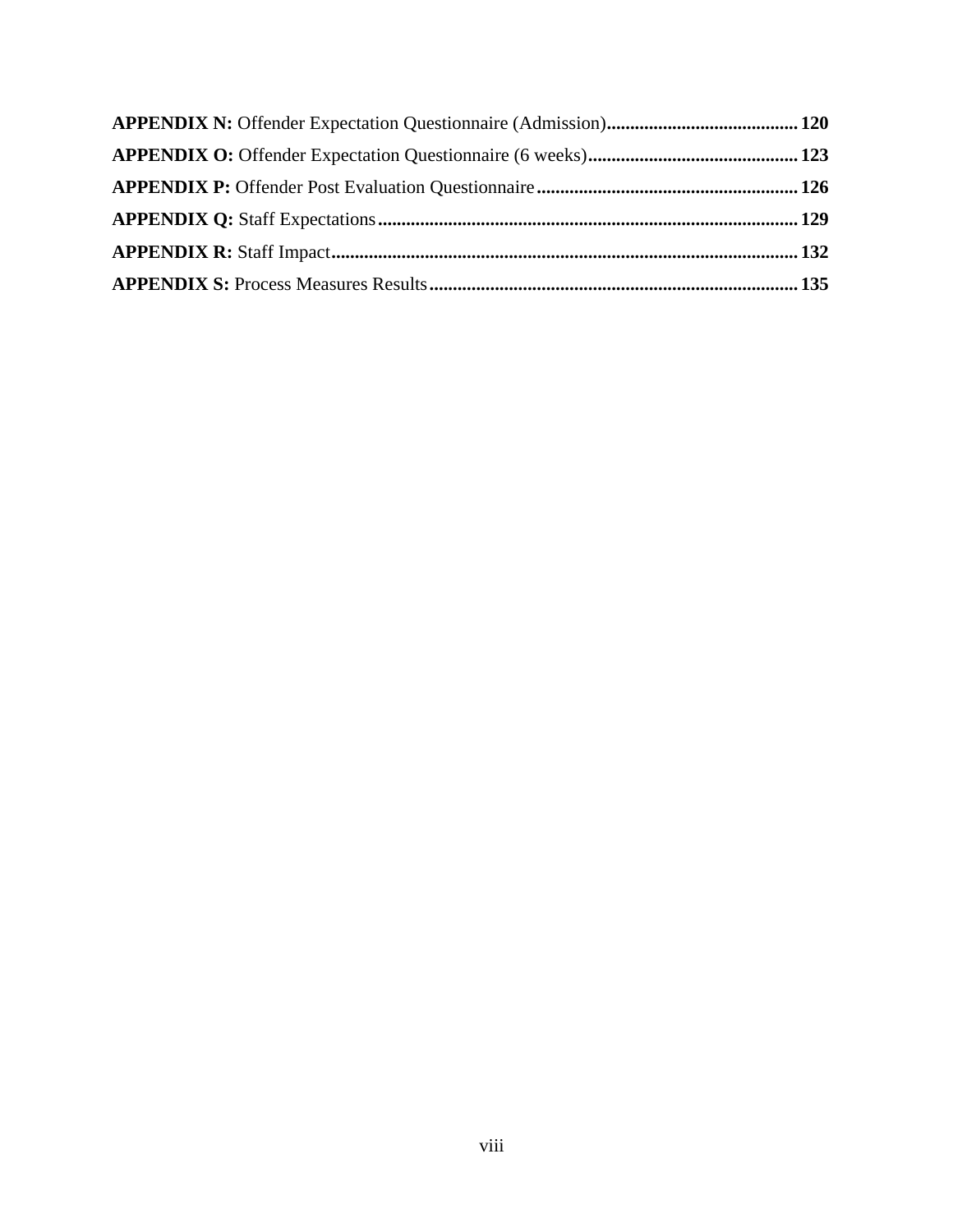# **LIST OF TABLES**

| Table 1: Number of ISU Participants and Staff Who Consented to be Part of the Research  8      |  |
|------------------------------------------------------------------------------------------------|--|
|                                                                                                |  |
| Table 3: Static and Dynamic Factor Ratings for ISU and Comparison Group 32                     |  |
| Table 4: Ratings for Dynamic Factor Domains for ISU and Comparison Group  32                   |  |
| Table 5: Percentage of Offenders that Scored as Moderate, Substantial or Severe on the         |  |
|                                                                                                |  |
| Table 6: Level of Knowledge About Consequences of Substance Use and Coping                     |  |
|                                                                                                |  |
|                                                                                                |  |
|                                                                                                |  |
| Table 9: Expectation Scales Comparisons at Admission, Six Weeks, and Upon Discharge 39         |  |
|                                                                                                |  |
| Table 11: Percentage of Positive Urinalysis Tests <sup>a</sup> Before, During, and After ISU51 |  |
| Table 12: Number of Institutional Charges Received While in the ISU and of Offenders           |  |
|                                                                                                |  |
| Table 13: Number of Institutional Charges (Major and Minor) by Type of Charge Received         |  |
|                                                                                                |  |
|                                                                                                |  |
|                                                                                                |  |
| Table 16: Type of Readmission During 12-Month Follow-Up for Voluntarily and                    |  |
| Involuntarily Discharged ISU Group and the Matched Comparison Group56                          |  |
| Table 17 : Days Out on Release in 12 Month Time Period (Offenders Not Returned                 |  |
|                                                                                                |  |
|                                                                                                |  |
|                                                                                                |  |
|                                                                                                |  |
| Table 21: Staff Knowledge of Substance Use Compared to ISU and OSAPP                           |  |
|                                                                                                |  |
|                                                                                                |  |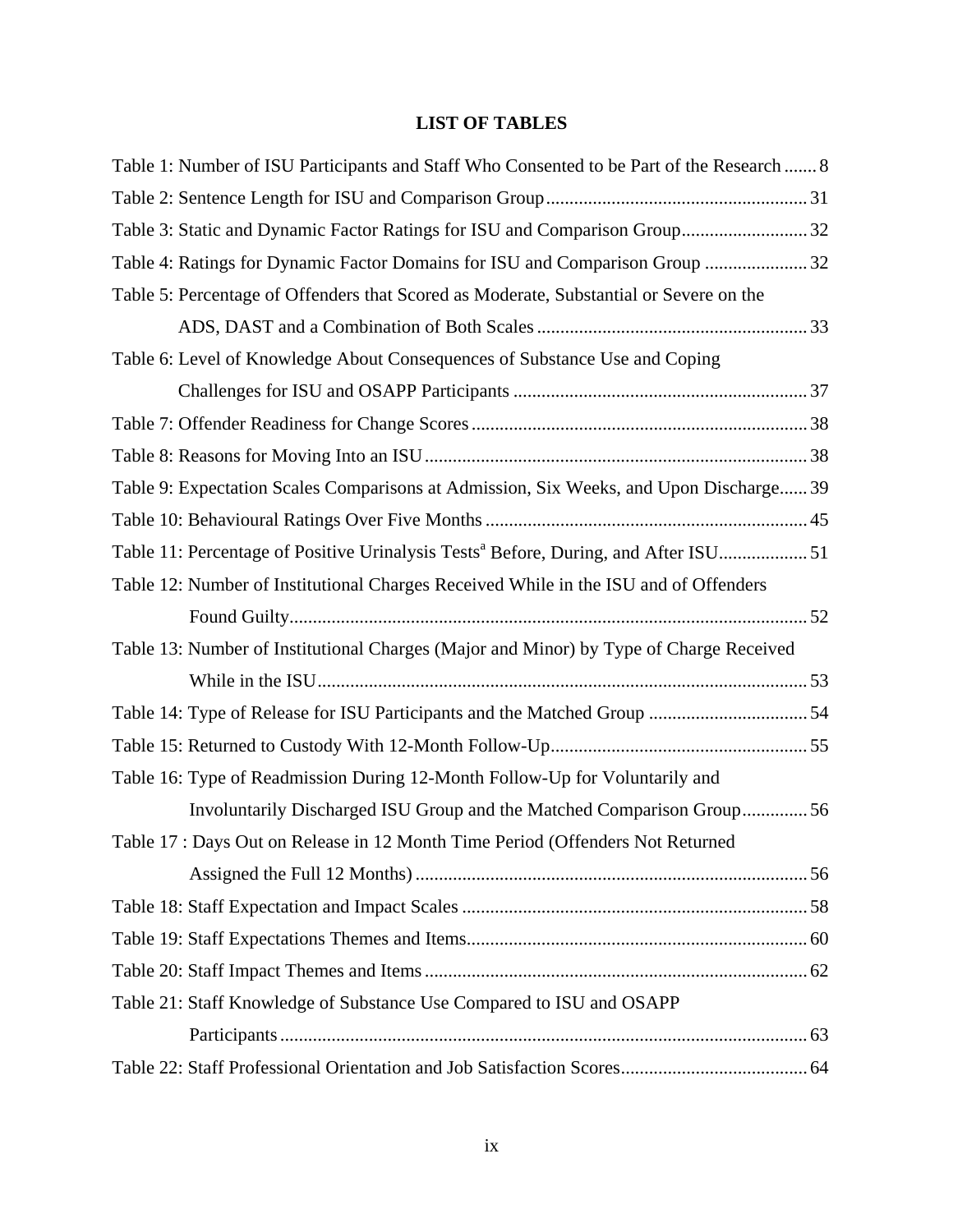# **LIST OF FIGURES**

| Figure 2: Rate of Substance Related Contraband Seizures from Personal Searches         |  |
|----------------------------------------------------------------------------------------|--|
|                                                                                        |  |
|                                                                                        |  |
|                                                                                        |  |
| Figure 5 : Survival Analysis Curve for a 2-Year Follow-Up of Readmission for Voluntary |  |
|                                                                                        |  |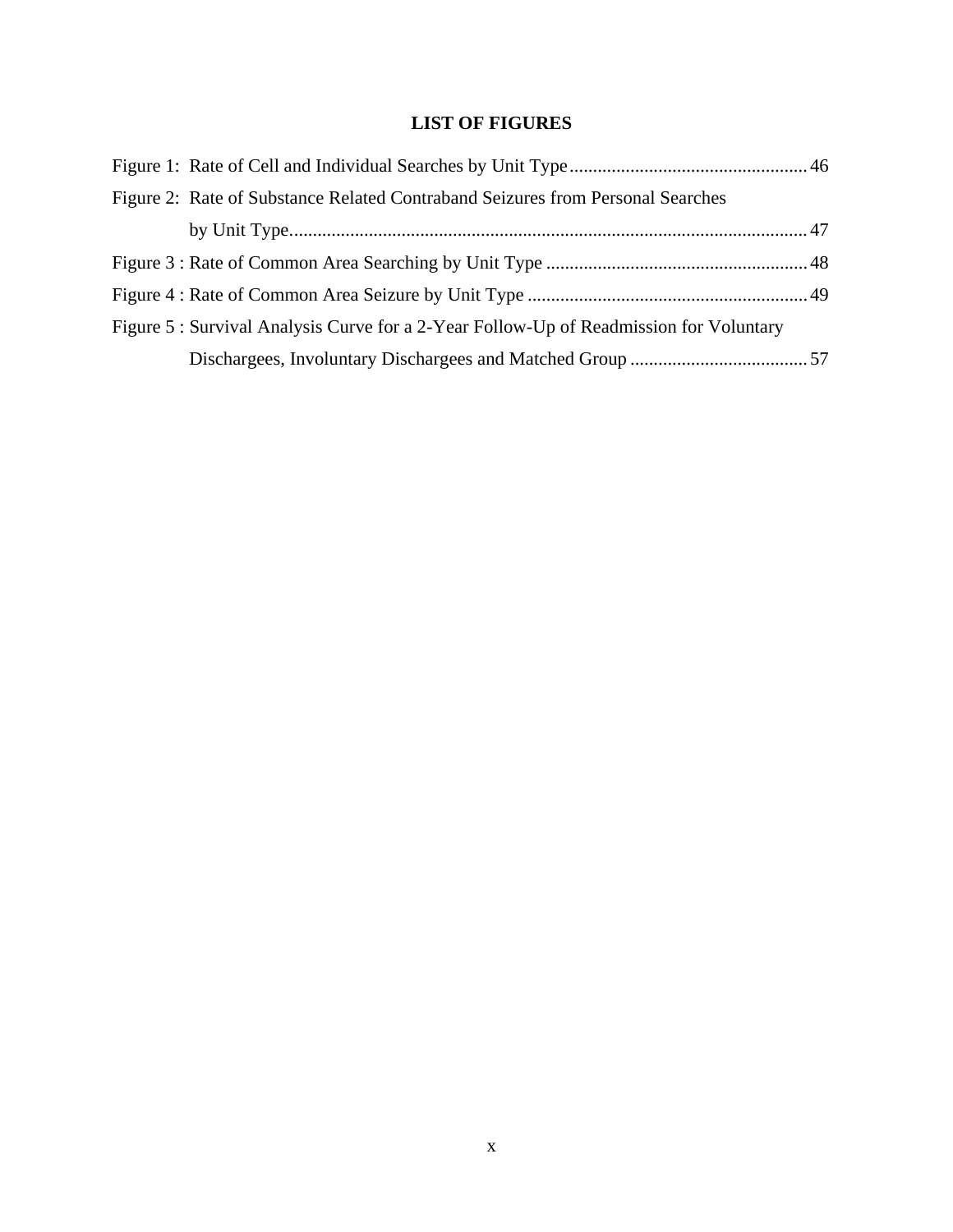## **INTRODUCTION**

<span id="page-12-0"></span>The use and abuse of drugs and alcohol has been consistently shown to be associated with criminal behaviour (Andrews & Bonta, 2002; Klingman & Hunt, 1998; Gaines & Kraska, 1997; Walters, 1994). The association between substance abuse and criminal behaviour has been widely examined and, while a causative relationship has not been established, the literature provides substantial information on the link between drug and alcohol abuse and criminal behaviour.

Pernanen and Brochu (1997) present a comprehensive review of studies on the links between alcohol/drugs and crime from a number of European countries, United States and Canada. They report that most of the studies linking substance use to violent crimes show a sizeable presence of alcohol. The percentage of alcohol use in assault and homicide offences are highest in Scandinavian countries with a range of between 70% to 80%, with lesser values in the United States at 50% to 60% and Canada at 40% to 50%. In terms of non-violent crimes, the authors report that, despite the paucity of research in this area, 40% of offenders or more were under the influence of alcohol during the commission of property-related crimes. As well, the authors indicate that in a large number of cases, the use of illicit drugs by offenders committing an offence is often preceded by alcohol consumption and, even when an offender is not under the influence of an illicit drug, property crimes such as robberies are often linked to drug acquisition and use (Pernanen & Brochu, 1997).

The Correctional Service Canada (CSC) has established that 80% of offenders admitted to its penitentiaries have a problem with alcohol and/or other drugs (Grant, Kunic, MacPherson, McKeown., & Hansen, 2003). Of those, 61% abuse alcohol, 69% abuse drugs, 47% abuse both alcohol and drugs, and 44% are poly-drug users. Additionally, a comprehensive study of 8,598 inmates admitted to Canadian federal institutions between 1993 to 1995 revealed that 54% of offenders reported having been under the influence of a psychoactive substance at the time of their most serious offence (Pernanen, Cousineau, Brochu, & Sun, 2002). An earlier analysis of these data by Brochu, Cousineau, Gillet, Cournoyer, Pernanen, & Motiuk (2001) indicated that 44% of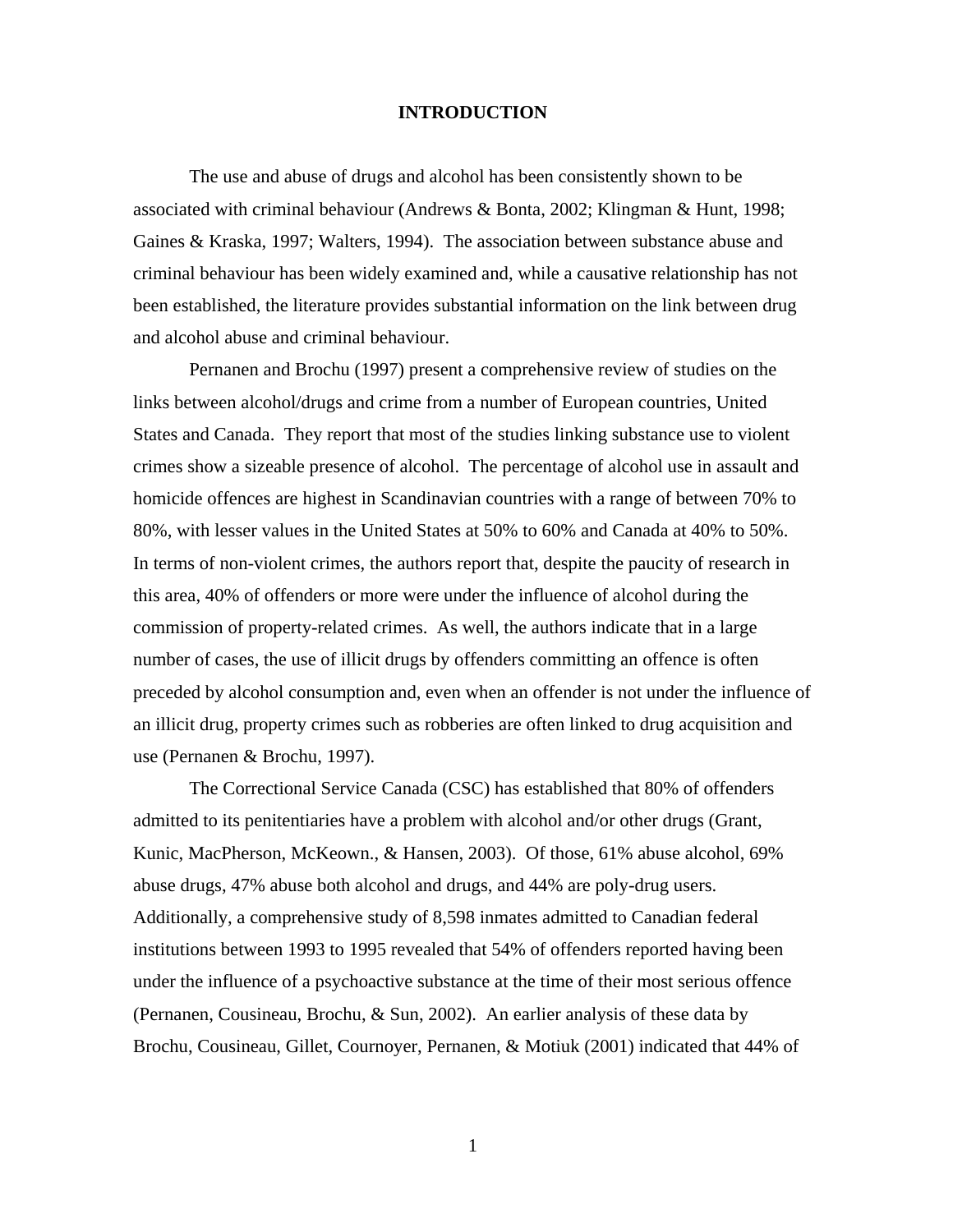the most serious crimes committed by offenders admitted to federal custody during this period were associated with the use of, and addiction to, alcohol, illicit drugs, or both.

 Substance abuse places significant demands on criminal justice, social service and health care systems in Canadian society (Zilkowsky, 2001). It was estimated that in 1992, misuse of alcohol and illicit use of drugs cost Canadians \$8.9 billion in lost productivity, law enforcement, and direct health care expenditures (Single, Robson, Xie, & Rehm, 1998). Canadian penal costs associated with alcohol and drug use in 1992 were estimated at over half a billion dollars (Single, Robson, Xie, & Rehm, 1998).

 In an effort to combat both fiscal and social costs associated with substance use, CSC actively encourages and assists offenders to become law-abiding citizens, thereby contributing to the protection of society (Correctional Service Canada, 2004). Moreover, a reduction in recidivism through effective correctional treatment has been shown to be cost effective (Brown, 2001; Grant et al., 2003; T3 Associates, 1999). With a renewed emphasis on combating the substance abuse problem among offenders, many correctional organizations have been examining other strategies beyond traditional treatment and programs.

During the last several years, a number of correctional jurisdictions, including Her Majesty's Prison Service in Great Britain (Johnson & Farren, 1996), the South Australian Department of Correctional Services (Incorvaia & Kirby, 1997), the Dutch Ministry of Justice Services (Schippers, Van Den Hurk , Breteler, & Meerkerk, 1998; van Doorninck & de Jong, 2001) and several federal and state correctional institutions in the United States (Peters & Steinburg, 2000), have adopted specialized units that focus on limiting the availability of drugs. These units have been commonly referred to as "drug-free" units. While some focus solely on drug interdiction through increased searching, others provide a multi-faceted approach combining drug interdiction measures with treatment services.

The recent emergence of "drug-free" units within correctional systems has occurred despite limited research. The literature that does exist examines various aspects of these units ranging from degree of support to behavioural outcomes. An inmate survey designed and conducted at a British prison indicated that 61% (453) of the inmate population would prefer to live in a substance free zone (Johnson & Farren, 1996). A subsample (352) of both drug users and non-drug users in this study responded to more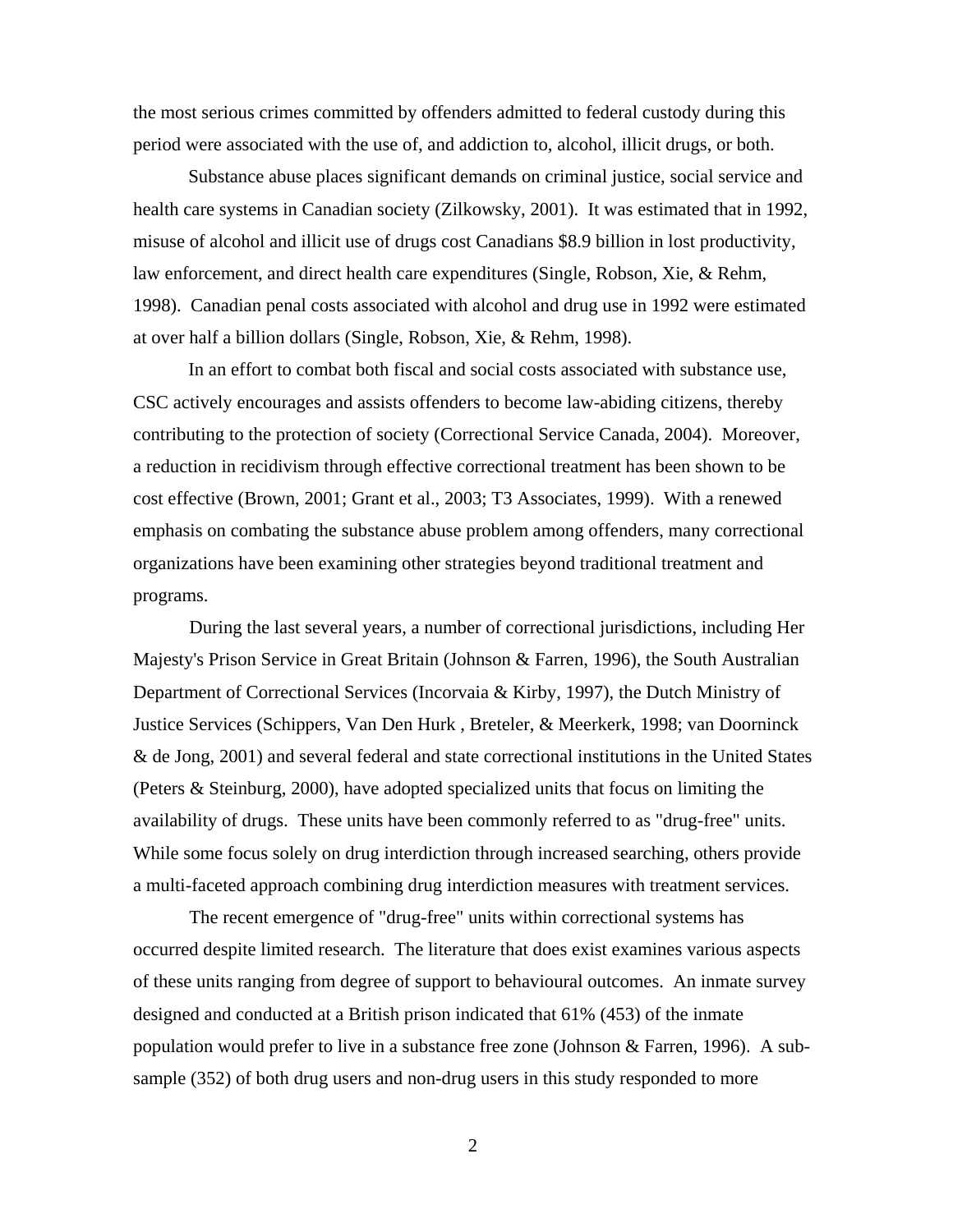detailed questions about substance free zones. Of these respondents, 85% felt that the units were a good idea. When asked to identify the types of supports they felt would be good for the zone, 72% preferred trained staff, 63% favoured one-on-one counselling, 59% indicated the need for a support group, and 57% chose an education/awareness group. Inmates also identified those methods of monitoring that they would support including removal of drug users (77%), urine checks (77%), signed contracts (67%), room searches (47%), body searches (43%) and reporting of rule breakers (25%).

A study in a South Australian prison in a Drug Free Unit (DFU) compared drug taking behaviour of DFU inmates with that of the general population (Incorvaia & Kirby, 1997). DFU inmates reported significantly lower drug use (33%) than other offenders (84%). Even though there was drug taking by DFU inmates, those inmates also reported that the unit was successful in terms of meeting its objective of being an environment absent of drug related and violent incidents (Incorvaia & Kirby, 1997).

Research on inmate behavioural outcomes relating to psychosocial functioning or criminal recidivism following participation in a "drug-free" environment remains limited. Two studies conducted in the Netherlands (Breteler, Van Den Hurk, Schippers, & Meerkerk, 1996; Schippers et al., 1998) were unable to demonstrate differences in recidivism for offenders who resided in a drug free unit that included additional programming in comparison to addicted offenders who resided in a regular prison unit. In the study by Schippers et al., offenders who had been in the unit were more effective at following a post-release treatment plan, however, this did not impact their criminal behaviour.

Overall, the evidence on drug free units is limited and does not provide strong support for their efficacy. However, other research (Andrews et al., 1990; Gendreau  $\&$ Ross, 1984; Gendreau et al., 1996) has shown that providing interventions that address criminogenic needs like substance abuse can lead to a reduction in criminal behaviour. The Correctional Service of Canada provides offenders with access to a variety of substance abuse programs; creating living units that focus on substance abuse problems could be one method of increasing the effectiveness of the programs. In February 2000, CSC developed a series of pilot projects to test the concept of Intensive Support Units,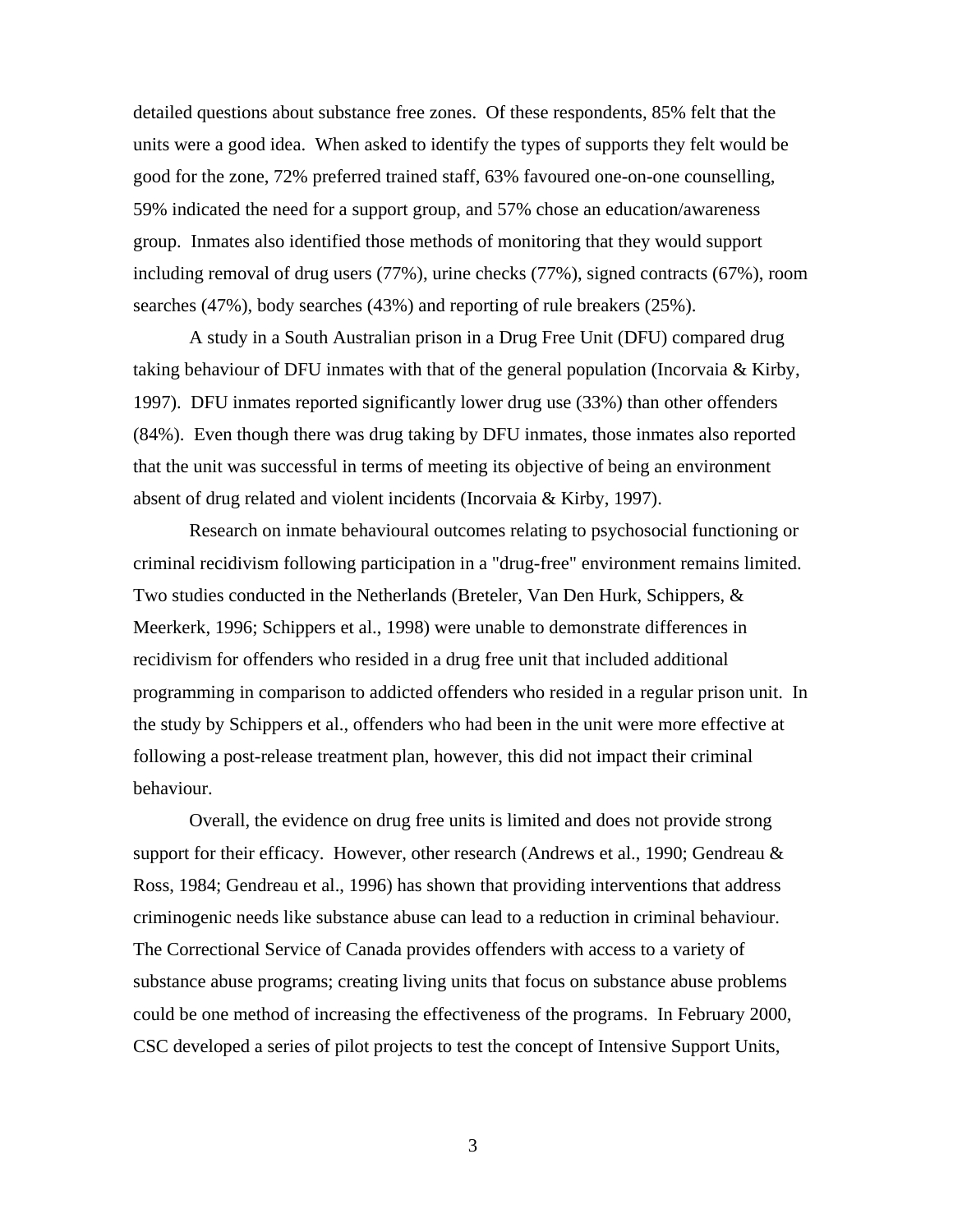<span id="page-15-0"></span>units where increased drug interdiction would be carried out while at the same time providing increased support to offenders with substance abuse problems.

#### **Overview of Intensive Support Units (ISU)**

The main purpose of the ISU is to provide a safe environment where offenders can live substance-free with enhanced support from staff. The units are available to both offenders with substance abuse problems and to individuals without substance abuse problems who wish to live in an environment that is free of alcohol and drugs and the interpersonal problems associated with their use.

Offenders volunteer to reside in the unit and sign a consent agreement that outlines provisions for additional drug testing and searches in order to minimize the availability of drugs. Offenders who use drugs or alcohol or break the rules of the unit (e.g., positive drug test or possession of drug contraband) are automatically removed from the unit. However, they are eligible to reapply to live in the unit again after a mandatory absence of no less than 30 days.

Staff employ numerous security measures to inhibit drug use and availability, including restricted and monitored access to the unit by other inmates, increased use of drug testing, searching, electronic security devices (ion scanners), and enhanced dynamic security (staff and offender interaction). ISU staff receive an orientation to issues of addiction and recovery, and the legal framework and guiding principles under which the units operate.

A major part of the staff role is to foster a positive environment and to work actively with offenders to assist them in successfully changing their substance use behaviour. Studies on prison environment point to social climate, particularly the dimension of support (defined as reliable and tangible assistance for self-improvement) as a key factor in prison adjustment and healthier behavioural outcomes for inmates (Wright, 1993).

Offenders living in the unit have access to substance abuse programs including the Offender Substance Abuse Pre-release Program (OSAPP) which is a moderate intensity cognitive behavioural program, and, at one site, Leclerc Institution, the High Intensity Substance Abuse Program (HISAP) that has recently been implemented. While program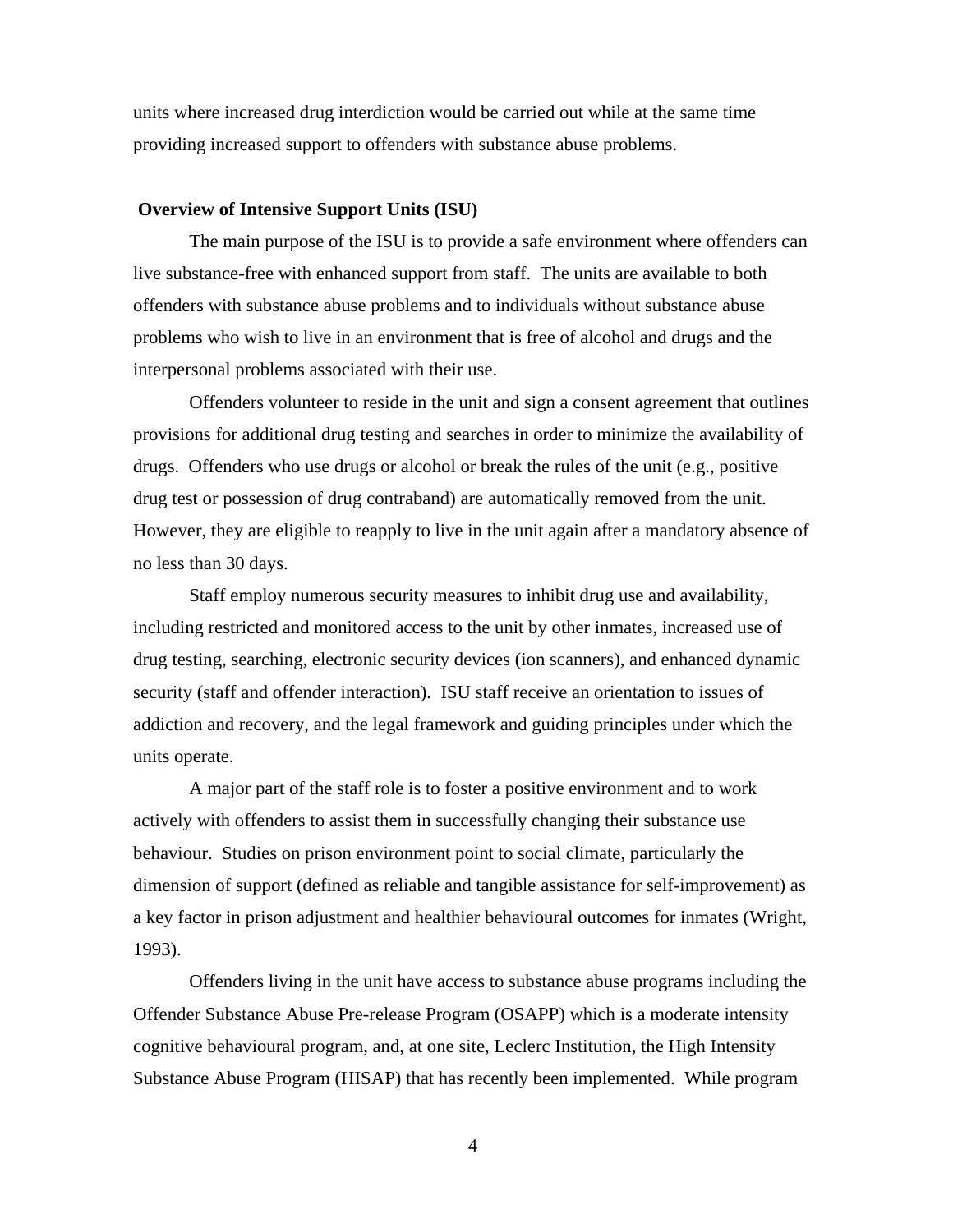<span id="page-16-0"></span>participation occurs outside of the unit, staff support offenders as they apply learned principles and skills to their daily living. Some offenders participate in Alcoholics Anonymous (AA) and Narcotics Anonymous (NA) and utilize peer support within the unit, which also contributes to the supportive environment.

#### **Research Questions**

The study focuses on answering four basic research questions that are central to evaluating the national ISU pilot initiative:

#### **1. What are the characteristics of inmates residing in these units?**

To determine which offenders were accessing these units and whether their profile differed from that of the general offender population, the following variables were examined: age, marital status, race, sentence length, offence type, and risk level based on static and dynamic factors. Since admission to these units was voluntary and did not discriminate between those offenders with substance abuse problems and those without a problem, profile information was useful to determine the percentage of offenders with alcohol and drug problems who were residing in the units and the severity of their problem. The study also examined the drug and alcohol history of ISU offenders, as well as their level of knowledge about the consequences of substance use, readiness for change, reasons for moving to the ISU, and expectations. The characteristic data are particularly important to determine if ISU interventions and strategies are applicable to the general offender population.

#### **2. Do these units reduce alcohol and drug availability?**

Since the main purpose of the ISU is to provide a substance free environment for offenders, an examination of data relating to searches conducted in the unit and seizure of drug related contraband was undertaken. Search and seizure data from the ISUs were compared to those from non-ISUs within the same institution.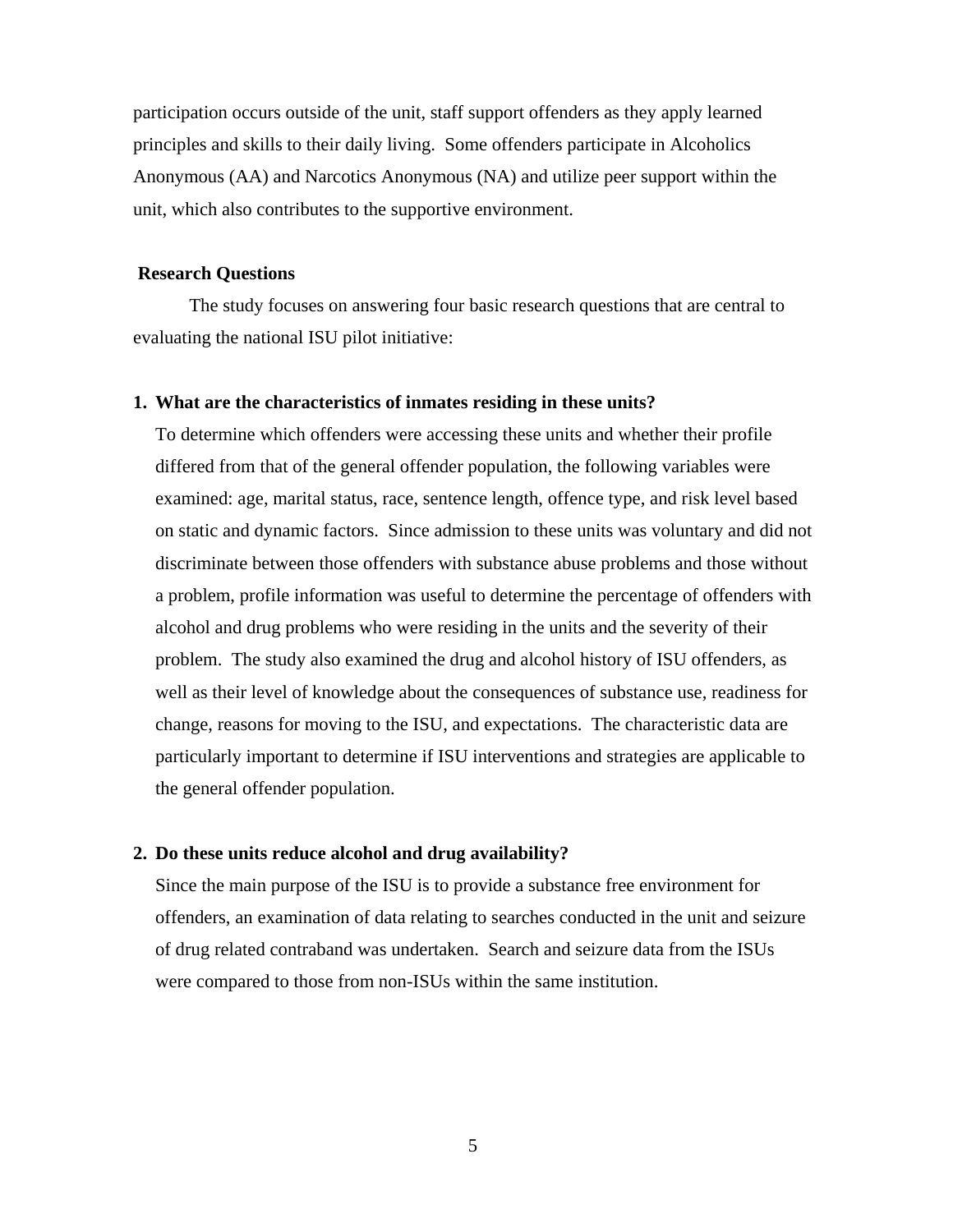#### **3. Is there an impact on offender behaviour?**

Since providing a supportive and "drug-free" environment where offenders can address their substance abuse problem assumes a potential for positive behavioural change, this study examined specific offender outcomes to determine if there was indeed an impact. These behavioural outcomes included change of behaviour while in the unit, level of misconduct, substance use, and success on release. A comparative analysis of ISU offenders and a matched group of non-ISU offenders was undertaken.

# **4. Is there an impact on the rest of the institution?**

Change within a prison, whether introducing new correctional programs or adopting particular strategies and interventions, can sometimes impact on the environment. Data obtained from pre and post survey measures were examined to determine if offenders and staff perceived an impact of the ISU on the rest of the institution.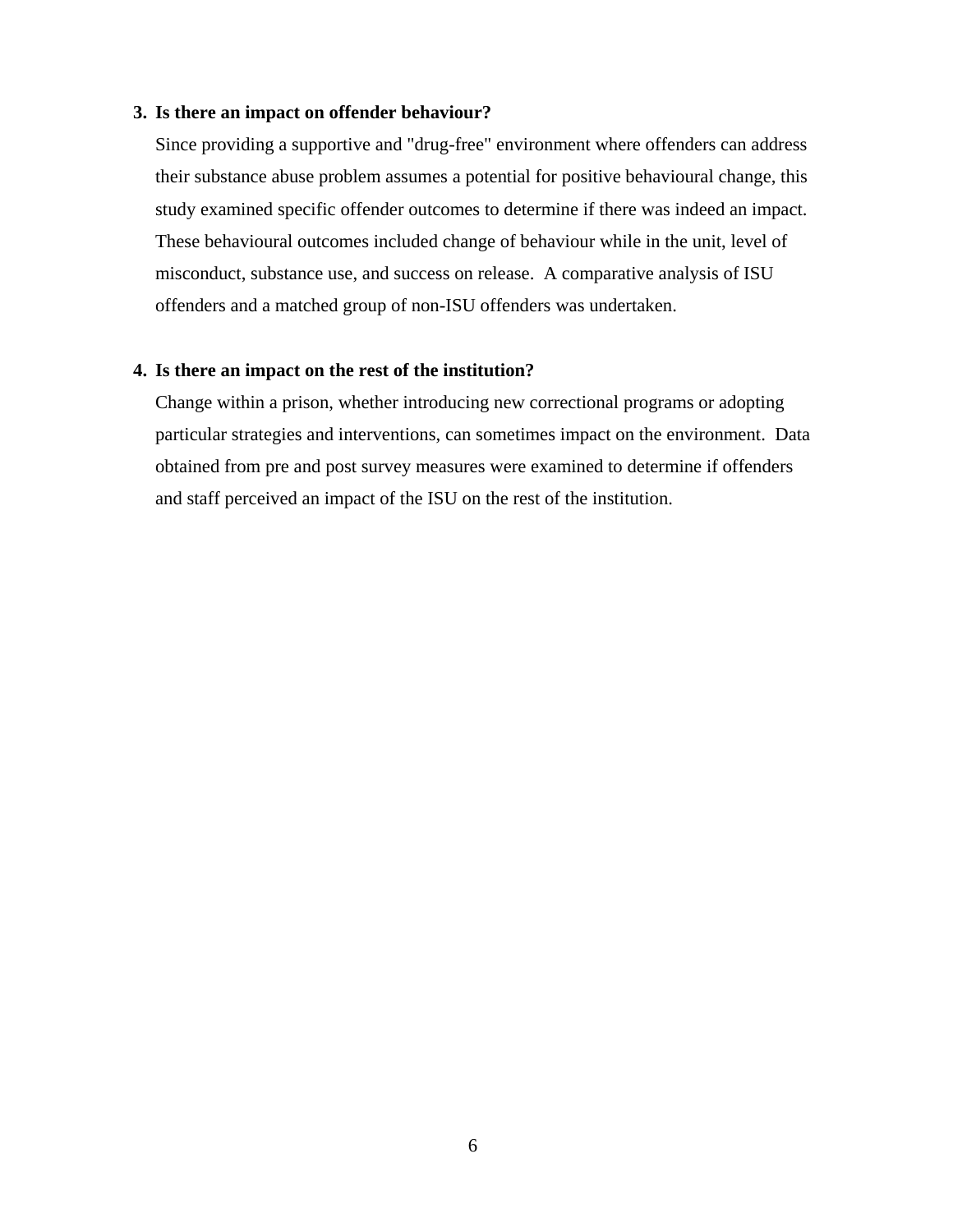# **METHOD**

## <span id="page-18-0"></span> **Sample**

The offender sample includes 246 males admitted to one of five pilot  $ISUs<sup>1</sup>$  $ISUs<sup>1</sup>$  $ISUs<sup>1</sup>$ between September 1, 2000 and July 31, 2001 who provided consent to participate in the research (See Appendix A for consent form). During the 11 month study period 309 offenders entered the ISU's and 80% agreed to participate in the research. All study participants were in minimum or medium security institutions.

In addition to the ISU sample, three other offender groups were used for purposes of comparison to the ISU participants. The first was a comparison group including all male offenders in custody in minimum and medium security institutions on January 1, 2001. A second group was derived from the larger comparison group as a matched group to the ISU participants. The variables used to match the groups were: age, security level, sentence length, overall static factor level, overall dynamic factor level, and substance abuse domain level. The third group consisted of offenders who had completed CSC's Offender Substance Abuse Pre-Release Program (OSAPP).

Data were also collected from 99 staff members, who worked in the units or closely with ISU offenders. Staff were primarily correctional officers, parole officers, correctional supervisors and unit managers. The high level of response for Westmorland Institution results from the large number of staff who worked in the unit and not a higher rate of responding. This reflects the staff dynamic of the institution where correctional staff are responsible for the supervision of all offenders, whether they reside in the ISU or in the other living units.

## **Study Sites**

l

The number of participants from each site are presented in Table 1.

<span id="page-18-1"></span><sup>1</sup> ISU`s began operating in February 2000 but full data collection was not available until September 2000. During the February to August period 335 offenders started in the ISU`s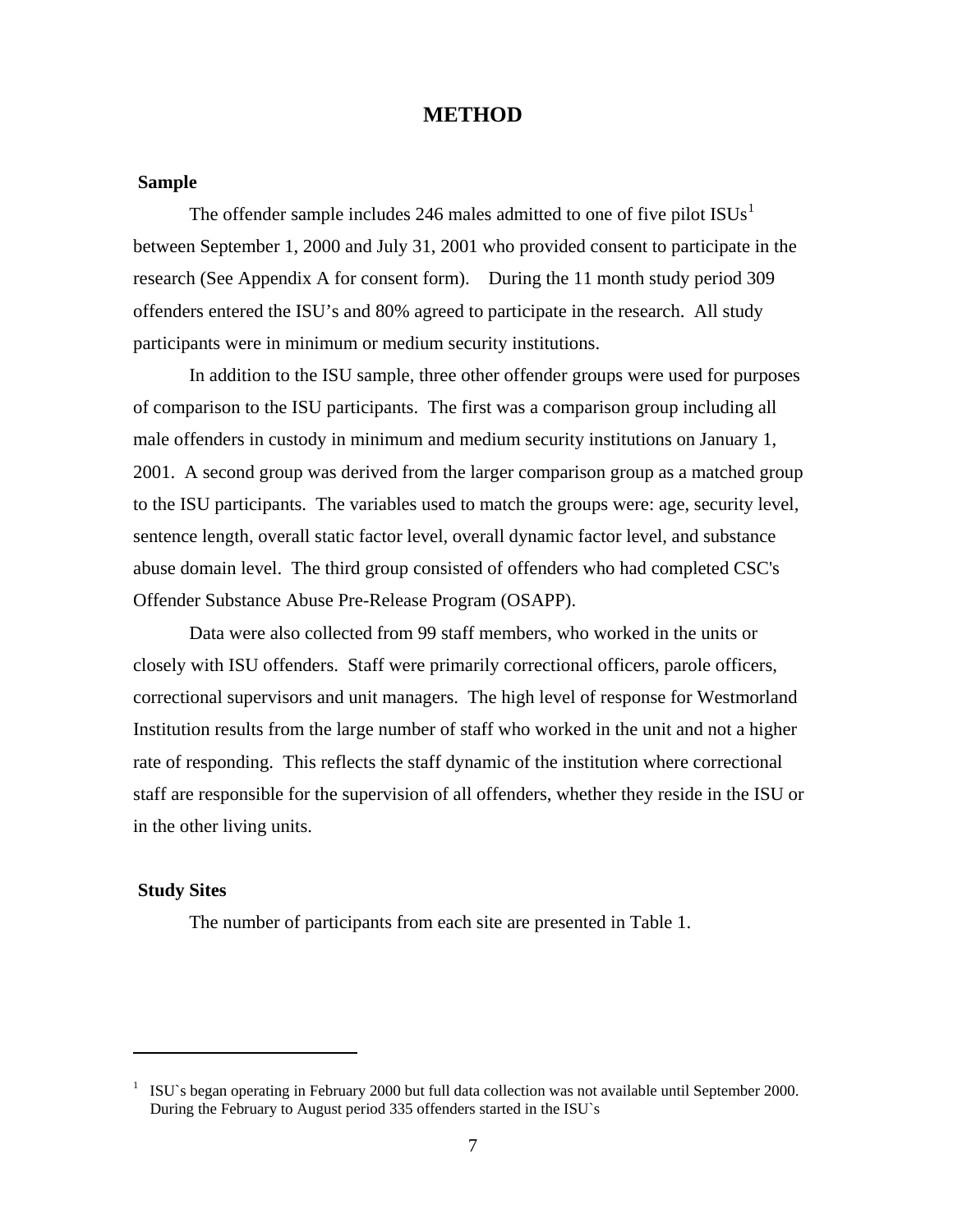|                 | <b>Offenders</b> |                | <b>Staff</b>  |         |  |
|-----------------|------------------|----------------|---------------|---------|--|
| <b>Site</b>     | <b>Number</b>    | <b>Percent</b> | <b>Number</b> | Percent |  |
| Westmorland     | 67               | 27.2           | 40            | 40.4    |  |
| Leclerc         | 41               | 16.7           | 14            | 14.1    |  |
| Joyceville      | 41               | 16.7           | 15            | 15.2    |  |
| Drumheller      | 54               | 22.0           | 14            | 14.1    |  |
| Mission         | 43               | 17.4           | 16            | 16.2    |  |
| Number of cases | 246              | 100            | 99            | 100     |  |

<span id="page-19-0"></span>**Table 1: Number of ISU Participants and Staff Who Consented to be Part of the Research** 

The ISUs operated under similar principles, but each ISU site had slightly different operating characteristics. These are described below.

**Westmorland Institution,** located in New Brunswick, is a minimum security institution with ten houses (60 beds) assigned ISU status. Being a minimum-security institution, there are no barriers or fences separating the ISU houses from the rest of the institution. There are rules, however, forbidding offenders from entering houses other than their own. These rules apply to the institution as a whole and are not specific to the ISU. All correctional officers have responsibility over the ISU operation given the institutional setting. While not part of the ISU mandate, Westmorland introduced a specialized substance abuse program, called Bridges, that is multi-faceted, incorporating educational, peer support and community readiness components. Other than increased searches and drug testing, the ISU houses are basically managed the same as the rest of the houses in the institution.

**Joyceville Institution,** located in Ontario, is a medium security institution with one range of a regular unit designated as the ISU (40 beds). This range was formerly a 'drug free' area several years prior to the ISU initiative and was modelled after the "Portage" substance abuse treatment model used in the Quebec region, which relies heavily on peer support. The current ISU still incorporates this strong peer support component with emphasis on group meetings and use of peer facilitators to provide ongoing support. There are three Correctional Officers assigned to the range on a full-time basis, working two day shifts and one afternoon/evening shift. The unit is also supervised by regular institutional security staff that rotate through this assigned area. Other than the institutional rule forbidding offenders from going onto ranges other than their own, ISU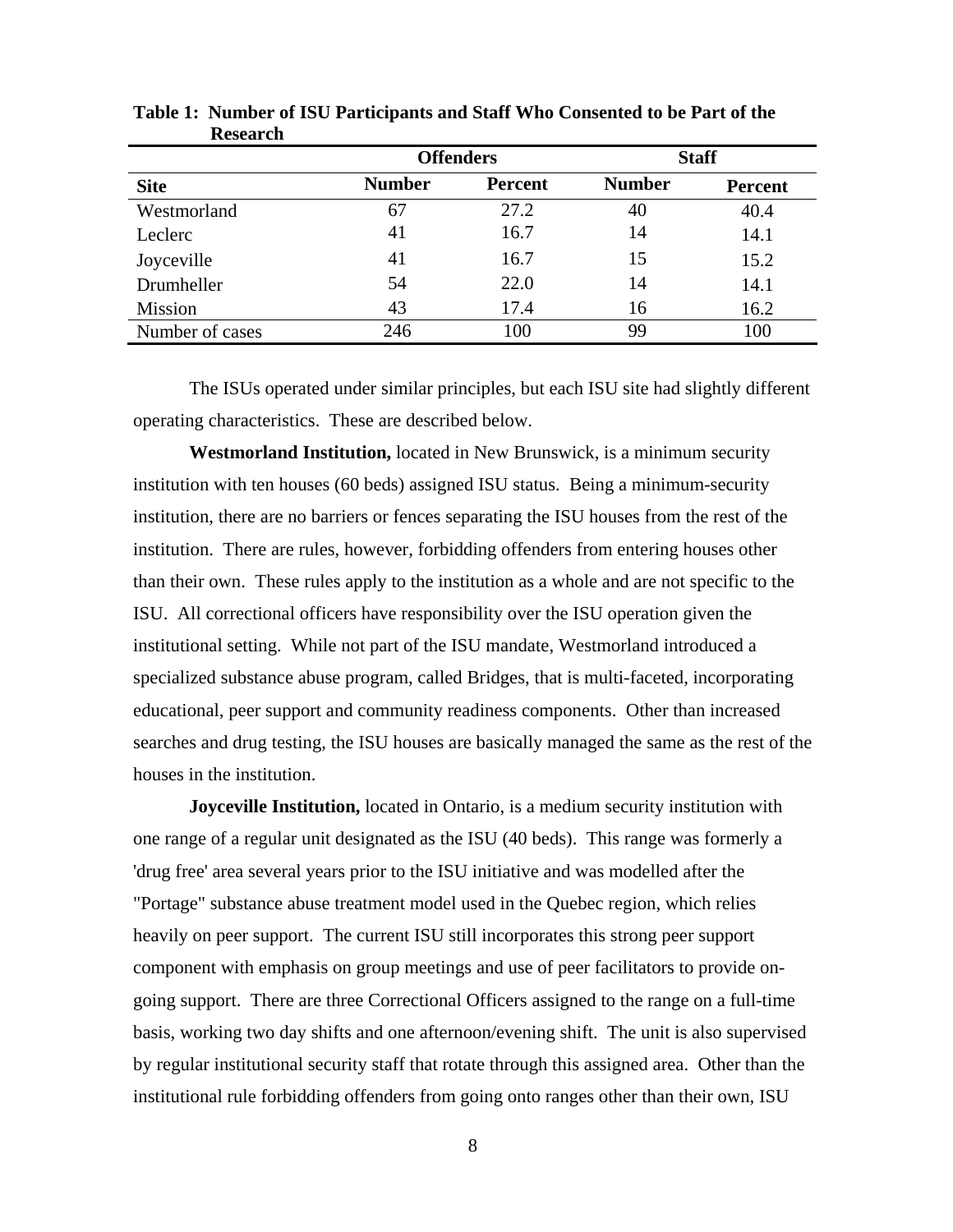participants are not isolated; rather, they work and share recreation time with the general population. ISU participants receive some privileges in that they have a bit more freedom on their range compared to other units. On the other hand, they are drug tested more frequently and are expected to participate in unit meetings.

**Drumheller Institution,** located in Alberta, is a combined medium/minimum security institution. The ISU comprises a major part of the Minimum Security Unit (MSU), which is located outside of the confines of the regular institution. Seven houses with eight offenders each are assigned ISU status (56 beds). Although there was interest from both staff and offenders to declare the entire unit as an ISU, staff need to have at least one of the two remaining houses designated as non-ISU in case an ISU offender is removed for drug involvement. All correctional staff working in the MSU have responsibility of supervising ISU offenders. Being minimum-security, there are no barriers or fences separating the ISU houses from the rest of the houses that make up the MSU. An institutional rule forbids offenders from entering houses other than their own. ISU house phones are activated 24 hours a day instead of being shut down at 10:30 p.m., as is the case in the other non-ISU houses. Staff work with offender representatives to encourage them to take an active role in managing their own 'community' through special recognition events and awards.

**Mission Institution,** located in British Columbia, is a medium security facility. The ISU is a separate unit and houses approximately 50 offenders. This unit, commonly referred to as Douglas Manor, was previously designated as 'drug free' and had been in operation as such for several years. There are four other living units at Mission with no barriers or fences separating the ISU from the rest of the institution. The ISU is supervised by a team of correctional staff assigned specifically to that unit. Offenders from the unit work and share recreation time with offenders in general population. There are rules however forbidding offenders from entering units other than their own. Other than increased searches and drug testing, the ISU is basically managed the same as the rest of the units in the institution.

 **Leclerc Institution,** located in the Quebec, officially replaced its ECHO unit (based on a therapeutic community model) with an ISU effective April 1, 2001. Leclerc is a medium security institution with a dedicated a range for its ISU and has the capacity to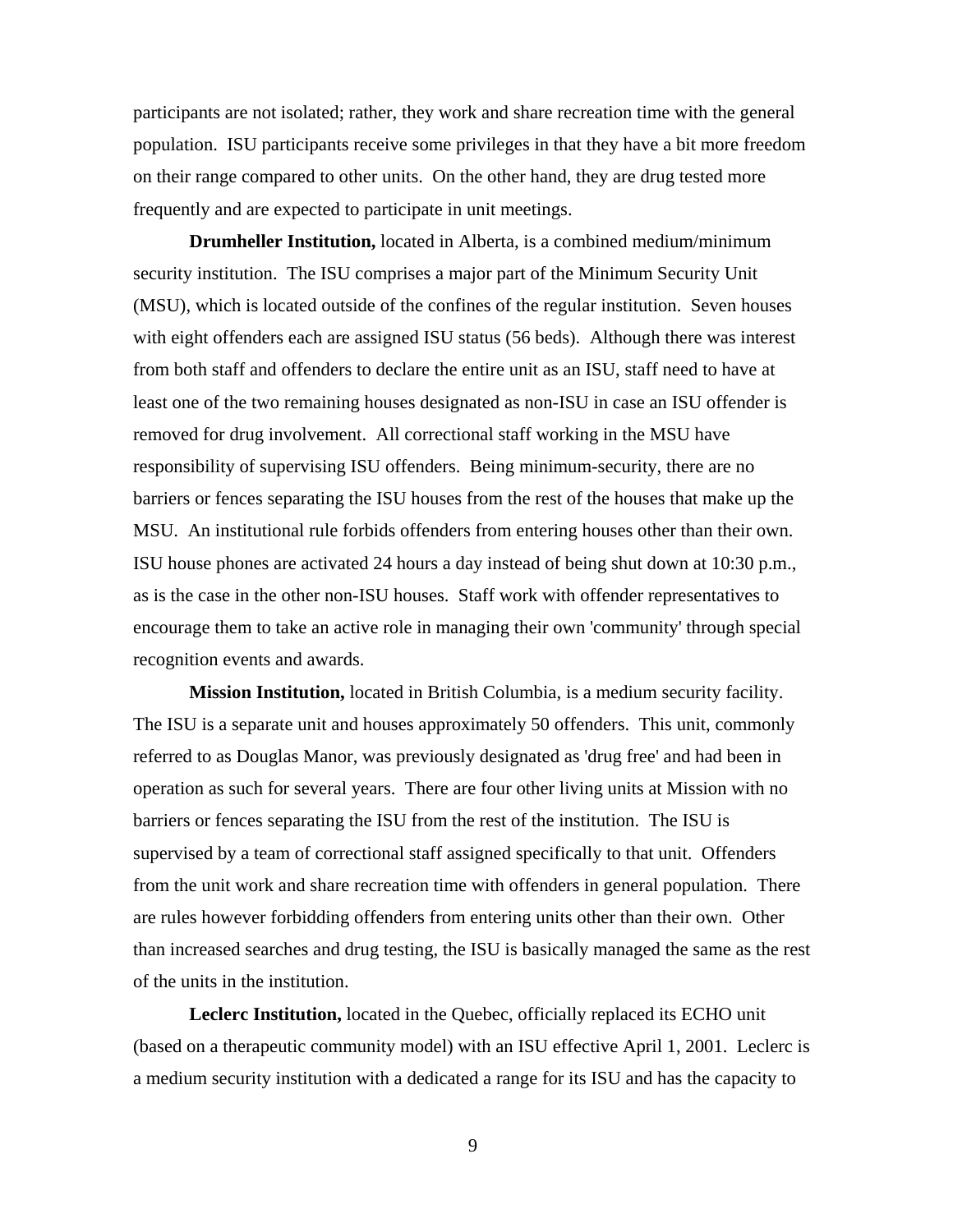<span id="page-21-0"></span>accommodate 33 inmates. One cell is reserved for drug testing. The physical layout of the institution is identical to Joyceville Institution. Eight correctional officers were trained and assigned to work in the ISU. A total of three officers provide supervision in the unit during a shift.

# **Data Sources**

 The primary sources of data were questionnaires completed by offenders and staff as well as data extracted from the Offender Management System (OMS). OMS is an electronic administrative database maintained by CSC that contains records on all offenders. Other data, such as search and seizure information, were collected from institutional logs for each site. The offender questionnaires were administered by hand or, in some instances, administered face-to-face if the respondent required assistance due to literacy problems. Questionnaires and other specific measures used in this study are presented as appendices (Appendix B through L, inclusive).

#### **Offender Measures**

#### **Profile Information**

 Offender profile information, including age, race, marital status, sentence length, offence type, static and dynamic factors, and severity of substance abuse problems were obtained from the Offender Management System (OMS). All of this information is collected as part of the Offender Intake Assessment (OIA) process completed for offenders admitted to federal prisons in Canada.

#### *Static and Dynamic Factor Ratings*

 The likelihood of reoffending is measured using both static and dynamic indicators. Static indicators are those that cannot change as a result of treatment programs because they are historical (offence characteristics, offence types, frequency of offending, etc). Dynamic indicators (education, employment, substance abuse problems, etc.) can change through interventions such as treatment programs. The individual static and dynamic indicators are used to determine overall, or global ratings.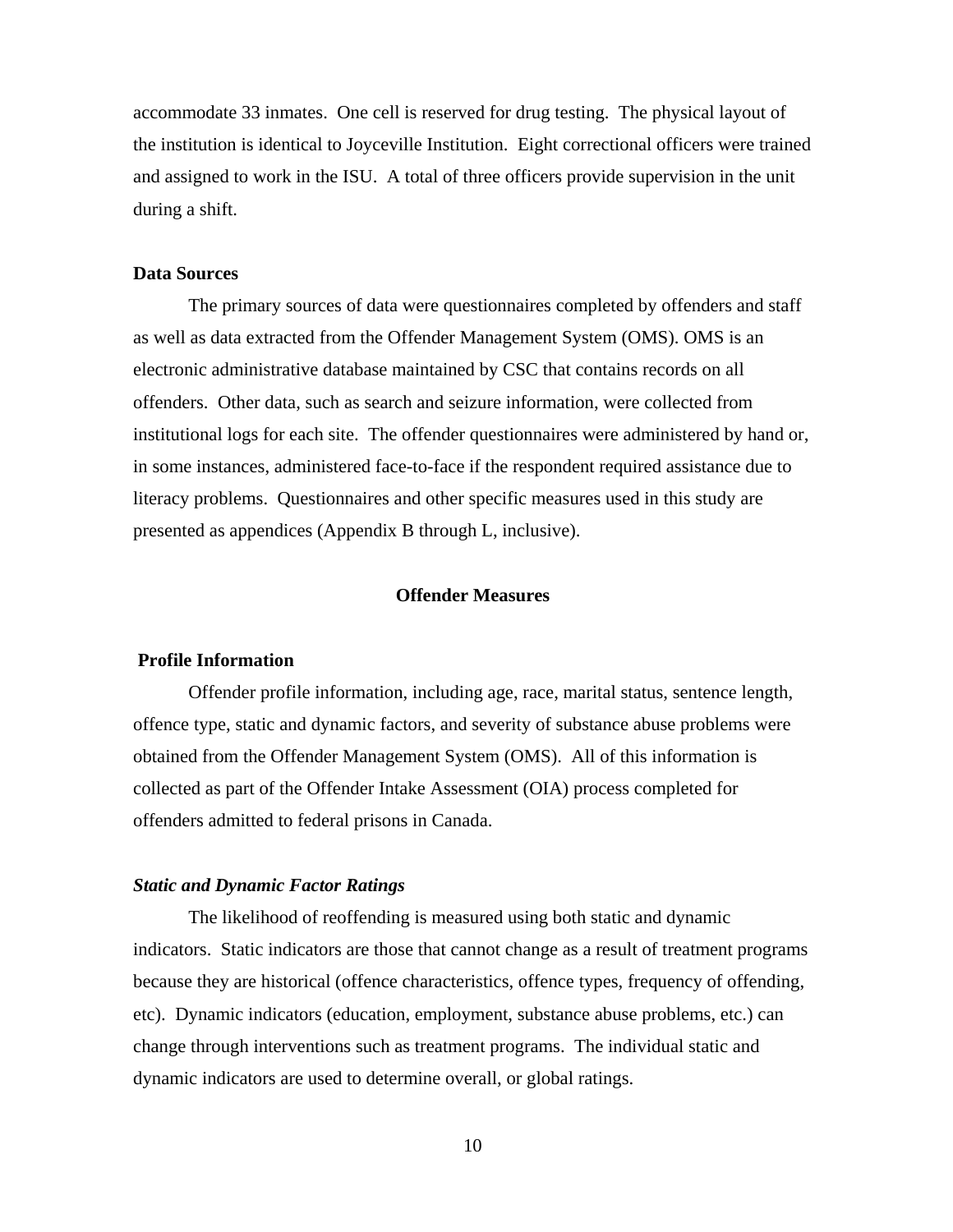<span id="page-22-0"></span> The static factor rating is derived from 137 indicator items that are reviewed at the time of admission to a prison. The static indicators provide an assessment of criminal history (including current offence) and the overall rating provides CSC with a measure of risk to reoffend. Offenders are classified as 'high', 'medium' or 'low' on the static factor.

 The dynamic factor is assessed using 197 indicator items that have been shown to be linked to criminal behaviour. Review of the dynamic factor indicator items results in a global rating for the dynamic factor (low, medium or high) and ratings in seven domains. The seven domains are defined as follows in CSC documentation, or standard operating procedures (Correctional Service Canada, 2003):

- Employment/Education the value placed on work and the role of work in one's life.
- Marital/Family the value placed on being with family and the support one derives from them.
- Associates/Social Interaction the value placed on non-criminal associates and the opportunity for positive social interaction.
- Substance Abuse the value placed on living without reliance on alcohol and/or drugs.
- Community Functioning the value placed on having the knowledge and necessary skills for daily living.
- Personal/Emotional Orientation the value placed on being in control of one's life.
- Attitude the value placed on living in law-abiding ways.

## *Severity of Substance Abuse Problem*

 A standardized measure of severity of substance abuse problems was obtained using the Alcohol Dependence Scale (ADS) (Skinner & Horn, 1984) and the Drug Abuse Screening Test (DAST) (Skinner, 1982). The ADS measures severity of alcohol problems using 25 items scored on a 2-point, 3-point, or 4-point scale. Results from the scale are ranked on a 5 point scale from 'no problem' to 'severe problem'. Reported reliability for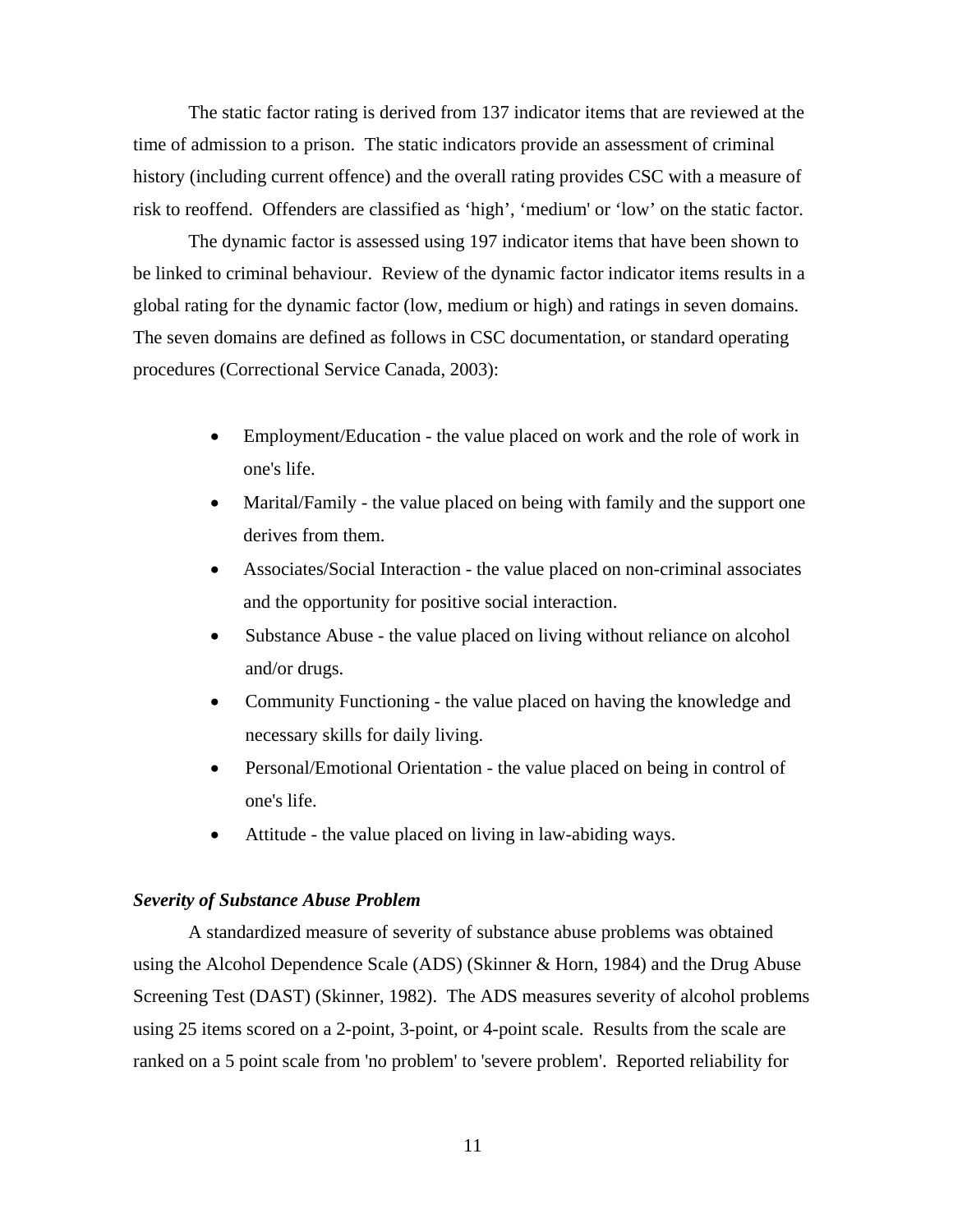<span id="page-23-0"></span>the scale is .92. The DAST measures severity of drug problems using 20 items answered in a yes/no format. Reported reliability for the scale is .92.

 These scales are used to measure the overall severity of substance abuse problems, not necessarily associated with the criminal behaviour. This is somewhat different from the assessment of substance abuse problems obtained at the time of offender intake which specifically measures the substance abuse problem in relation to criminal behaviour. The latter results in a higher number of offenders being identified as having a problem.

## **Offender Substance Abuse Information**

Information regarding the offenders' past experiences with substance abuse as well as their knowledge of the effects of the use and abuse of alcohol and drugs was obtained through an intake interview and the administration of questionnaires covering such areas as consequences of alcohol and drug use, the physiological affects of substance abuse and relapse attitudes.

#### *Intake Interview*

An Offender Intake Interview was conducted to obtain specific information about an offender's self-reported experience with alcohol and drugs, problems associated with substance use, involvement with substances during incarceration and treatment history. The interview was a 26-item, self-administered questionnaire comprised of questions such as: "Was substance use related to your current offence?" (respondent asked to check either yes or no) and "When in the community what was your reason for using substances?" (respondent asked to check all applicable choices from a list provided). The complete questionnaire can be found in Appendix B.

## *Offender Substance Abuse Knowledge*

Four scales were used to assess offender's attitude toward, and knowledge of, substance use and relapse prevention. Appendix C contains the complete versions of the four questionnaires.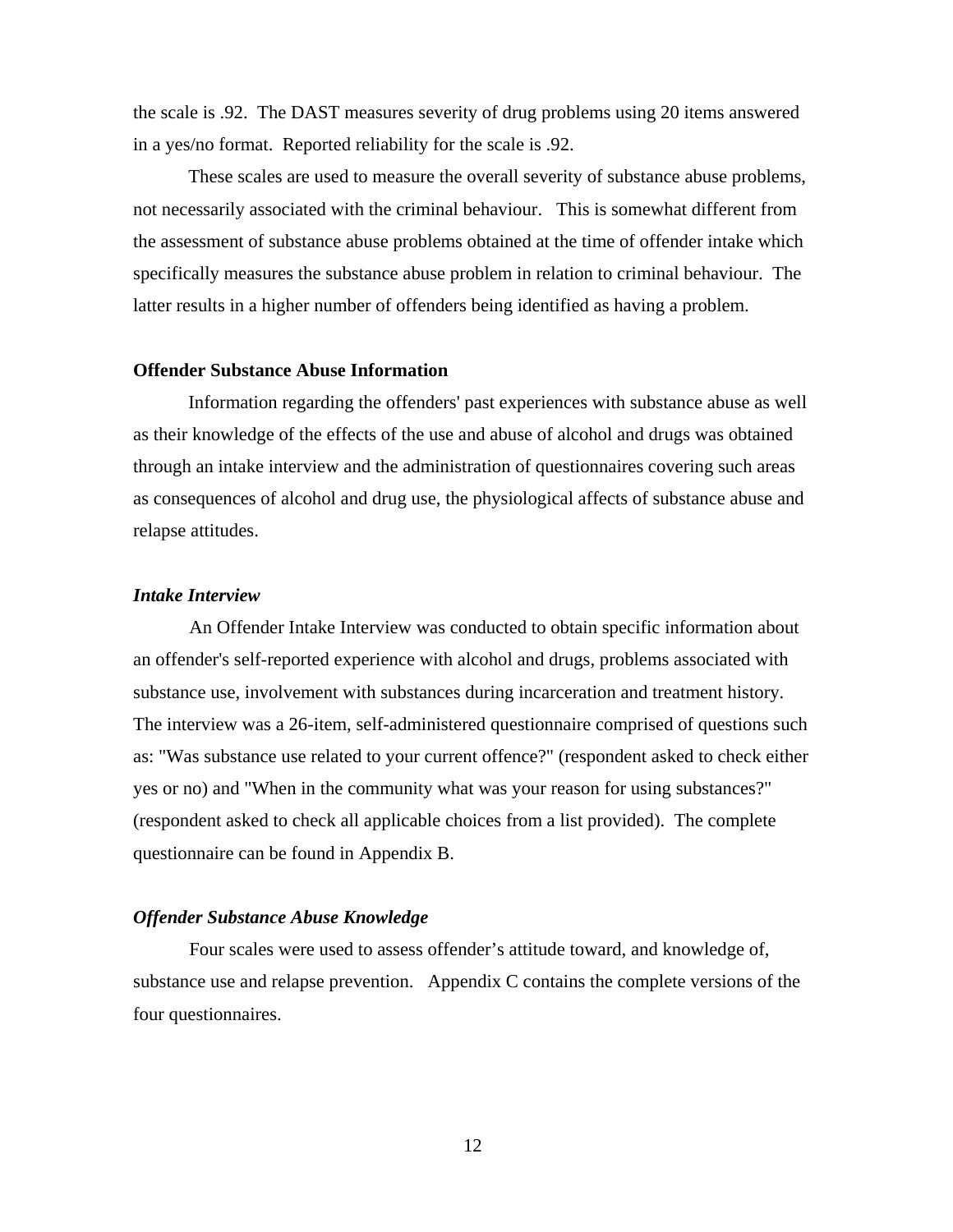## <span id="page-24-0"></span>*Consequences of Alcohol Use*

The scale, created by Gunn, Orenstein, Iverson & Mullen (1995), is comprised of 20 statements, each requiring a true or false response. This scale is also used in the Correctional Services Canada's Offender Substance Abuse Pre-Release Program. These explore the respondent's knowledge of the physiological and psychological effects of alcohol use. Examples of the type of statements are: "A person's alcohol tolerance increases with regular drinking" and "The physical withdrawal from heroin is more dangerous than is the withdrawal from alcohol". With respect to this scale's reliability using offender norms, Milson, Weeks, & Lightfoot (1995) reported a Cronbach alpha of .54. For the present study the alpha is .48.

#### *Consequences of Drug Use*

The scale, modified by Millson, Weekes, & Lightfoot (1995) from Gunn, Orenstein, Iverson & Mullen's (1983) 30-item scale, comprises 27 statements requiring a true or false response. The questionnaire investigates the respondent's knowledge of the physiological, psychological, legal and medical consequences of drug use. Examples of the types of statements are: "Moderate marijuana use causes permanent physical damage" and "Physical dependence on barbiturates is as severe as a user's dependence on heroin". The authors reported a Cronbach alpha of .49. For the present study the alpha is .55.

#### *How Much Do They Matter?*

The 14-item scale, modified by Millson, Weekes, & Lightfoot (1995) from Gunn, Orenstein, Iverson & Mullen's (1983) 20-item scale, uses a five point Likert scale that requires respondents to rate their level of agreement for each statement from 'strongly disagree' to 'strongly agree'. The scale examines the respondent's perception of how people may be affected physiologically and psychologically by alcohol or drugs not prescribed by a doctor. An example of a statement is: "Using large amounts of drugs or alcohol can damage relationships within a family". The authors reported a Cronbach alpha of .62. For the present study the alpha is .84.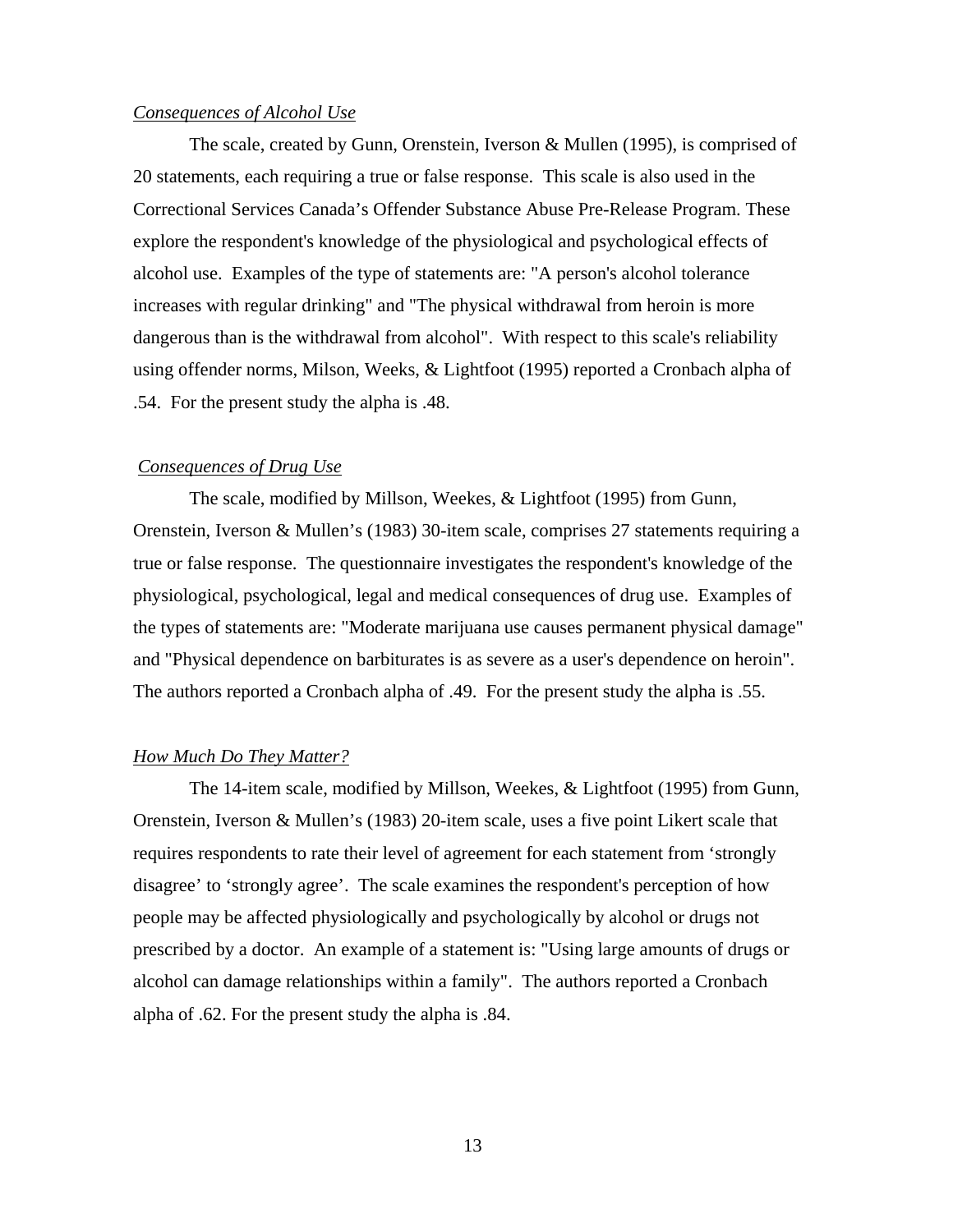## <span id="page-25-0"></span>*Relapse Attitude/Knowledge*

This scale, modified by Millson, Weekes, & Lightfoot (1995) from Lightfoot and Barker's (1989) 47-item Employment Questionnaire, measures an offender's perception of attitudes toward drinking and drug use, coping without alcohol/drugs in various situations, activities promoting healthy lifestyles, and general relapse knowledge. A five point Likert scale, ranging from 'strongly disagree' to 'strongly agree', is used to rate respondent's level of agreement for each of the 20 items listed. Examples of items that were rated by the offender are: "When there is a celebration at work, everyone is expected to drink in order to have a good time" and "If someone relapses, other people will think they are a worthless person". The authors reported a Cronbach alpha of .86. The present study found an alpha of .85 for this scale.

## **Offender Motivation, Expectations, and Response Reliability**

Several measures were used to examine an offender's motivation to change behaviour and their level of expectations for the ISU.

## *Readiness for Change*

## *University of Rhode Island Change Assessment - URICA*

Prochaska & DiClemente (1992) developed this multi-dimensional assessment questionnaire, used to measure an offender's readiness for change, is comprised of four sub-scales of 8 items each (Precontemplation, Contemplation, Action and Maintenance) for 32 items overall. Using a five point Likert scale ('strongly agree' to 'strongly disagree'), this assessment measure also examines an offender's feelings toward therapy and problem resolution. Examples of the items contained in each of the URICA's four stages of change are as follows:

#### **Stage 1**: Precontemplation

"As far as I am concerned, I don't have any problems that need changing"; **Stage 2**: Contemplation

"I'm hoping that this place will help me to better understand myself";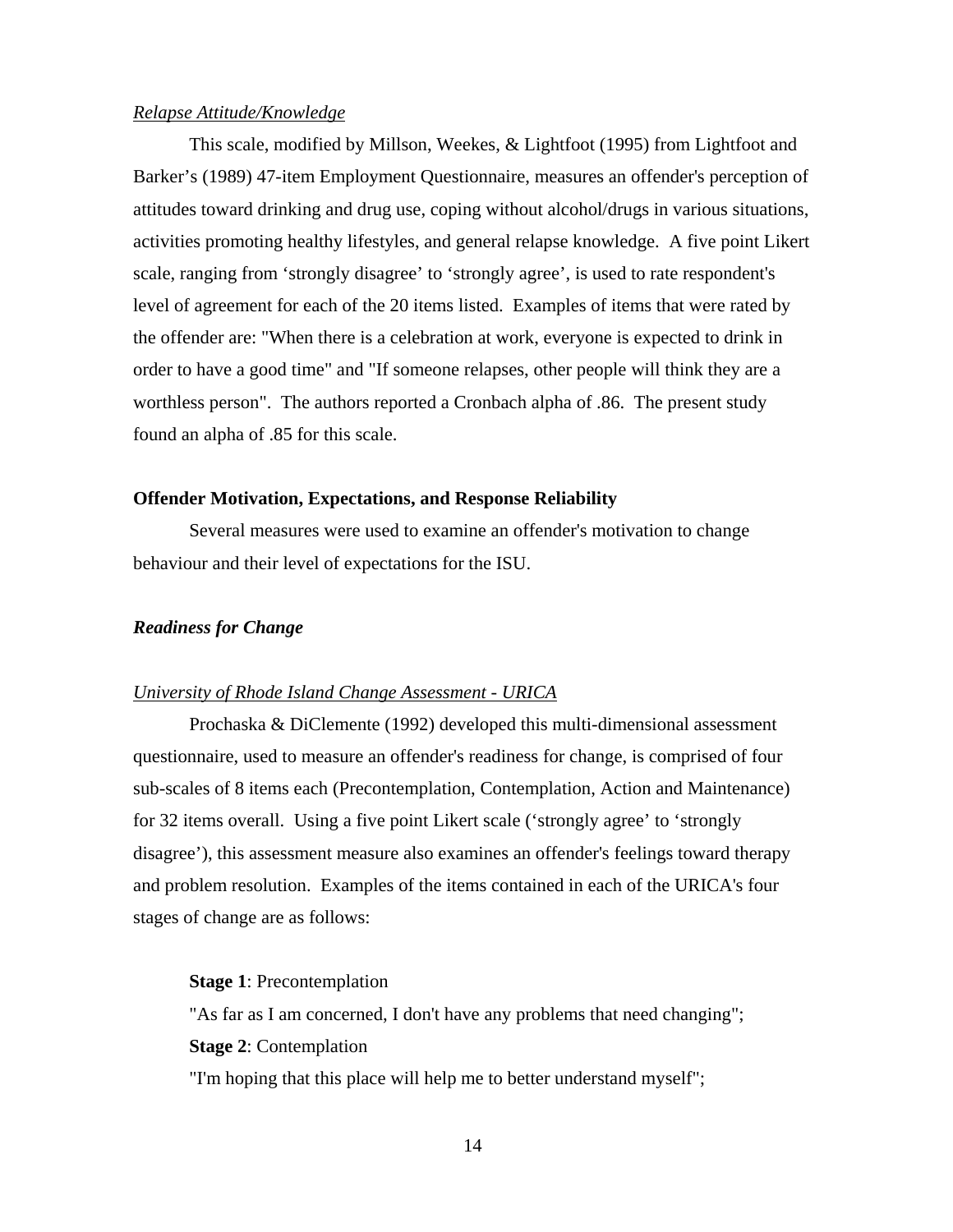## <span id="page-26-0"></span>**Stage 3**: Action

"Anyone can talk about change: I'm actually doing something about it";

**Stage 4**: Maintenance

"I'm here to prevent myself from having a relapse of my problem".

The complete scale can be found in Appendix D.

## *Offender Expectation Questionnaire*

Designed specifically for this study, the Offender Expectation Questionnaire consists of 46 items that are rated on a five-point Likert scale ranging from 'strongly agree' to 'strongly disagree'. The complete scale is presented in Appendix E. The questionnaire is composed of four scales and 12 items that are analyzed individually. The four scales are:

- 1. *ISU effectiveness* measures the offender's perceived effectiveness of the ISU (14 items). Examples of items in this scale include: "I think increased searches in the Intensive Support Unit will help decrease the amount of drugs available" and "I think increased urinalysis in the unit will contribute to a decrease in the number of offenders using drugs". The coefficient alpha was .73 and the scores on this scale can range from 14 to 70.
- 2. *ISU benefits* measures the offender's perception of expected benefits of the ISU (12 items). "I think I will have a better chance of getting early release because I live in an Intensive Support Unit" and "I moved to the Intensive Support Unit because I think there will be more freedom on the living unit" are examples of items in this scale. The coefficient alpha was .86 and the scores on this scale can range from 12 to 60.
- 3. *ISU support* measures the offender's belief regarding the expected support there will be within the ISU (4 items). "I think staff will be more supportive in the Intensive Support Units" and "I think the Intensive Support Unit will provide a more positive environment for participating in programs" are examples of items in this scale. The coefficient alpha was .71 and the scores on this scale range from 4 to 20.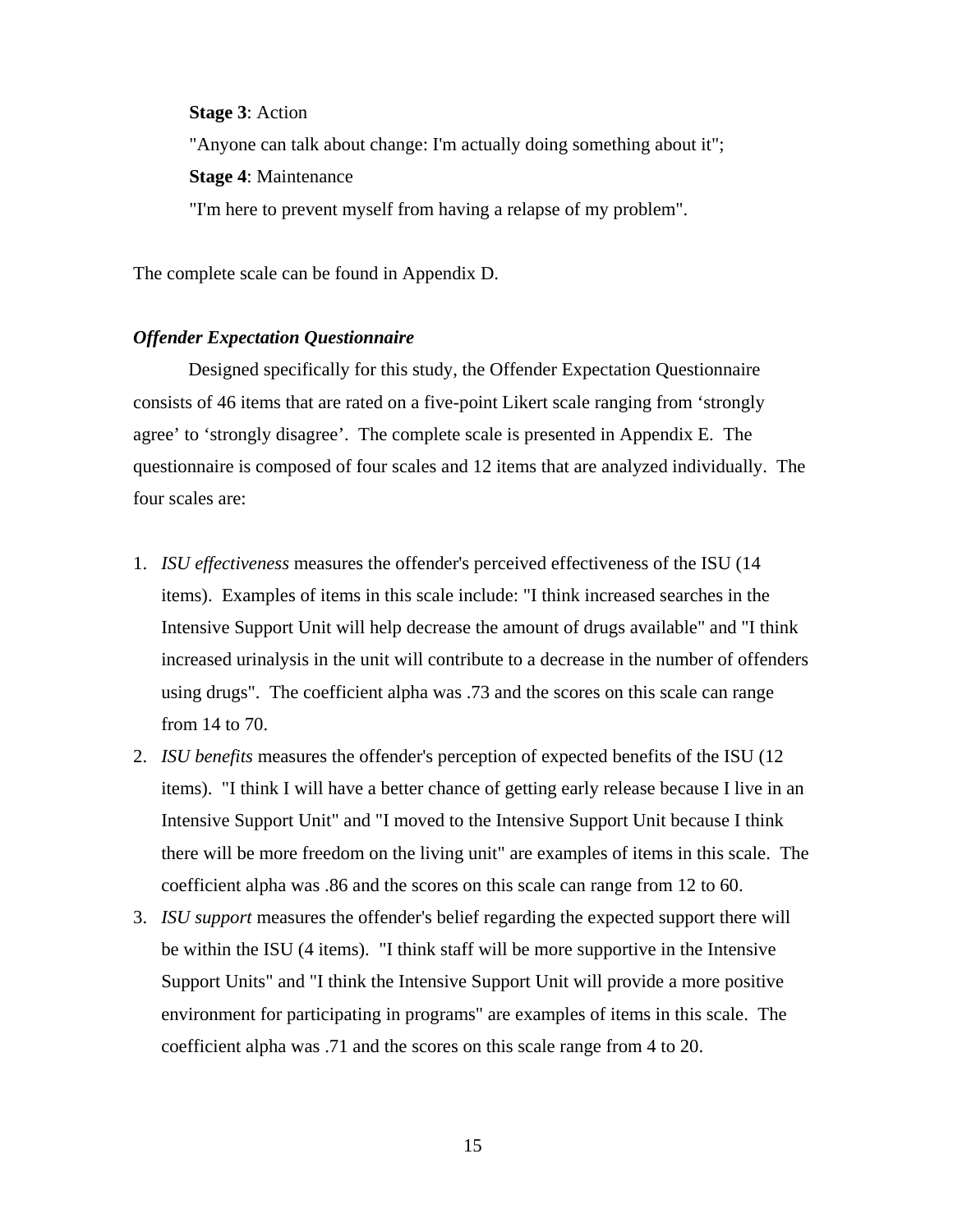<span id="page-27-0"></span>4. *ISU impact* measures the offender's perceived impact of the ISU on the rest of the institution (4 items). An example of an item in this scale includes: "I think the Intensive unit will cause problems in the rest of the institution". The coefficient alpha was .54 and the scores on this scale range from 4 to 20.

The individual items measure perceived alcohol and drug problems (4 items) and reasons for residing in the ISU (8 items).

The Offender Expectation Questionnaire was administered to the offender on admission to the unit and six weeks following admission. Negative items were reversed scored. The complete scale can be found in Appendix E.

#### *Offender Post Evaluation Questionnaire*

The Offender Post Evaluation Questionnaire is a 48-item questionnaire, which is completed by the offender upon his discharge from the Intensive Support Unit. This measure contains the same four scales found in the Offender Expectation Questionnaire and 14 individual items as opposed to 12. The questionnaire is intended to evaluate the degree to which the ISU meets the offender's expectations, how successful he was at remaining substance free, whether staff were supportive in their interventions and efforts, and whether there were any specific benefits for being in the unit (e.g., an earlier conditional release). The complete scale can be found in Appendix F.

## *Balanced Inventory of Desirable Responding*

This 38-item questionnaire, which explores an offender's honesty in responding, was modified from the original scale, which was developed by Paulhus (1994), of 40 items. Two of the items, "I have sometimes doubted my ability as a lover" and "I never read sexy books or magazines", were dropped due to an expressed discomfort with these items by offenders in previous research (Gillis, 1994). The questionnaire is split into two 19-item sub-scales. The Impression Management (IM) sub-scale measures attempts to impress others in a socially desirable manner. The Self Deceptive Enhancement (SDE) sub-scale measures an offender's tendency to exaggerate or distort unconsciously selfreport information in a positive manner. Both utilize a seven-point Likert scale ranging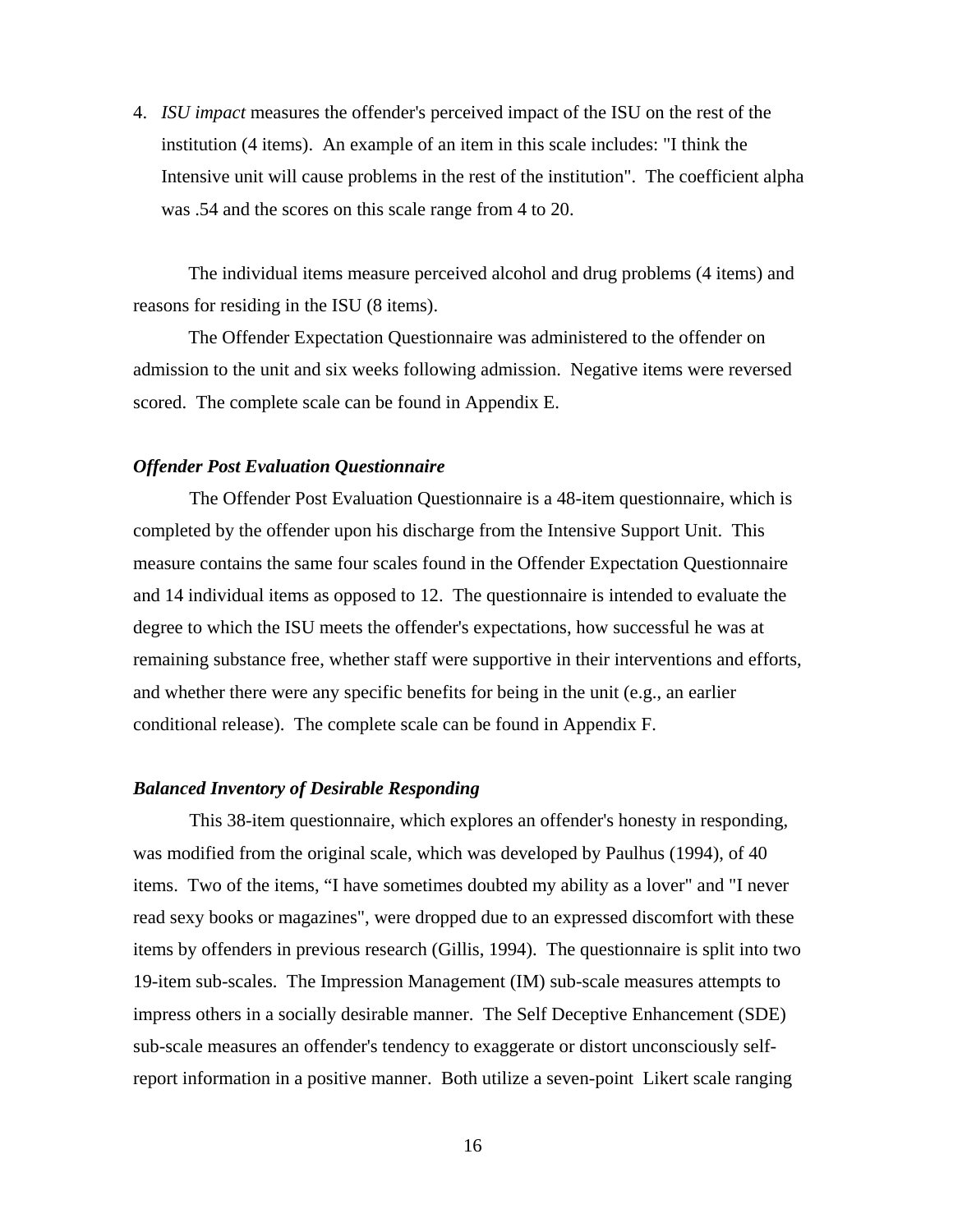<span id="page-28-0"></span>from 'not true' to 'very true' for each of the statements (e.g., "I never cover up my mistakes" and "I always obey laws, even if I'm unlikely to get caught."). For this study the Cronbach alphas were .63 for the SDE and .85 for the IM scale. The complete scale can be found in Appendix G.

#### **ISU Outcomes**

The Offender Process Measure Survey was designed to track activities for each offender on a weekly basis. Activities refer to pro-social events such as community support visits, program participation, employment, and peer group meetings. The complete survey form is presented in Appendix H. To determine the level of pro-social activities in which offenders were involved, weekly activity data were analyzed and used to create summary measures that reflected the level of activity over a period of time or simply the incidence of activities. The weekly data were summarized to calculate rates and incident levels appropriate for each variable.

#### *Community Support Visits*

Data were collected weekly regarding the number of visits offenders received from various groups or individuals. These data were coded as: family/friends, religious, cultural, special interest organizations such as John Howard Society and lifer groups, and other.

#### *Program Participation*

Offender participation in programs is directly related to their correctional plan, which is established by the case management team. In order to address identified criminogenic factors, offenders are encouraged to attend programs offered at the institution. Participation in these programs can positively affect their early release from prison. Data were collected to examine the participation level of offenders and the types of programs they attended.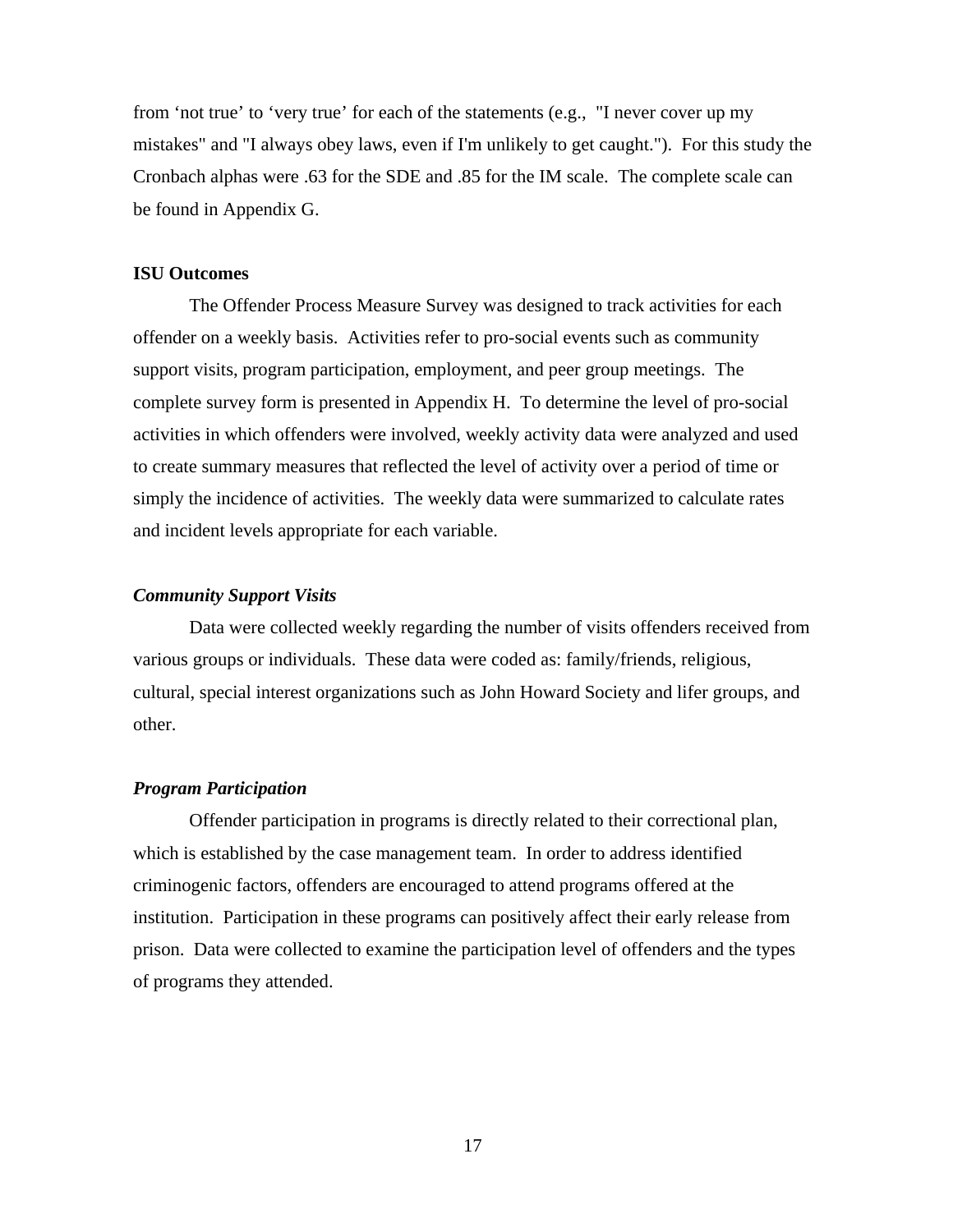## <span id="page-29-0"></span>*Employment*

Data were gathered and analyzed to determine the level of participation in offender employment opportunities within the institution. Data were recorded by employment status including full-time, part-time, unable to work, unemployed, or other.

## *Peer Group Meetings*

Data were collected and analyzed to determine the level and frequency of weekly offender participation in peer group meetings such as Alcoholics Anonymous, Narcotics Anonymous, site specific support programs, and peer group sessions.

#### *Search and Seizure*

Search and seizure data from each pilot site were gathered and organized by unit type from September 2000 to July 2001 inclusive. Institutional search plans, logs, and reports provided the necessary data for analysis. Seizure data include only items that were associated with drug and alcohol use (substance use) such as drugs, pipes, syringes, and brew. Searches were grouped into two categories: a) searches of the person and individual cells and b) common area searches for both the ISU and Non-ISU living areas of the institutions. Examples of personal searches include offender 'pat-downs' or 'frisks' and cell searches. Cell searches could be supplemented with drug detecting dogs and ion scanners. Common area searches include those areas within the living units accessible to all offenders.

As a means of comparing search and seizure data between the ISUs and Non-ISUs, monthly rates of cell searching and seizure are used as a measure of comparison. Cell searching/seizure rates are determined by calculating the proportion of monthly searches and seizures per unit (ISU/Non-ISU) to the total unit population for that same month. Due to variation among each institution in the number of offenders per common area in each unit, the percentage of offenders (ISU/Non-ISU) in the institution is used as a proxy measure for calculating the rate instead of the monthly unit population. Accordingly, monthly rates of common area searches and seizures are determined by calculating the proportion of monthly searches and seizures per unit (ISU/Non-ISU) to the percentage of ISU/Non-ISU offenders in the institution.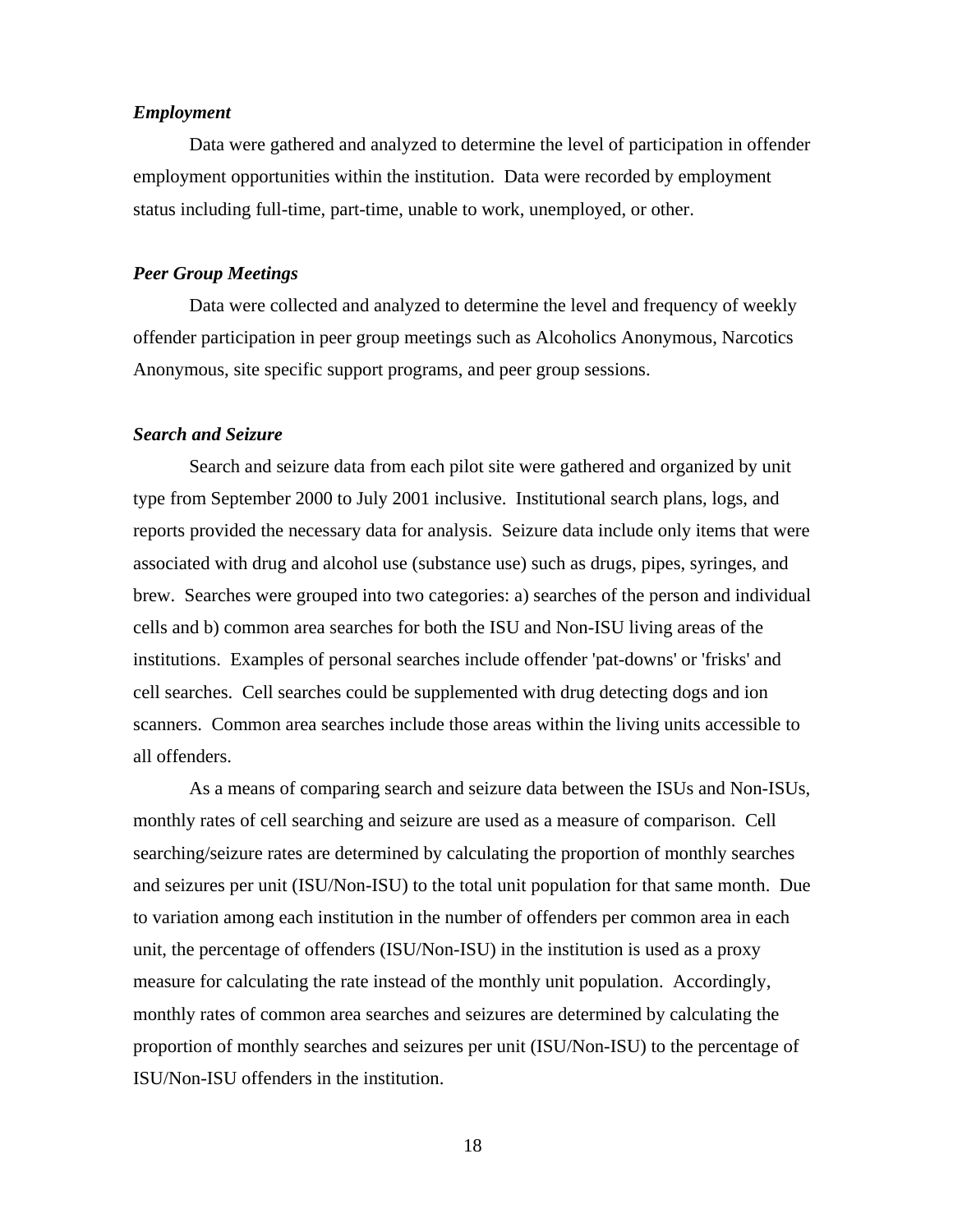#### <span id="page-30-0"></span>*Offender Behavioural Indicators Assessment Report*

Each month, a 24-item behavioural assessment was completed for each offender in the ISU. The 24 behaviourally based items were rated by a correctional officer working in the unit who was assigned to the offender. The items were grouped into seven domains: interpersonal relationships (6 items), attitude (4 items), behaviour (2 items), effort (2 items), motivation (2 items), responsibility (4 items), and communication skills (4 items). All items are presented in Appendix I, but examples for each domain are presented below:

**Interpersonal Relationships**: interacts well with other residents in the unit and positive towards group participation in group activities in the unit.

**Attitude**: positive attitude toward living on the units and positive attitude about substance abuse treatment.

**Behaviour**: influences other offenders positively in the unit and compliant with rules in the unit.

**Effort**: keeps cell clean and contributes to the cleanliness of the unit/house.

**Motivation**: interested in learning new information/skills and motivated to change substance abuse problem.

**Responsibility**: sets and prioritizes goals and accepts responsibility for mistakes. **Communication Skills**: listens carefully and conveys information effectively.

Ratings were provided on a five-point Likert scale, ranging from 'hardly ever' to 'most of the time'. The domain score was calculated by summing across the items for that scale and then converting the score to a percentage. The monthly ratings were then compared across the months the offender remained in the ISU. The number of months for which an offender had a monthly rating depended on the number of months he remained in the unit. Results are presented only for the first five months in the unit as the number of offenders who stayed in the units for more than five months was quite small, making the data less reliable beyond this timeframe.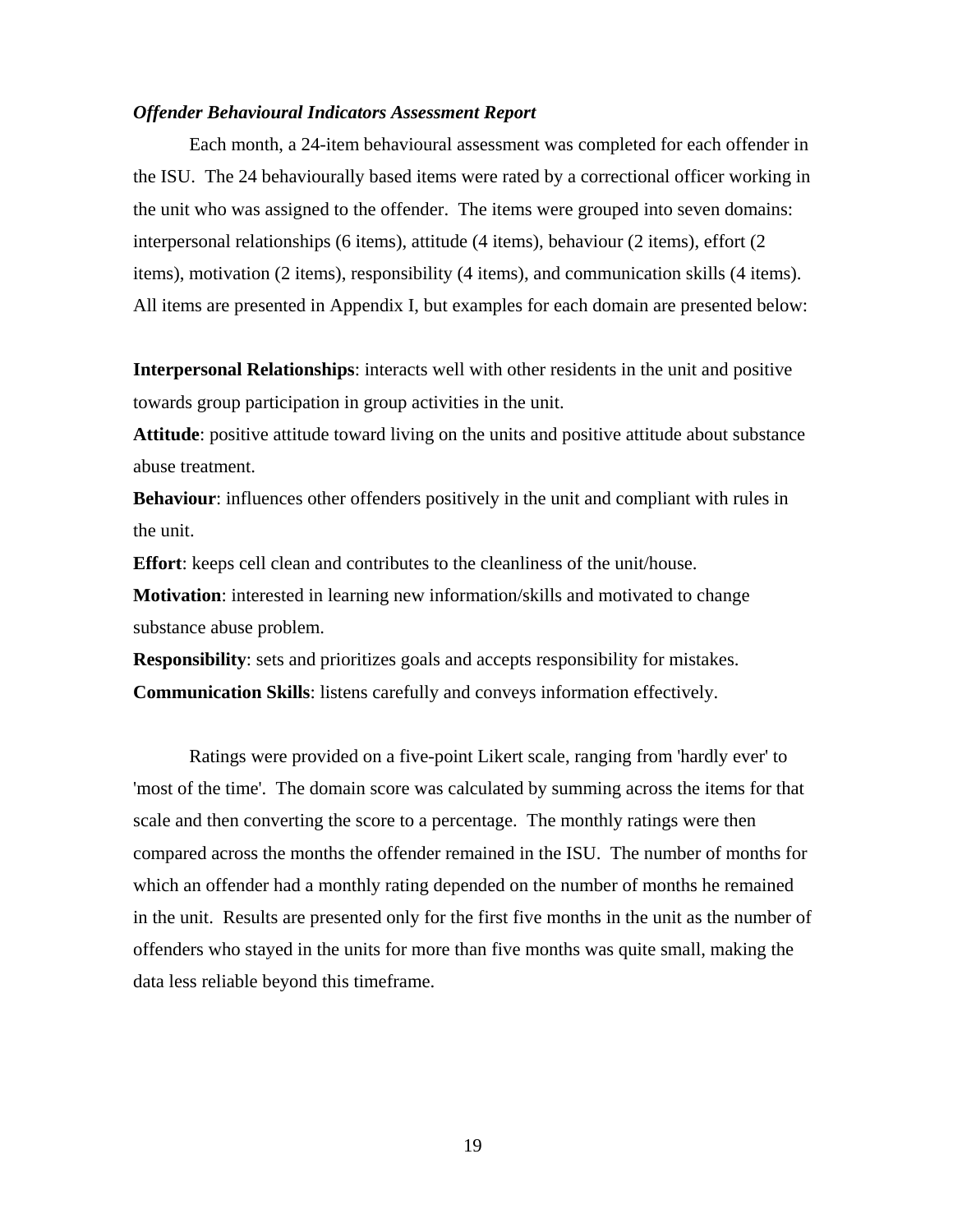# <span id="page-31-0"></span>**Institutional Outcomes**

#### *Urinalysis*

#### *Random Urinalysis*

Random urinalysis drug testing is conducted on 5% of the inmate population each month. The probability of being tested is not dependent on program participation, institutional activities or offender characteristics. This testing is conducted under legislative authority (Corrections and Conditional Release Act, 1992) through controlled collection procedures and laboratory analysis of urine samples. Refusals to provide a sample or positive tests result in institutional charges and these events are recorded in OMS. The laboratory analysis is for six major classes of intoxicants including amphetamines, benzodiazepines, cocaine, opiates, phencyclidine, and THC (cannabinoid). Urine samples are screened for substitution of urine and adulterated samples. Refusals occur when an offender is unwilling to provide a urine sample. Not all offenders in the ISU were tested in the random testing program.

#### *Unit Screening Test*

The process used to collect and record data on urinalysis screening test results was similar to that followed for cell searches. Urinalysis screening data were collected on a weekly basis from unit staff. For positive test results, the drug type was categorized as cannabinoid, benzodiazepine, barbitituate or opiate. As with the cell search process, staff followed a random approach to selecting candidates for testing. Results of this drug testing were not used to discipline offenders as the process did not meet evidentiary standards. However, failure of a test resulted in the offender being involuntarily discharged from the unit.

#### *Institutional Charges*

Institutional charges are recorded in the OMS for behaviours that result in formal charges within the institution. A charge may be classified either as minor or major at the discretion of correctional staff. Major charges are adjudicated by an Independent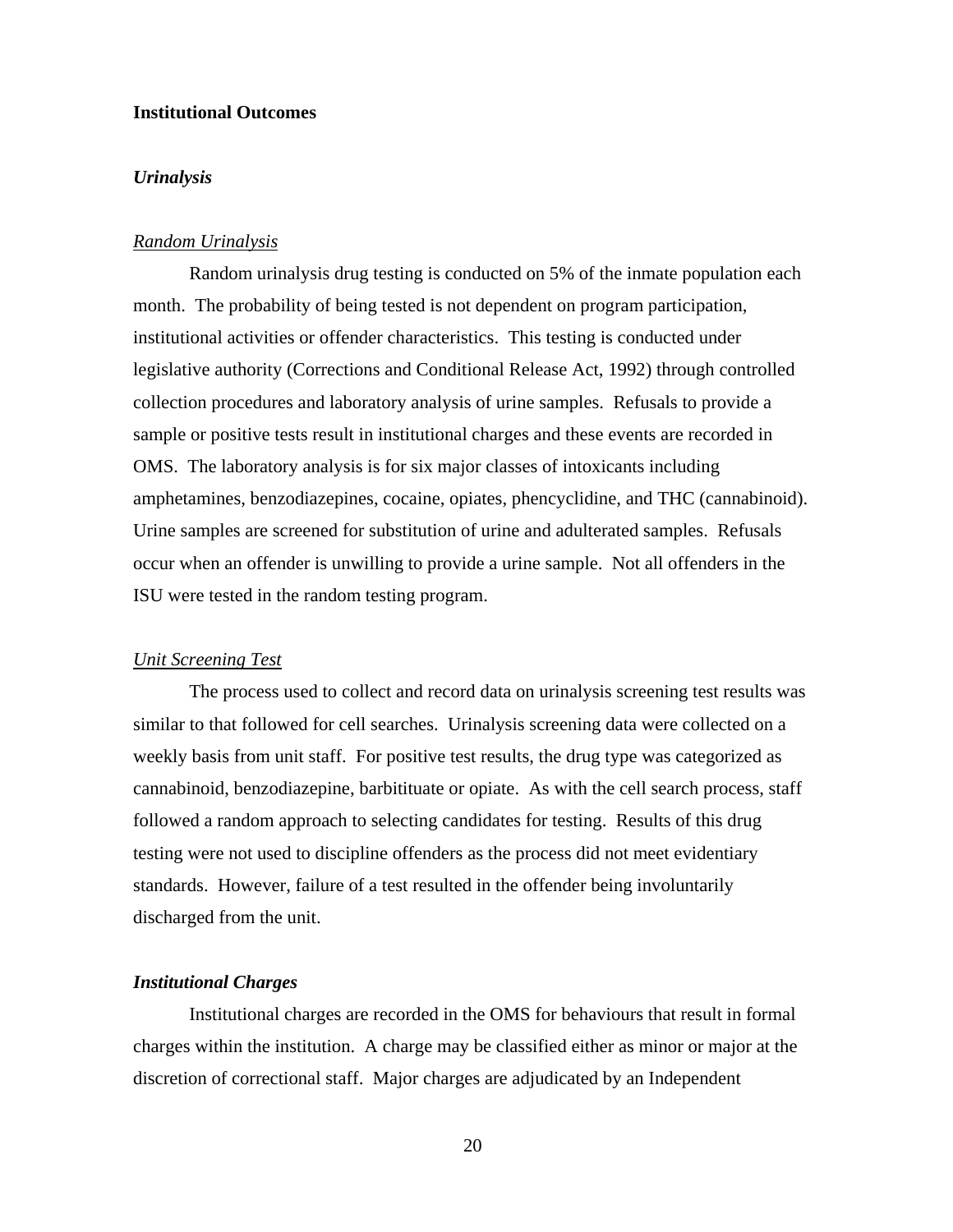<span id="page-32-0"></span>Chairperson and more formal procedures are followed in their processing. Examples of a major charge are fighting or possession of drugs whereas minor charges can be disobeying an order or possession of unauthorized items.

A recent study by French and Gendreau (2003) has linked, through meta-analysis, the impact of effective interventions to reductions in institutional charges. In addition, their analyses indicated that reductions in charges are also linked to reductions in recidivism after release.

#### **Release and Readmission Outcomes**

Release outcome was studied in a number of different ways including type of release, length of time on release and readmissions. For these analyses, all offenders who participated in the ISUs were included, not just those who agreed to be part of the research. The data used in these analyses are taken from the administrative database maintained by the Correctional Service Canada and these data may be used for analyses that provide information to the Service about the management of offenders. Only aggregate data are presented. In addition, identifying information and information that was provided only by research participants are not used in these analyses.

## *Type of Release*

Offenders may be granted a discretionary release (day parole or full parole) before they have served two-thirds of their sentence, or a statutory release when they have served two-thirds of their sentence. Statutory release is mandated in law, and only under exceptional circumstances can offenders be kept in custody beyond two-thirds of their sentence. Statutory release is only available for offenders serving determinate sentences, while all releases for those serving indeterminate sentences (mostly offenders serving life sentences) are discretionary.

Offenders who receive a discretionary release are judged by the National Parole Board to be manageable in the community prior to their statutory release date. If living in the ISU had a positive effect on offender's institutional behaviour (such as program completion, positive assessment, and reduction in negative behaviours) they would be more likely to be granted a discretionary release. Discretionary releases granted earlier in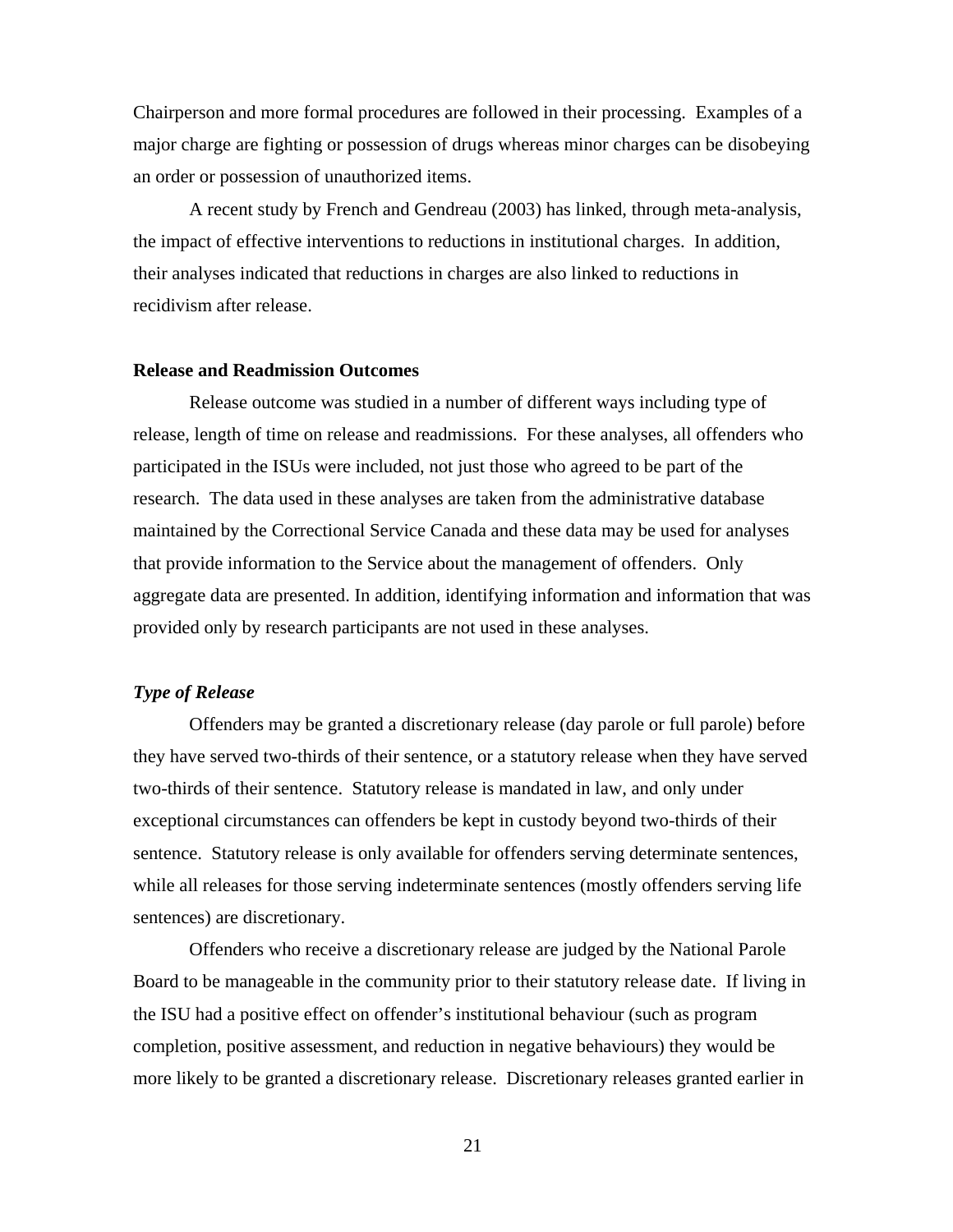<span id="page-33-0"></span>the sentence can have a significant impact on the amount of time an offender spends in custody. An effective intervention can substantially reduce the overall cost of managing an offender's sentence by reducing the time they spend in custody.

#### *Return to Custody*

Return to custody for offenders may occur as a result of their conditional release being revoked or, after their sentence has been completed, for a new offence. Only the National Parole Board has the authority to revoke a conditional release. The revocation may occur because the offender has failed to meet the conditions of his or her release, or has committed a new offence.

Failure to meet the conditions of release is sometimes referred to as revocation for a technical violation, and usually occurs because the parole officer and the National Parole Board believe the offender's behaviour is deteriorating and they are becoming a risk to themselves or their community. The most common technical violations include: being unlawfully at large (usually the result of failing to meet with the parole officer or having left a prescribed living area), failing to meet an abstinence condition (continuing to drink alcohol or use drugs), and failing to meet other conditions of release.

Revocation with a new offence occurs when the offender is suspected by the parole officer of having committed a new offence, usually resulting from information supplied by the police. In addition, offenders may be readmitted to prison after their sentence is completed. In this case the reason for the readmission is always the result of committing a new offence.

## **ISU Staff Measures**

The contribution of staff to the success of the ISUs was important. Therefore, staff working in the ISU were provided with additional training to sensitize them to the issues around substance abuse and to encourage efforts to detect and deter drug use behaviour as part of creating a safer living environment. To better understand what expectations staff had of the units and the principles under which they operate, data were collected on their expectations for the ISUs and the results they observed (Impacts) after the units had been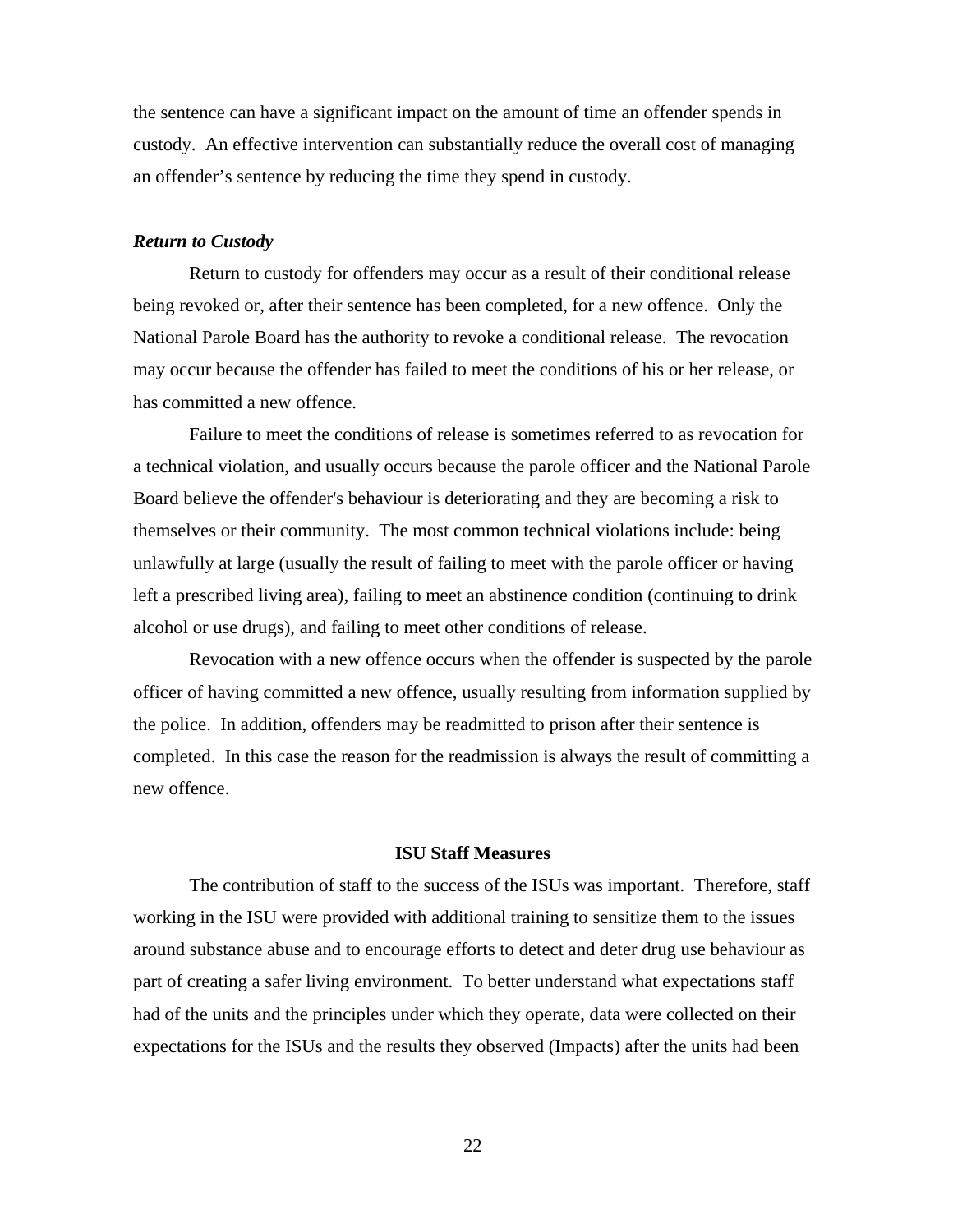<span id="page-34-0"></span>in place for a year or more. In addition staff were asked about their knowledge of substance abuse, attitudes regarding offenders and job stress.

#### *Expectation Questionnaire*

The Staff Expectation Questionnaire was administered during the initial start-up period of the ISU initiative in an effort to measure what staff thought of the units. The questionnaire contains six subscales and three individual items. Each item was scored on a 5-point scale ranging from strongly agree to strongly disagree. The complete questionnaire is presented in Appendix J. The scales are:

- 1. *Effectiveness of the ISU* measured staff perception on the efficacy of the ISU in their institution (14 items). Examples of items in this scale included: "I think that the idea of Intensive Support Units is a good one" and "I think the Intensive Support Unit will help offenders because other offenders will be more supportive". The coefficient alpha was .81 and the scores for this scale can range from 14 to 70.
- 2. *Rehabilitation* explored the offender related reasons that staff chose to work in an intensive support unit (3 items). Examples of items in this scale included: "I am working in the Intensive Support Unit because I think offenders may be more motivated to change" and "I am working in the Intensive Support Unit because I have more opportunity to work closely with offenders". The coefficient alphas was .77 and the scores for this scale can range from 3 to 15.
- 3. *Positive Environment* had items pertaining to the belief that the ISU would be a good place to work (3 items). An example of the items included in this scale is: "I am working in the ISU because I have an interest in helping offenders with substance abuse problems". The Cronbach coefficient alpha for this scale was .79.
- 4. *Increased Interdiction* explored Staff opinions about the increased use and effects of using more interdiction methods such as drug testing and searches (4 items). An example of the items included in this scale is: "I am comfortable using increased interdiction methods (e.g., searches, seizures)". The Cronbach coefficient alpha for this scale was .53.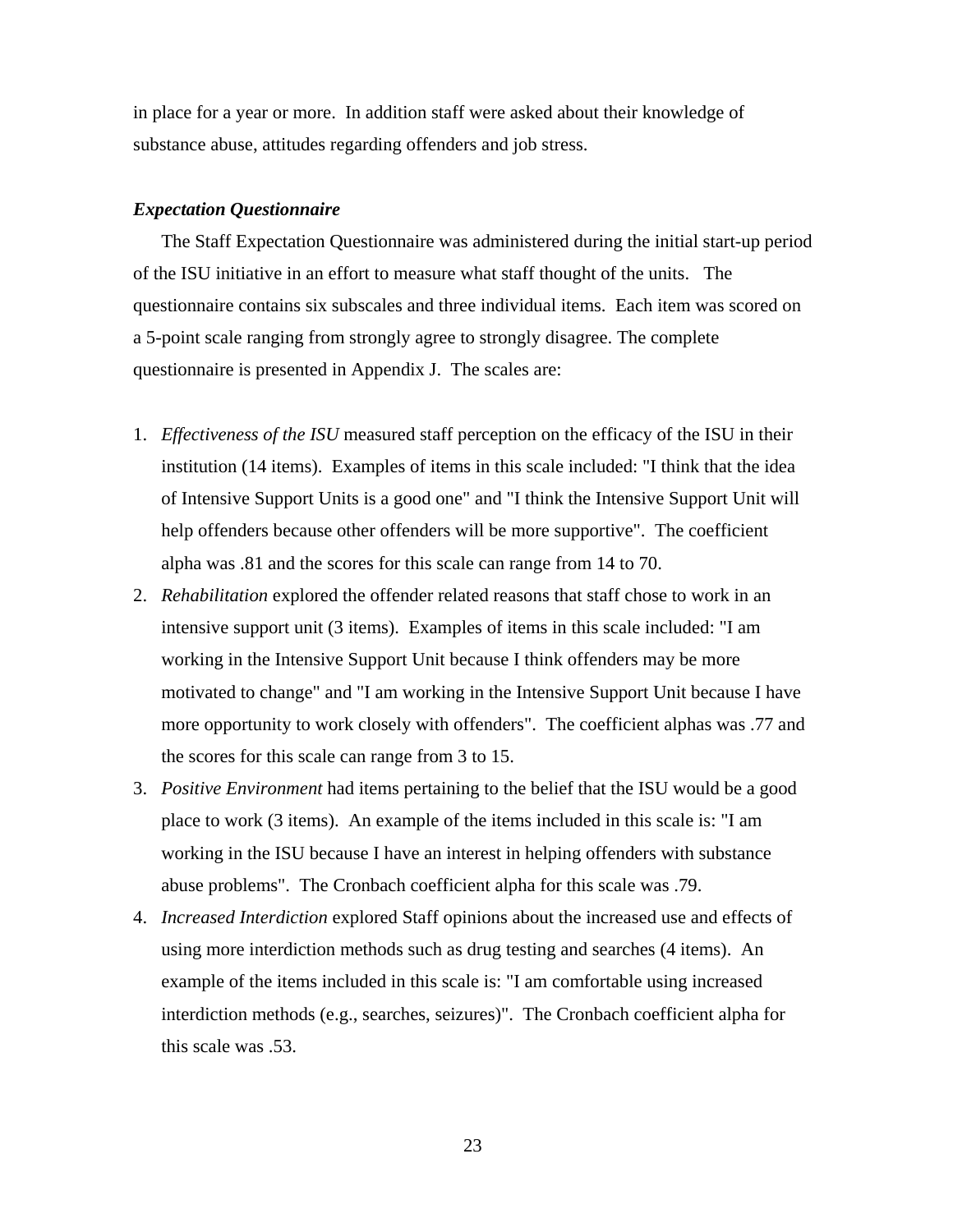- <span id="page-35-0"></span>5. *Decisions to Work in the ISU* explored other reasons why staff might have chosen to work on an ISU (3 items). An example of the items included in this scale is: "I am working in the ISU because I want to stay away from the inmate drug culture". The Cronbach coefficient alpha for this scale was .31.
- 6. *Impact on Institution* dealt with potential problems the ISU might have on the rest of the institution (3 items). An example of the items included in this scale is: "I think the ISU's will increase the drug flow in the rest of the institution". The Cronbach coefficient alpha for this scale was .41.
- 7. *Individual items* asked staff how they think the ISUs will affect the rest of the institution.

## *Impact Survey*

The Impact Survey was designed specifically for this study, and consists of 30 items that are rated on a five-point Likert scale ranging from 'strongly agree' to 'strongly disagree'. The complete scale is presented in Appendix K. The questionnaire has four scales and two items that are analyzed individually, which are:

- 1. *Effectiveness of the ISU* measured staff perception on the efficacy of the ISU in their institution (14 items). Examples of items in this scale included: "I think that the idea of Intensive Support Units is a good one" and "I think the Intensive Support Unit will help offenders because other offenders will be more supportive". The Cronbach coefficient alpha was .81 and the scores for this scale can range from 14 to 70.
- 2. *Positive Environment* had items pertaining to the belief that the ISU would be a good place to work (3 items). An example of the items included in this scale is: "I am working in the ISU because I have an interest in helping offenders with substance abuse problems". The Cronbach coefficient alpha for this scale was .79 and the scores for this scale can range from 3 to 15.
- 3. *Substance Free* (4 items). This scale explored Staff opinions regarding the effectiveness of the ISU's in being 'substance free' and the potential reasons for this success. Items in this scale were: "I do not think the Intensive Support Units were anymore substance free than other units" and "I think the Intensive Support Unit was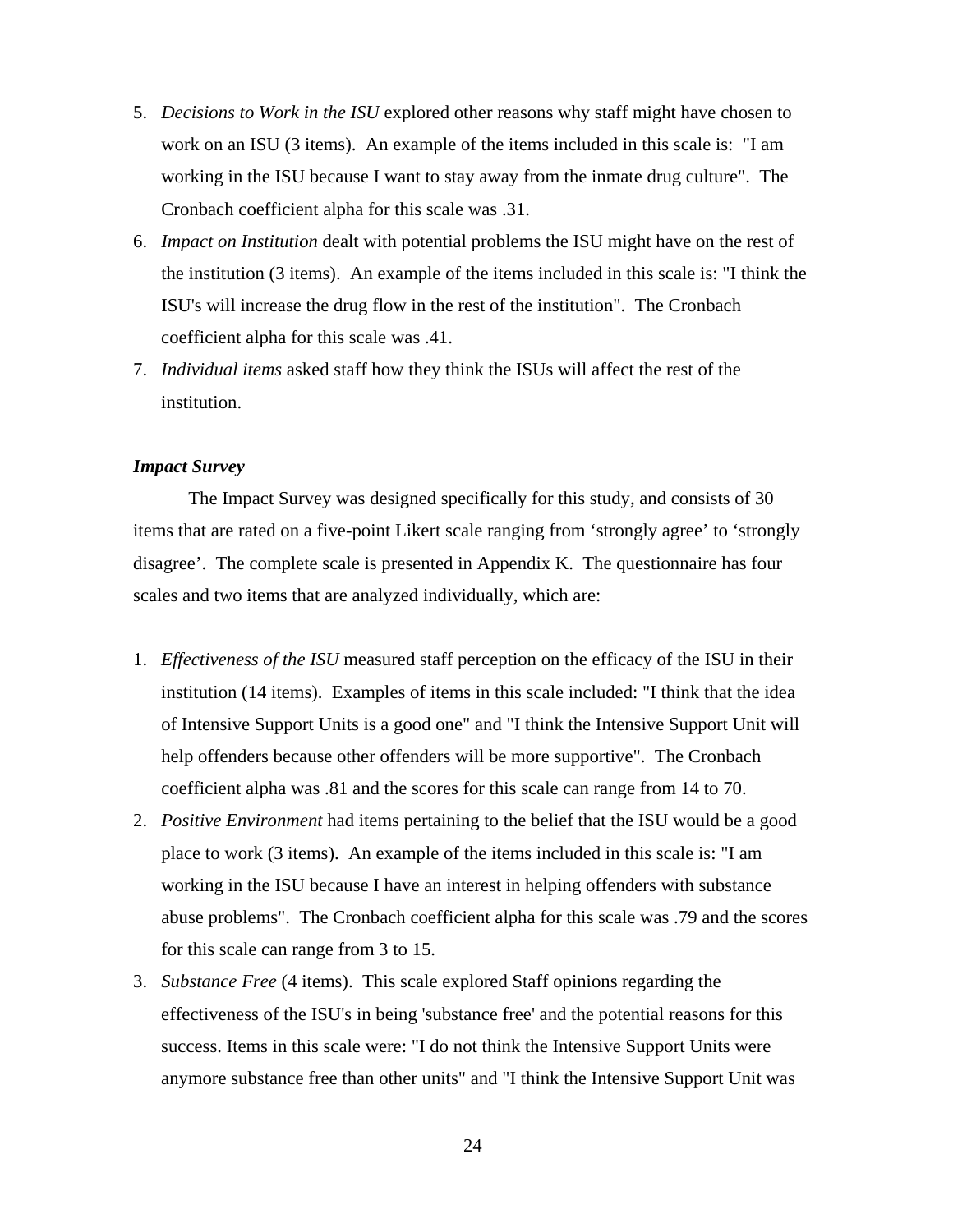kept substance free because of peer support". The Cronbach coefficient alpha for this scale was .71.

4. *Positive Impact* (4 items) explores the present and future benefits the ISU will have on offenders. Items for this scale included: "I think that the experience of the ISU will help offenders after release into the community" and "I think that the ISU helped offenders follow their correctional plan". The Cronbach coefficient alpha was .91.

## *Staff Substance Abuse Knowledge*

The following three substance abuse knowledge questionnaires are the same scales used for the offender knowledge questionnaire. Since these scales have previously been described in detail, only the reliability coefficient alphas for the ISU Staff results for this study are included in this section. The complete scales are presented in Appendix L.

## *Consequences of Alcohol Use*

The Cronbach coefficient alpha reported in this study was 0.42.

### *Consequences of Drug Use*

The Cronbach coefficient alpha reported in this study was 0.86.

## *How Much Do They Matter?*

The Cronbach coefficient alpha reported in this study was 0.85.

#### *Job Orientation*

The scales outlined in this section were used to measure various job aspects of the ISU staff. Results from these were compared with data gathered in the Correctional Service of Canada (CSC) All Staff Survey (1996). Appendix M includes the complete scales used in the 1996 survey.

#### *Professional Orientation Sub-Scale*

This 17-item scale, created by Klofas and Toch (1982), was modified for this study to create 3 subscales. The scales created were: Empathy towards Offenders (7 items,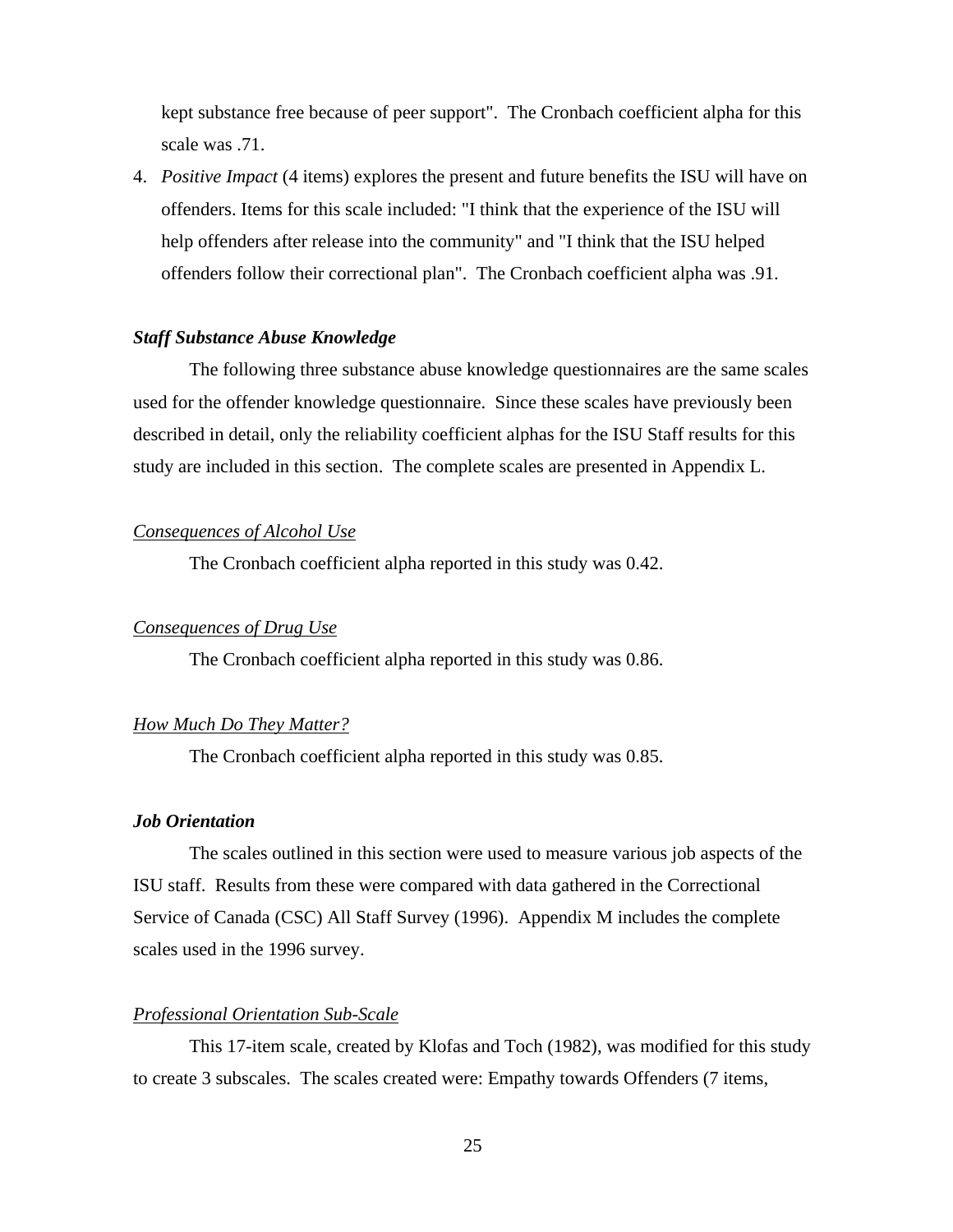Cronbach alpha = .66), Punitiveness (4 items, Cronbach alpha = .79), and Rehabilitation (3 items, Cronbach alpha = .74). A four point rating of statements from 'strongly agree' to 'strongly disagree', examined a staff member's perception of offenders, rehabilitation and punishment. Examples of these items are: "The way to get respect from offenders is to take an interest in them", "A military regime is the best way of running a prison" and " Rehabilitation programs are a waste of time and money". The complete scale can be found in Appendix L.

#### *Total Job Satisfaction Sub-Scale*

This 16-item scale created by Warr, Cook and Wall (1979), is a seven-point rating of statements from 'extremely dissatisfied' to 'extremely satisfied' (Likert scale), which examines a staff member's perception of job satisfaction, working conditions, and other features of their present job. Examples of types of items to be rated are: "Your hours of work" and "Now, taking everything into consideration, how do you feel about your job as a whole"? The test-retest reliability coefficient for this sub-scale is .63. The complete scale can be found in Appendix L.

## **Procedure**

#### *Selection and Participation Process*

Each offender followed a similar selection and participation process, which are described in terms of pre-admission, post-admission and discharge.

#### *Pre-Admission*

Offenders interested in residing in the ISU submitted an application to a unit admission committee, which was established for each pilot site. Selection to the unit was based on three main criteria: 1) no drug or alcohol-related involvement for a minimum of 30 days prior to admission; 2) absence of preventive security information, including illegal or disruptive behaviour, which could result in problems if placed in the unit; and 3) a willingness by the offender to follow his Correctional Plan. If the offender met the admission criteria, he was asked to sign a Unit Consent Agreement which signified his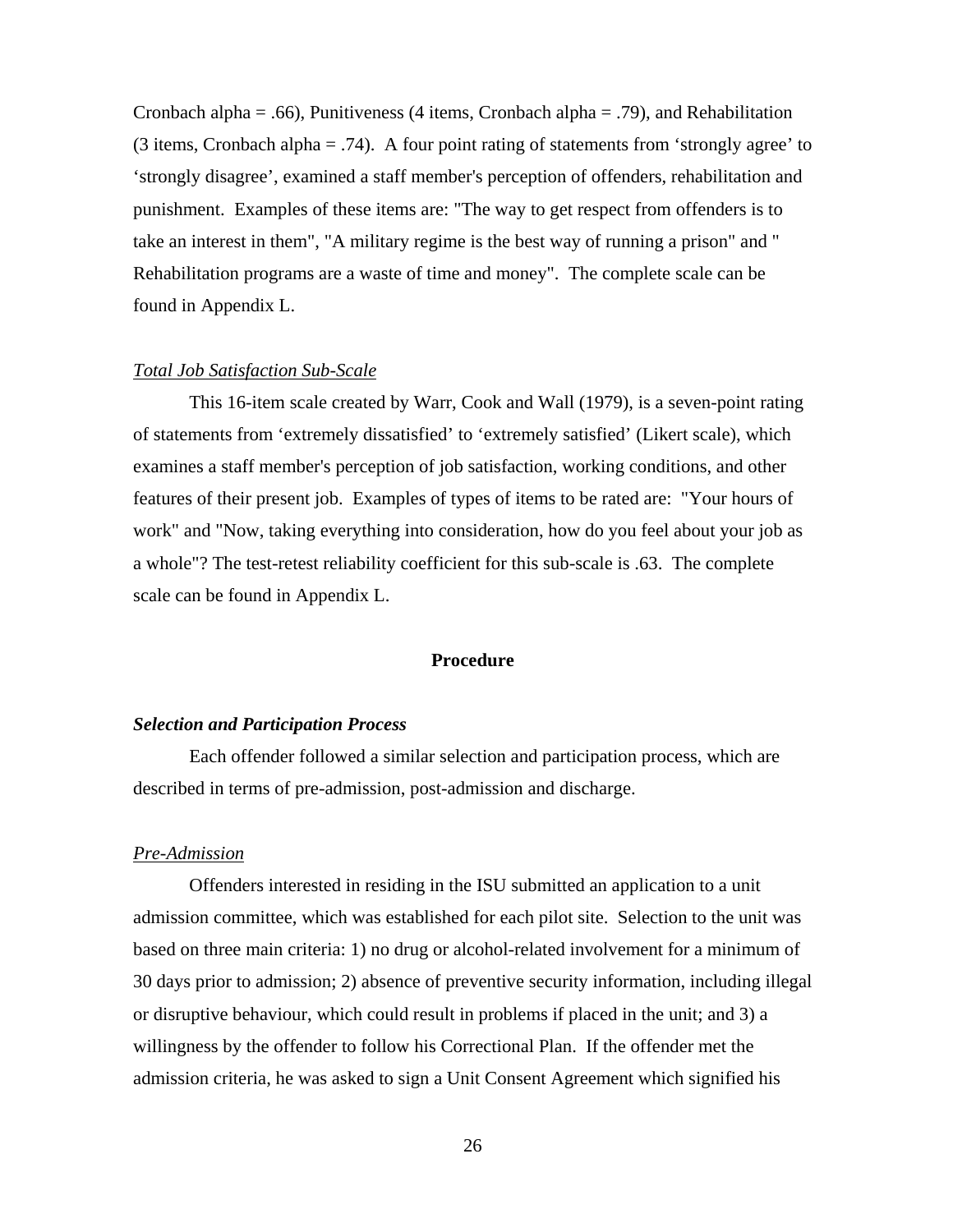willingness to submit to a more intrusive regime of interaction activities, such as urinalysis screening tests and increased searching, not ordinarily authorized (Corrections and Conditional Release Act, 1992; Corrections and Conditional Release Regulations, 1992*)*. If the offender agreed, he was admitted to the unit and, following a briefing on the research study and where there was interest to participate, offenders signed a research consent form.

### *Post-Admission*

Within one week following admission to the unit, offenders completed the Offender Expectation Questionnaire, the first in a series of measures. During the first three weeks, offenders also completed an intake interview and a battery of seven measures. These measures, described in the method section, were assessment scales examining an offender's knowledge of alcohol and drug use, readiness for change, and ability to affect one's own behaviour (self-efficacy).

Six weeks following admission to the unit, each offender completed the Offender Expectation Questionnaire a second time to determine if their expectations changed or remained the same.

To determine if the ISU had an impact on offender behaviour, an offender's participation in programs, employment, and pro-social activities both within the unit and outside were monitored and recorded on a weekly basis. Each offender was also assigned a staff member, who reviewed the inmate's behaviour on a monthly basis and a rating was recorded across seven behavioural domains. In addition, any involvement that an offender had in relation to misconduct, use of substances, or discharge from the unit, were recorded on a weekly basis.

## *Discharge*

Offenders were discharged from the unit either voluntarily (e.g. granted discretionary release or moved to another unit or prison for personal reasons) or involuntarily (e.g. tested positive for drugs or disruptive behaviour). The specific reason for each discharge was recorded and offenders were asked to complete the Offender Post-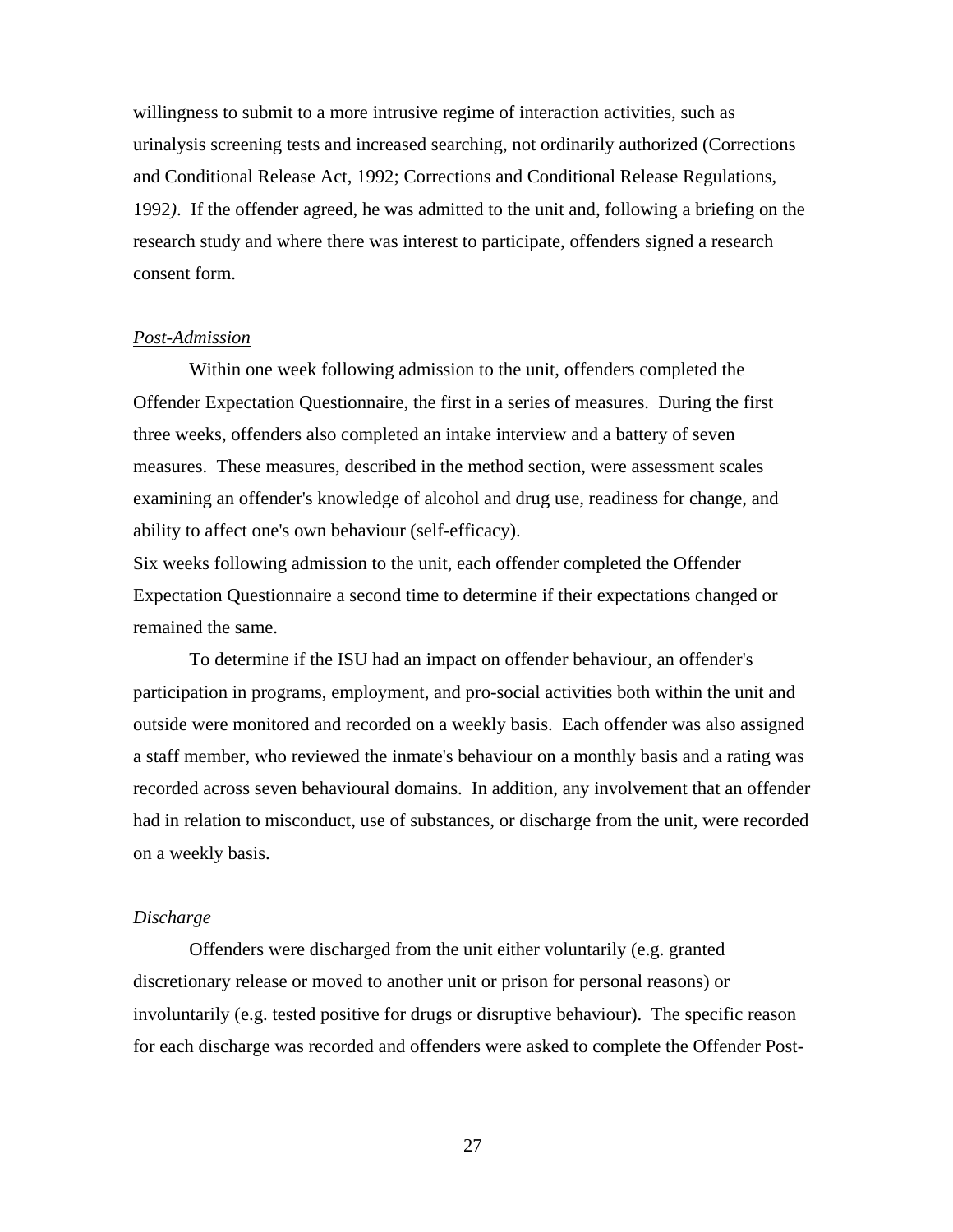Evaluation Questionnaire. Offenders leaving voluntarily were generally more willing to complete the questionnaire than those discharged involuntarily.

#### *Project Management*

The research study was project managed and these functions are described in three main areas: data collection, data coding and data analyses.

### *Data Collection*

On-site research assistants were hired for each site. Commencement dates for the research assistants were different, but by September 1, 2000, a research assistant was assigned to collect data at each pilot site, except Leclerc Institution where a later start-up occurred (April 1, 2001). Each research assistant, working 2 ½ days per week, was given an orientation to the research project, a full explanation of the offender and staff measures, and the research protocol to be followed to collect the data. Given the scope of work and requirement for consistent data recording, a weekly teleconference was instituted in January 2001. This procedure reduced significantly the amount of time spent resolving data quality with each site. In addition, due to a considerable workload, research assistants commenced working full-time (5 days a week) on January 1, 2001.

Research assistants worked closely with unit staff to obtain offender admission and discharge dates, reason for discharge (where applicable), weekly offender and staff activities, and monthly offender behavioural ratings. In terms of research protocol, each research assistant established a schedule of testing and interviews following the admission of an offender to the ISU. In addition, the research assistants collected weekly process measures data (e.g. drug test results and activities information) and monthly behavioural indicators assessment reports completed by ISU staff.

Research assistants also administered a series of questionnaires to staff (Staff Expectations and Staff Knowledge), who were either permanently assigned to the unit or worked a substantial portion of their shifts in the unit. Staff were primarily correctional officers, parole officers, correctional supervisors, and unit managers.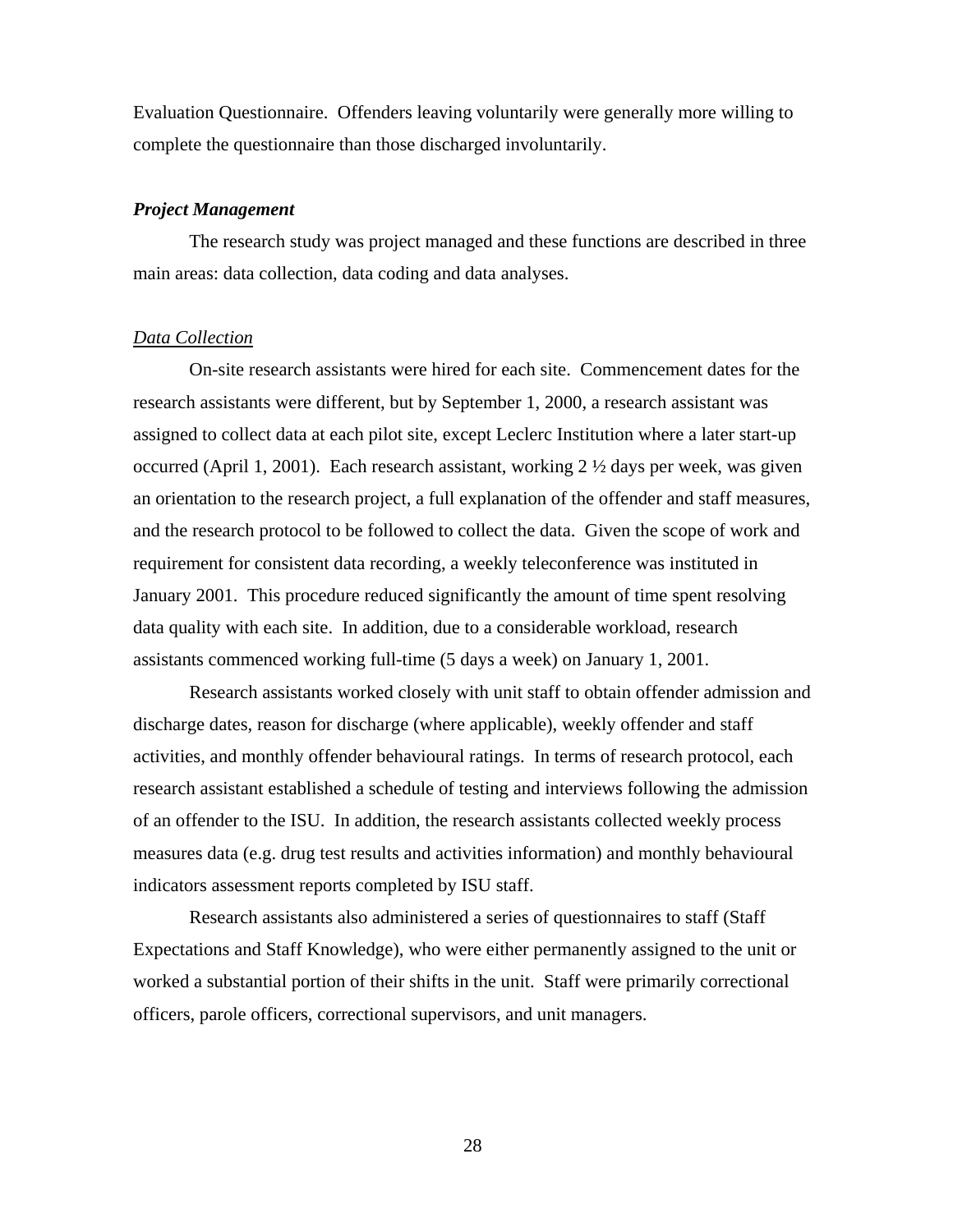## *Data Coding*

Each pilot site was provided with an electronic data entry workbook, and coding instructions, designed specifically for this project. Research assistants entered all the collected data into the electronic workbook on a weekly basis. The site data was merged into a master data workbook bi-weekly and was quality controlled by a Project Manager to identify any data quality problems.

## *Data Analyses*

Data from the pilot sites were placed into the Statistical Analysis System (SAS) Version 8.01 (SAS, 1999) database. Analyses were conducted to identify anomalies and inconsistencies with the data. Where data problems, such as duplicate records or missed values, were present, research assistants were instructed to review these data again and make appropriate corrections. Data extracted from the OMS were also placed in the SAS database and analyzed for quality. The principal statistical analyses consisted of frequency distributions and tests of statistical significance using chi-square. F-tests (PROC GLM) were also used when comparing continuous variables (i.e.: age, scale scores). For the survival analysis the SAS procedure Lifetest was used.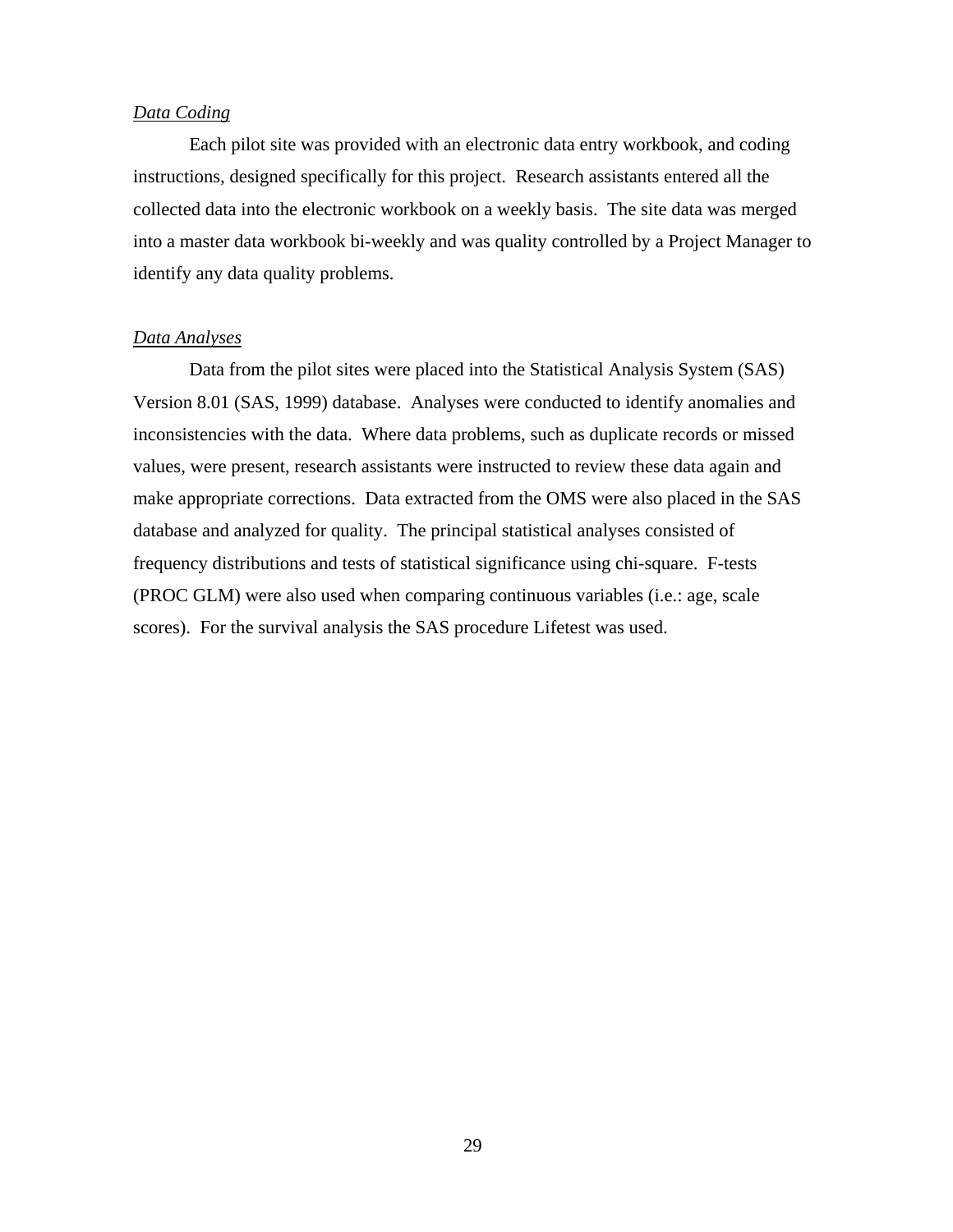#### **RESULTS**

The results are presented in eight sections. The first four sections report on the characteristics of offenders in the ISUs, their history and experience with substance abuse, their motivation to change and knowledge of substance abuse, and their expectation for the ISUs. The next three sections present information on the effectiveness of the unit in reducing alcohol and drug availability and whether there was an impact on offender behaviour while in the ISU and on their release and readmission outcomes. The final section presents information on ISU staff expectations, their knowledge of substance abuse, job orientation, and the impact the ISU had on offenders and the rest of the institution.

## **Offender Profile**

To determine if the ISU participants were similar or different from the general offender population, a comparison group was constructed including all male offenders in custody in minimum and medium security institutions on January 1, 2001.

#### *Age, Marital Status, and Race*

The ISU participants were slightly younger than the comparison group at 37 years of age versus 39 years of age  $(F (1, 3, 736) = 8.74, p < .01)$ . With respect to marital status, almost half of the ISU group, 49%, were single (47% in comparison group), 41%, were either married or common-law (40% in comparison group), and the remaining 10% were previously married (13% in comparison group).

Most of the offenders in the ISU group were Caucasian, 79%, 12% were Aboriginal, and 9% were identified as having other racial origins. These results are similar to what was found for the comparison group (74% Caucasian, 16% Aboriginal, 10% other racial groups). However, there is a slight under-representation of Aboriginal offenders in the ISU that cannot be accounted by regional variations in the sites.

#### *Sentence Length*

Offenders in the ISU were more likely to be serving shorter sentences than offenders in the comparison group as shown in Table 2. For example, 43% of offenders in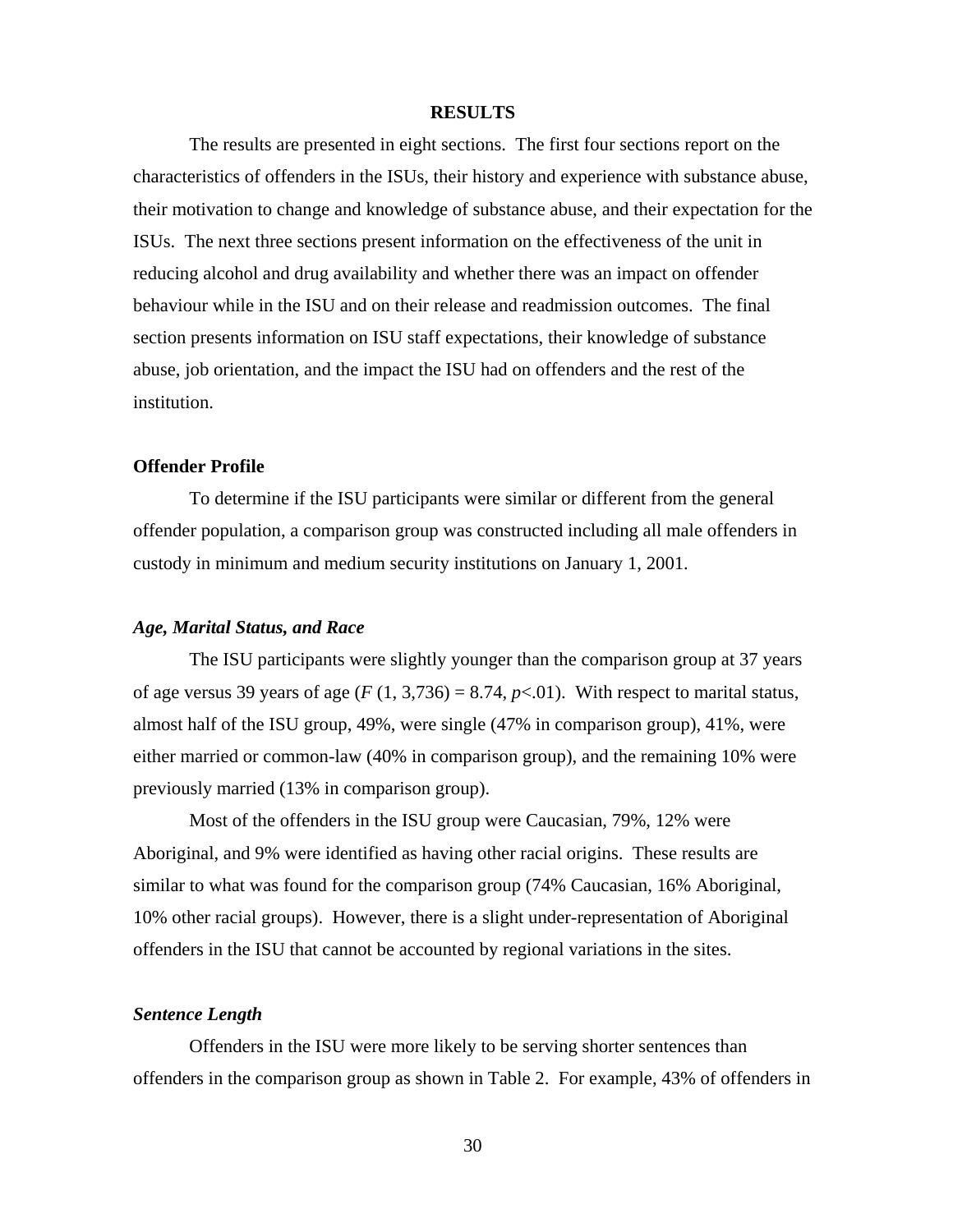the ISU were serving sentences of less than four years while 32% of offenders in the comparison group were serving sentences of this length. In addition, 17% of ISU offenders compared to 23% of the comparison group were serving life sentences.

| Tuble 2. Dentence Evilgan for 100 und Comparison Group |                             |                                             |  |
|--------------------------------------------------------|-----------------------------|---------------------------------------------|--|
| Sentence length <sup>1</sup>                           | <b>ISU</b><br>$\frac{6}{9}$ | <b>Comparison</b><br>Group<br>$\frac{6}{9}$ |  |
| Up to four years                                       | 42.6                        | 32.0                                        |  |
| Four to ten years                                      | 29.5                        | 32.5                                        |  |
| Ten years or more                                      | 10.7                        | 12.3                                        |  |
| Life sentence                                          | 17.2                        | 23.2                                        |  |
| Number of cases                                        | 244                         | 3,494                                       |  |

**Table 2: Sentence Length for ISU and Comparison Group** 

 $1 \chi^2$  (3, *N*=3,738) = 12.5, *p*<.01

# *Offence Type*

Almost half of the ISU offenders (47%) were admitted to prison for violent offences, a slightly lower rate than in the comparison group (51%). Violent offences include homicide, homicide-related offences, robbery, sexual offences, assault, etc. Both groups had an average of five admission offences per offender.

## *Static and Dynamic Factors at Admission*

Overall, the ISU participants score lower on static factors (criminal history) than the comparison group as shown in Table 3. Specifically, the ISU participants were more likely to be rated medium (48%) based on static factors and less likely to be rated high (41%) in relation to the comparison group (medium, 38%; high, 52%). However, there was little difference between the groups for the dynamic factor rating (criminognenic needs), with the majority of ISU participants rated as high on the dynamic factor (55%).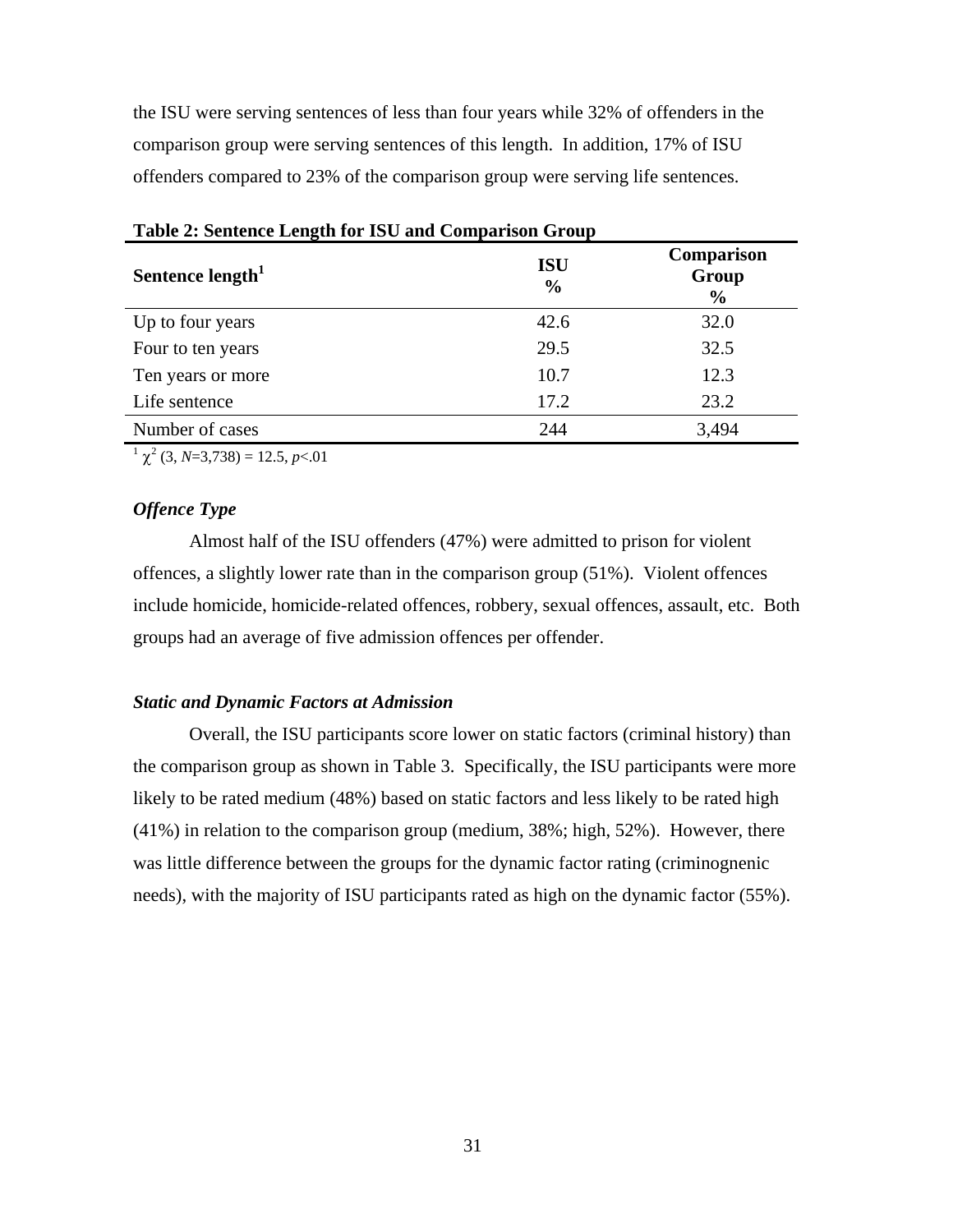| Table 5. Blatte and Dynamic Pactur Katings for 190 and Comparison Group |                             |                                      |  |
|-------------------------------------------------------------------------|-----------------------------|--------------------------------------|--|
|                                                                         | <b>ISU</b><br>$\frac{6}{9}$ | Comparison<br>Group<br>$\frac{0}{0}$ |  |
| Static factor <sup>1</sup>                                              |                             |                                      |  |
| Low                                                                     | 11.2                        | 9.9                                  |  |
| Medium                                                                  | 47.8                        | 37.6                                 |  |
| High                                                                    | 41.1                        | 52.5                                 |  |
| <b>Dynamic factor</b>                                                   |                             |                                      |  |
| Low                                                                     | 5.4                         | 7.7                                  |  |
| Medium                                                                  | 39.3                        | 34.0                                 |  |
| High                                                                    | 55.4                        | 58.3                                 |  |
| Number of cases                                                         | 224                         | 3,384                                |  |

**Table 3: Static and Dynamic Factor Ratings for ISU and Comparison Group** 

 $1 \chi^2$  (2, *N*=3,608) = 11.3, *p* < 01

The dynamic factor rating is based on the assessment of seven dynamic domains. The ISU participants and the comparison group were relatively similar in the dynamic need areas identified, except in the substance abuse domain where 79% of the ISU group were identified as having a problem compared to 70% in the comparison group. In addition to substance abuse, Personal and Emotional orientation was identified as a problem area for 90% or more offenders in both groups. This may indicate that the additional support offered by the ISU in this area could be an effective intervention for offenders. Detailed comparisons are presented in Table 4.

| Table 4: Ratings for Dynamic Pactor Domains for 150 and Comparison Group |                             |                             |  |
|--------------------------------------------------------------------------|-----------------------------|-----------------------------|--|
| <b>Dynamic factor domains</b><br>(criminogenic needs)                    | <b>ISU</b><br>$\frac{6}{9}$ | Comparison<br>Group<br>$\%$ |  |
| Employment/Education                                                     | 51.6                        | 53.4                        |  |
| Marital/family                                                           | 52.4                        | 48.7                        |  |
| Associates and social interactions                                       | 62.2                        | 57.3                        |  |
| Community functioning                                                    | 38.2                        | 38.8                        |  |
| Personal and emotional orientation                                       | 92.4                        | 89.9                        |  |
| Attitude                                                                 | 50.2                        | 53.5                        |  |
| Substance abuse <sup>1</sup>                                             | 79.1                        | 70.1                        |  |
| Number of cases                                                          | 225                         | 3,402                       |  |

**Table 4: Ratings for Dynamic Factor Domains for ISU and Comparison Group** 

 $^{1}$   $\chi^{2}$  (2, *N*=3,627) = 8.2, *p* < 01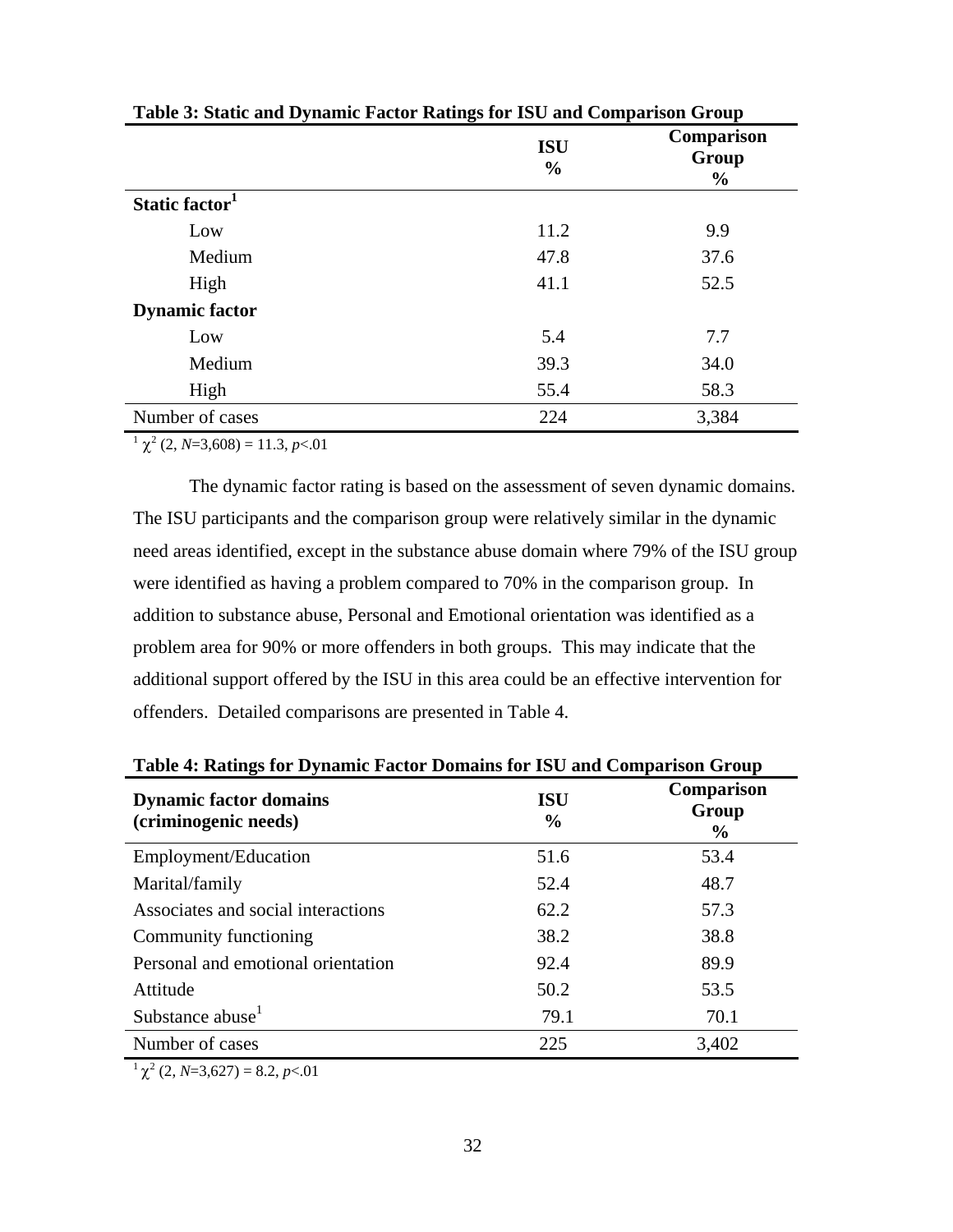#### *Severity of Substance Abuse Problem*

Results from the Alcohol Dependence Scale (ADS) and Drug Abuse Screening Test (DAST) indicate that 54% of offenders in the ISU had a substance problem that was either of moderate severity or greater. This rate is slightly higher than for the comparison group in which 47% of offenders were rated as having a moderate, or greater substance abuse problem. Results also indicated that 45% of the ISU participants had a moderate or higher drug abuse problem, while a much smaller percentage, 19%, had a moderate or higher alcohol abuse problem. Results are presented in Table 5.

**Scale ISU % Comparison Group %**  ADS 18.8 19.5 DAST 38.6 ADS or DAST 54.0 47.2 Number of cases 161 4,612

**Table 5: Percentage of Offenders that Scored as Moderate, Substantial or Severe on the ADS, DAST and a Combination of Both Scales** 

#### **Substance Abuse History**

This section presents information specific to the history of substance use by ISU offenders as well as problems they encountered, including criminal behaviour, as a result of substance abuse. Also presented is treatment intervention and outcome information.

## *Substance Use and Abuse Background*

#### *Drug and Alcohol Problems*

Information on drug and alcohol problems was available from a number of sources including the Offender Intake Assessment that is completed on admission to prison, specific questions in the ISU intake interviews and through responses to questions that were only applicable to those who had an addiction problem. Combining all of these sources, the trend is that about 80% of the ISU offenders had a substance abuse problem, leaving about 20% identified as not having a problem. Details on the different sources of information are presented below.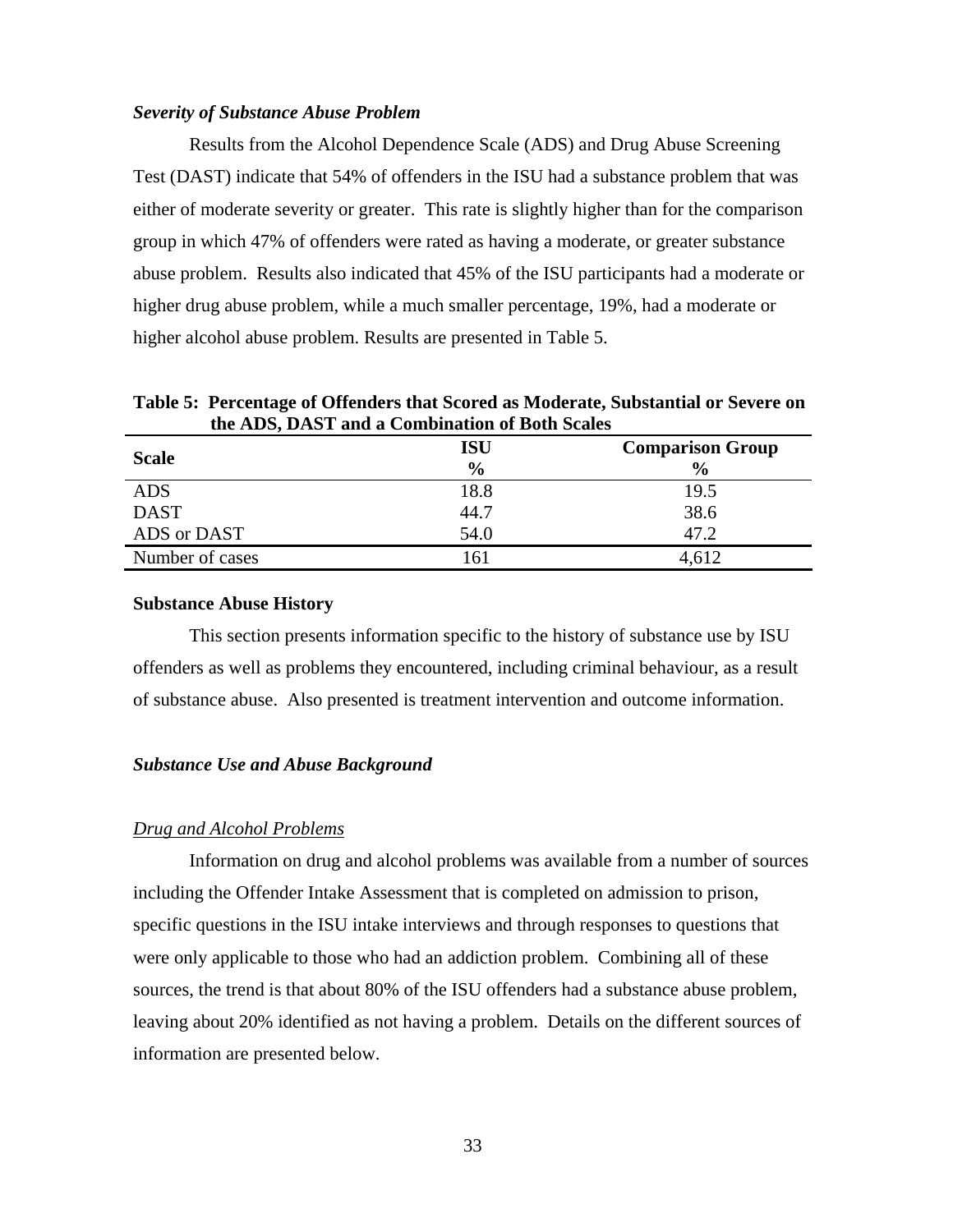At the time of admission to prison, offenders are assessed on seven dynamic factors that have been shown to be linked with criminal offending (see the Method section and results presented earlier in this section for details). Substance abuse is assessed as one of the dynamic factors and 79% of ISU offenders were identified as having a substance abuse problem.

On admission to the ISU, offenders were asked if they had an alcohol or drug problem and 55% reported they did. In addition, 58% reported that others thought they had a drug or alcohol problem. This suggests a difference of between 24% and 20% between their assessed level and the self-reported level at admission to the ISU. Interestingly, the difference between level of substance abuse problem self-reported on admission to the ISU and through the dynamic factor assessment was greatest for minimum-security offenders: these offenders have the greatest need to reduce or minimize their substance abuse problem as they are closest to release from prison.

A series of questions asked if moving to the ISU was associated with the offenders' substance abuse problem. Offenders could indicate that they did not have a problem when responding to these questions. The responses provide an estimate of the percentage of offenders who moved to the ISU, but who did not have a drug or alcohol problem. In general, 19% of the offenders indicated they did not have a drug or alcohol problem, leaving 81% identified in this way as having a substance abuse problem. This result is consistent with the percentage of participants (79%) who were identified at admission to federal prison as having a substance abuse. It would appear that when asked directly about their substance abuse problems, offenders tend to minimize the problem, but when asked indirectly, or through the use of multiple sources of information, a more accurate estimate is obtained.

## *Early Alcohol and Drug Use*

Through the Offender Intake Questionnaire, additional information was obtained regarding offender experiences with alcohol and drug use. ISU offenders reported to have tried alcohol at a younger average age than drugs (13 years versus 15 years). Problematic behaviour with alcohol was reported to have emerged at age 20 for alcohol and age 21 for drugs.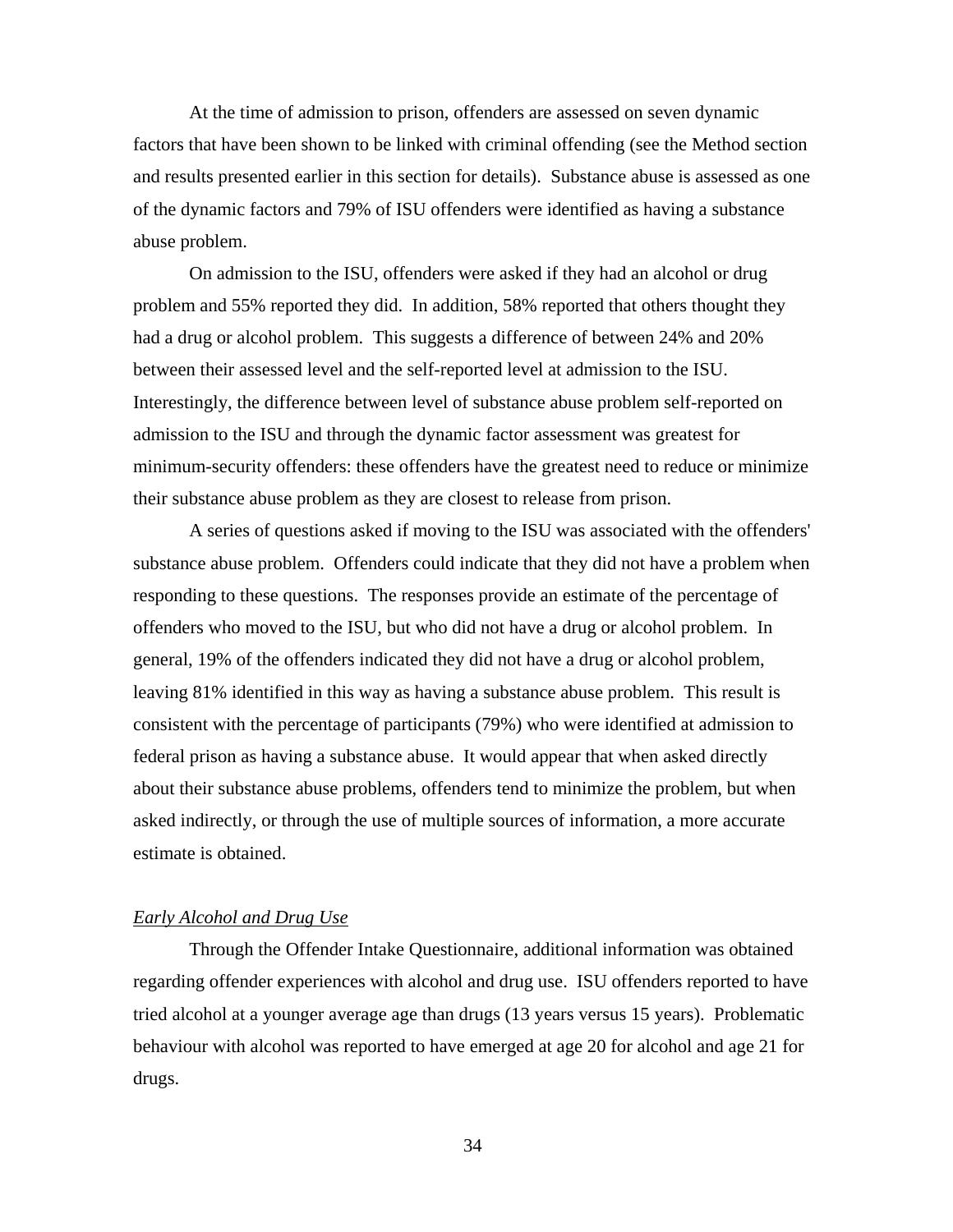### *Reasons for Use and Criminal Behaviour*

The most frequently reported reason for using both drugs and alcohol in the community was to relieve stress and to relax (63% and 67% respectively). Interestingly, addiction and dependence was the second most noted reason for using drugs (65%) but only 41% reported using alcohol due to addiction/dependence. Approximately 67% of offenders indicated an association between substance use and their current offence.

## *Drug and Alcohol Use Prior to Offence*

In the month prior to their most recent offence, 39% of offenders reported abusing drugs more than four days a week and 17% indicated they had abused alcohol for the same number of days.

During the 12- month period prior to their current offence, 68% of offenders reported an addiction to drugs compared to 48% for alcohol. Over one-third of offenders reported that alcohol (37%) and drug (36%) use caused violent and aggressive behaviour. The most frequently endorsed alcohol related problem was conflict with family/friends (45%). For drug related problems, 62% of respondents reported financial problems, 59% experienced conflict with family/friends, and 56% stated drug use interfered with school and work. In addition, offenders consistently endorsed problems such as conflict with strangers, emotional difficulties, and interference with school and work for both alcohol and drugs.

#### *Use During Incarceration*

The consumption of drugs or alcohol at least once during any prior incarceration was reported by 47% of offenders and 37% reported consumption at least once during their current incarceration. This is consistent with the 38% of respondents reporting drug use in the 1995 National Inmate Survey (Robinson & Mirabelli, 1996). For those offenders who acknowledged using substances, cannabinoids was the substance most frequently used followed by alcohol or brew as it is commonly referred to in prison.

Of the respondents who indicated using substances while incarcerated, the two main reasons for consuming either alcohol or drugs included peer pressure/ conformity to social norm and managing negative emotions about the environment. Despite these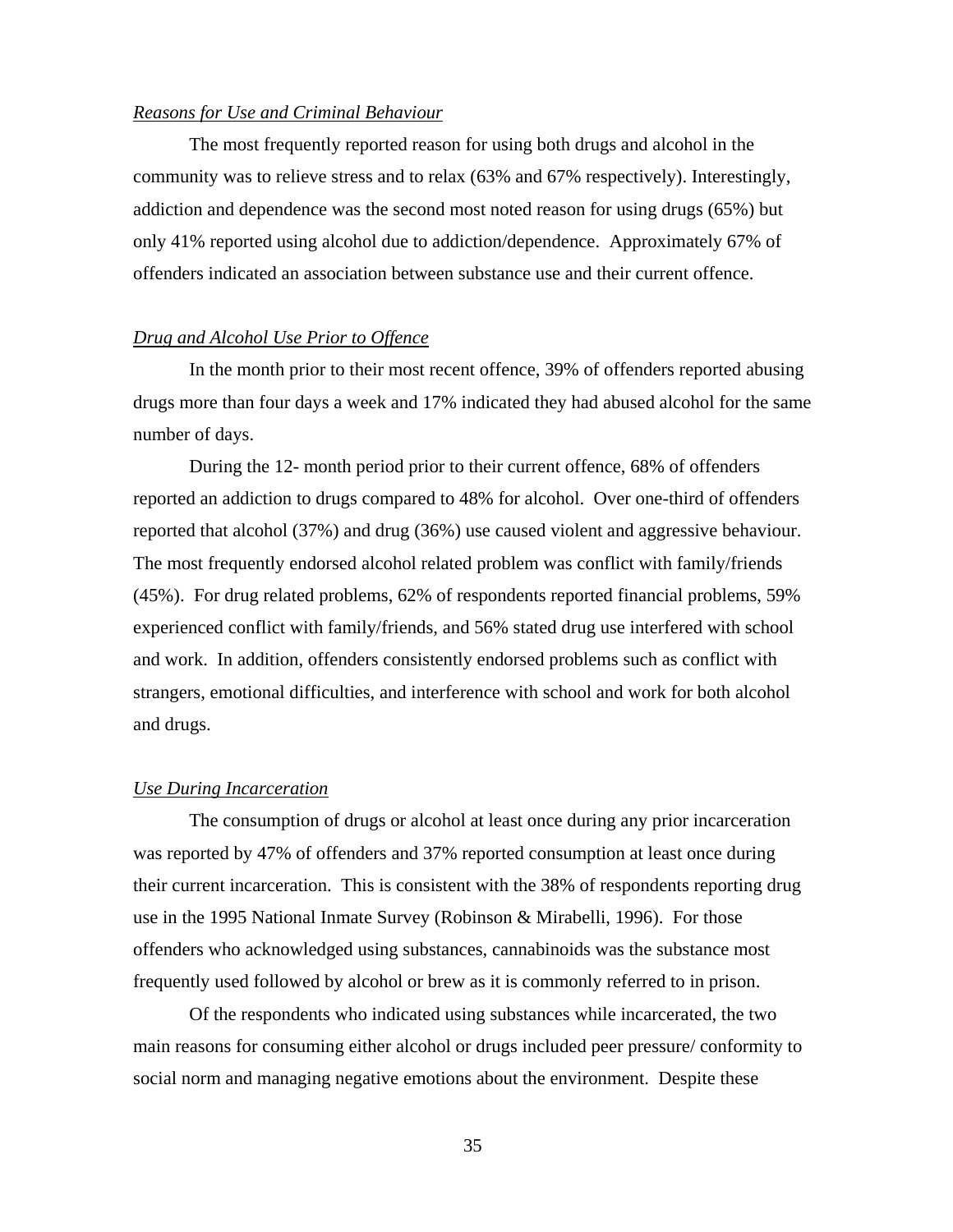findings, three-quarters of offenders rated their confidence level in dealing with their problem as 'moderate to high'.

#### *Treatment*

Three-quarters (77%) of ISU offenders having an identified substance abuse problem  $(N = 178)$  were involved in some form of treatment or intervention in the past. The average number of treatment attempts was two. In terms of referral sources, approximately 42% of respondents indicated that they were referred to treatment by an agency of the criminal justice system, followed by self-referred at 32%, and family or friends at 9%. Of those respondents who participated in a substance abuse treatment, 80% reported completing the program. The Offender Substance Abuse Pre-Release Program (OSAPP), CSC's core substance abuse program, was reported as the most recent intervention type for almost one-third of respondents (30%). Over half of respondents (57%) reported that they were addressing either a drug or poly-drug problem and 40% indicated they were addressing an alcohol problem.

With respect to future goals of alcohol and drug use, 66% of offenders reported that they plan to abstain from alcohol after their period of supervision ends, whereas 84% indicated they would like to remain drug free. Twenty percent of offenders reported moderation of alcohol use as a future goal following the expiration of their sentence and 7% indicated drug use moderation. Fourteen percent of offenders indicated that did not envision a change in alcohol use after sentence completion and 9% responded similarly for drug use.

#### *Substance Abuse Knowledge*

A set of four scales was used to measure offenders' knowledge of the consequences of substance use and challenges in coping with a substance abuse problem. The scales are defined more completely in the Methods section. Results from the ISU offenders are compared to those obtained from offenders who participated in CSC's Offender Substance Abuse Pre-release Program (OSAPP) between 1992 and 1997 (T3 Associates, 1999). Results for ISU offenders were converted to a percentage for each of the scales to be consistent with the methods used for the OSAPP comparison group.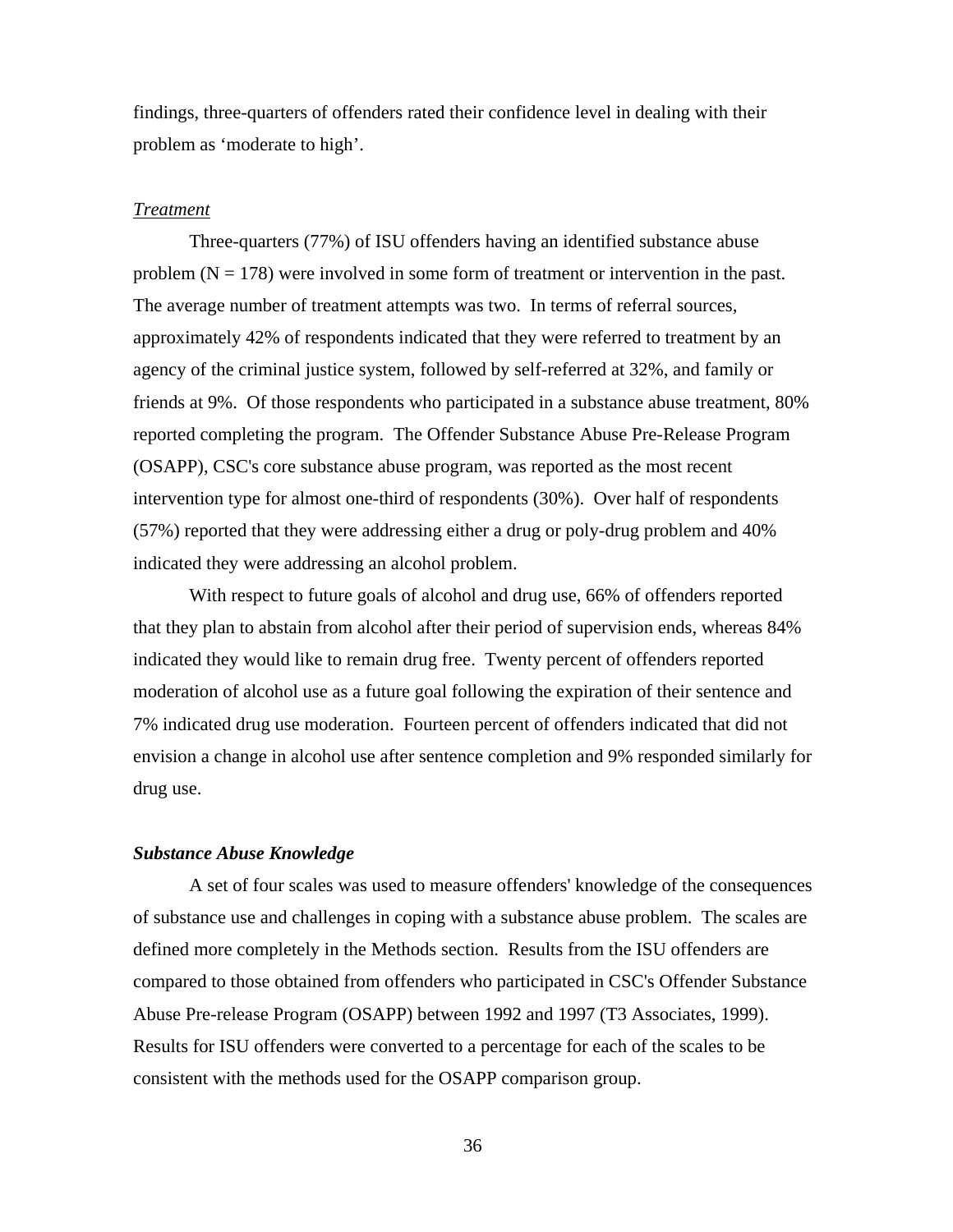Overall, the ISU offenders were as knowledgeable as offenders entering the OSAPP program, as shown in Table 6. Comparisons were also made across the minimum and medium security levels and no differences were found.

| <b>Offender Knowledge</b>       | <b>Minimum</b><br><b>Security</b><br>$\%$ | <b>Medium</b><br><b>Security</b><br>$\frac{0}{0}$ | <b>OSAPP</b><br>$\frac{0}{0}$ |
|---------------------------------|-------------------------------------------|---------------------------------------------------|-------------------------------|
| Consequences of Alcohol<br>Use. | 78.0                                      | 76.0                                              | 75.5                          |
| Consequences of Drug Use        | 75.9                                      | 76.3                                              | 76.0                          |
| How Much Do They<br>Matter      | 84.4                                      | 84.3                                              | 85.9                          |
| Relapse<br>Attitude/Knowledge   | 81.4                                      | 82.9                                              | 80.1                          |
| Number of cases                 | 108                                       | 105                                               | 2241                          |

**Table 6: Level of Knowledge About Consequences of Substance Use and Coping Challenges for ISU and OSAPP Participants** 

## **Offender Motivation, Expectations, and Response Reliability**

This section presents results on offenders' readiness to change and their expectations of the ISU, including reasons for moving to the ISU, perceived effectiveness, expected benefits, expected support, and perceived impact of the ISU on the rest of the institution. Reliability of the self-reported information is discussed in the last section.

## *Readiness for Change*

As explained earlier, the University of Rhode Island Change Assessment (URICA) was used to estimate which stage of change offenders were at for addressing their substance use and other problems at time of entry to the ISU. There are four stages of change (pre-contemplation, contemplation, action and maintenance) and an individual may be rated, based on the results of the URICA, along this continuum. Offenders in both minimum and medium security prisons were between the contemplation stage (openness to self-discovery) and the action stage (willingness to do something concrete) upon entry into the ISU. There were no differences between offender groups on this measure. The results for the URICA are presented below in Table 7.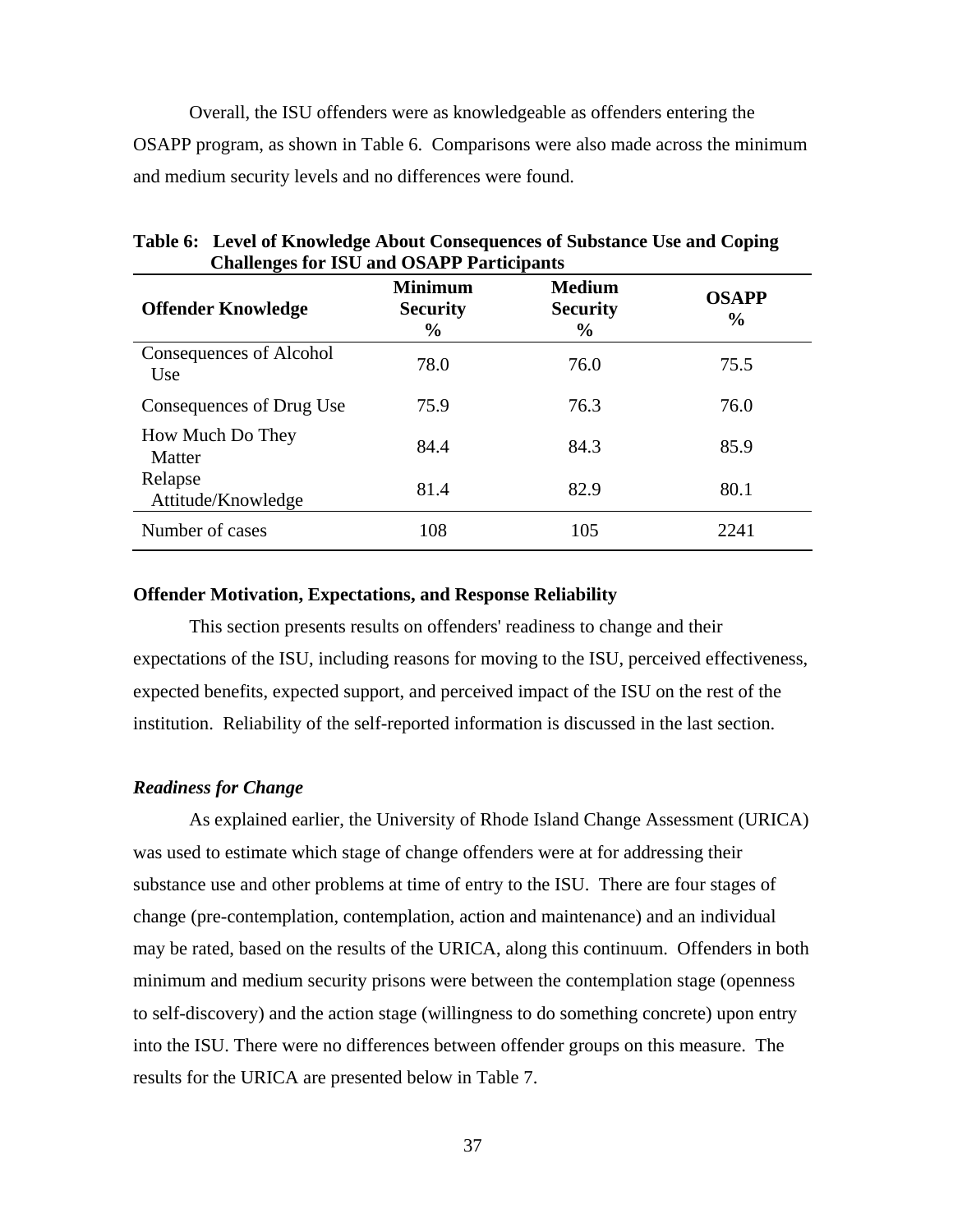| Tuble 14 Offender Requiress for Change Scores |                                         |                                        |  |
|-----------------------------------------------|-----------------------------------------|----------------------------------------|--|
| <b>URICA</b> scale                            | <b>Minimums</b><br>$\underline{M}$ (SD) | <b>Mediums</b><br>$\underline{M}$ (SD) |  |
| <b>URICA</b> total score                      | 9.1(2.1)                                | 9.3(2.3)                               |  |
| Stage of change                               | 2.5(0.5)                                | 2.5(0.5)                               |  |
| Number of cases                               | 91                                      | 85                                     |  |

**Table 7: Offender Readiness for Change scores** 

## *Reasons for Moving to the ISU*

Overall, most offenders who had a substance abuse problem, moved to the ISU to address their drug or alcohol problem. Specifically, 56% indicated they moved to the ISU because of their substance abuse problem, 69% indicated they moved to get help with their substance abuse problem, and 63% indicated they moved to "get clean". Interestingly, almost four-fifths, moved to help themselves "stay clean", which is one of the goals of the ISU. The responses to all reasons for moving to the ISU are presented in Table 8.

| <b>Reasons</b>                                                              | N   | <b>Agreed</b><br>$\frac{6}{9}$ | <b>Neutral</b><br>$\frac{0}{0}$ | <b>Disagreed</b><br>$\frac{6}{9}$ |
|-----------------------------------------------------------------------------|-----|--------------------------------|---------------------------------|-----------------------------------|
| Because of alcohol or drug problem<br>$($ Item #5 $)^1$                     | 204 | 55.9                           | 15.2                            | 28.9                              |
| To help me with substance abuse<br>problem (Item #26) <sup>1</sup>          | 191 | 69.1                           | 16.2                            | 14.7                              |
| To stay clean (Item #36) <sup>1</sup>                                       | 198 | 78.3                           | 7.6                             | 14.1                              |
| To get clean (Item #39) <sup>1</sup>                                        | 191 | 62.8                           | 12.0                            | 25.1                              |
| Stay away from the general drug culture<br>(Item #25)                       | 239 | 67.0                           | 14.2                            | 18.8                              |
| Get away from muscling (Item #27)                                           | 239 | 5.0                            | 12.1                            | 82.9                              |
| Avoid pressures on friends and family<br>coming in for visits (Item $#34$ ) | 237 | 3.0                            | 12.7                            | 84.3                              |
| Case Management Team recommended<br>it (Item $#13$ )                        | 241 | 25.3                           | 12.5                            | 62.2                              |

### **Table 8: Reasons for Moving Into an ISU**

<sup>1</sup> Percentages are based on offenders who indicated they had a substance abuse problem

In addition, 67% of all ISU participants indicated they moved to stay away from the drug culture. Only a very small percentage indicated they moved to get away from muscling and to avoid pressures on their friends and family coming for visits.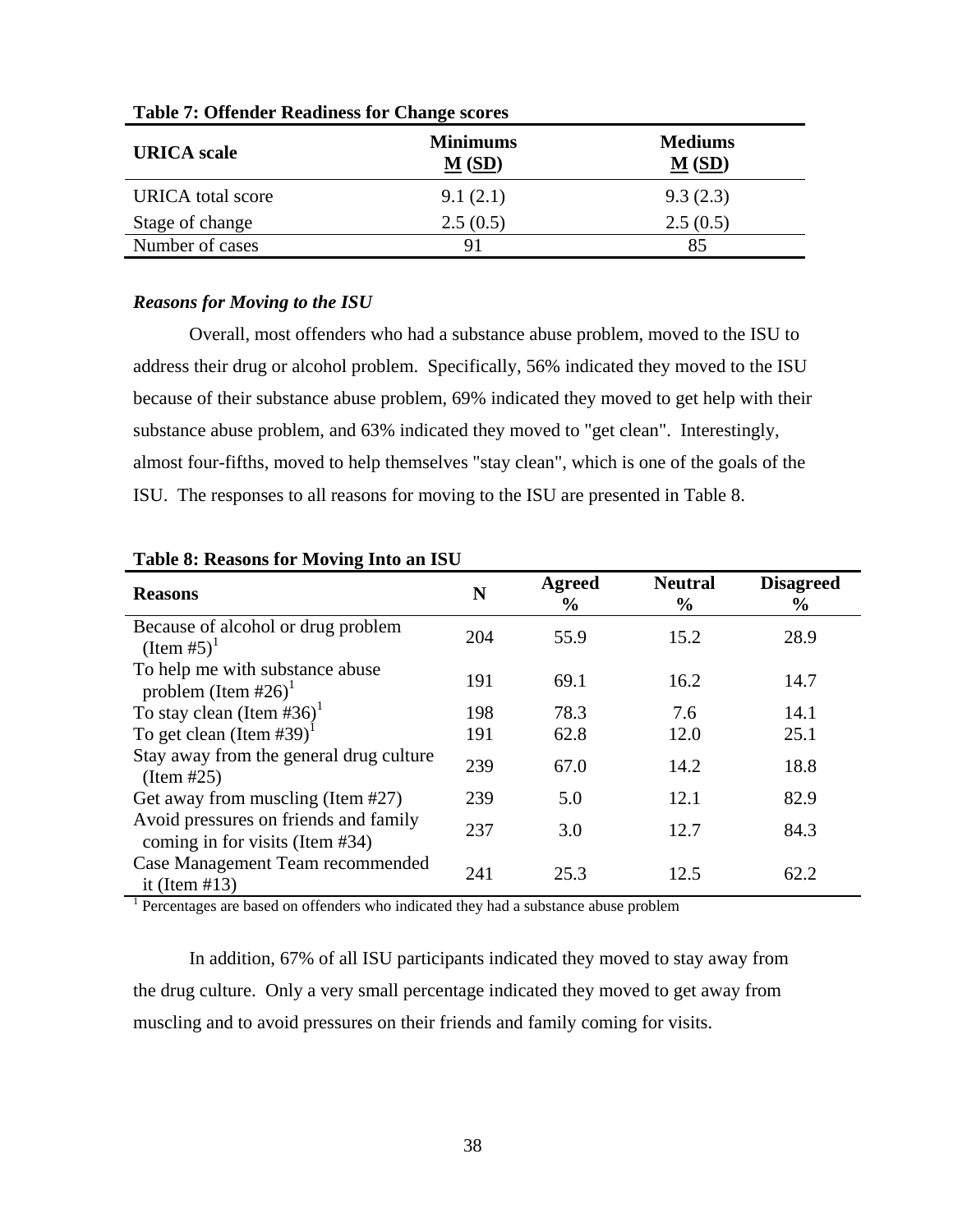While it was anticipated that recommendations from the case management team would be a major influence for ISU participation, only 25% of offenders indicated they moved as a result of a recommendation from the team.

#### *Offender Expectations*

Offender expectations about the ISU were measured using four scales; perceived effectiveness, expected benefits, expected ISU support, and impact of the ISU on the institution. Recall that the items are scored on a five-point scale (1 to 5) ranging from 'strongly agree' to 'strongly disagree' with the scale midpoint of 3 being neutral. Responses were averaged to produce a score along the five-point scale. The scales were administered at admission to the units, six weeks after admission and again on discharge from the units. Results are presented in Table 9.

The number of cases completing the scales declined across each time period. The loss of cases at six weeks was largely due to administrative problems at two sites and was not the result of discharges from the units. The reduction in the number of offenders completing the Discharge version occurs because many of the study participants were still in the units when the data collection ended and those who left the units involuntarily were reluctant to complete the discharge version of the questionnaire.

| <u>. – </u>                      |                                                   |                                          |                                               |
|----------------------------------|---------------------------------------------------|------------------------------------------|-----------------------------------------------|
| <b>Scale</b>                     | <b>Admission</b><br>$\underline{\mathbf{M}}$ (SD) | <b>Six Weeks</b><br>$\underline{M}$ (SD) | <b>Upon Discharge</b><br>$\underline{M}$ (SD) |
| Perceived<br>effectiveness       | 3.7(0.6)                                          | 3.7(0.7)                                 | 3.6(0.7)                                      |
| Expected benefits <sup>1</sup>   | 3.0(0.7)                                          | 2.7(0.8)                                 | 2.8(0.7)                                      |
| <b>Expected ISU</b><br>support   | 3.6(0.8)                                          | 3.5(0.9)                                 | 3.7(0.9)                                      |
| Impact of ISU on<br>institution  | 2.0(0.6)                                          | 2.1(0.7)                                 | 2.1(0.6)                                      |
| Number of cases                  | 243                                               | 140                                      | 70                                            |
| $E(1, 452) = 6.67$ p $\geq 0.01$ |                                                   |                                          |                                               |

**Table 9: Expectation Scales Comparisons at Admission, Six Weeks, and Upon Discharge** 

 $^{1}F(1, 453) = 6.67, p<.001$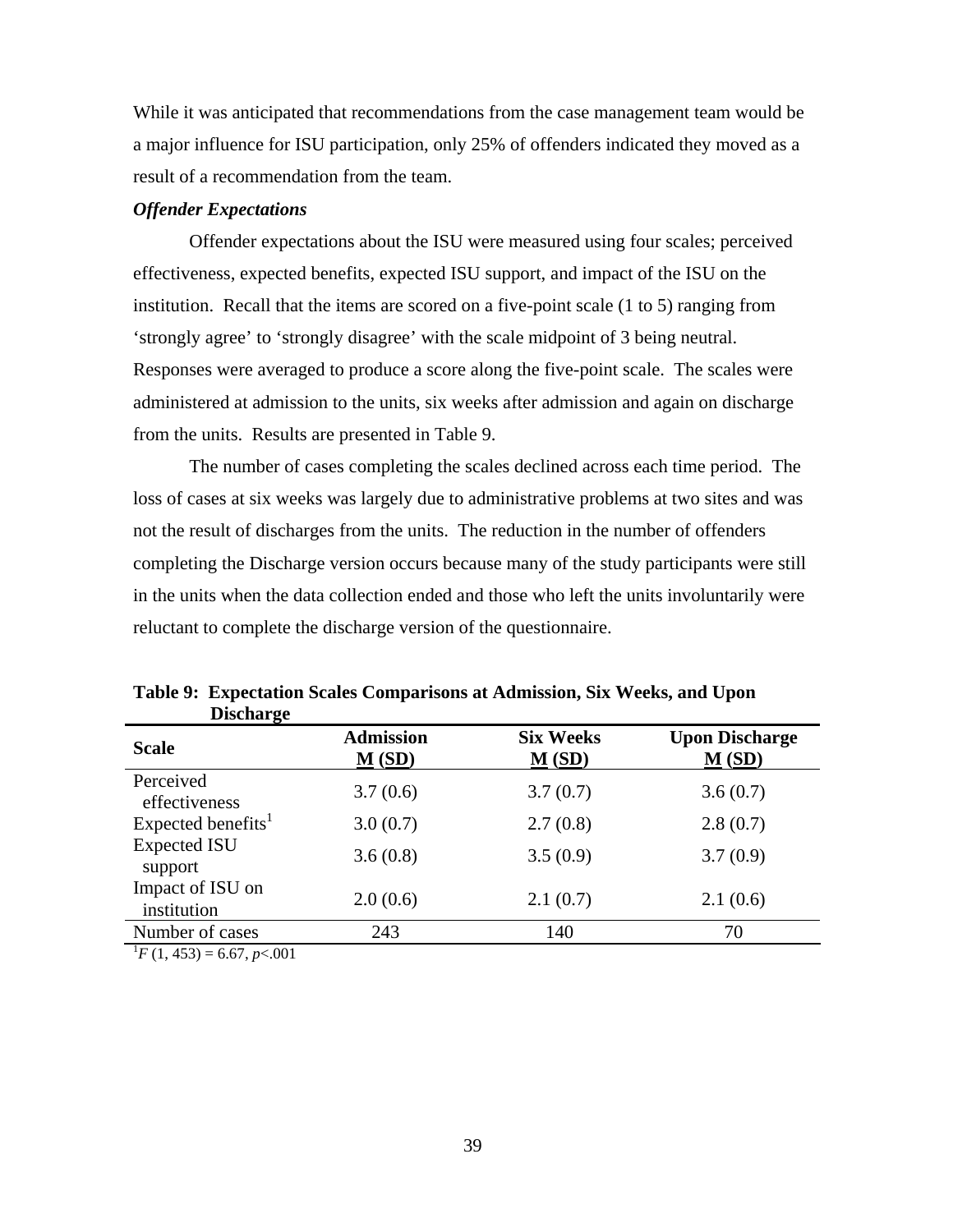## *Perceived Effectiveness*

The mean score for the perceived effectiveness of the ISUs was 3.7, suggesting that the offenders expected the ISU to be effective in achieving its goals through the various controls and procedures put in place.

To determine if those identified as having a substance abuse problem at the time they were admitted responded differently from offenders without a substance abuse problem, a comparison was made between these two groups. There was no statistically reliable difference. In addition, a comparison was made to determine if the institutional security level of the offenders impacted their expectations of effectiveness; again, no differences were found. Examples of specific items producing high levels of agreement at admission include:

- *I think Intensive Support Units are a good idea (90% agreed).*
- *I think the Intensive Support Unit will help other offenders (82% agreed).*
- *I think increased use of urinalysis in the unit will contribute to a decrease in the number of offenders using drugs (71% agreed).*

The perceived effectiveness scale was completed six weeks after admission to the unit and at discharge. The results are presented in Table 9. Results indicate that perceived effectiveness did not change over the three time periods, suggesting that expectations were not inflated when offenders moved to the unit and that what they expected to occur did, in fact, occur.

### *Expected Benefits*

Offenders were asked 12 questions about the benefits they expected to obtain while living in the ISU as well as its impact on their release from prison. The ISUs were not created to provide direct benefits to offenders (no special privileges, improved living conditions, or impact on release decisions).

Overall, the results indicated an average scale score of 3.0 for benefits. That is, they did not expect any direct benefits, but also did not expect any negative impacts of being in the ISU.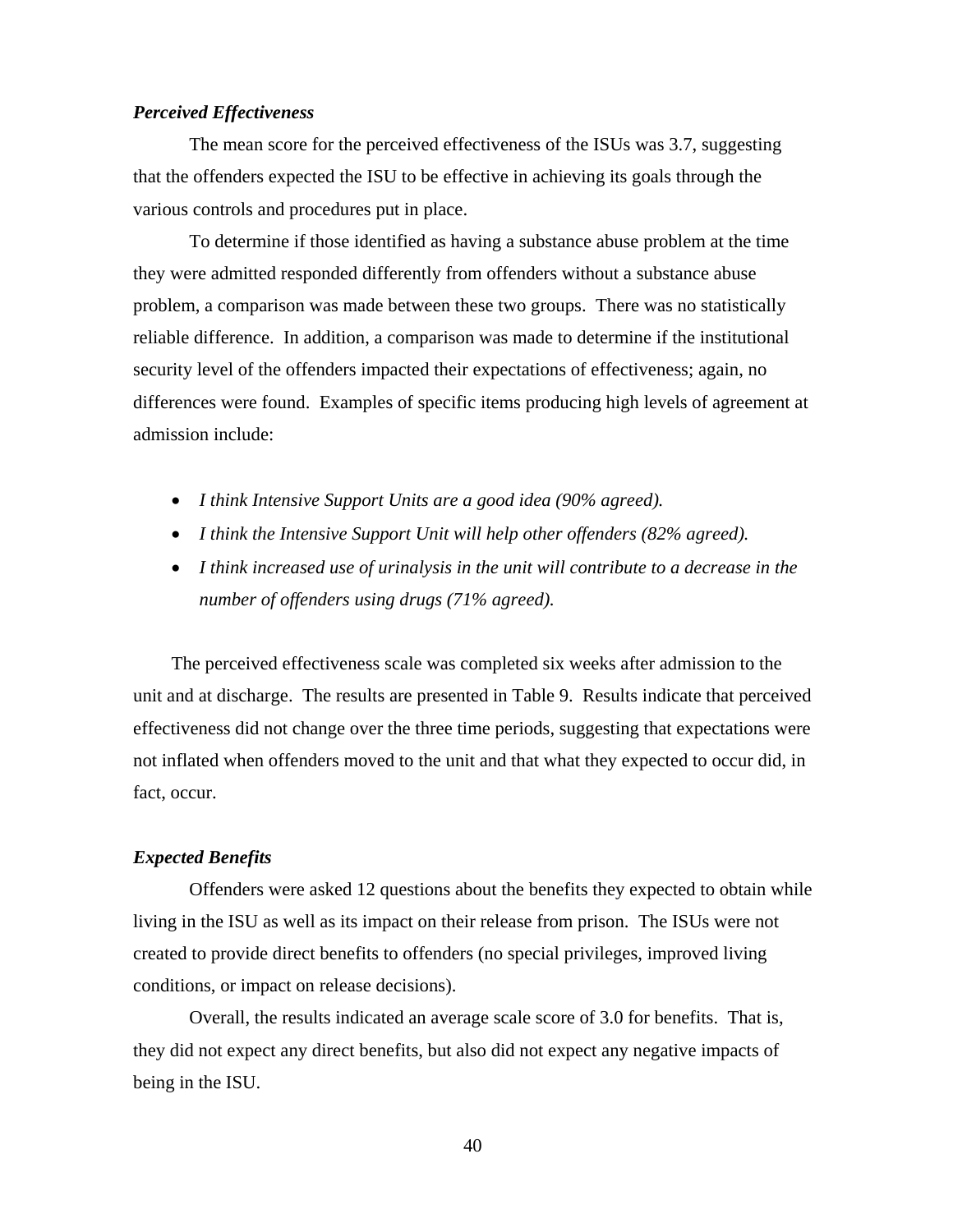Comparisons between offenders with and without a substance abuse problem (identified at admission), and across security levels, indicated no statistically reliable differences. Examples of expected benefit items that showed high levels of endorsement included:

- *I think the Intensive Support Units will help prepare me for release (70% agreed).*
- *I think the living conditions will be better in the Intensive Support Unit (67% agreed).*
- *I think that living on the Intensive Support Unit will help me do better on release (67% agreed).*

Six weeks after admission to the ISU, the average score for expected benefits dropped from 3.0 to 2.7 ( $F(1, 453) = 6.67$ ,  $p < .001$ ), and the average score remained constant until discharge from the units (2.8). This result suggests that initially offenders may have expected more benefits from being in the ISU than they were to receive, but that shortly after joining the unit their expectations became more realistic.

## *Expected ISU Support*

The mean score for expected support from the ISU was 3.6, above the midpoint of 3, suggesting that, on average, offenders felt they would receive support from staff and inmates while in the ISU. Examples of expected ISU support items that showed high levels of endorsement included:

- *I think the Intensive Support Unit will provide a more positive environment for participating in programs (71% agreed).*
- *I think other offenders will be more supportive in the Intensive Support Unit (58% agreed).*

The mean scores for expected ISU support did not change at six weeks or at discharge from the ISU. These results suggest that the support expected shortly after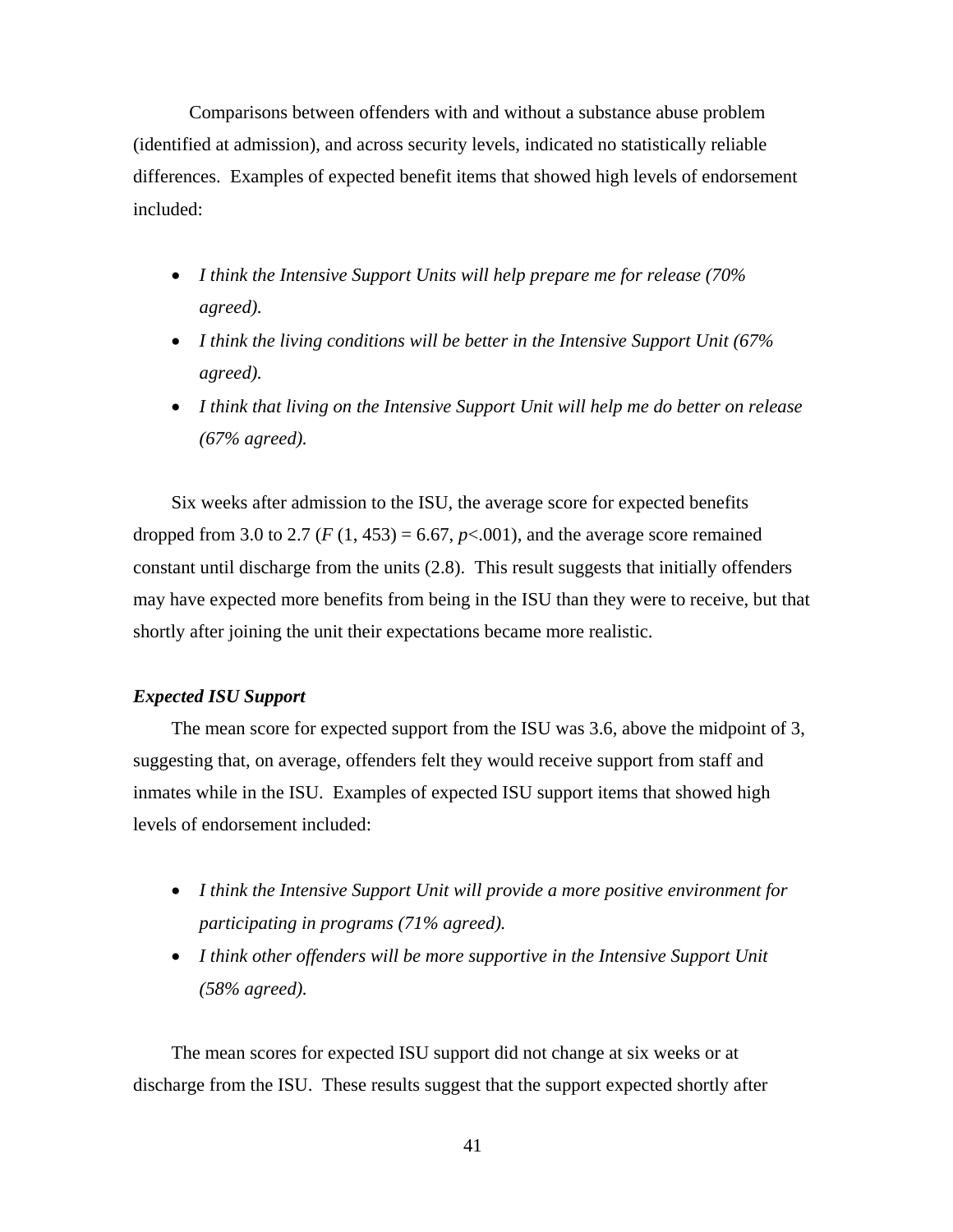joining the units was available, and that it was consistently provided throughout the period of time in the ISU.

#### *Impact of the ISU on Institution*

Based on response to the scale measuring Impact of the ISU on the institution, it appears that offender believed the ISU would have little impact on institutional operations. The mean score on the impact scale was 2, on the 5-point Likert scale. Examples of specific items producing low levels of agreement include:

- *I think the Intensive Support Unit will cause problems in the rest of the institution (81% disagreed).*
- *I think other offenders from other units will give me a hard time for moving to the Intensive Support Unit (72% disagreed).*

The mean Impact score did not change across time, at six weeks or at discharge.

#### *Response Reliability*

Offenders who participated in the study completed the Balanced Inventory of Desirable Responding (BIDR) questionnaire that measures two dimensions of offender self-report information. It was important to know if offenders were responding in a manner that placed them in a more favourable light with others (impression management) or were exaggerating responses in a positive manner (self-deception enhancement). The mean impression management score was 5.5, which is in the average range based on interpretation guidelines (Paulhus, 1998). For self-deception enhancement, the mean score was 6.6, which is in the acceptable range, but on the high side. This suggests that the ISU offenders may believe they better understand their problem, and over-estimate their ability to deal with the challenges they face.

In summary, ISU offenders were at a stage where they were open to self-discovery and willing to address their problems in a concrete way. For those with a substance abuse problem, most offenders moved to the ISU to address their drug or alcohol problem. Offenders also reported that the ISU was effective in meeting its stated objectives, did not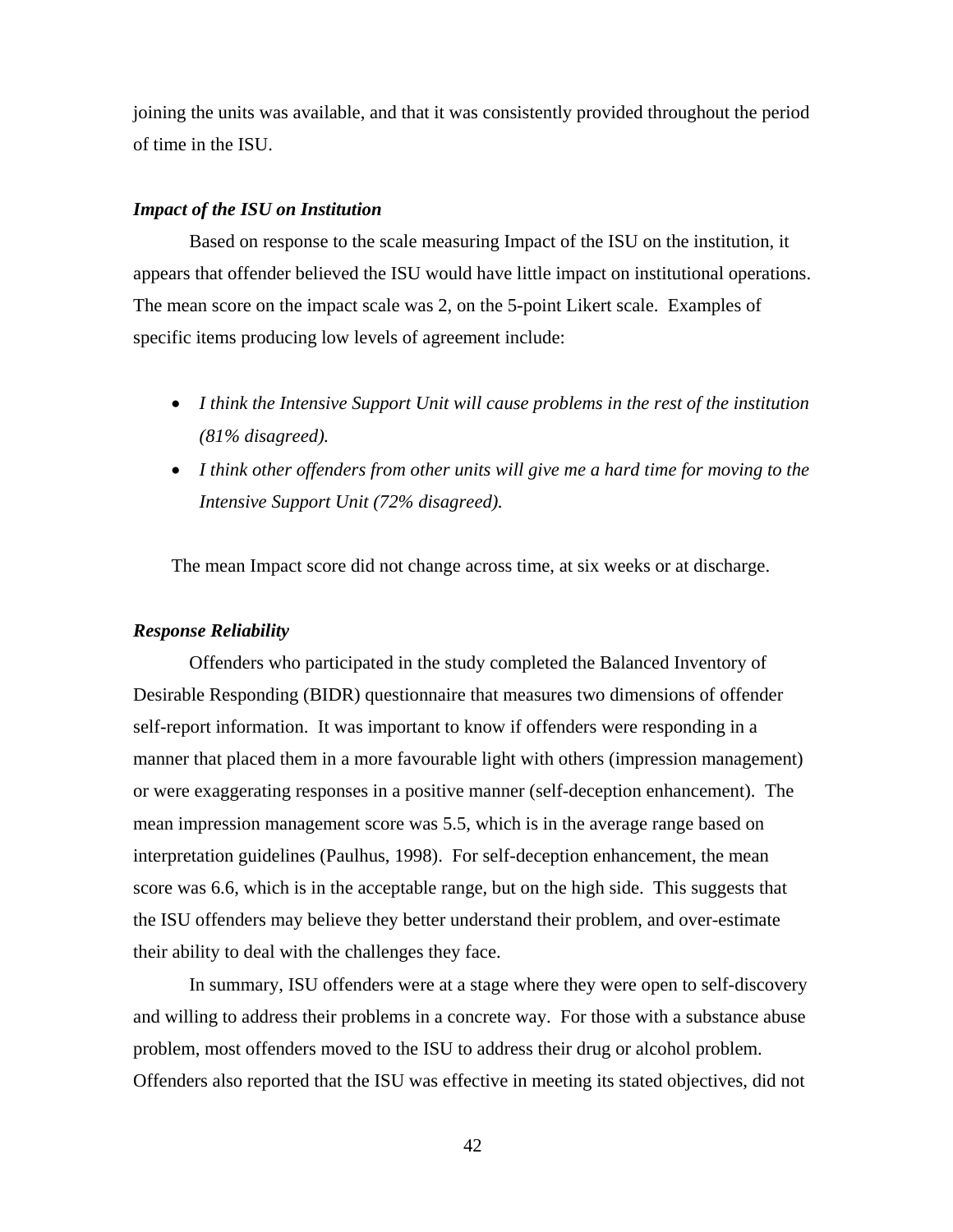impact negatively on the rest of the institution, and did not provide special privileges or benefits to those residing in the unit. Self-reported offender information was determined to be reliable.

### **ISU Outcomes**

Measures of offender activities and behaviour while in the ISU are presented in this section. Included are ISU search and seizure data that are used to measure the effectiveness of the ISUs in achieving one of its principles, a reduction in alcohol and drug availability in the unit.

#### *Activities (Offender Participation and Association)*

During each week that offenders were in the ISU, their case was reviewed to determine the institutional activities in which they were involved. Areas looked at included employment, programming, support groups, and visits.

Results indicated that offenders were employed for the majority of time they were in the unit. There were some slight differences between offenders in minimum and medium institutions with those in minimum institutions more likely to be employed full time.

Offenders in the ISUs have access to all programming that is available to other inmates. While in the ISU, 27% of offenders participated in at least one national correctional program. The most frequent program was the Offender Substance Abuse Prerelease Program (OSAPP), which was part of the activities for 13% of ISU offenders (ISU offenders may have taken this program before joining the unit). Minimum-security offenders were more likely to participate in sex offender programs (10% vs. 0%); while offenders in minimum security institutions were less likely to be attending the Cognitive Skills programs (4% vs. 12%). Interestingly, about 3% of ISU offenders were participating in the Methadone Maintenance Program. These percentages of program participation may reflect the population characteristics of the institutions in the sample, and are not representative of the institutional population of the Correctional Service.

Other programming that focuses on peer support such as Alcoholics Anonymous (AA), Narcotics Anonymous (NA), and local substance abuse support groups were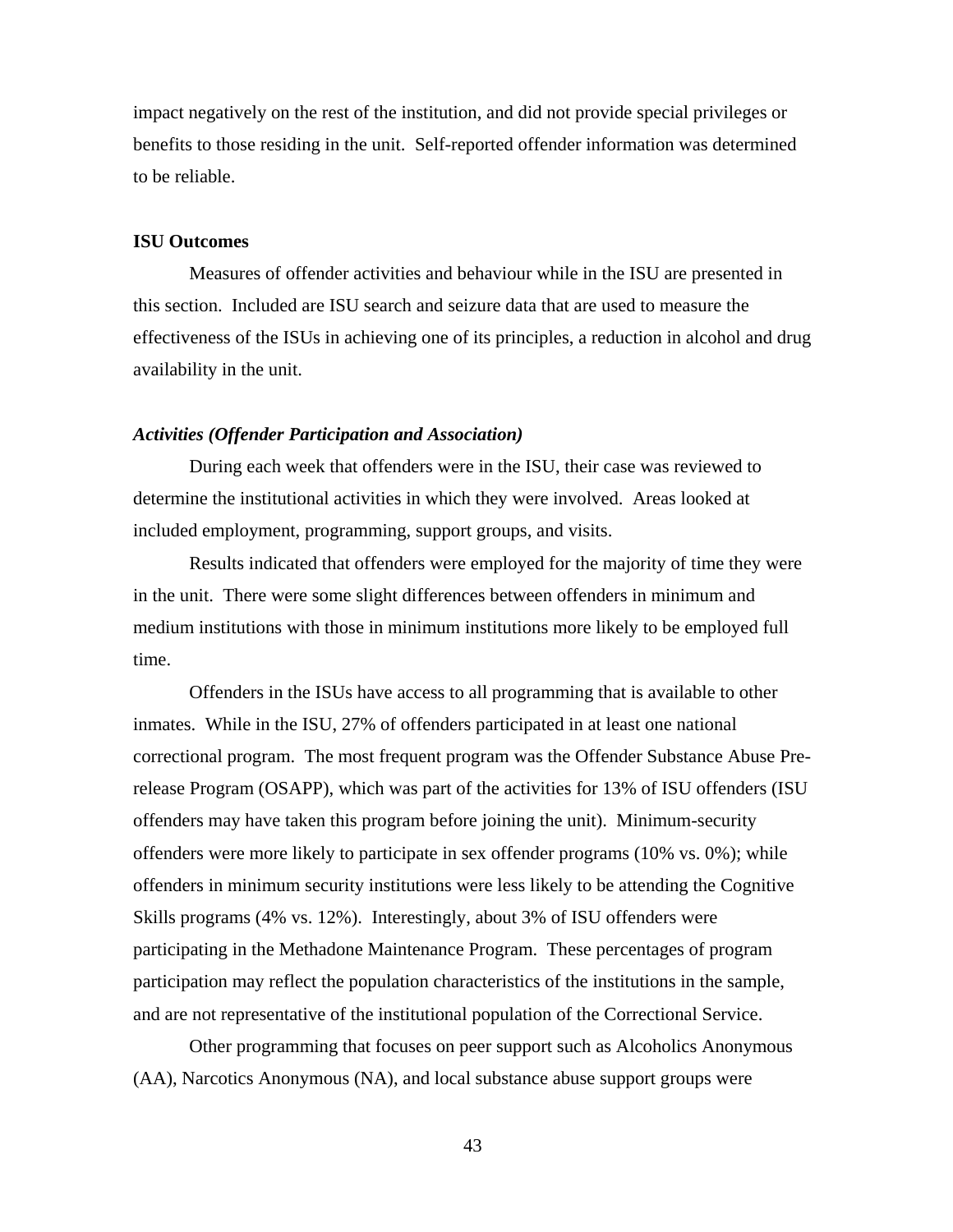available to offenders. Forty-two percent of offenders in the ISU participated in at least one of these groups. One-third of offenders in minimum-security institutions participated in community based support groups such as AA and NA, but no offenders in medium security institutions participated in these community programs. However, 14% of both medium and minimum-security offenders reported attending AA and NA programs that were institutionally based. Access to community programs is more difficult in medium security institutions because fewer temporary absences are granted from medium security institutions.

Access to the community is available through temporary absences and work release. Half of the offenders in minimum-security institutions reported having escorted temporary absences, 22% reported having a work release and 16% reported having at least one unescorted temporary absence. In medium security, these numbers are substantially lower, with 16% of ISU offenders having had an escorted temporary absence, 1% had a work release, and none had an unescorted temporary absence. These differences across security level reflect operational standards, not the offenders in the ISU.

ISU offenders in medium security institutions were more likely to report having visits with family and friends (46%) whereas minimum security offenders (26%) were less likely to have visitors, probably because they had more opportunities for visits in the community through temporary absences. Offenders in both medium and minimumsecurity institutions also reported access to cultural (8%) and religious (6%) groups. Offenders at both security levels also had private family visits (minimum, 20%; medium, 9%).

These results suggest that ISU offenders remain active in the institution with high levels of employment, participation in core programs, support programs and access to family and friends through visits and temporary absences. Of note is the high level of access to potential support from family and friends. Appendix S has a complete breakdown of the Activities results by institution security level.

#### *Behavioural Indicators*

The behavioural ratings for each of the seven domains (interpersonal relations, attitude, behaviour, effort, motivation, responsibility, and communication skills) are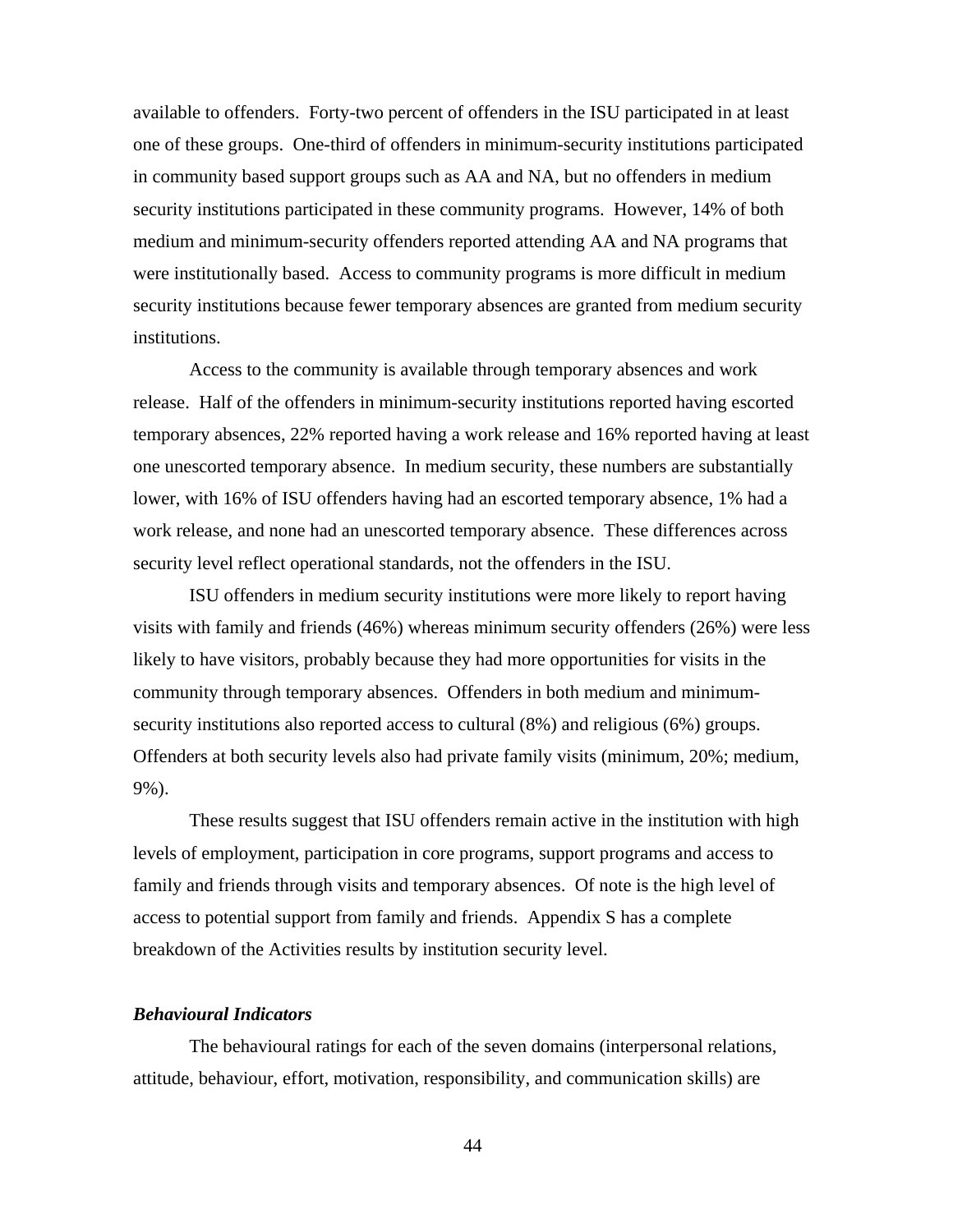presented in Table 10 across five months. The scores in the table represent the sum of the items for each domain converted to a percentage.

| Table To, Denavioural Kathigs Over Five Months |                                 |                                 |                                 |                                 |                          |
|------------------------------------------------|---------------------------------|---------------------------------|---------------------------------|---------------------------------|--------------------------|
| Indicator                                      | <b>Month 1</b><br>$\frac{6}{6}$ | <b>Month 2</b><br>$\frac{6}{6}$ | <b>Month 3</b><br>$\frac{6}{9}$ | <b>Month 4</b><br>$\frac{0}{0}$ | Month 5<br>$\frac{0}{0}$ |
| Interpersonal<br>Relationships <sup>1</sup>    | 81.8                            | 82.7                            | 84.6                            | 83.5                            | 87.7                     |
| Attitude                                       | 86.3                            | 84.8                            | 84.6                            | 85.0                            | 88.1                     |
| <b>Behaviour</b>                               | 82.4                            | 84.6                            | 85.2                            | 83.6                            | 86.0                     |
| Effort                                         | 85.3                            | 86.5                            | 86.5                            | 85.6                            | 87.9                     |
| Motivation                                     | 81.5                            | 81.8                            | 82.4                            | 82.2                            | 83.6                     |
| Responsibility                                 | 79.6                            | 82.0                            | 80.5                            | 79.9                            | 84.9                     |
| <b>Communication Skills</b>                    | 85.5                            | 85.5                            | 86.1                            | 86.3                            | 88.5                     |
| Number of cases                                | 176                             | 147                             | 114                             | 87                              | 47                       |

**Table 10: Behavioural Ratings Over Five Months** 

 $1 \chi^2$  (4, *N*=571) = 2.4, *p* < 0.05

For each of the behavioural domains offenders were rated relatively high in their first month in the ISU, with ratings of 80% or more. In addition, the ratings remained high and stable during the five months. The areas showing the greatest increase were interpersonal relationships and responsibility, with increases of between 5 and 6 percentage points. Unfortunately, the scale was not as sensitive to changes as had been hoped. However, the results indicate that behavioiur remained consistently positive throughout the period in the ISU.

## *Search and Seizure Outcomes*

Offenders in the ISU agreed to increased searches of their person and their living areas as part of the consent agreement. Search and seizure data were gathered from each pilot site over eleven months from September 2000 to July 2001 inclusive. The rates are calculated as the number of actions (searches or seizures) divided by the number of offenders in the unit for that month. Results are presented for personal searches (search of the person or his cell) and for common area searches along with rates of seizure of substance-related contraband. Common area searches take place in any location outside an offender's cell, yet still in the unit, and can include such places as the unit lounge, kitchenette, laundry room, and storage areas.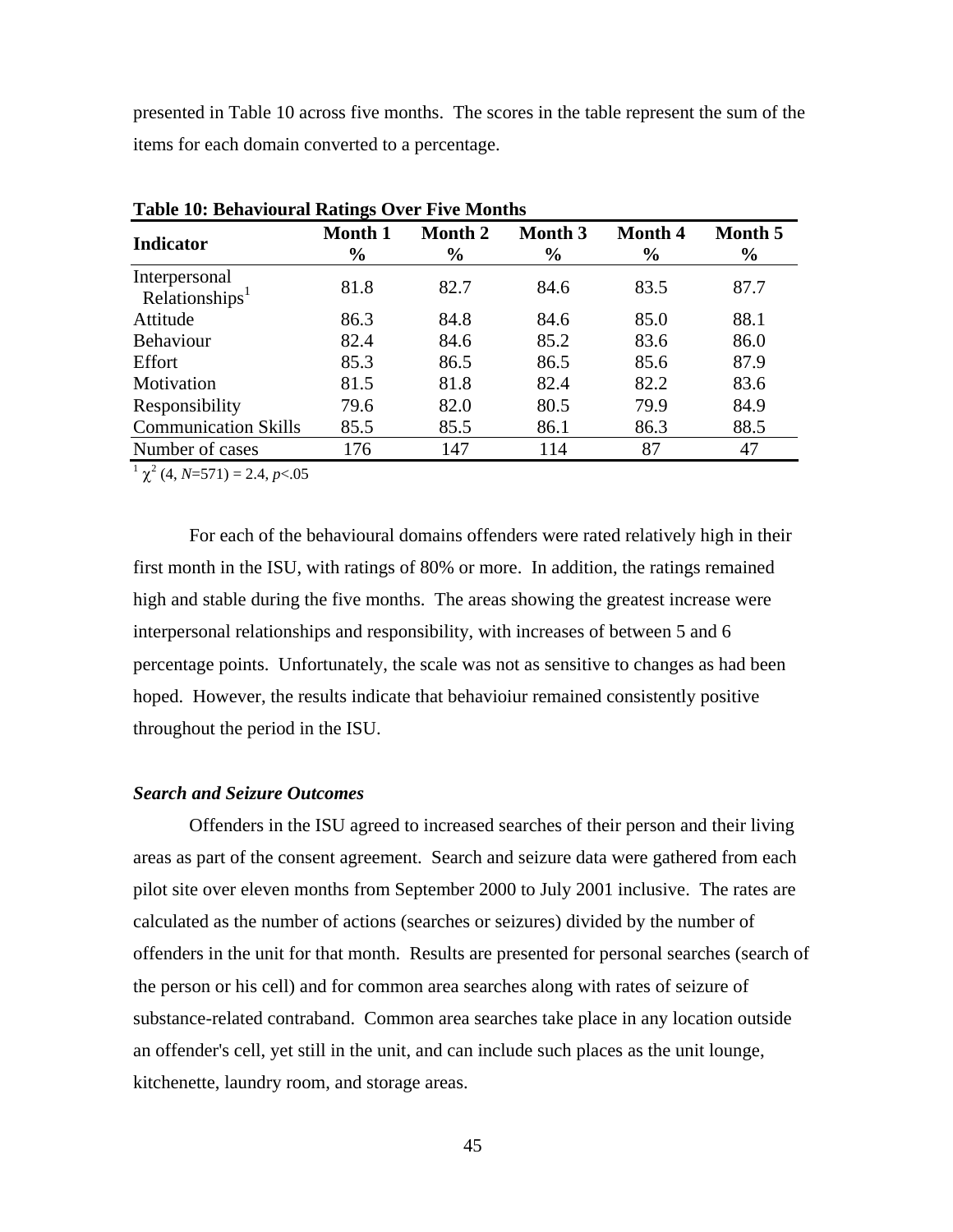Results in Figure 1 indicate that, with the exception of month 2, the rate of personal searching in the ISU is higher than for Non-ISU participants over the eleven months of the study. On average, there were 1.6 personal searches per month in the ISU compared to 1.1 in the remainder of the prison.



**Figure 1: Rate of Cell and Individual Searches by Unit Type**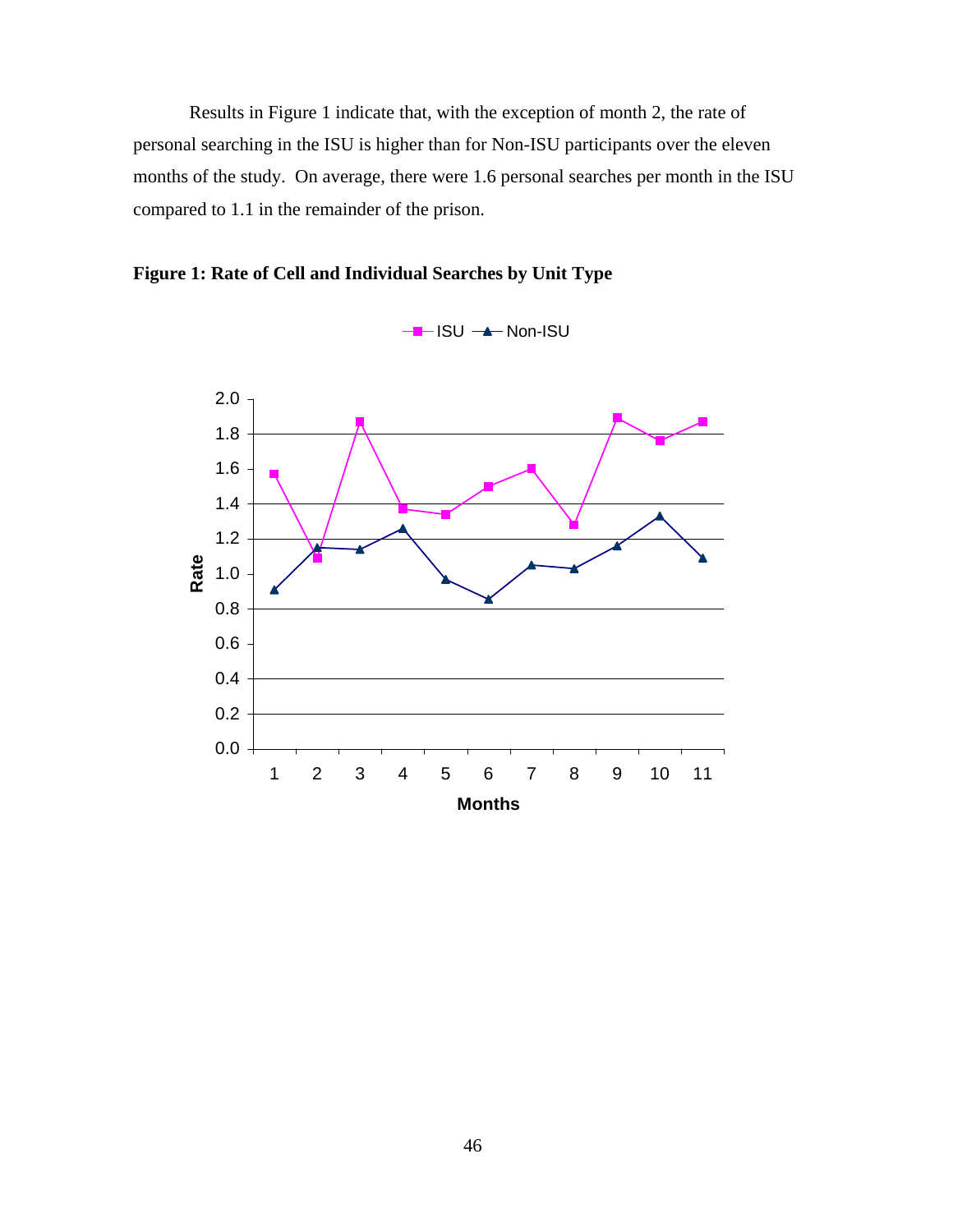Combined with the higher rate of personal searches in the ISUs, the rate of seizure of substance-related contraband was lower for the ISU during the 11 months of the study, as shown in Figure 2. This result suggests that there were fewer drugs and alcohol in the ISUs. In fact, in 7 of the 11 months there was no substance-related contraband found with personal searches in the ISU.





To avoid being caught with illegal substances, offenders may hide contraband away from their cell. Figure 3 shows the results of both ISU and Non-ISU rates of common area searching. On average, the rate of common area searching is higher in the ISU (0.26), than in the Non-ISU (0.21) areas, but the differences are not large. Results in the figure suggest that some months, common area searches were significantly higher in the ISU than in other areas.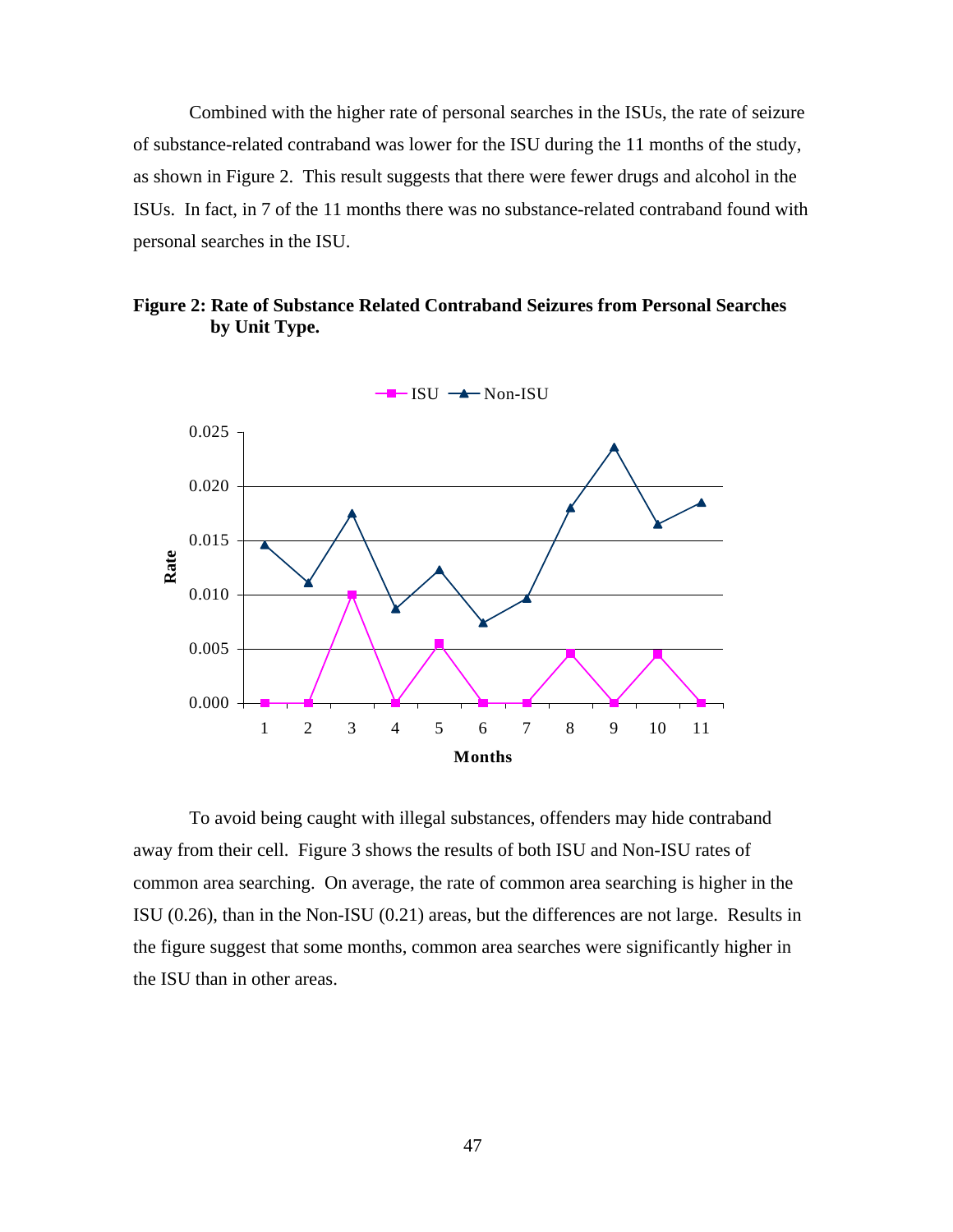**Figure 3 : Rate of Common Area Searching by Unit Type** 



Figure 4 shows the results of both ISU and Non-ISU rates of substance-related contraband seizures in common areas. Overall, the pattern is for higher rates of seizure in the non-ISU areas, with the ISU areas showing no contraband found for 8 of the 11 months.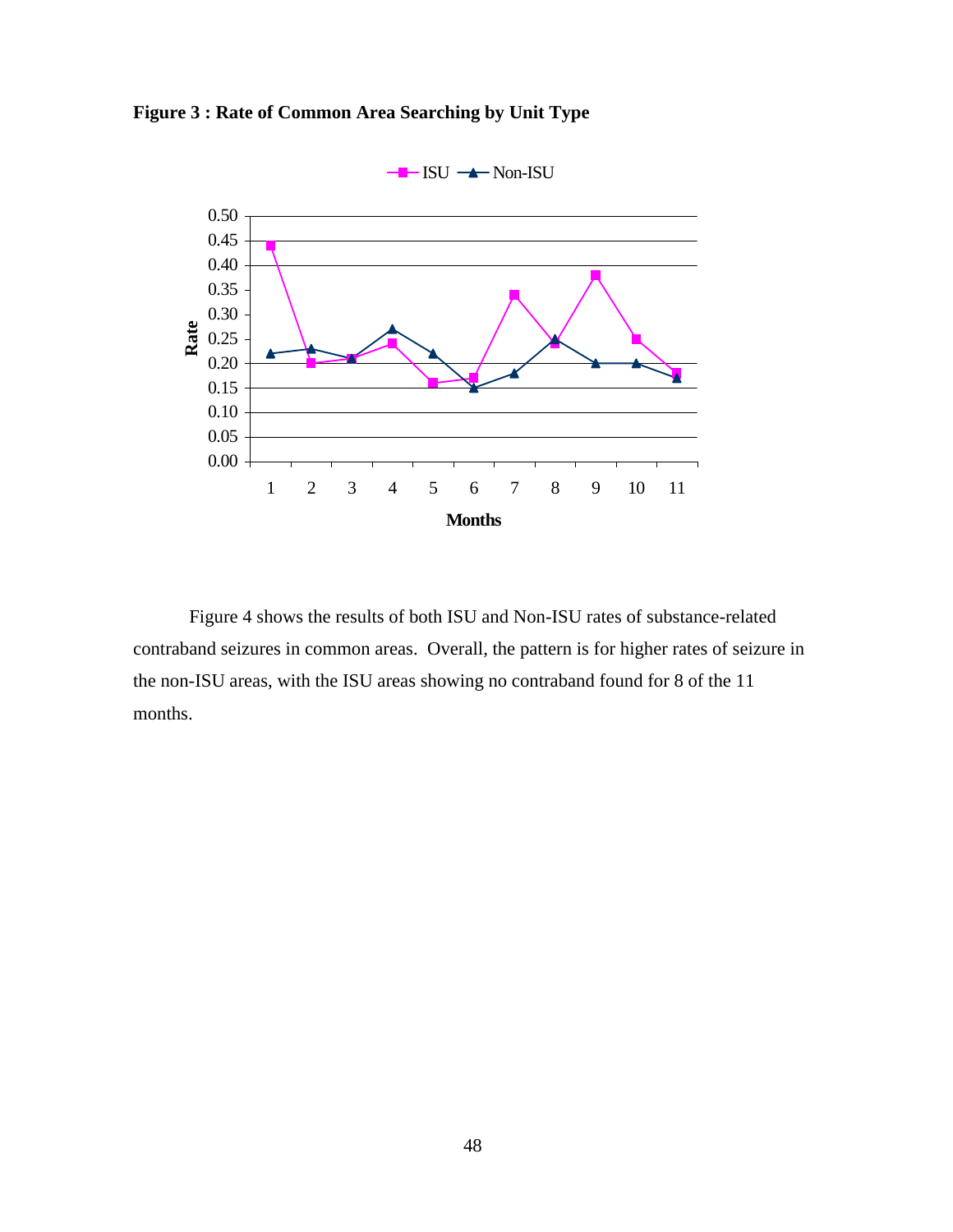



## **Institutional Outcomes**

Presented in this section are institutional outcomes, which comprise primarily drug testing results and frequency of misconduct for ISU offenders and a matched group of non-ISU offenders. In addition, the results of a third group, those involuntarily discharged from the ISU, are presented in relation to drug testing outcomes. These comparative institutional outcomes are important in determining if the ISU had an impact on offender behaviour. A summary of ISU discharge data is also presented in this section.

## *Drug Testing*

There are two types of drug testing data available for ISU participants, random urinalysis and screening tests. Results for both of these are presented below.

## *Random Urinalysis*

Samples for urinalysis to detect drug use are collected randomly on 5% of the inmate population each month. Many of the offenders in the ISU had been tested through the random urinalysis program so it was possible to obtain their results to determine what effect the ISU had on their drug use behaviour. Results for the ISU offenders were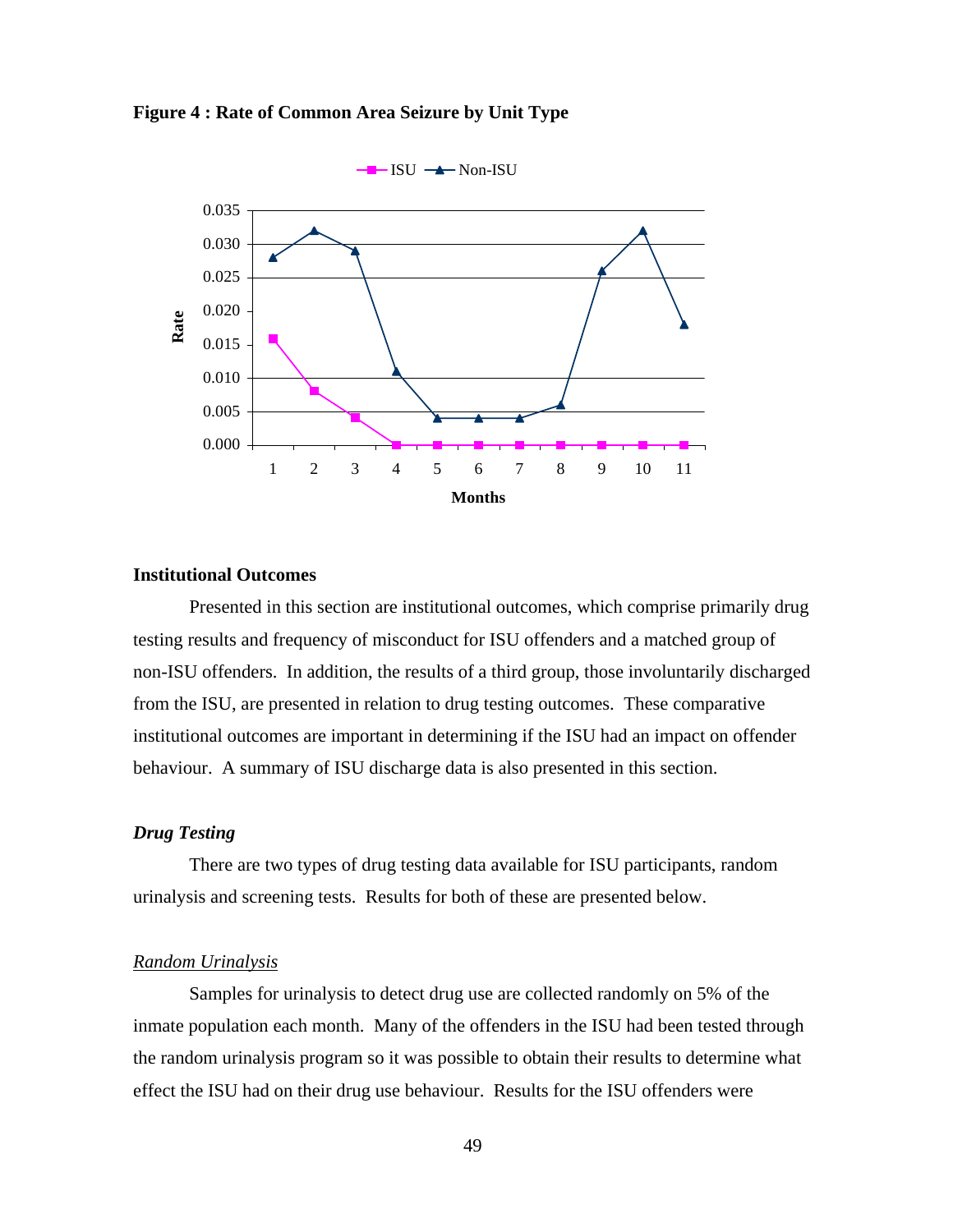compared to a group matched on offender characteristics and risk. Urinalysis results were also compared for those offenders who were voluntarily discharged from the units and those who were involuntarily discharged.

Results presented in Table 11 indicate that, among offenders who were voluntarily discharged from the ISU, drug use detected by random urinalysis was lower, at 3%, than for the two comparison groups. Refusals to provide a urine sample were also lower for the voluntarily discharged group than for the matched comparison group. For offenders voluntarily discharged, drug use detected by urinalysis before and after the ISU experience was shown to be reduced, but the rate of refusals increased after the ISU experience. By comparison, the matched comparison group showed an increase in both the rate of positive tests and the rate of refusals after the ISU period, suggesting that other factors may have been having a negative impact on drug use in the prison.

## *Screening Tests*

Data obtained from unit field tests reveals that of the 1168 tests administered on 221 offenders (no offenders refused to submit a sample, but some may not have remained in the unit long enough to be tested), 18 tests were positive for drugs. This equates to 1.5% of tests being positive. Cannabinoids accounted for 13 of the 18 drugs found within the sample and the remaining two drugs detected were opiates (four cases) and psychedelics (one case).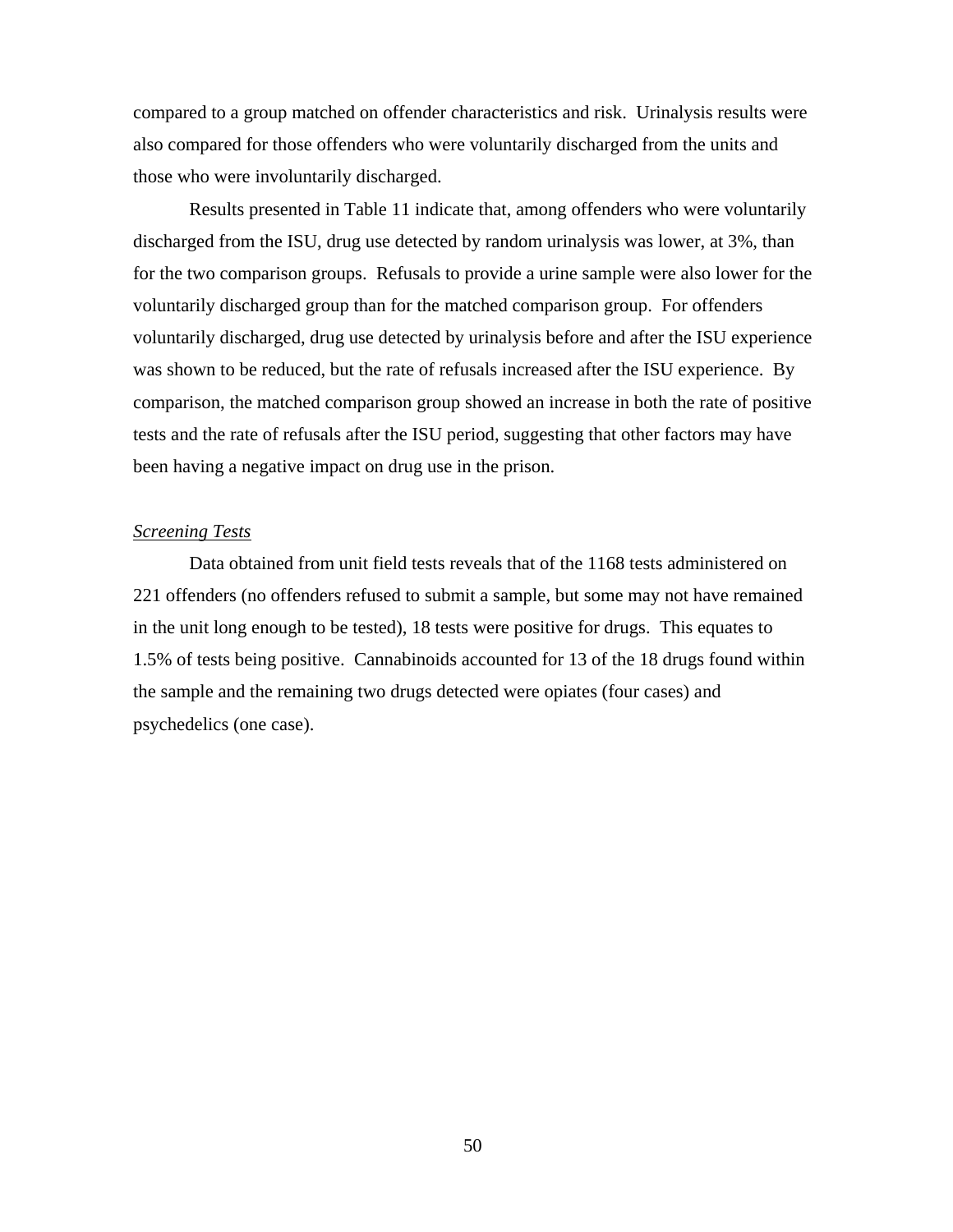| Table 11. I credinage of Foshive Urmarysis Tests "before, During, and After 150 |                                                  |                                                    |                                  |
|---------------------------------------------------------------------------------|--------------------------------------------------|----------------------------------------------------|----------------------------------|
| <b>Time Period</b>                                                              | <b>Voluntarily</b><br><b>Discharged</b><br>% (N) | <b>Involuntarily</b><br><b>Discharged</b><br>% (N) | <b>Matched</b><br>Group<br>% (N) |
| <b>Positive tests</b>                                                           |                                                  |                                                    |                                  |
|                                                                                 | 15%                                              | 9%                                                 | 15%                              |
| 12 months prior to ISU                                                          | $(80)$ <sup>b</sup>                              | (22)                                               | (87)                             |
|                                                                                 |                                                  |                                                    |                                  |
| During $ISU1$                                                                   | 3%                                               | 20%                                                | 10%                              |
|                                                                                 | (102)                                            | (15)                                               | (74)                             |
| 12 months after ISU                                                             | 11%                                              | 6%                                                 | 18%                              |
|                                                                                 | (37)                                             | (17)                                               | (68)                             |
| <b>Refusals</b>                                                                 |                                                  |                                                    |                                  |
| 12 months prior to ISU                                                          | 3%                                               | 0%                                                 | 6%                               |
|                                                                                 | (80)                                             | (22)                                               | (87)                             |
| During $ISU2$                                                                   | 3%                                               | 0%                                                 | 11%                              |
|                                                                                 | (102)                                            | (15)                                               | (74)                             |
|                                                                                 | 11%                                              | 24%                                                | 9%                               |
| 12 months after ISU                                                             | (37)                                             | (17)                                               | (68)                             |
| <b>Total of positives and refusals</b>                                          |                                                  |                                                    |                                  |
|                                                                                 | 18%                                              | 9%                                                 | 21%                              |
| 12 months prior to ISU                                                          | (80)                                             | (22)                                               | (87)                             |
|                                                                                 | 6%                                               | 20%                                                | 20%                              |
| During $ISU3$                                                                   | (102)                                            | (15)                                               | (74)                             |
|                                                                                 | 22%                                              | 29%                                                | 27%                              |
| 12 months after ISU                                                             | (37)                                             | (17)                                               | (68)                             |
| Total number of offenders in<br>group                                           | 475                                              | 113                                                | 588                              |

Table 11: Percentage of Positive Urinalysis Tests<sup>a</sup> Before, During, and After ISU

a Based on number of tests, not individuals; one individual may be tested more than once.

b Numbers in brackets are the total number of samples and were used as the denominator in calculating the percentages.

 $\chi^2$  (2, *N*=191) = 7.3, *p*<.05  $\chi^2$  (2, *N*=191) = 5.9, *p*<.05  $\chi^3$  (2, *N*=191) = 8.9, *p*<.01

### *Institutional Charges*

Overall there were fewer misconducts resulting in minor or major charges in the ISU as compared to the Matched group, as shown in Table 12. There were 282 minor charges for ISU participants and 446 minor charges for the Matched group, representing 164 more charges for the Matched comparison group. In terms of individuals, 125 were charged in the ISU, while 151 were charged in the Matched group. The Matched group was also 50% more likely to receive a major charge than the ISU group (205 vs. 137), but the number of individuals charged was almost the same (79 vs. 80). These results suggest that the ISUs had less disruptive behaviours than the comparison group. However, part of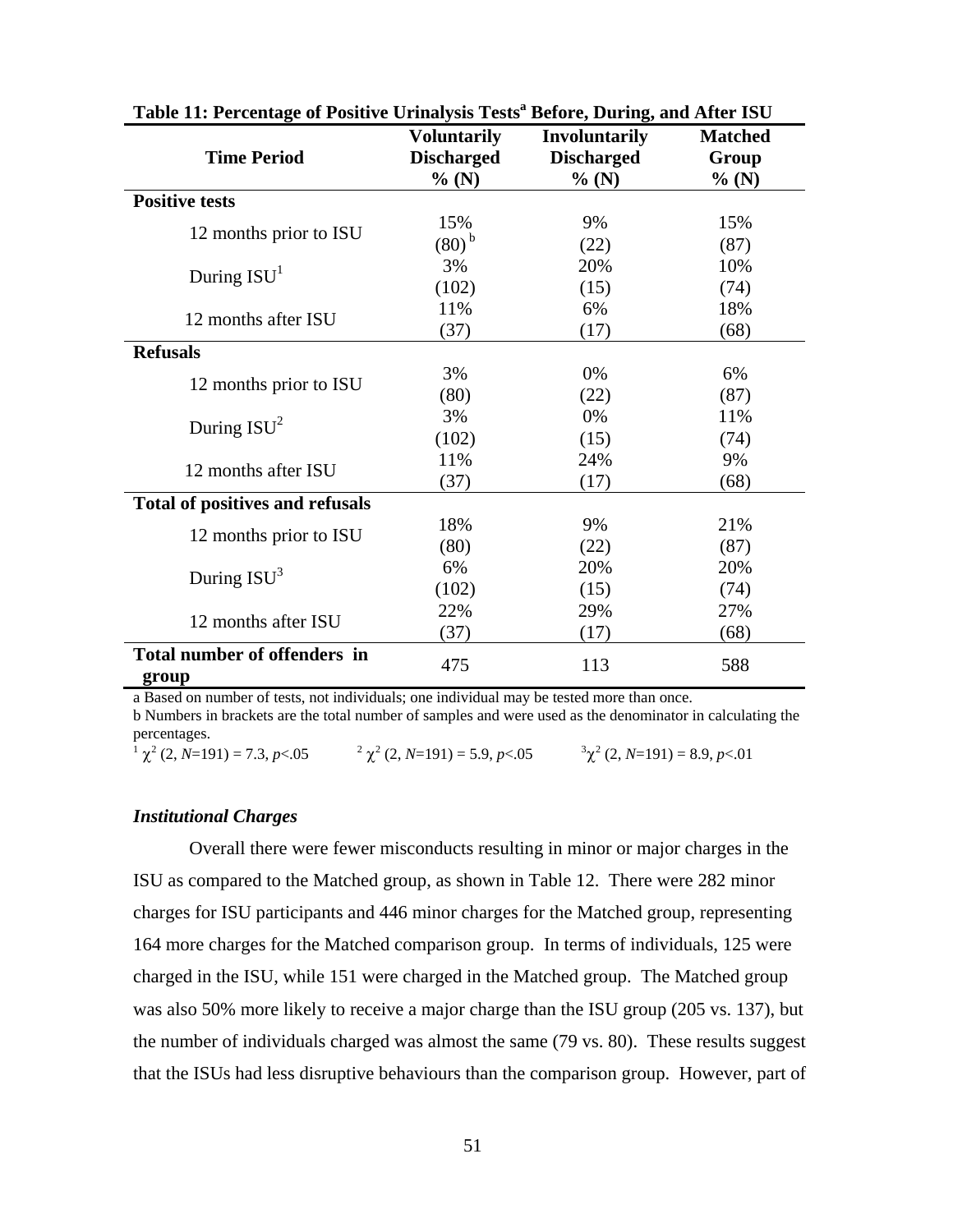the explanation for this may be that problem offenders were removed from the ISU as part of the contract they signed when becoming ISU participants.

| <b>Finding</b>                           | <b>ISU</b> | <b>Matched Group</b> |
|------------------------------------------|------------|----------------------|
| <b>Minor charges</b>                     |            |                      |
| Charges                                  | 282        | 446                  |
| Number of individuals<br>charged         | 125        | 151                  |
| Number of charges with<br>guilty verdict | 234        | 357                  |
| Number of individuals<br>guilty          | 110        | 130                  |
| <b>Major charges</b>                     |            |                      |
| Charges                                  | 137        | 205                  |
| Number of individuals<br>charged         | 80         | 79                   |
| Number of charges with<br>guilty verdict | 96         | 123                  |
| Number of individuals<br>guilty          | 63         | 65                   |
| Group size                               | 588        | 588                  |

**Table 12: Number of Institutional Charges Received While in the ISU and of Offenders Found Guilty** 

The number of each type of charge also varied between the ISU and the Comparison groups. In terms of drug and drug related charges, the ISU participants and the Matched group had almost the same number of charges (71 vs. 75). However, the ISU group had 56% fewer charges for violence and aggression, 48% fewer charges for having contraband and unauthorized items and 28% fewer charges for disobeying an order. Overall, the institutional charge data indicate that there was less negative behaviour in the ISU than was observed in the Matched group. An analysis was conducted to ensure that the observed differences did not occur simply because the problem cases were removed from the ISUs. In fact, most offenders receiving charges were able to remain in the ISU for some time after. Results for the charge information are in Table 13.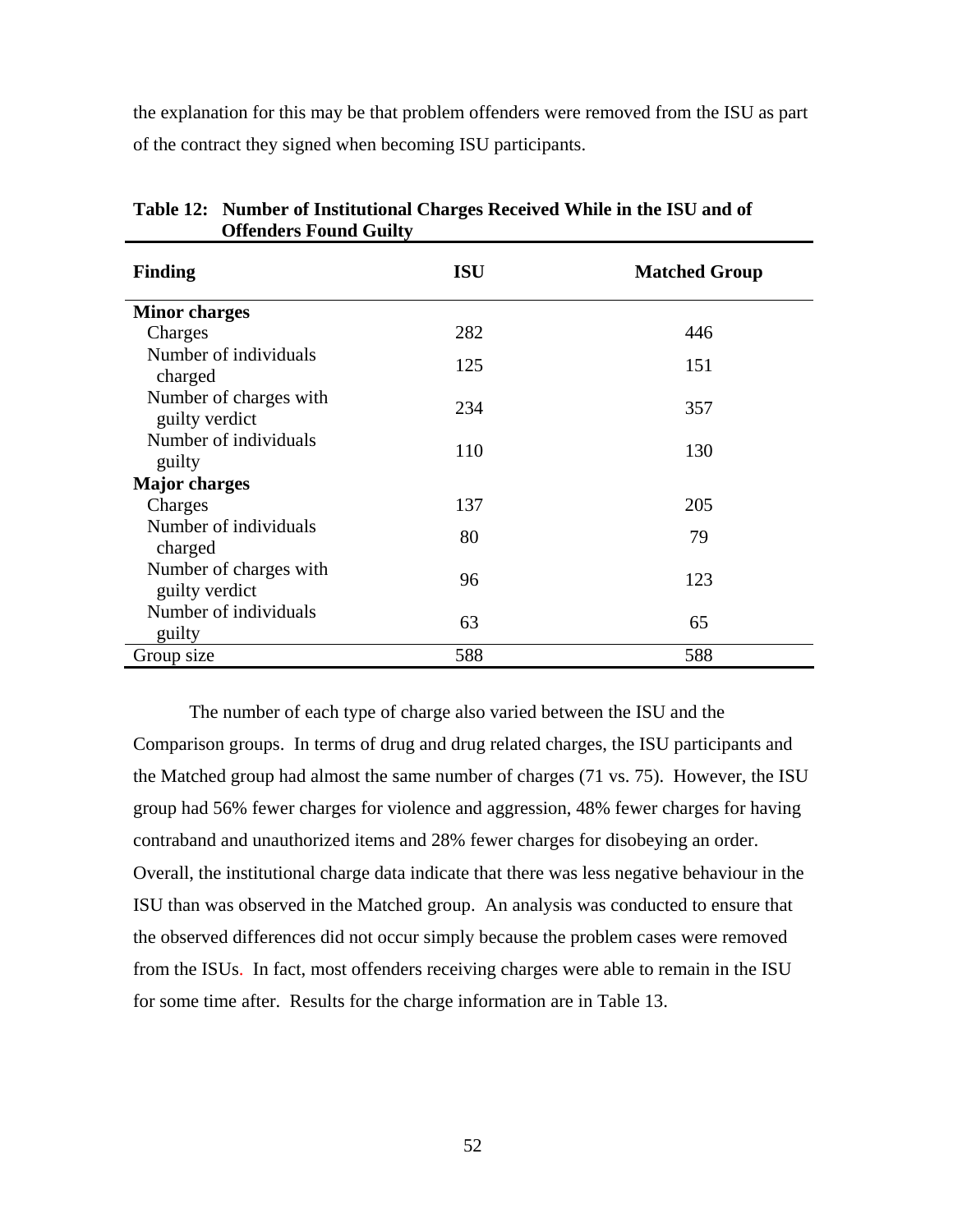| Type of charge <sup>1</sup>   | <b>ISU</b> | <b>Matched Group</b> |
|-------------------------------|------------|----------------------|
| Disobeys                      | 204        | 285                  |
| Violence/Aggression           | 47         | 106                  |
| Contraband/Unauthorized Items | 87         | 167                  |
| Drug/Drug related             | 71         | 75                   |
| Other                         | 10         | 18                   |
| Number of charges             | 419        | 651                  |
| Group size                    | 588        | 588                  |

**Table 13: Number of Institutional Charges (Major and Minor) by Type of Charge Received While in the ISU** 

 $1 \chi^2$  (4, *N*=1070) = 14.1, *p*<.01

### *Offender Discharge Data*

At the time the data collection for the study ended, 53% of the 246 offenders, who had started in the study between September 2000 to July 2001, had left an ISU. Of these, 37% were granted a discretionary release (temporary release, day parole, or full parole), 3% received statutory release, 27% were transferred voluntarily to an institution of similar or lower security, and 33% were transferred to higher security or removed from the ISU involuntarily. Among the 33% of those transferred or removed involuntarily, 25% were removed for substance abuse infractions and the balance (8%) were removed for violence or other serious rule violations. Approximately, one-quarter of those discharged returned to the unit.

Interestingly, those involuntarily discharged from the ISU remained in the ISUs for an average of 7 weeks while those who were released or left voluntarily remained in the **ISU** for an average of 10 weeks  $(F (1, 131) = 10.3, p < 0.001)$ .

## **Release and Readmission Outcomes**

An examination of release and readmission outcomes is presented in this section. To determine if the ISU had an impact on offender behaviour for those released into the community, a comparison of three groups (voluntarily discharged, involuntarily discharged and matched group) was made and outcome data are presented for several types of release.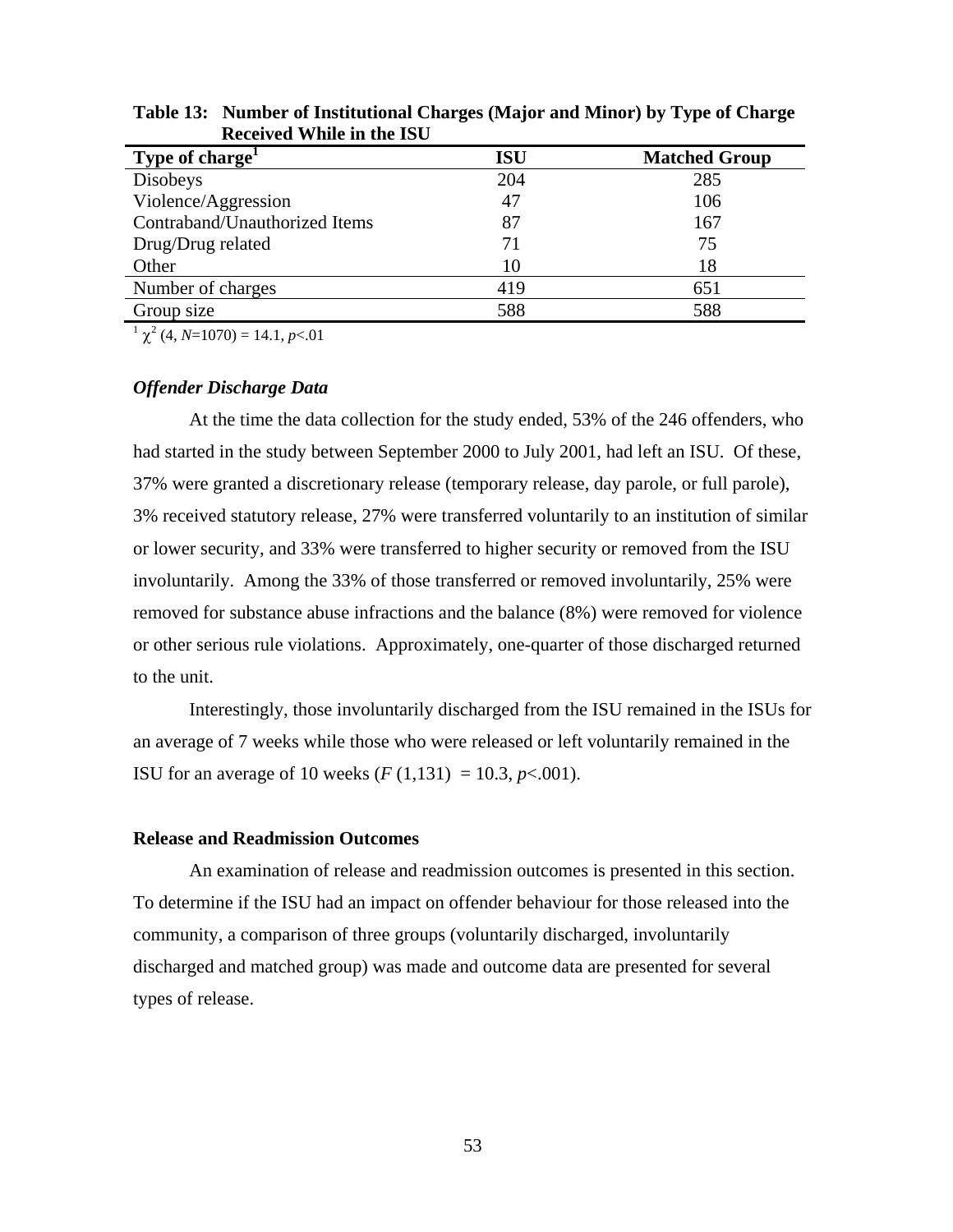## *Type of Release*

Almost 2/3 (62%) of the offenders who left the ISUs voluntarily received a discretionary release to the community from the National Parole Board after their time in the ISU (not all releases occurred immediately after their departure from the ISU). By comparison, only one-third (36%) of those who were involuntarily discharged and almost 50% of the matched comparison group received a discretionary release. Offenders who left the ISU voluntarily represented a reduced risk to the National Parole Board, possibly as a result of their behaviour while in the unit, and because it was evident they were working on addressing their substance abuse problem. Results for these data are presented in Table 14.

In addition to looking at type of release, an analysis was conducted to estimate the number of days saved as a result of a discretionary release occurring before a statutory release. Interventions that result in offenders being released, on average, earlier in their sentence, are more effective and provide a cost savings for the correctional system. Offenders who participated in the ISU and who were voluntarily discharged from the ISU were released to the community, on average, 477 days before their statutory release date. By comparison, the Matched group were released 443 days before their statutory release date and the Involuntarily discharged group were released 418 days before their statutory release date. The ISU intervention resulted in a release to the community that occurred between 34 and 59 days earlier than for the comparison groups.

| Table 14: Type of Refease for 150 Participants and the Matched Group |                                                          |                                                            |                                 |
|----------------------------------------------------------------------|----------------------------------------------------------|------------------------------------------------------------|---------------------------------|
| <b>Release Type</b>                                                  | <b>Voluntarily</b><br><b>Discharged</b><br>$\frac{6}{9}$ | <b>Involuntarily</b><br><b>Discharged</b><br>$\frac{6}{9}$ | <b>Matched</b><br>Group<br>$\%$ |
| Discretionary <sup>1</sup>                                           | 62.2                                                     | 35.8                                                       | 46.0                            |
| Non-discretionary <sup>1</sup>                                       | 37.8                                                     | 64.2                                                       | 54.0                            |
| Number of cases                                                      | 246                                                      | 81                                                         | 407                             |
| Days saved by discretionary release <sup>2</sup>                     |                                                          |                                                            |                                 |
| (Average number of days released to                                  | 476.6                                                    | 418.2                                                      | 443.3                           |
| the community before non-                                            | (396.7)                                                  | (304.3)                                                    | (318.2)                         |
| discretionary (statutory) release date.)                             |                                                          |                                                            |                                 |
| Number of cases                                                      | 135                                                      | 26                                                         | 168                             |

| Table 14: Type of Release for ISU Participants and the Matched Group |  |
|----------------------------------------------------------------------|--|
|----------------------------------------------------------------------|--|

 $^{1}$   $\chi^{2}$  (2, N=734) = 23.8, p<.0001<br><sup>2</sup>Lifers (those serving a life sentence) not included in the analysis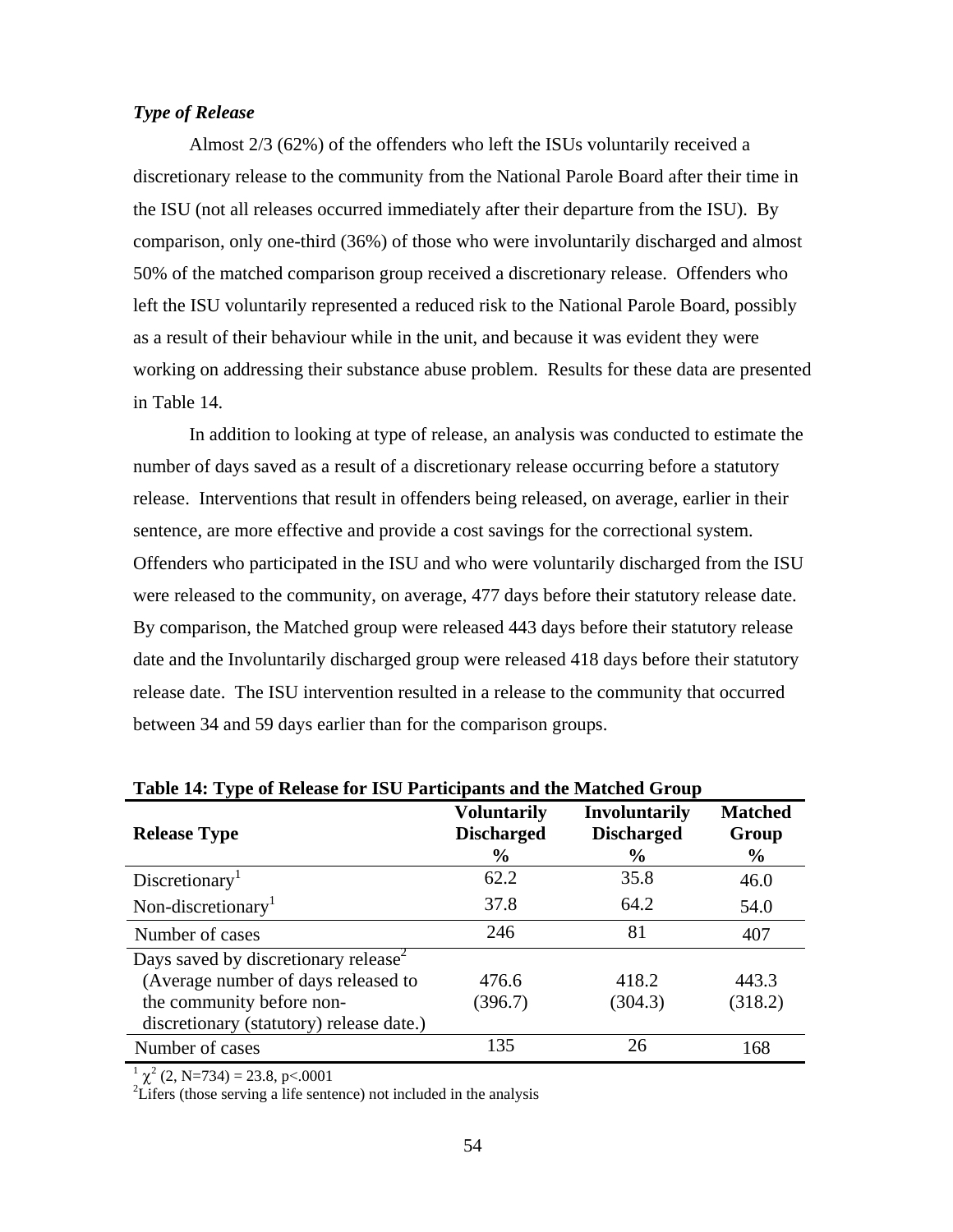## *Return to Custody*

Offenders were followed for the first twelve months they were in the community to determine their rate of readmission as shown in Table 15. Overall, 25% of the ISU participants who left the units voluntarily were readmitted within 12 months of their release from an institution. This compares favourably to the offenders who were discharged involuntarily from the ISU who had 47% return rate within 12 months and the Matched comparison group that had a readmission rate of 39%. The results suggest that the positive impact of ISU was maintained after release.

| <b>Returned</b> | <b>Voluntarily</b><br><b>Discharged</b><br>$\frac{6}{9}$ | <b>Involuntarily</b><br><b>Discharged</b><br>$\frac{0}{0}$ | <b>Matched</b><br>Group<br>$\frac{0}{0}$ |
|-----------------|----------------------------------------------------------|------------------------------------------------------------|------------------------------------------|
| Yes             | 25.2                                                     | 46.9                                                       | 39.3                                     |
| N <sub>0</sub>  | 74.8                                                     | 53.1                                                       | 60.7                                     |
| Number of cases | 245                                                      | 81                                                         | 405                                      |

**Table 15: Returned to Custody with 12-Month Follow-Up** 

More detail on the reason for being returned to custody is presented in Table 16. The majority of offenders, in all groups, were returned to custody because they violated a condition of their release (revocation without offence) with the ISU participants voluntarily discharged having the lowest revocation rate at 16% compared to the other groups. In terms of a return to custody for committing or being suspected of committing a new offence (revocation with an offence, revocation with outstanding charges and admission with new offence) the differences are greater. While 9% of the ISU participants who left voluntarily were readmitted with a new offence, or suspicion of a new offence, the rate was more than double for the involuntarily discharged offenders (21%) and close to double for the matched comparison group (17%). The ISU participants voluntarily discharged were less likely to be readmitted and were less likely to be readmitted in association with a new offence.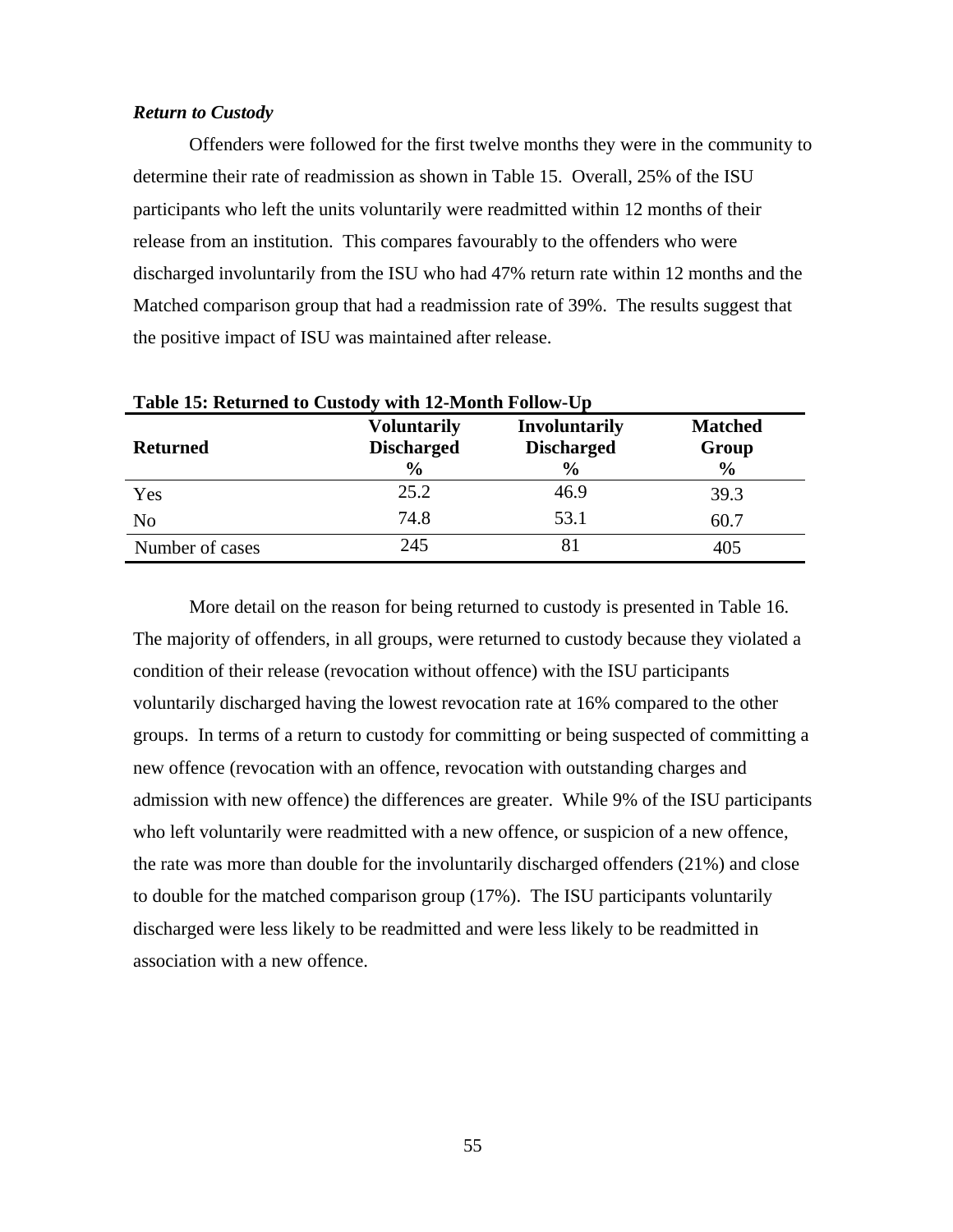| <b>Orvup</b>                           |                                                          |                                                            |                                          |
|----------------------------------------|----------------------------------------------------------|------------------------------------------------------------|------------------------------------------|
| <b>Readmission Type</b>                | <b>Voluntarily</b><br><b>Discharged</b><br>$\frac{6}{9}$ | <b>Involuntarily</b><br><b>Discharged</b><br>$\frac{0}{0}$ | <b>Matched</b><br>Group<br>$\frac{6}{9}$ |
| <b>Revocation without</b><br>offence   | 15.9                                                     | 25.9                                                       | 22.5                                     |
| Revocation with offence                | 5.3                                                      | 16.1                                                       | 10.6                                     |
| Revocation with<br>outstanding charges | 2.8                                                      | 4.9                                                        | 5.7                                      |
| Admission with new<br>offence          | 1.2                                                      | $\overline{0}$                                             | 0.3                                      |
| Not readmitted                         | 74.8                                                     | 53.1                                                       | 60.7                                     |
| Number of cases                        | 245                                                      | 81                                                         | 405                                      |

| Table 16: Type of Readmission During 12-Month Follow-Up for Voluntarily and |
|-----------------------------------------------------------------------------|
| <b>Involuntarily Discharged ISU Group and the Matched Comparison</b>        |
| Group                                                                       |

Another measure of program effectiveness is how long offenders are able to remain in the community after their release. Every additional day in the community indicates greater benefit from participation in the program. In addition, each additional day in the community represents a cost saving to the correctional service since community supervision costs less than administering the sentence in the institution. ISU participants who were voluntarily discharged remained in the community for an average of 316 days, whereas those in the matched comparison group remained in the community for only 288 days, a difference of almost one month. The ISU participants who were involuntarily discharged remained in the community for only an average of 265 days, almost two months less than the other groups. Table 17 contains the number of days on release by discharge type and matched group results.

**Table 17 : Days Out on Release in 12 Month Time Period (Offenders Not Returned Assigned the Full 12 Months)** 

|                                 | <b>Voluntarily</b><br><b>Discharged</b><br>M(SD) | <b>Involuntarily</b><br><b>Discharged</b><br>M(SD) | <b>Matched</b><br>Group<br>M(SD) |
|---------------------------------|--------------------------------------------------|----------------------------------------------------|----------------------------------|
| Number of days                  | 315.7(93.1)                                      | 264.7 (120.8)                                      | 288.1 (109.2)                    |
| Number of cases                 | 246                                              | -81                                                | 407                              |
| $E(2.724) = 0.05$ n $\ge 0.001$ |                                                  |                                                    |                                  |

 $^{1}F$  (2,734) = 8.95, *p* < 0001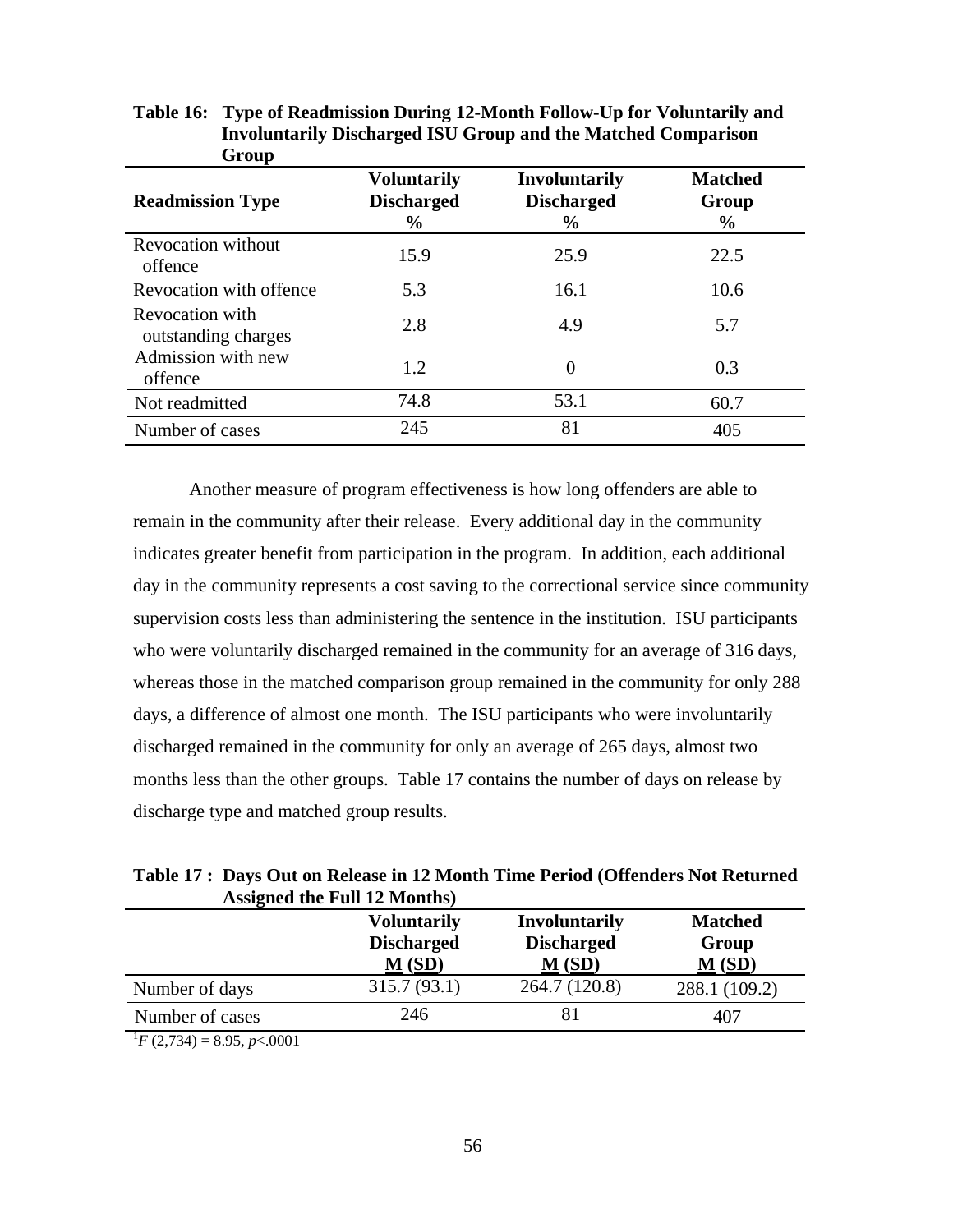### *Survival Analysis*

Survival analysis is a statistical procedure that provides a more graphic view of when offenders return to custody. With survival analysis, the number of cases available at each point in time (monthly in this study) is used to calculate the proportion of people remaining in the community.

Survival analysis has benefits over other types of analyses in that it makes the most effective use of all of the data available. In addition, it is possible to see changes in the rate at which offenders return to custody and compare these changes in rates across the different groups. Results of the survival analysis are presented in Figure 5.

The survival analysis shows clear differences in the rates of return to custody across the three groups, with the ISU participants who were voluntarily discharged remaining in the community the longest and at the highest rate. Statistical analyses indicate that the overall results are statistically reliable (Log-rank test:  $x^2$  (2) = 23.27,  $p<.0001$ ) and analysis of the differences between pairs of survival curves indicated they are also statistically reliable.

# **Figure 5 : Survival Analysis Curve for a 2-Year Follow-Up of Readmission for Voluntary Dischargees, Involuntary Dischargees and Matched Group**

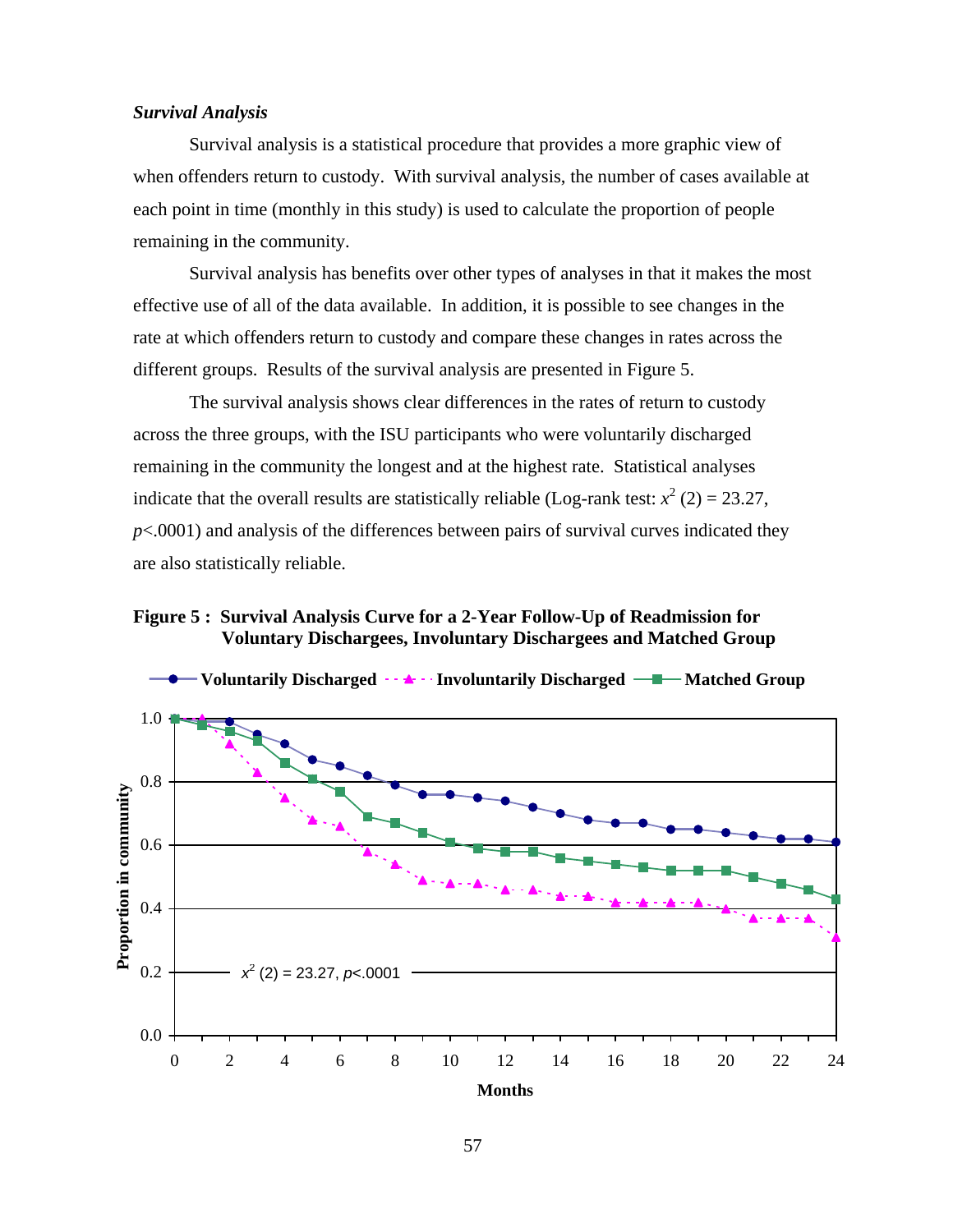For both the Matched comparison group and the involuntarily discharged group the curve is steeper in the first nine months after release indicating a higher rate of return to custody when compared to the ISU Voluntarily discharged group. In addition, the curves beyond this point, while levelled out, remain different and with increasing loss of cases, that is, increased number of offenders returned to custody.

### **ISU Staff**

Staff perceptions of the ISUs were collected using two questionnaires, the Expectation questionnaire administered shortly after the ISU study was started and the Impact questionnaire which was administered at the end of the study, approximately 11 months later. The Expectation questionnaire provides an indication of what staff thought would happen while the Impact questionnaire provides a measure of what they thought actually happened. The questionnaires were used to construct a series of subscales, some of which could be compared across the questionnaires, and some of which could not be compared. Staff knowledge of substance abuse and job orientation along several dimensions including empathy toward offenders, punitiveness, rehabilitation, and job satisfaction are presented.

## *Staff Expectation and Impact Scales*

Overall, staff assigned to the ISUs indicated that they believed the units would be effective and this perception remained high at the end of the study period (Impact questionnaire). The average Effectiveness of ISU score, on the 5-point rating scales, across 14 items, was 3.7 shortly after the units were started and stayed the same at the end of the study. When the ISUs were started, staff were uncertain about the rehabilitation potential of the units (scoring 3.1, with 3 being the neutral point), but this increased to 3.6 after the units had been operational for a number of months. Results for the two staff scales are summarized in Table 18.

**Table 18: Staff Expectation and Impact scales Scale Expectation Impact**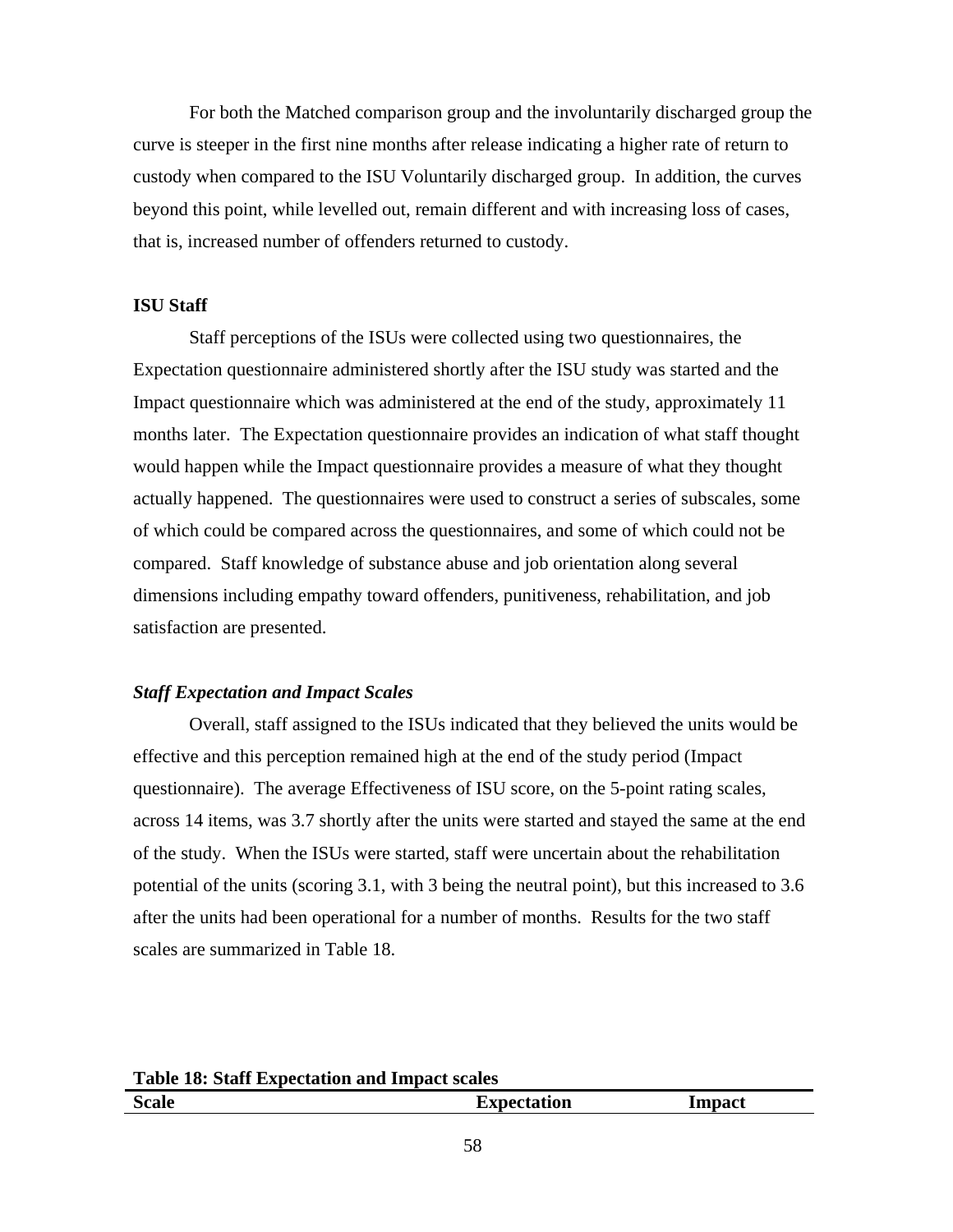|                                       | M(SD)    | $\mathbf M$ (SD) |
|---------------------------------------|----------|------------------|
| <b>Effectiveness of ISU</b>           | 3.7(0.6) | 3.7(0.5)         |
|                                       | $N = 88$ | $N = 78$         |
| Rehabilitation <sup>1</sup>           | 3.1(0.9) | 3.6(0.7)         |
|                                       | $N = 99$ | $N = 78$         |
| $T/T$ (1 167) = 10.01 $\approx 0.001$ |          |                  |

 $^{1}F(1, 167) = 19.01, p<.0001$ 

# *Individual Items*

Two questions were asked in the Expectation questionnaire and the Impact questionnaire specifically about the impact of the ISU; one asked staff to indicate their level of agreement with the statement, "I think the ISUs cause more disruption in the rest of the institution" and the other asked "I think the ISU's help offenders because it provides a more positive environment for participation in programs". Overall staff believed at the outset and after the program had been in place for a number of months that the ISU would have minimal impact on the remainder of the institution ( $M = 2$ ,  $SD = 0.8$ ). In addition, staff believed at the outset that the ISU would have a positive effect on offenders because of the environment they were creating  $(M = 4.1 S D = .0.8)$ ; this view was still supported by staff at the end of the ISU study ( $M = 3.8$ , SD = 0.8).

# *Expectation Item Themes*

Overall, only a very small percentage of staff agreed with the statement that it was not possible to establish an effective ISU in a prison setting, as shown for Item 24 in Table 19. In addition to the general question about ISU functioning, 13 other questions about expectations for the ISUs were asked shortly after the ISUs were started. These questions are organized around four themes: a positive work environment, interdiction activities, decision to work in the ISU, and impact of the ISU on the remainder of the Institution. Results are presented separately for minimum and medium security institutions, as they tend to have different characteristics.

Staff in medium security institutions believed that the ISU would provide a more positive and interesting work environment. This result was not found for the minimumsecurity institutions, possibly because these institutions are already strongly rehabilitation oriented and the addition of the ISU might have little impact on their environment.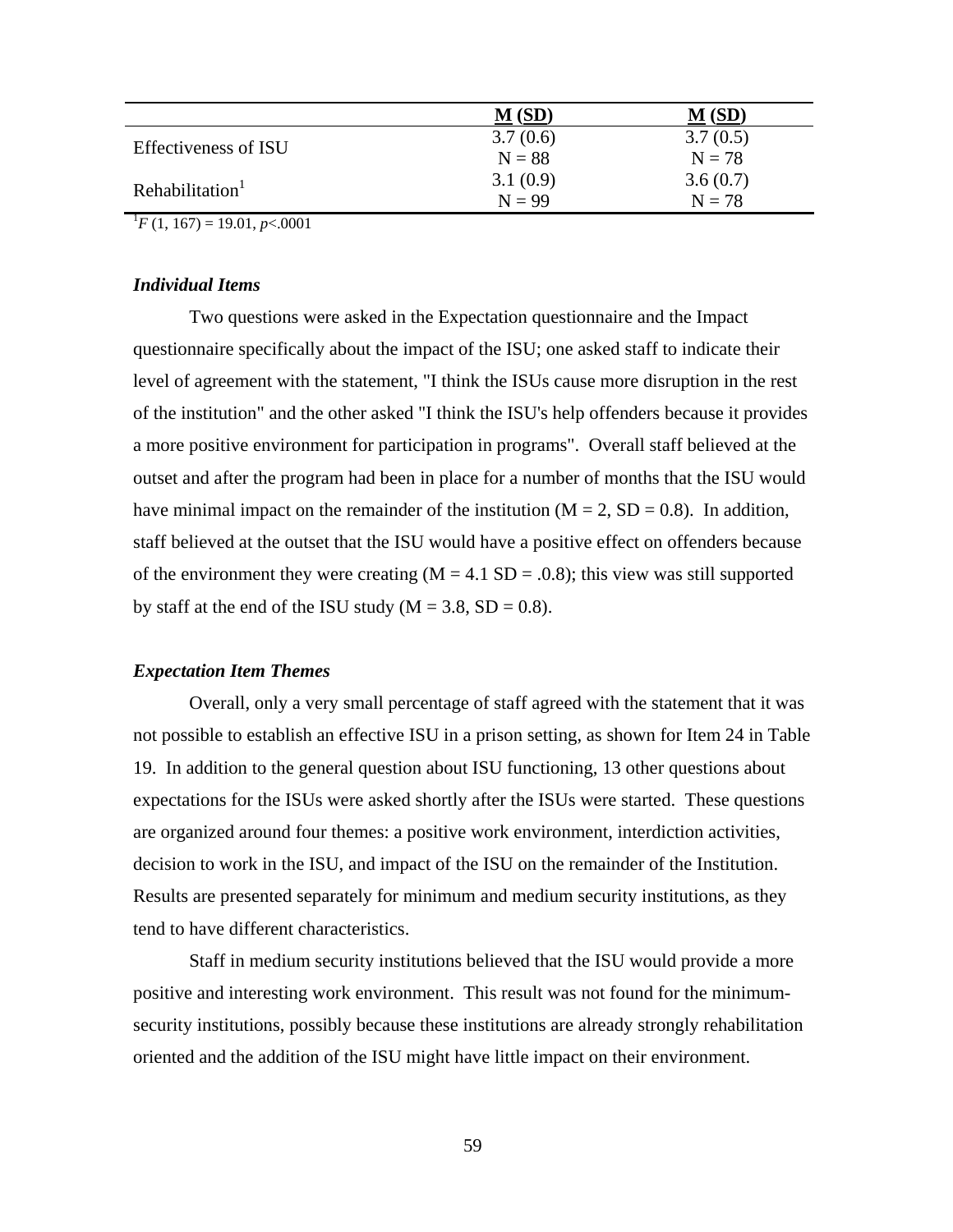Staff were generally comfortable with the need for, and potential effectiveness of, the increased interdiction activities in the ISUs. For example, over 80% of staff were comfortable with the need for more drug testing and searching, and ¾ of staff believed these measures would have a positive impact on the offenders.

In terms of reasons for working in the ISU, staff were not there because they had been coerced and nor were they trying to get away from the general environment of the prison. It would appear that they were choosing to work in the ISU for more positive reasons, because they felt they could have an impact.

Staff also indicated that the ISU would have little impact on the remainder of the institutions, either generally or in terms of other staff or inmates. For example, only 7% thought other staff might react negatively to their work in the ISU, and less than 4% believed there would be a change in drug use in the remainder of the prison.

|                                                                                          | <b>Minimums</b>                 | <b>Mediums</b>                  | <b>Both</b>              |
|------------------------------------------------------------------------------------------|---------------------------------|---------------------------------|--------------------------|
| <b>Item</b>                                                                              | <b>Percent</b><br><b>Agreed</b> | <b>Percent</b><br><b>Agreed</b> | <b>Percent</b><br>Agreed |
| 24. I think that well-functioning Intensive                                              |                                 |                                 |                          |
| Support Units are not possible in a regular prison<br>setting.                           | 14.8                            | 2.3                             | 9.2                      |
| <b>Positive environment</b>                                                              |                                 |                                 |                          |
| 2. I am working in the Intensive Support Unit                                            |                                 |                                 |                          |
| because I thought it would be an interesting                                             | 35.3                            | 60.5                            | 46.1                     |
| place to work.                                                                           |                                 |                                 |                          |
| 15. I am working in the Intensive Support Unit                                           |                                 |                                 |                          |
| because I think staff in the unit have positive                                          | 26.0                            | 67.5                            | 44.4                     |
| attitudes towards offender treatment.                                                    |                                 |                                 |                          |
| 31. I am working in the Intensive Support Unit                                           |                                 |                                 |                          |
| because I have an interest in helping offenders                                          | 40.8                            | 65.8                            | 51.7                     |
| with substance abuse problems.                                                           |                                 |                                 |                          |
| <b>Increased interdiction</b>                                                            |                                 |                                 |                          |
| 14. I am comfortable with the idea that increased                                        |                                 |                                 |                          |
| sampling rates (e.g., urinalysis) will have to be<br>applied.                            | 87.0                            | 88.6                            | 87.8                     |
| 28. I think that increased testing in the unit will                                      |                                 |                                 |                          |
| contribute to decrease in the number of                                                  | 77.8                            | 70.5                            | 74.5                     |
| offenders drinking.                                                                      |                                 |                                 |                          |
| 33. I am comfortable using increased interdiction<br>methods (e.g., searches, seizures). | 87.0                            | 81.4                            | 84.5                     |
| 21. I think that a decrease in offender alcohol and                                      |                                 |                                 |                          |
| drug use will make the working environment                                               | 94.4                            | 91.1                            | 92.9                     |

## **Table 19: Staff Expectations Themes and Items**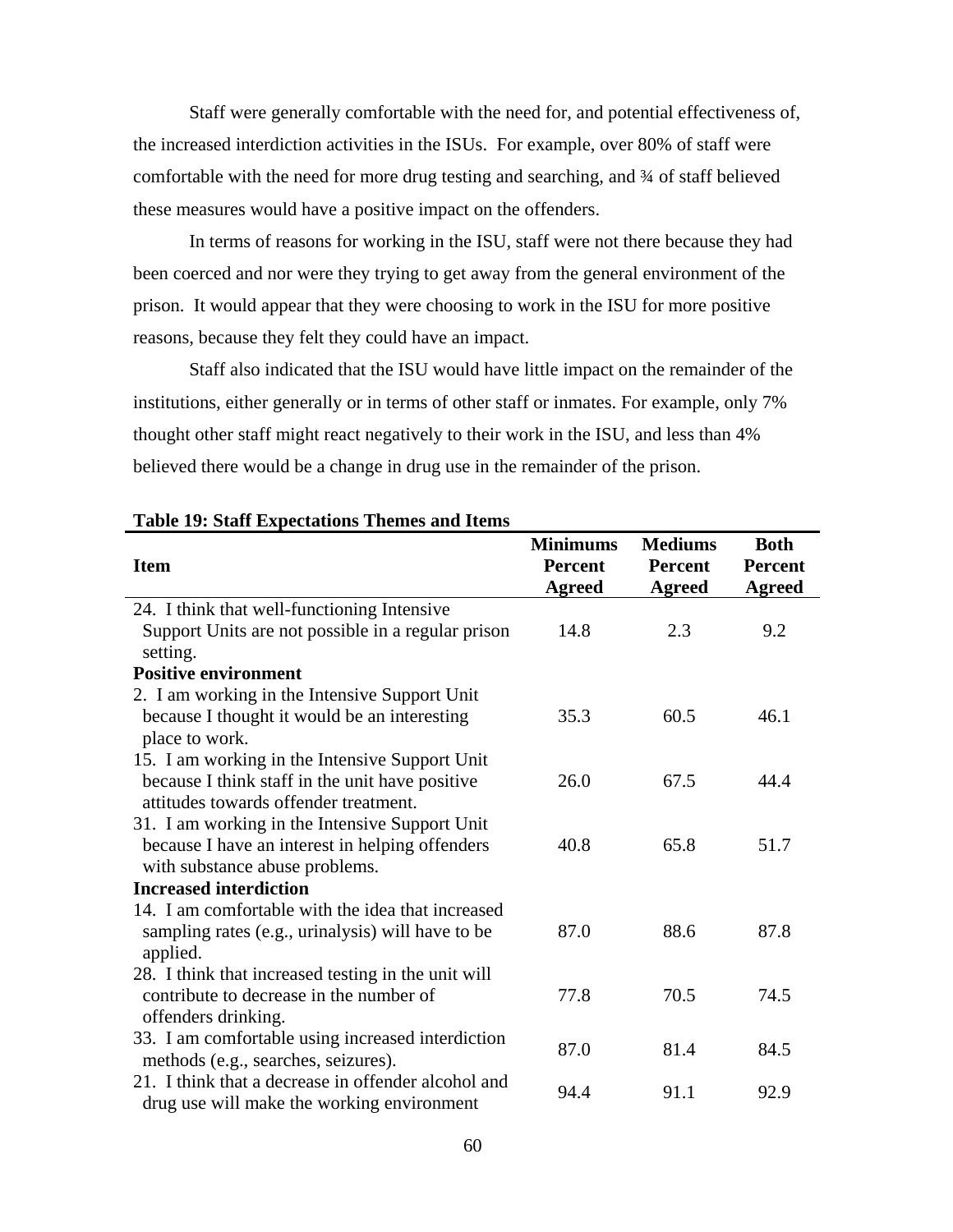safer.

| <b>Decisions to work on ISU</b>                      |      |      |      |
|------------------------------------------------------|------|------|------|
| 19. I am working in the Intensive Support Unit       |      |      |      |
| because I was recommended to work here by            | 14.3 | 15.4 | 14.8 |
| management.                                          |      |      |      |
| 4. I am working in the Intensive Support Unit        |      |      |      |
| because there is less pressure than working in       | 6.0  | 7.9  | 6.8  |
| other units of the institution                       |      |      |      |
| 13. I am working in the Intensive Support Unit       |      |      |      |
| because I want to stay away from the inmate          | 2.0  | 10.5 | 5.7  |
| drug culture.                                        |      |      |      |
| <b>Impact on institution</b>                         |      |      |      |
| 18. I think other staff will give me a hard time for | 6.0  | 7.3  | 6.6  |
| working here.                                        |      |      |      |
| 22. I think other inmates will give the Intensive    | 57.4 | 46.5 | 52.6 |
| Support Unit inmates a hard time.                    |      |      |      |
| 32. I think the Intensive Support Units will         |      |      |      |
| increase the drug flow in the rest of the            | 3.7  | 2.3  | 3.1  |
| institution.                                         |      |      |      |
| Number of cases                                      | 54   | 44   | 97   |

### *Impact Item Themes*

As noted earlier, staff completed the Impact questionnaire at the end of the study. The questionnaire was used to measure their perceptions of what happened in the units. The items from the questionnaire were grouped into two themes: presence of substances in the ISU and positive impact of the ISU on offenders. Results for the individual questions are presented in Table 20.

Overall, 80% of staff believed the ISUs were more substance free than other parts of the prison and they believed that the combination of offender motivation and interdiction activities contributed to this effect. However, staff in minimum security institutions, as compared to staff in medium security institutions, believed more strongly in the positive impact of both interdiction activities and offender motivation in reducing the presence of drugs and alcohol in the units. In general, staff in minimum security institutions were 10 to 30 percentage points higher in their judgements of impacts than those in medium security institutions. Three-quarters of staff believed the interdiction activities were partly responsible for the reduced presence of drugs and alcohol, while at the same time, 67% believed offender motivation was partly responsible for the observed result.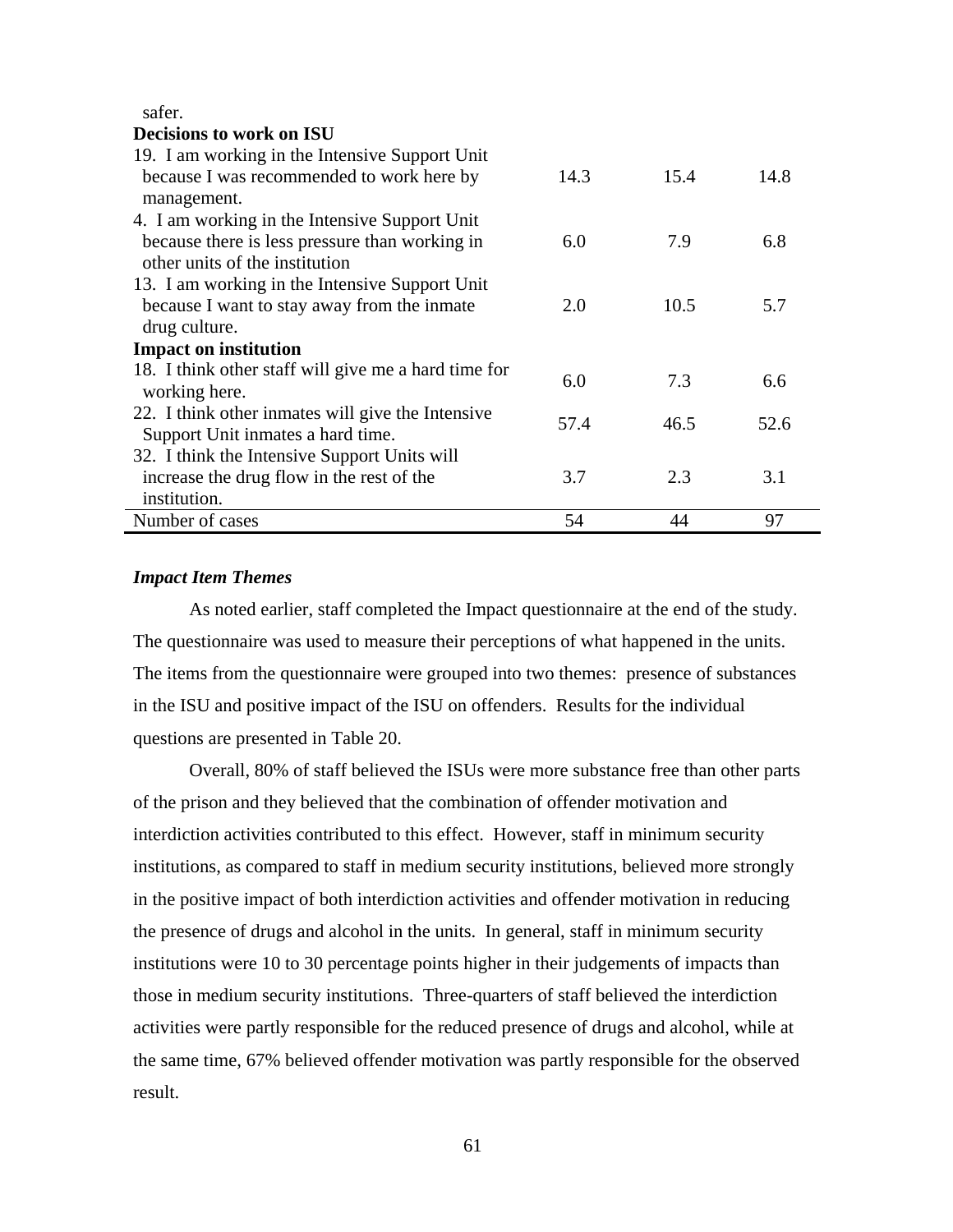Overall, staff indicated that they believed the ISU experience would have a positive impact on the reintegration of offenders. More specifically, three quarters (77%) believed the ISU helped offenders follow their correctional plan and a similar percentage believed that the ISU experience would help offenders after their release into the community. Again, there were differences between staff in minimum and medium security institutions, with staff at minimum security institutions indicating greater impacts for the ISU.

|                                                  | <b>Minimums</b> | <b>Mediums</b> | <b>Both</b>    |
|--------------------------------------------------|-----------------|----------------|----------------|
| <b>Item</b>                                      | <b>Percent</b>  | <b>Percent</b> | <b>Percent</b> |
|                                                  | <b>Agreed</b>   | <b>Agreed</b>  | <b>Agreed</b>  |
| <b>Substance free</b>                            |                 |                |                |
| 11. I do not think the Intensive Support Units   |                 |                |                |
| were anymore substance free than other           | 14.7            | 25.0           | 20.5           |
| units.                                           |                 |                |                |
| 6. I think the Intensive Support Unit was kept   |                 |                |                |
| substance free because of the motivation of      | 76.5            | 59.1           | 66.7           |
| offenders                                        |                 |                |                |
| 7. I think the Intensive Support Unit was kept   | 76.5            | 45.5           | 59.0           |
| substance free because of peer support.          |                 |                |                |
| 9. I think the Intensive Support Unit was kept   |                 |                |                |
| substance free because of increased searches     | 88.2            | 65.9           | 75.6           |
| and drug testing.                                |                 |                |                |
| <b>Positive impact on offenders</b>              |                 |                |                |
| 27. I think that the experience of the Intensive |                 |                |                |
| Support Unit will help offenders after           | 73.5            | 63.6           | 68.0           |
| leaving for another unit or institution.         |                 |                |                |
| 28. I think that the experience of the Intensive |                 |                |                |
| Support Unit will help offenders after release   | 82.4            | 72.1           | 76.6           |
| to the community.                                |                 |                |                |
| 29. I think offenders will be more motivated     |                 |                |                |
| to make positive changes after leaving the       | 76.5            | 61.4           | 68.0           |
| Intensive Support Unit.                          |                 |                |                |
| 26. I think that the Intensive Support Unit      |                 |                |                |
| helped offenders follow their correctional       | 85.3            | 70.5           | 76.9           |
| plan.                                            |                 |                |                |
| Number of cases                                  | 34              | 44             | 78             |

#### **Table 20: Staff Impact Themes and Items**

## *Staff Knowledge and Job Orientation*

Staff were administered the same questionnaires as offenders for Consequences of Alcohol, Consequences of Drug Use, and the How Much Do They Matter scales. In addition, staff responded to several questionnaires relating to their work, including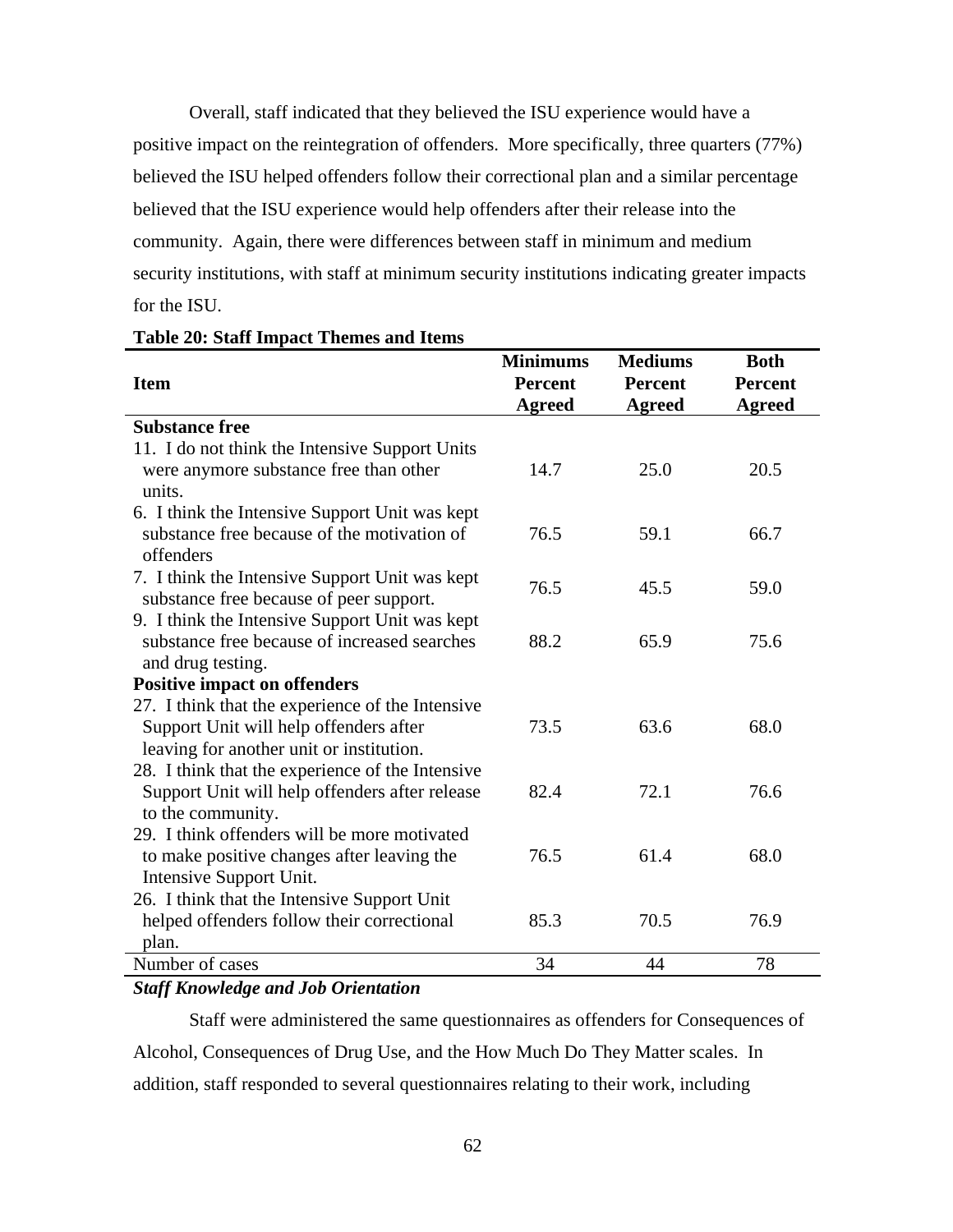measures of attitudes toward offenders, job satisfaction, and various dimensions of professional orientation.

Scores for knowledge of the Consequences of Alcohol Use and Consequences of Drug Use, shown in Table 21, indicate that staff are slightly more knowledgeable about the consequences of alcohol use, but similarly informed about drug use, as offenders included in the ISU study and offenders who completed the same scales as part of an evaluation of the Offenders Substance Abuse Pre-Release Program (OSAPP) (T3 Associates, 1999). Overall both offenders and staff are well aware of the consequences of drug and alcohol use as shown by their high scores on these scales. A third scale, entitled how much do they matter, also indicated good awareness of the negative impacts drug and alcohol use can have.

| Knowledge of substance abuse | <b>ISU Staff</b><br>$\frac{6}{9}$ | ISU<br><b>Participants</b><br>$\frac{6}{9}$ | <b>OSAPP</b><br><b>Participants</b><br>$\frac{6}{9}$ |
|------------------------------|-----------------------------------|---------------------------------------------|------------------------------------------------------|
| Consequences of Alcohol Use  | 81                                | 77                                          | 76                                                   |
| Consequences of Drug Use     | 77                                | 76                                          | 76                                                   |
| How Much Do They Matter      | 87                                | 84                                          | 86                                                   |
| Number of cases              | 87                                | 213                                         | 2241                                                 |

**Table 21: Staff Knowledge of Substance Use Compared to ISU and OSAPP Participants** 

Staff were also asked a series of questions relating to their professional orientation. Results from these questions were compared to similar scales used in a national survey (see Appendix M for comparison scales) of CSC correctional staff conducted in 1995 (Correctional Service Canada, 1996). Staff working in the ISU were shown to be more empathic towards offenders, had a more rehabilitative orientation and demonstrated greater job satisfaction than correctional officers generally. Ratings on the scale of punitiveness show no differences from other correctional officers. Note that those completing the scales in the ISU were mostly correctional officers but included some supervisory staff. The results from these scales are presented in Table 22.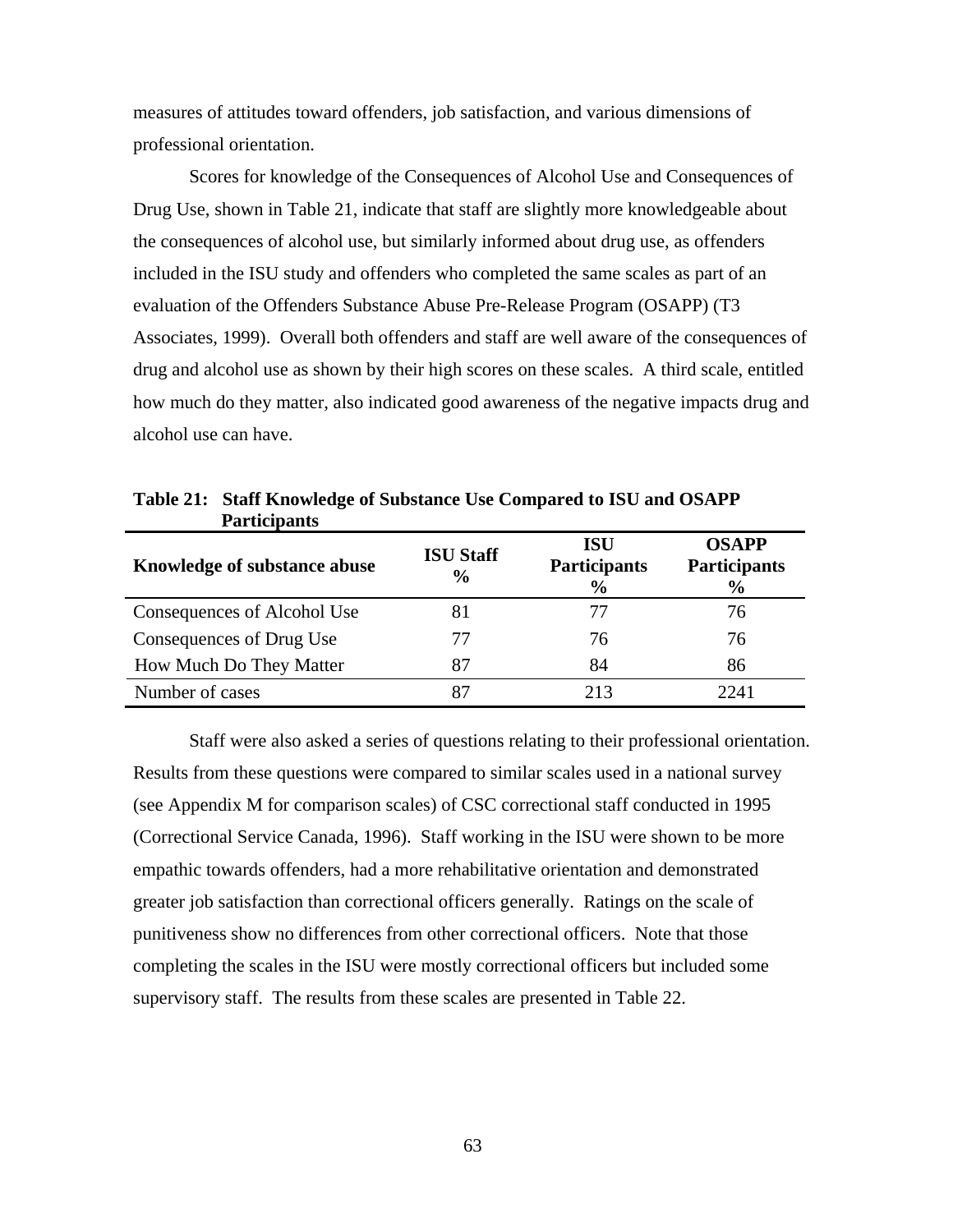| <b>Scale</b>              | <b>ISU Staff</b><br>$\frac{0}{0}$ | Comparison<br>Group<br>$\frac{6}{9}$ |
|---------------------------|-----------------------------------|--------------------------------------|
| Empathy towards offenders | 37                                | 24                                   |
| Punitiveness              | 75                                | 74                                   |
| Rehabilitation            | 63                                | 52                                   |
| Job satisfaction          | 69                                | 60                                   |
| Number of cases           | 87                                | 1376                                 |

**Table 22: Staff Professional Orientation and Job Satisfaction Scores** 

<sup>1</sup> Comparison with Correctional Officer ( $N = 1,376$ ) results for the CSC All Staff Survey 1996 Final Report (Correctional Services of Canada, 1996).

<sup>2</sup> Ibid. Job satisfaction for the Staff survey comprised of the following 2 items: "I am generally satisfied with the kind of work I do in my job' and "Generally speaking, I am very satisfied with my job".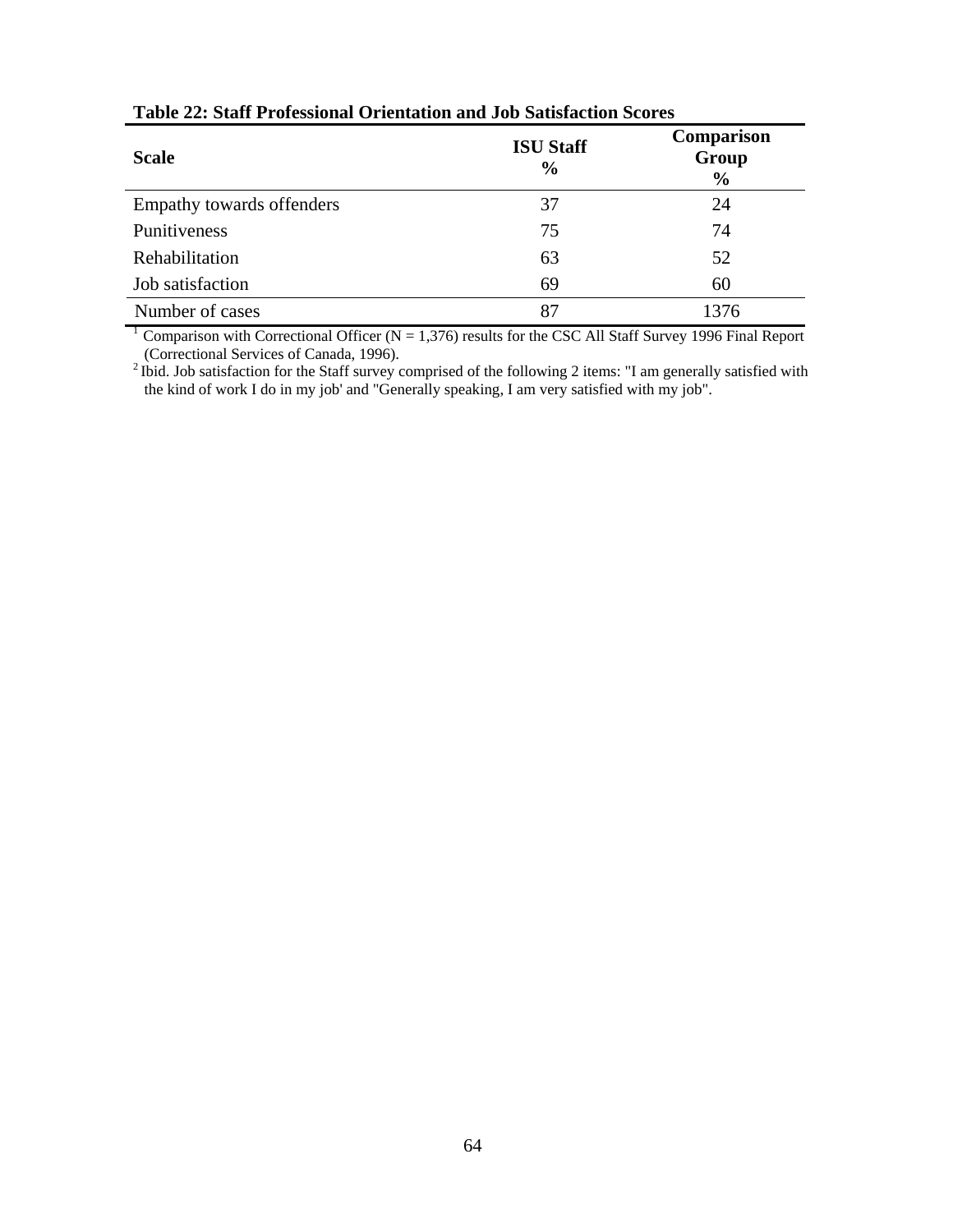## **DISCUSSION**

Overall, the results of the research indicate that the ISU experience was positive for offenders and the institutions. ISU participants (not involuntarily discharged) were more likely to have received a discretionary release (day parole or full parole), and after release they remained in the community longer than offenders in the comparison groups. In addition, ISU offenders had a lower rate of misconducts and substance use in relation to the comparison group. Surveys conducted at the time of admission to the units indicated that the ISUs were expected to have a positive impact on offenders' behaviour and serve as a source of support. Based on observed results and questionnaire information collected at the time of discharge from the units, these expectations were realized.

Correctional staff also had positive expectations for the units and reported that they perceived the units as having been successful at the end of the evaluation period. Staff working in the units were shown to be more empathic towards offenders, had a greater rehabilitation orientation and were more satisfied with their job in relation to a comparison group.

Overall, the ISUs met the principles under which they were created, attracting mostly offenders with substance abuse problems. However, ISUs were also designed for offenders who did not have a substance abuse problem, but who were seeking an environment that would support them in their drug free lifestyle. Approximately 1 in 5 ISU participants were in this latter group, suggesting that the drug free environment was a positive feature for this group. Offenders in the ISUs continued to participate in institutional work, treatment and social programs. Results from search and drug use data suggest that efforts to reduce the presence of drugs in the units were successful, and this result is supported by questionnaire data from both offenders and staff.

More specific findings of the study are presented in the following sections. First, answers are provided to the four research questions posed in the Introduction. This is followed by highlights of other findings, a discussion of the potential limitations of the study, and finally, the implications of the results for developing the ISUs are discussed.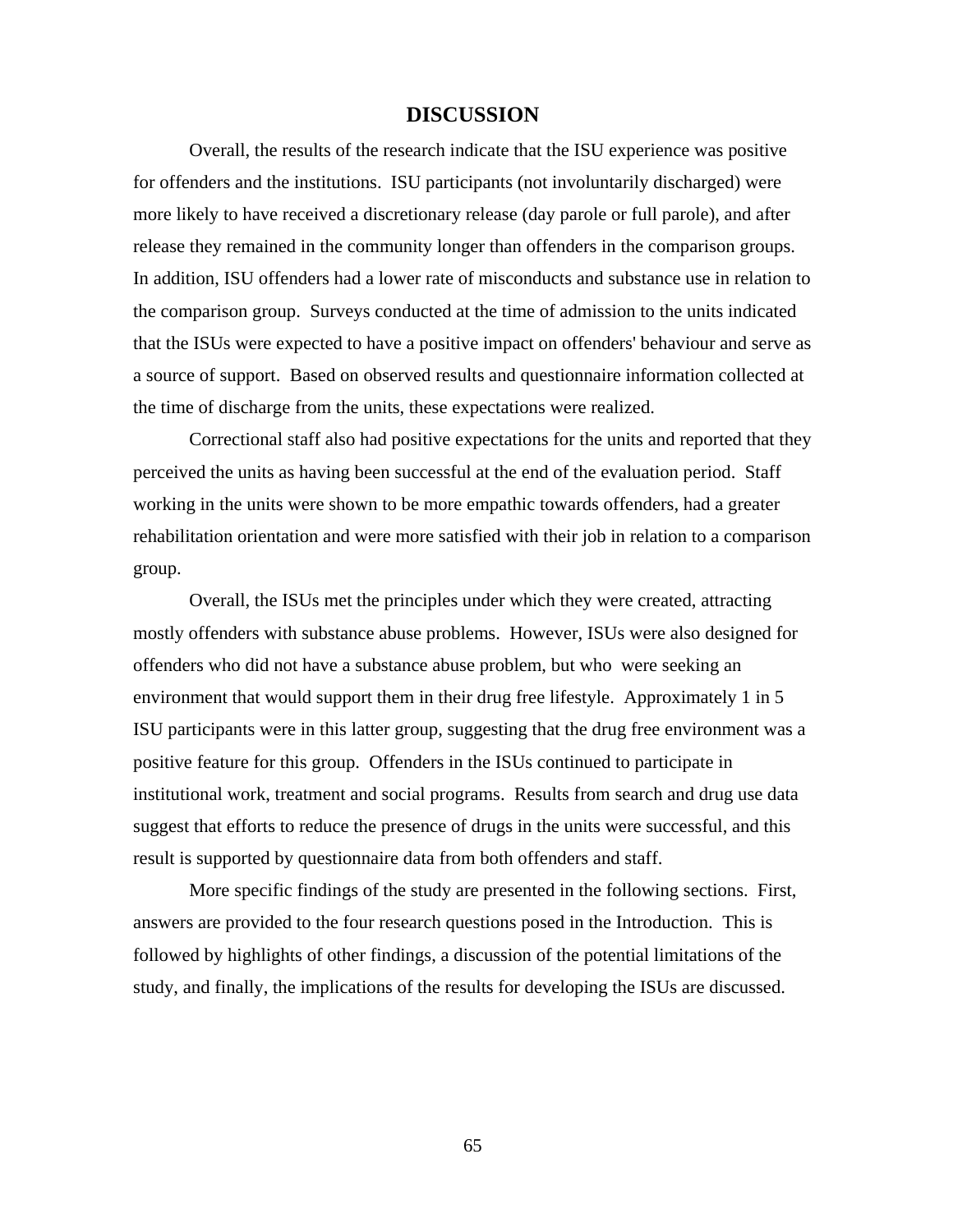### *Research Questions*

#### **1. What are the characteristics of inmates residing in these units?**

Interventions are generally designed to meet the needs of a specific group of offenders. Determining if, in fact, the intervention attracted, or was used with these offenders is an important part of the evaluation. About 80% of the ISU population were identified at intake as having a substance abuse problem. In addition, offenders in the ISU also selfidentified themselves as having alcohol and drug problems, with the majority having drug related problems. However, about 20% of the ISU population did not have identified drug or alcohol problems. At the outset, it was expected that some offenders would choose to live in the ISU even if they did not have a substance abuse problem. For these offenders, the ISU provided an environment where they could more easily stay away from drugs and alcohol.

Offenders in the ISU were similar to the population of offenders in medium and minimum security institutions with a few differences. ISU offenders were younger, serving shorter sentences (fewer serving life sentences), less likely to be serving a sentence for a violent offence, and were rated as lower risk on static factors. None of these differences were large, suggesting that the ISU was successful in attracting a range of offenders. Aboriginal offenders were under-represented in the ISU population, suggesting a need to put greater emphasis on attracting these offenders, or finding similar alternative arrangements.

Almost 80% of offenders moved to the ISU to help themselves "stay clean", that is they chose the ISU environment to continue to be drug free. This is consistent with the objectives of the ISUs

### **2. Do these units reduce alcohol and drug availability?**

Four sources of information are available to indicate that, in fact, the ISUs were able to reduce the presence of drugs and alcohol. First, in terms of personal and common area searches, the results indicated a higher level of activity consistent with the mandate of the ISUs. However, the higher level of searching produced lower rates of seizures,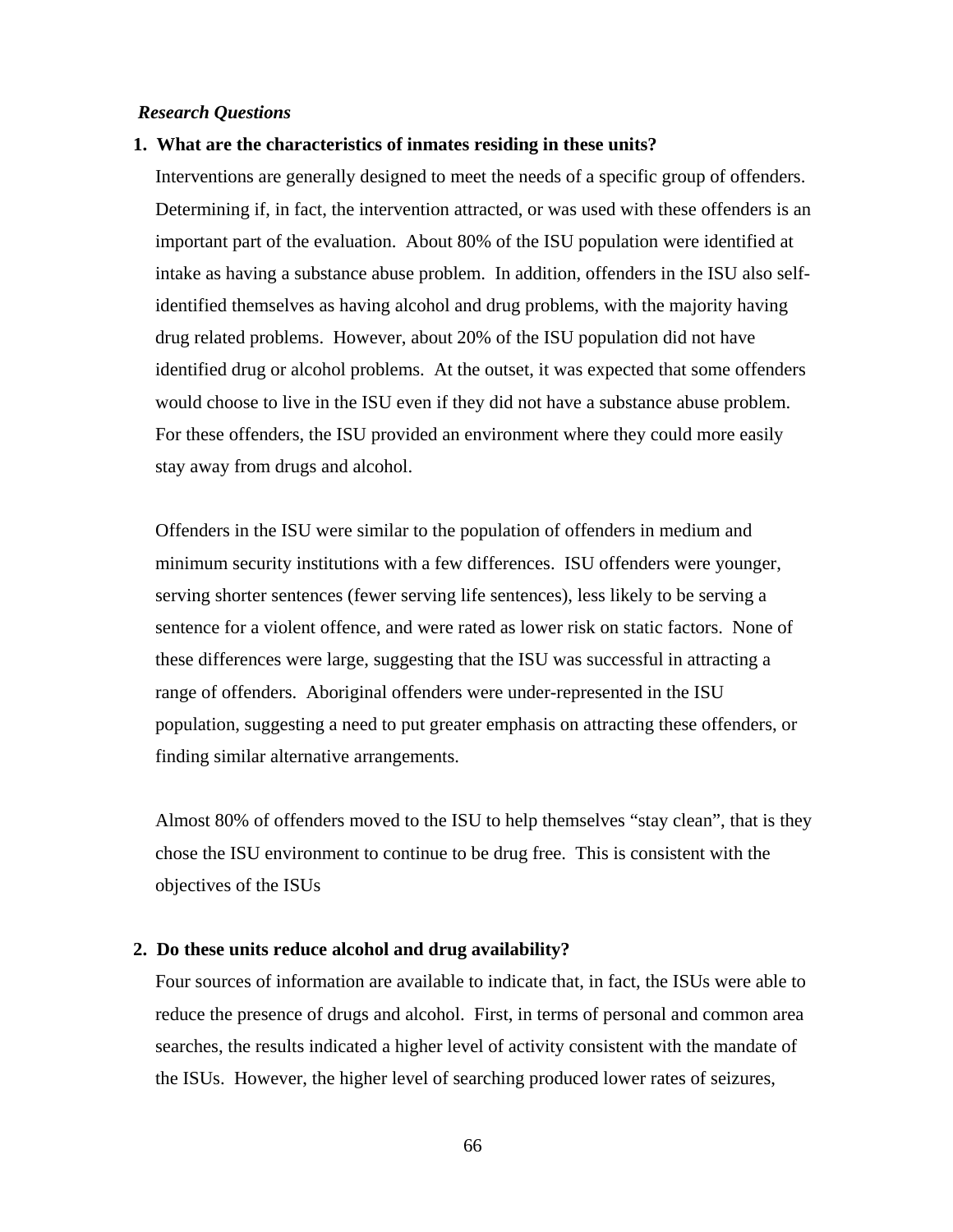indicating that there was a reduction in the presence of alcohol, drugs and substance related contraband in the ISUs.

The second source of information on the availability of drugs in the units is from drug testing. Both screening tests and institution based random urinalysis testing indicated that while offenders were in the ISUs the rate of positive tests were significantly lower. While random urinalysis testing in federal correctional institutions generally produces a positive drug test rate of approximately 12% (MacPherson, 2001), this rate was 6% while offenders were in the ISU (only 3% for offenders voluntarily discharged from the ISU), and the more frequently used screening tests, produced a positive rate of 1.5%. Together, these results suggest that drug use was significantly lower in the ISU, and therefore, availability was probably also lower.

The third source of information on drug and alcohol availability comes from the questionnaire data collected from offenders. They indicated, after six weeks in the units and at the time of their discharge, that drugs and alcohol were less available in the ISU than on other units in the prison. Finally, the staff questionnaires, completed at the end of the study, also indicated less availability of drugs and alcohol in the units.

#### **3. Is there an impact on offender behaviour?**

An attempt was made to measure changes in offender behaviour across time using a behavioural checklist. These data indicated that there was little change since all behaviours were rated high (80%, or higher) shortly after admission to the units. However, a positive change was observed in the area of interpersonal relationships.

Results of analyses on institutional behaviour indicated a lower rate of misconducts, both minor and major, in the ISUs in relation to a comparison group. Part of this effect may have been due to the stricter rules in the ISU that required discharge from the unit in the event of negative behaviour. However, the effect of this was to create a more stable living environment that would encourage positive behaviour change and create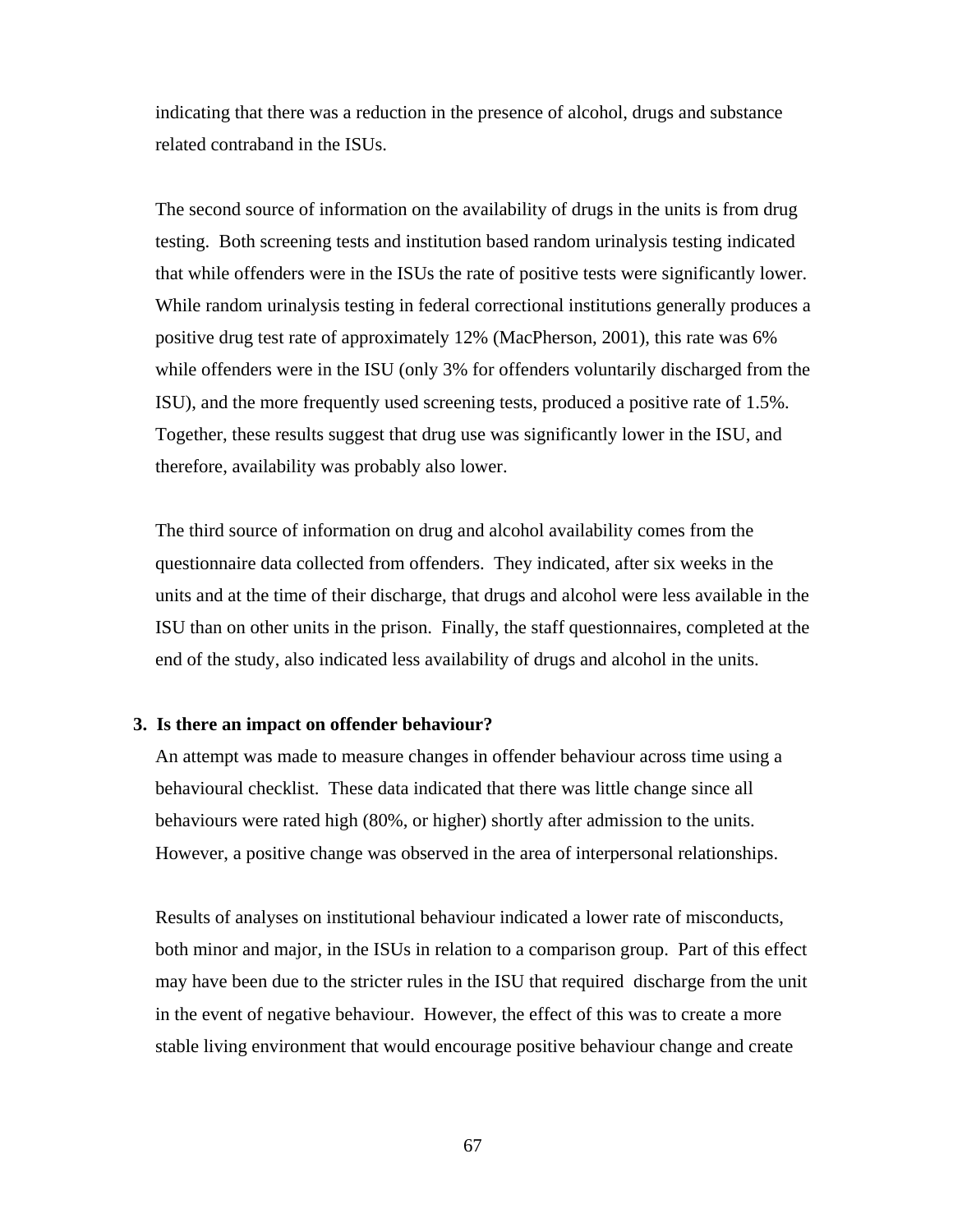an environment in which offenders are supported in addressing their substance abuse problems.

Drug testing results, presented in the previous section, also support the conclusion that the ISUs resulted in positive changes in behaviour with lower rates of positive tests for drug use.

Data on release decisions indicated that offenders who were discharged voluntarily from the units were more likely, than those in the comparison groups, to have received a discretionary release, the release was received earlier in the sentence and that after release the offenders remained in the community longer.

The majority of offenders, in all groups, were returned to custody because they violated a condition of their release (revocation without offence); with the ISU participants voluntarily discharged having the lowest revocation rate at 16% compared to the other groups. In terms of a return to custody for committing or being suspected of committing a new offence (revocation with an offence, revocation with outstanding charges and admission with new offence), the differences are greater. While 9% of the ISU participants who left voluntarily were readmitted with a new offence, or suspicion of a new offence, the rate was more than double for the involuntarily discharged offenders (21%) and close to double for the matched comparison group (17%). The ISU participants voluntarily discharged were less likely to be readmitted and were less likely to be readmitted in association with a new offence.

Finally, results from the staff questionnaire suggest that the ISU helped offenders address their correctional plan and increased the likelihood of success in the community.

Taken together, these results suggest that the ISUs had a positive impact on the behaviour of offenders, both while they were in the institution and after their release into the community.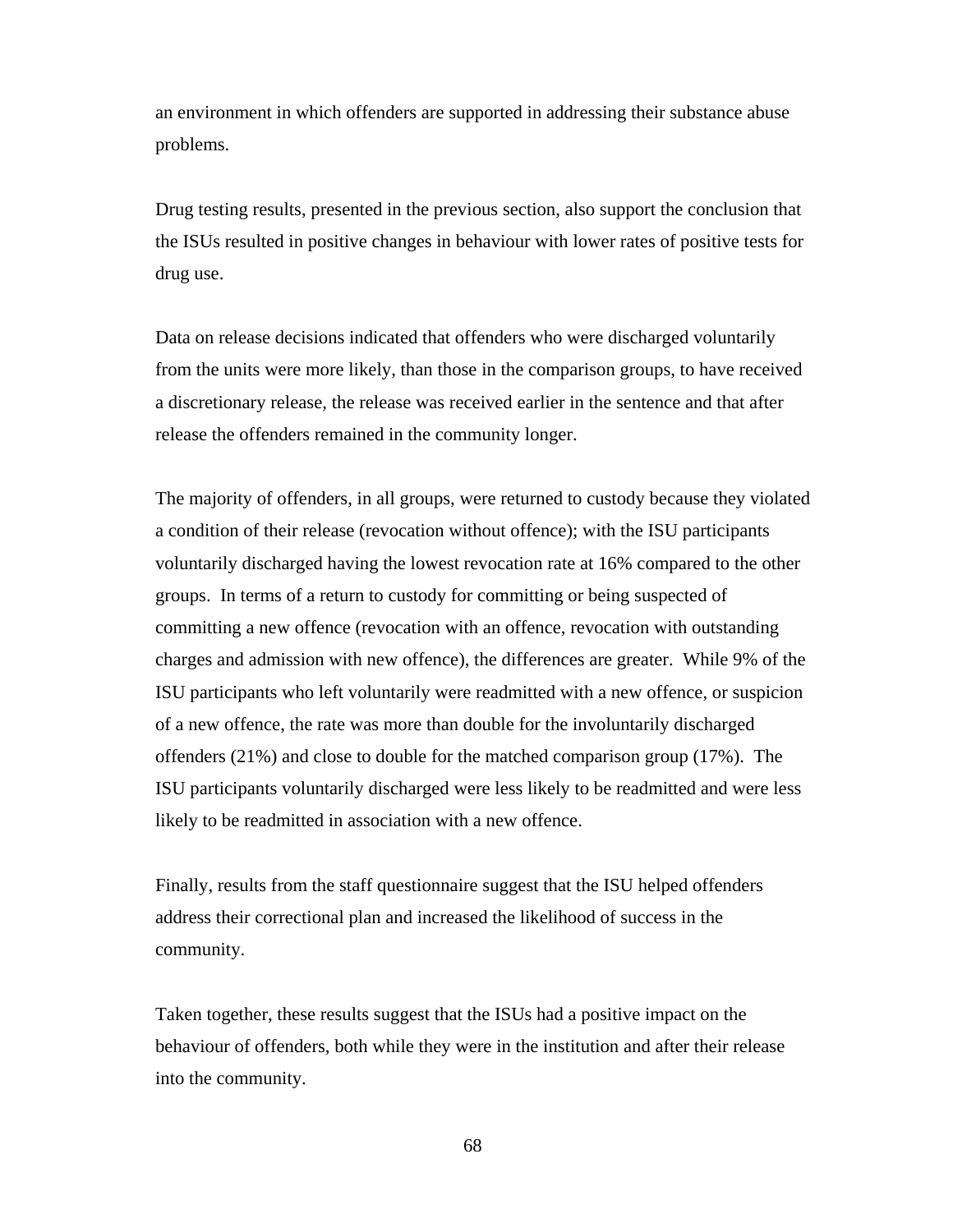#### **4. Is there an impact on the rest of the institution?**

Data on the impact of the ISU on other parts of the institution were difficult to obtain. It is therefore necessary to rely on the opinions of staff and inmates to answer this question. Overall, 86% of staff surveyed indicated that they disagreed with the statement, "I think that the ISU caused more disruption in the rest of the institution". In addition, at the time of discharge from the ISU offenders indicated that they had not perceived any impacts on the rest of the prison. Finally, staff and inmates did not expect, nor perceive, any negative impact on ISU participants from other inmates in the institutions. Overall these results suggest that the ISU likely had minimal impact on correctional operations in the rest of the prison.

## *Other Findings*

Offenders who moved to the ISUs were experienced drug and alcohol abusers. Three-quarters of the participants had participated in treatment programs in the past; generally having been referred by the criminal justice system, but some reported they had self-referred. Participants also reported that they had continued to use drugs and alcohol while incarcerated. However, testing with the URICA, indicated that, on average, they were ready for change in their drug and alcohol use problems, being located between the contemplative and action stages in Prochaska & DiClemente's (1992) model of change.

Participants' motivation to change can be seen in responses to the Expectation questionnaire and the intake interview in which they indicated they were participating in the ISU to get away from drugs and alcohol and that 78% expected the ISU to provide an opportunity to "stay clean".

ISU participants and staff indicated that they expected the units to provide a more supportive environment for change, and after experience with the units this positive attitude was maintained. While in the ISU, 27% of offenders participated in institutional programs, including the Offender Substance Abuse Pre-Release Program (OSAPP). They also participated in self-help programs (42% in minimum security and 33% in medium security) and continued to be employed in institutional jobs. While they recognized that they would receive no special benefits for living in the ISUs, participants who were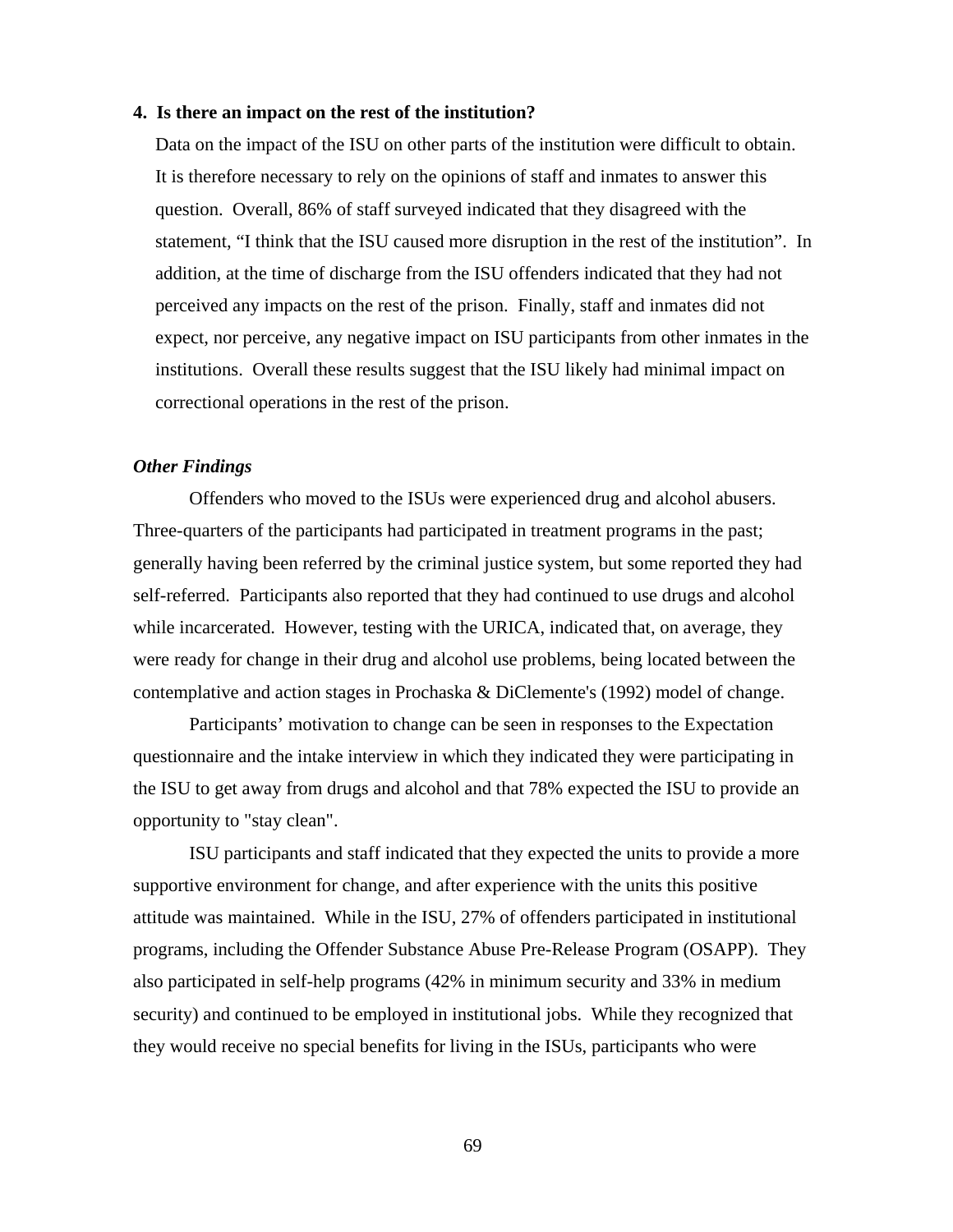discharged voluntarily were more likely than other offenders to receive a discretionary release and the release occurred earlier than for other offenders.

It is important to recognize that staff believed the ISU would be effective. They accepted the need for increased interdiction activities, but also recognized that the offenders were motivated to change their behaviour. Staff working in the ISU had more empathy for the offenders and a more rehabilitation orientation than a comparison group and were more satisfied with their work.

The positive environment generated in the ISU likely contributed to the observed reductions in drug use, misconducts and better post-release results. Wright (1993) has argued that a positive and supportive environment can contribute to programming being more successful in correctional settings, which is consistent with the findings in this study.

The benefits of the ISU extend beyond the positive changes in behaviour that were observed. The potential impact of the ISU on correctional operations can be seen in the earlier release of some ISU participants and the longer period of time in the community after release. More specifically, offenders who were voluntarily discharged from the ISUs were released between one and two months earlier than those in the comparison groups and they remained in the community between one and two months longer, on average. This translates into a reduction of time in custody of between two and four months, a difference that would produce a significant cost reduction to the Correctional Service of Canada for these offenders. In addition, safety of the communities was enhanced as ISU offenders were less likely to be readmitted with a new criminal offence than the comparison groups.

The potential cost savings of the ISU can be estimated by comparing the cost of supervising an offender in the community with the cost of managing an offender in a penitentiary. Overall, it costs \$46/day to supervise an offender in the community and \$182/day for custodial care in a penitentiary (Correctional Service Canada, 2002). The difference between custodial care and community supervision is approximately \$136 per day. Results in the study suggest that offenders who are successful in the ISU (voluntarily discharged) are released between 30 and 60 days earlier than those in the comparison groups, and that they remain in the community, on average, between 30 to 60 days longer during a 12 month follow-up. Using the lower number of 30 days saved for early release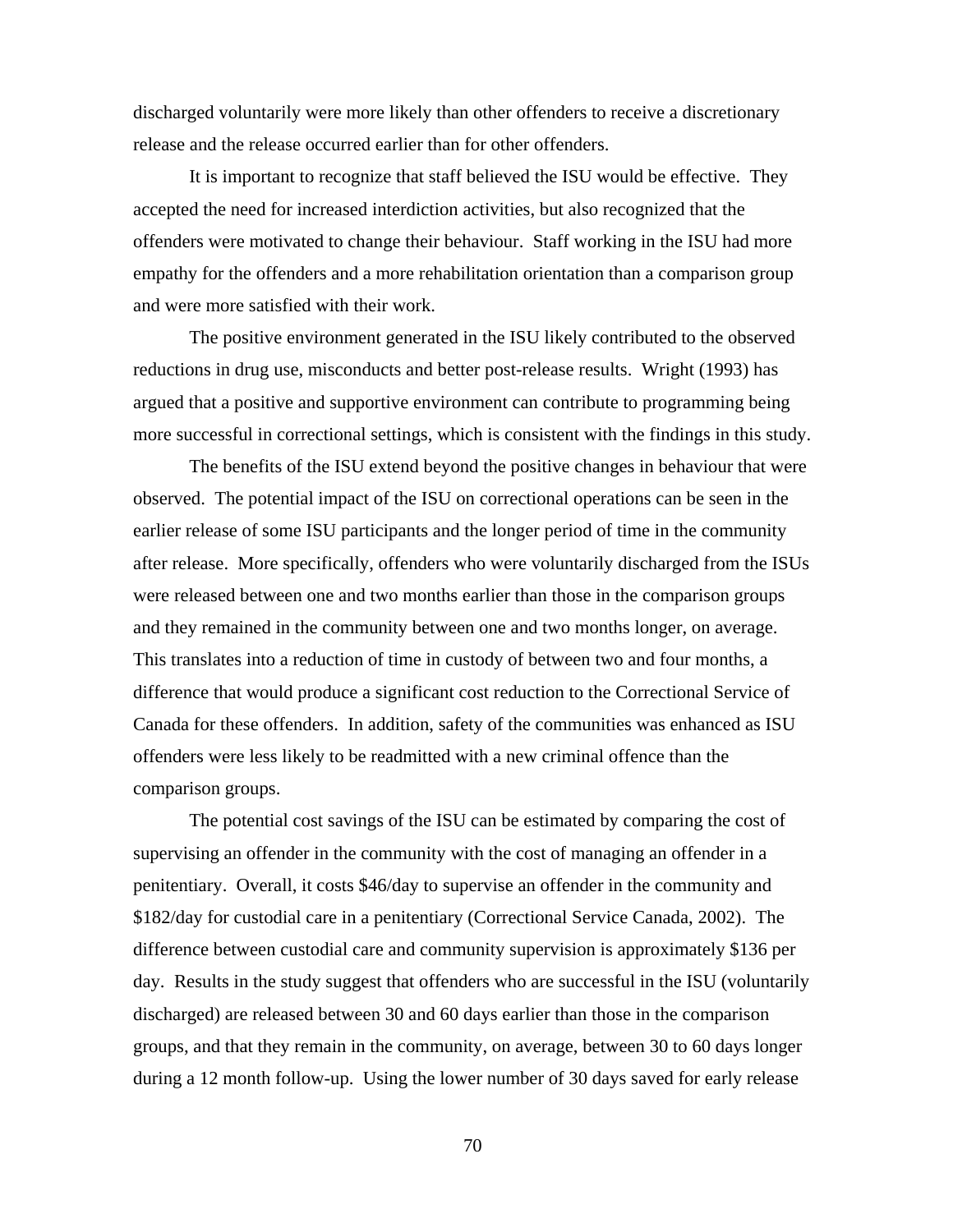and 30 days longer in the community the potential is for a saving of 60 days of custody. The potential cost savings is 60 days  $* 136 = $8,160$  per offender.

Operational costs for these units are minimal as the only additional costs are for drug screening tests (\$15. per test), staff training and some additional staff costs associated with increased searching. However, these additional staff costs were incorporated into normal operations during the period of the study as searching is part of the prison routine. Given that the average stay in the ISU is 10 weeks and if each offender were tested biweekly, the cost for drug screening tests would be less than \$100 per offender. If only 100 offenders participated successfully in the ISU, the savings would exceed \$800,000.

#### *Limitations*

The study was undertaken on operational units and, while this increases the ecological validity of the findings, it also creates limitations on the generalizability of the observed results. Some of the limitations are discussed briefly below but, as in all applied research, the researchers did not have control over all variables. At times, data collection and intervention integrity were compromised for operational reasons and this may have affected results. However, overall, the results are consistent across different measurement domains, suggesting that results are valid.

The ISUs used in the study were implemented in prison settings that had a strong interest in providing interventions for substance abuse. In a number of instances, interventions that included peer group support were already in existence in these prisons when the ISU model was implemented. Details of these differences are presented in the Method section. The positive expectations and results may have been partly due to specific locations chosen for the ISUs in the study. Additional research may be needed to confirm that the impacts observed in this study are generalizable to other prisons.

Offenders who participated in the ISUs were self-selected, that is, they volunteered to move to the units. Based on the level of motivation observed, these offenders were likely ready for change and some would have had positive results whether or not they participated in the ISU study. However, results were compared to a matched sample of offenders thus reducing the potential bias from this source. In addition, most programming and interventions are provided on a voluntary basis to offenders.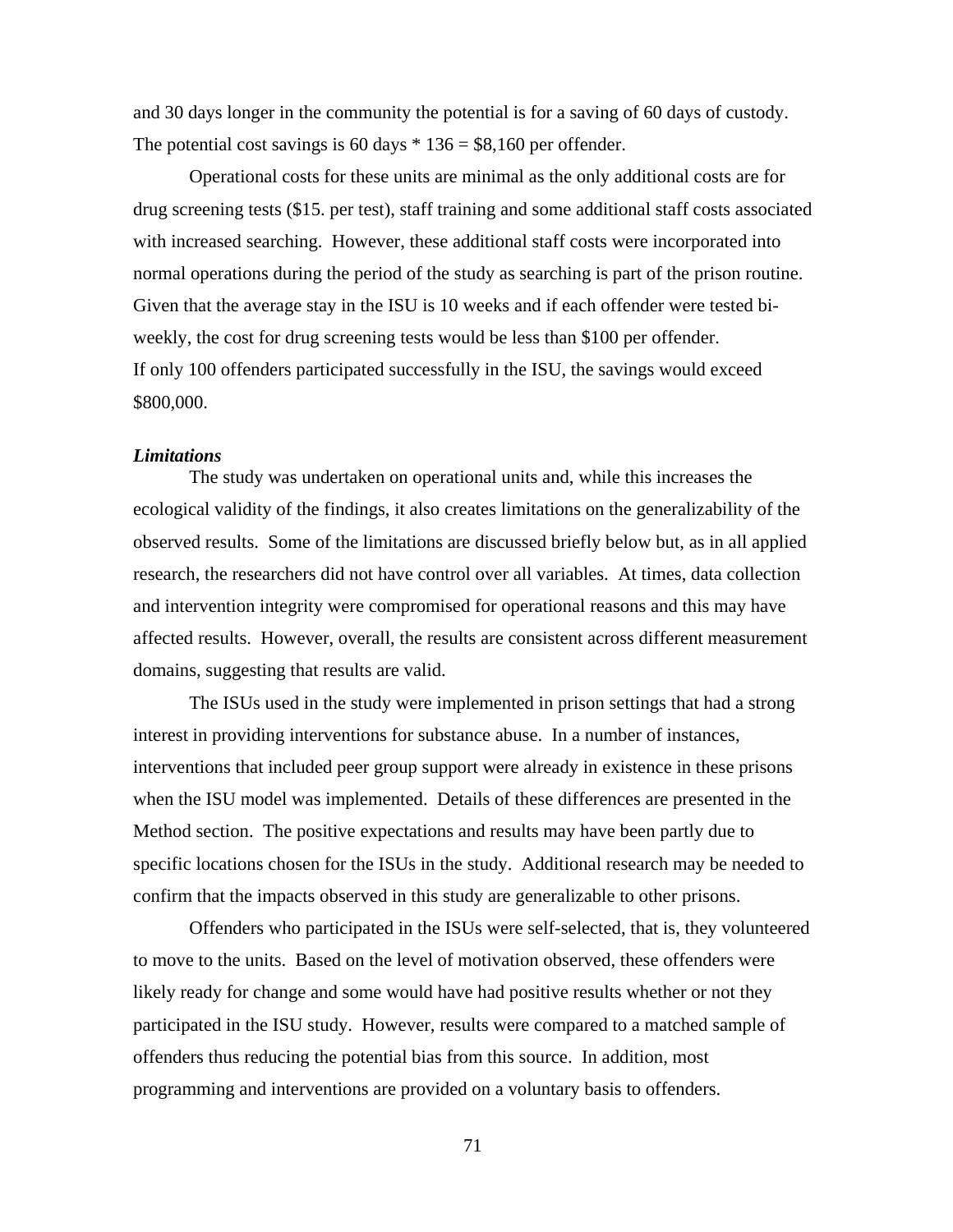A number of the research instruments used in the study created limitations for the interpretation of results. In general, these were tools specially constructed for the study and there was little opportunity for pre-testing their use. In general, these tools had a ceiling effect in that most offenders scored relatively high at the outset leaving very little room for change to occur over the study period. Examples of these include the Behavioural Rating Scale and the Knowledge of Substance Abuse Scales. While these tools limited the ability of the study to identify findings in these areas, they did not have an impact on the overall study findings.

#### *Implications*

Overall the study indicates that the ISUs had positive impacts on the institutional and release behaviour of offenders. Those offenders who were voluntarily discharged from the units showed the greatest positive benefits. The analysis of cost savings also indicates a positive economic effect for the Correctional Service of Canada. The results demonstrate that ISUs should be considered for use on a wider basis.

In fact, early results from the study encouraged the Correctional Service Canada to implement ISUs in all federal penitentiaries. These units are now being studied to determine if the positive impacts observed at the five pilot sites can be maintained with a national implementation.

The research indicates a number of themes that should be critical to the implementation of the ISU concept. While these were believed to be important at the outset of the ISU project, there is now evidence of their importance. Some of these themes include:

- 1. Creation of a supportive environment that meets the needs of the offenders;
- 2. Well trained staff who can encourage and support behavioural change;
- 3. Interdiction activities that ensure a drug and alcohol free environment; and
- 4. Continued access to programming and work opportunities for offenders in the ISU.

The expected benefits that both staff and offenders anticipated and achieved from the ISUs suggest that there is a great deal of potential in the concept. The implementation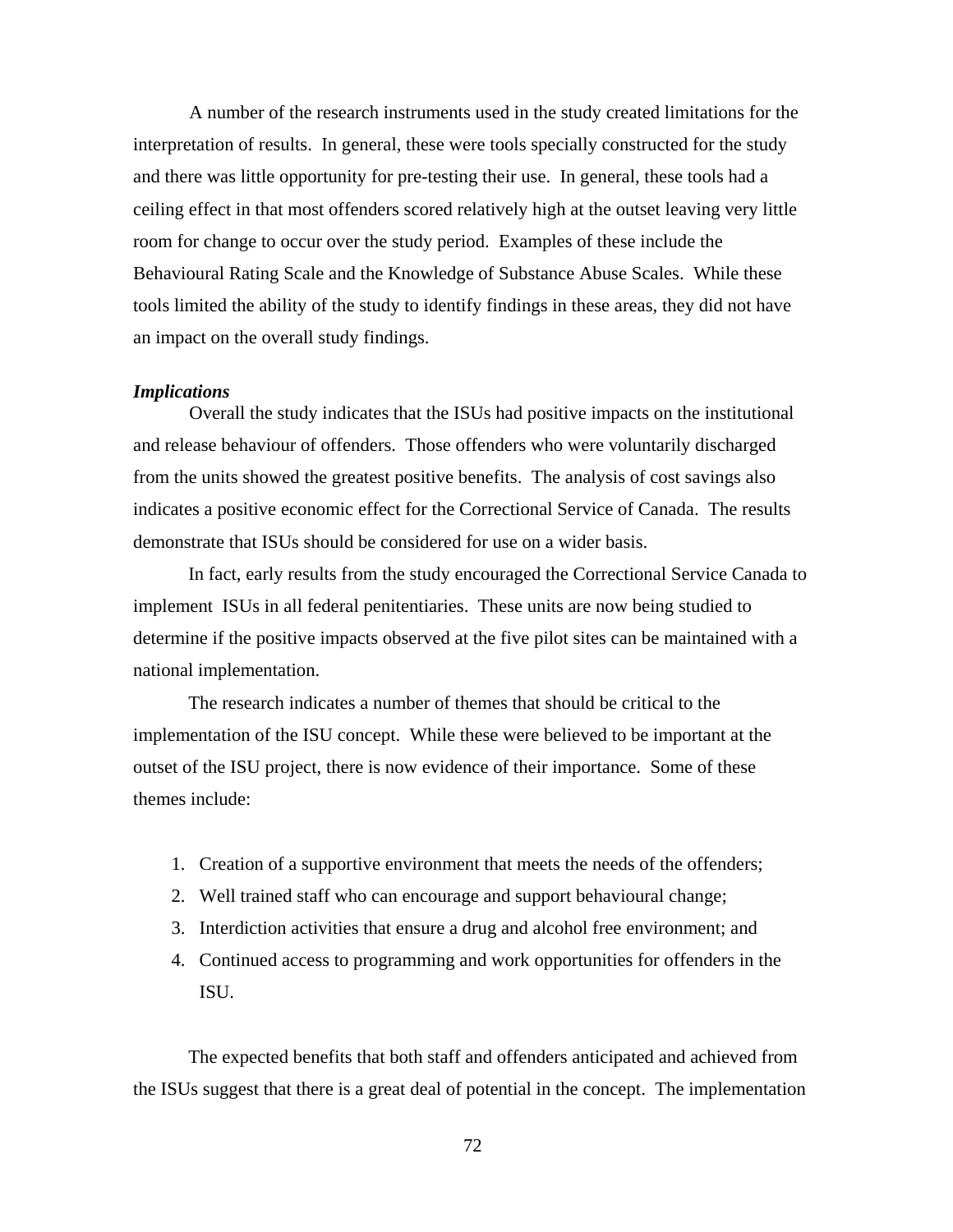of the ISU pilot sites used for the study was not ideal. The concept was new at the time the sites were created and much has been learned through this research. It is time to develop the concept further and to establish more definitive intervention parameters than were used for the study. Work on this is underway, but the development of new model sites could help to further develop the concept. The model sites could serve to guide others in establishing their ISUs and could assist in developing guidelines for searching and drug testing protocols.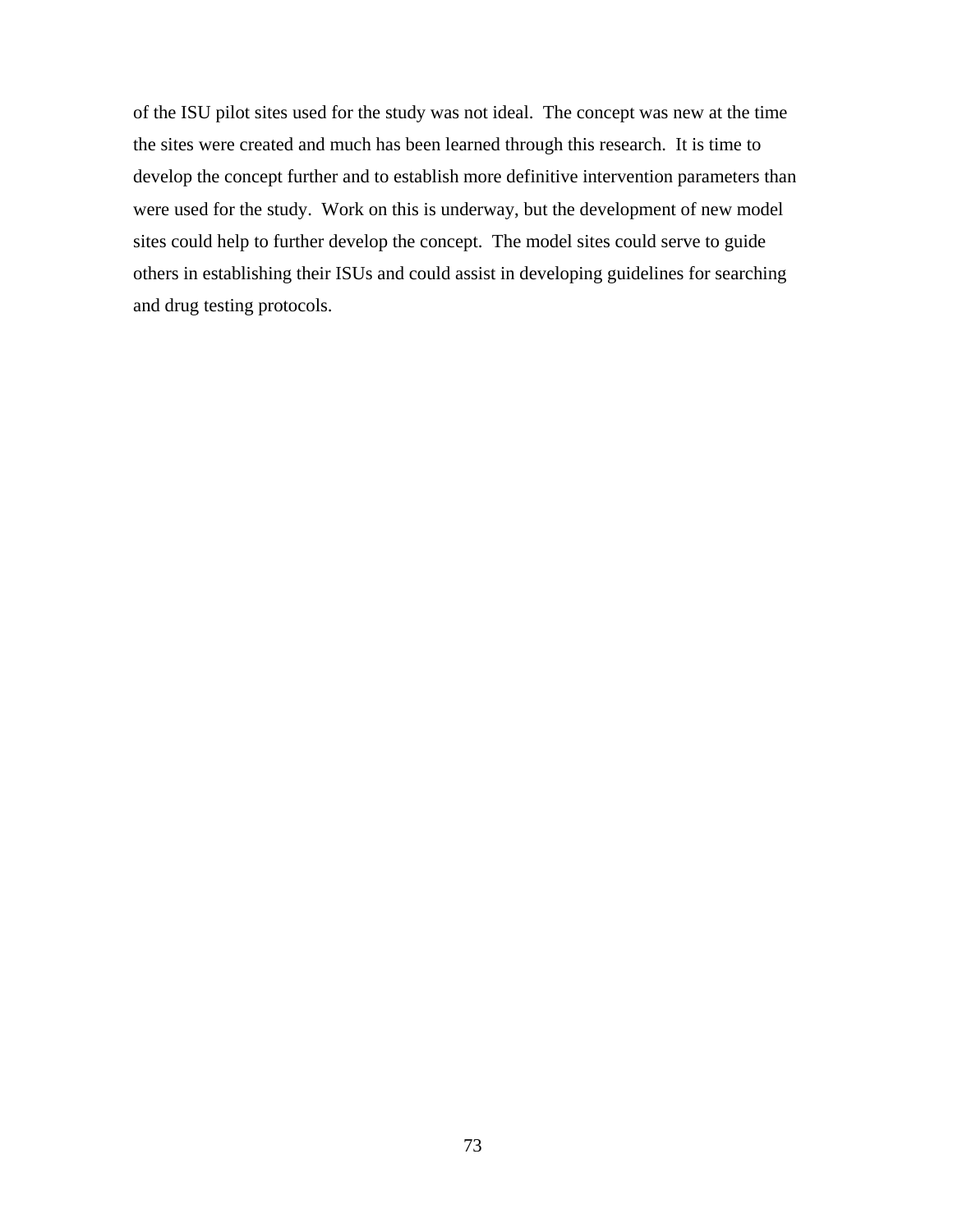#### **REFERENCES**

Andrews, D.A. and Bonta J. (2002). *The Psychology of Criminal Conduct*. Cincinnati, OH, Anderson Publishing Co.

Andrews, D.A., Bonta, J. & Hoge, R.D. (1990). Classification for effective rehabilitation: Rediscovering psychology. *Criminal Justice and Behavior*, 17, 19-52.

Breteler, M.H., Van Den Hurk, A.A., Schippers, G.M., & Meerkerk, G.J. (1996). Brief Report. Enrolment in a Drug-Free Detention Program: The Prediction of Successful Behavior Change of Drug-Using Inmates*. Addictive Behaviors*, 21(5), 665-669.

Brochu, S., Cournoyer, L.-G., Pernanen, K. & Motiuk, L. (2001). Drugs, alcohol, and criminal behaviour: A profile of inmates in Canadian federal institutions*. FORUM on Corrections Research*, 13(3), 20-24.

Brown, S. (2001). Cost-Effective Correctional Treatment*.* In L. Motiuk & R. Serin (Eds.), *Compendium 2000 on Effective Correctional Programming*, *Vol. 1*. (pp. 221-233). Ottawa, Canada: Ministry of Supply and Services Canada.

Correctional Service of Canada. (1996). *Staff Survey Vol 1, May 1996*. Ottawa, Canada: Coopers & Lybrand Consulting.

Correctional Service Canada. (2000a). CSC *Intensive Support Units - Backgrounder.* Ottawa, Canada: Correctional Service Canada.

Correctional Service Canada. (2000b). *News Release - Federal Solicitor General Announces Drug Strategy Initiatives.* Ottawa, Canada: Correctional Service Canada.

Correctional Service Canada. (2004). *Mission of the Correctional Service of Canada.* 7<sup>th</sup> Ed. Ottawa, Canada: Minister of Public Works and Government Service Canada.

Correctional Service Canada (2004). *Basic Facts About Federal Corrections*. Ottawa, Canada: Correctional Service of Canada.

Correctional Service Canada. (2003). Standard *Operating Practice 700-04: Offender Intake Assessment and Correctional Planning*. Ottawa, Canada: Correctional Service Canada.

*Corrections and Conditional Release Act*, RSC, C - 20, (1992).

*Corrections and Conditional Release Regulations*, SOR/92-620, (1992).

French, S. & Gendreau, P. (2003). *Safe and Humane Corrections Through Effective Treatment.* Ottawa: Research Branch, Correctional Service Canada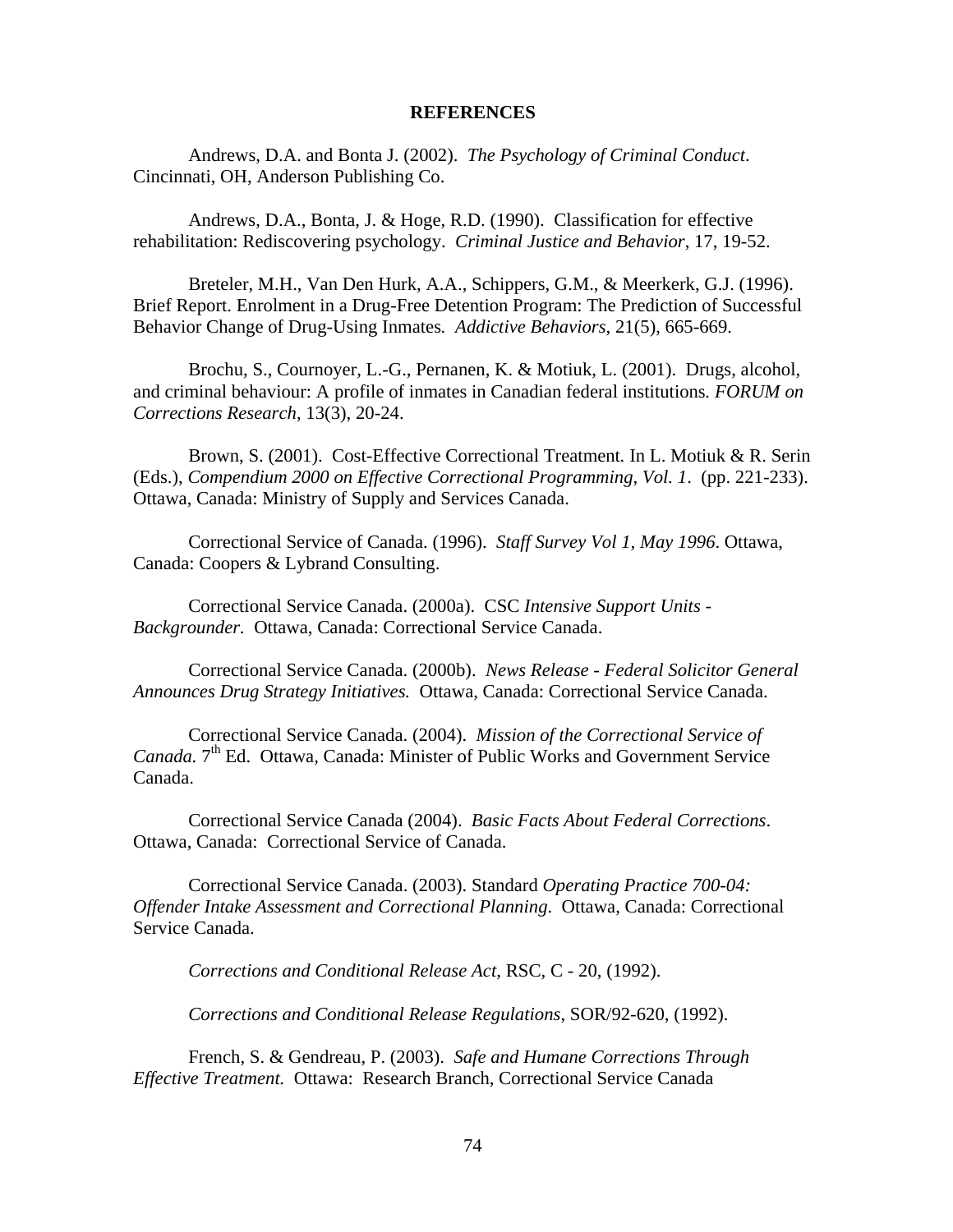Gaines. L. K. & Kraska, P. (1997). *Drugs, Crime and Justice: Contemporary Perspectives*. Prospect Heights, IL, Waveland Press Inc

Gendreau, P., Goggin, C. & Little, T. (1996*). Predicting Adult offender recidivism: What Works!* Ottawa, Canada: Ministry of the Solicitor General of Canada.

Gendreau, P. & Ross, R. R. (1984*). Offender Change: An Effective Alternative to Incarceration*. Ottawa, Canada: Ministry of the Solicitor General of Canada.

Gillis, C.A. (1994). *The influence of shop supervisor characteristics on employeereported work attitudes in a prison industry setting*. Unpublished Master's thesis, Department of Psychology, Carleton University, Ottawa, Ontario.

Grant, B.A., Kunic, D., MacPherson, P., McKeown, C., & Hansen, E. (2003). The High Intensity Substance Abuse Program (HISAP): Results from the Pilot Program. *Research Report R-140*. Ottawa: Correctional Service Canada.

Gunn, Orenstein, Iverson & Mullen (1983). *An Evaluation Handbook for Health Education Programs in Alcohol and Substance Abuse*. Centre for Disease Control, Atlanta, Georgia.

Incorvaia, D., & Kirby, N. (1997). A Formative Evaluation of a Drug-Free Unit in a Correctional Services Setting. *International Journal of Offender Therapy and Comparative Criminology*, 41(3), 231-249.

Johnson, G. & Farren, E. (1996). An evaluation of prisoners' views about substance free zones. *Issues in Criminological & Legal Psychology*, 25, 30-38.

Klingeman, H. & Hunt, G. (1998). *Drug Treatment Systems in an International Perspective: Drugs, Demons, and Delinquents*. Thousand Oaks, CA, Sage.

Klofas, J. & Toch, H. (1982). The Guard Subculture Myth. *Journal of Research in Crime and Delinquency*, 19, 238-254.

Lightfoot, L.O. & Barker, J. (1989). *A Field Test of the Revised Substance Abuse Pre-Release Program: Joyceville Institution*. Correctional Services Canada, Ottawa.

MacPherson, Patricia. (2001). Random Urinalysis Program: Policy, practice, and research results. *FORUM on Corrections Research,* 13 (3), 54-57.

Melvin, K. B., Gramling, L. K. & Gardiner, W. M. (1985). A Scale to Measure Attitudes Towards Prisoners. *Criminal Justice and Behavior*, 12 (2), 241-253.

Millson, W.A., Weekes, J.R. & Lightfoot, L.O. (1995). The Offender Substance Abuse Pre-Release Program: Analysis of Intermediate and Post-Release Outcomes. *Research Report R-40*. Ottawa: Correctional Service Canada.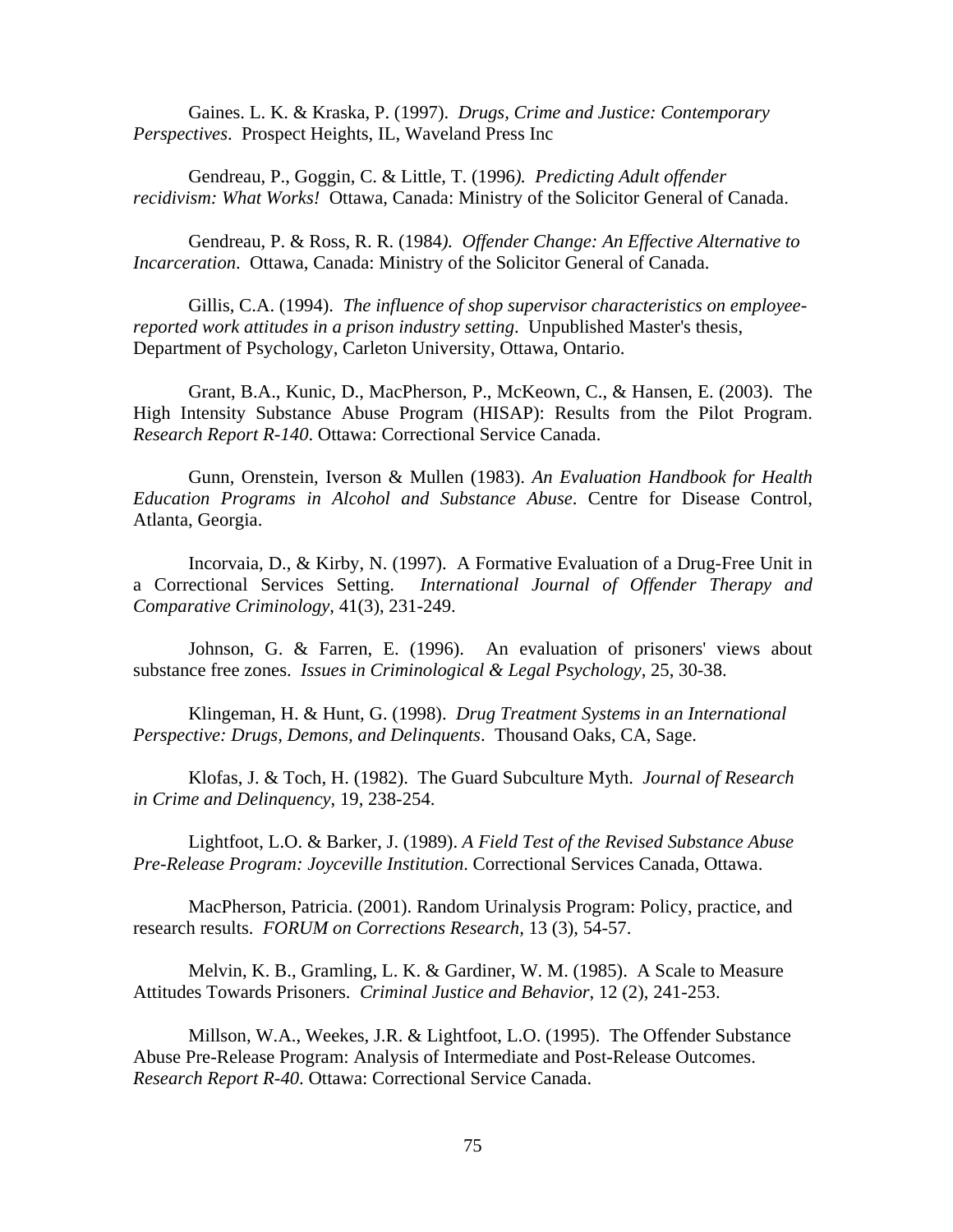Paulhus, D.L. (1994). *Balanced Inventory of Desirable Responding: Reference Manual for BIDR Version 6.* Toronto, Ontario: Multi-Health Systems, Inc.

Pernanen, K. & Brochu, S. (1997). *Attributable Factions for Alcohol and Other Drugs in Relation to Crimes in Canada - Literature Search and Outlines of Data Banks.*  Ottawa, Ontario: Canadian Centre on Substance Abuse.

Pernanen, K., Cousineau, M.-M., Brochu, S., & Sun, F. (2002). *Proportions of Crimes Associated with Alcohol and Other Drugs in Canada.* Ottawa, Ontario: Canadian Centre on Substance Abuse.

Peters, R.H. & Steinburg, M.L. (2000). Substance Abuse Treatment in US Prisons. In D. &. D. J. B. Shewan (Ed*.*), *Drug Use and Prisons - An International Perspective*. (pp. 89-116). Amsterdam: Harwood Academic Publishers.

Prochaska, J.O. and DiClemente C.C.. (1992). *Stages of Change in the Modification of Problem Behaviors*. Newbury Park, CA, Sage.

Robinson, D. & Mirabelli, L. (1995). Summary of Findings of the 1995 CSC National Inmate Survey. *Research Report B-14*. Ottawa: Correctional Service Canada.

SAS Institute Inc. (1999). *Statistical Analysis System (SAS), Version 8.* Cary, NC.

Schippers, G.M., Van Den Hurk , A.A., Breteler, M.H., & Meerkerk, G.J. (1998). Effectiveness of a Drug-Free Detention Treatment Program in a Dutch Prison. *Substance Use & Misuse*, 33(4), 1027-1046.

Skinner, H.A. (1982). The Drug Abuse Screening Test. *Addictive Behaviors*, 7, 363-371.

Skinner, H.A., & Horn, J.L. (1984). *Alcohol Dependence Scale* (*ADS*): User's Guide. Toronto: Addiction Research Foundation.

Single, E., Robson, L., Xie, X. & Rehm, J. (1998). The Economic Cost of Alcohol, Tobacco and Illicit Drugs in Canada, 1992*. Addiction*, 93(7), 991-1007.

T3 Associates (1999). *An Outcome Evaluation of CSC Substance Abuse Programs: OSAPP, ALTO and Choices - Final Report.* Ottawa, Canada: Correctional Service Canada.

Van Doorninck, M. &. de Jong, .W. (2001). Development of HIV/AIDS Policy in the Dutch Prison System. In D. &. D. J. B. Shewan (Ed.), *Drug Use and Prisons - An International Perspective*. (pp. 173-202). Amsterdam: Harwood Academic Publishers.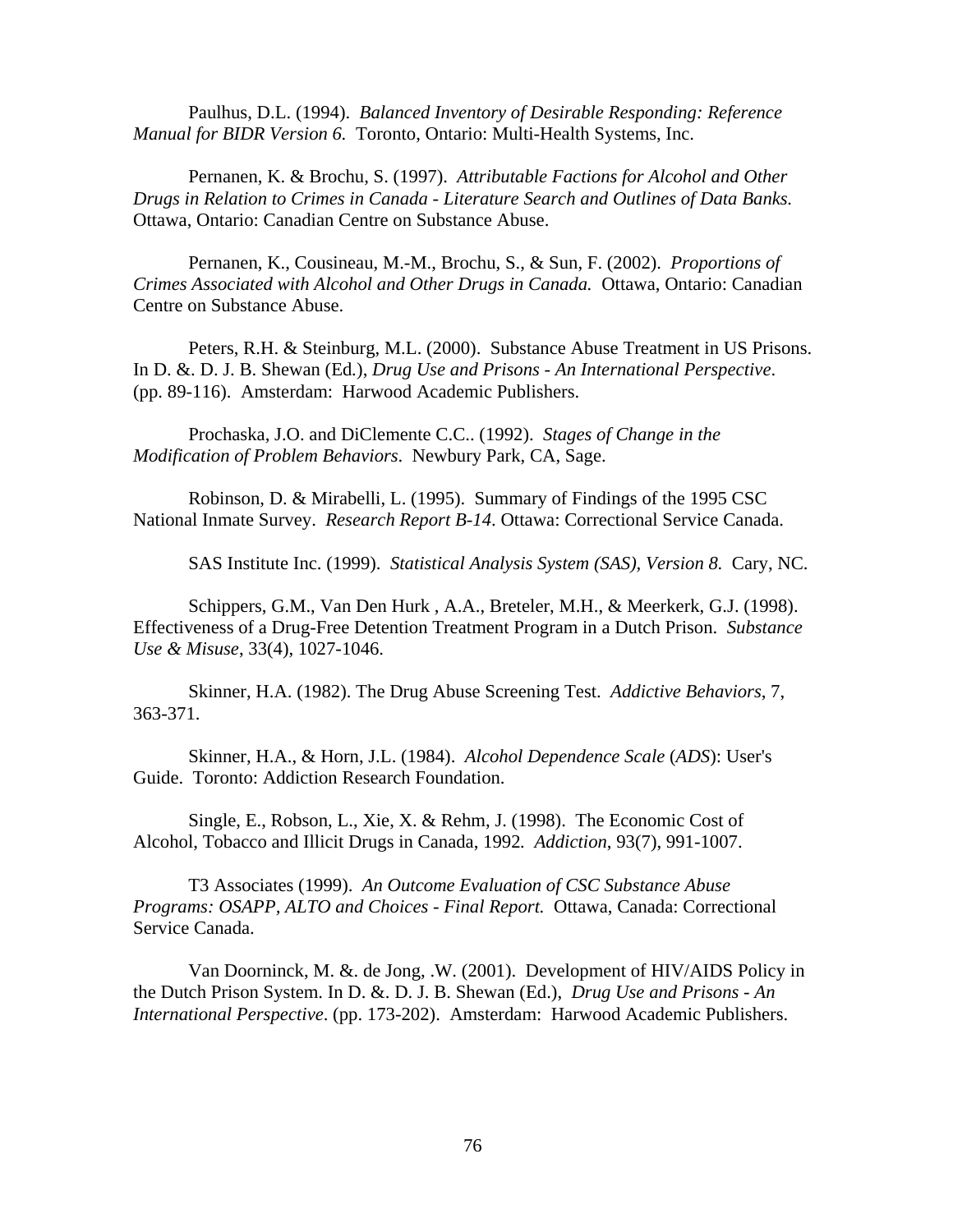Walters, G. D. (1994). *Drugs and Crime in Lifestyle Perspective*. Thousand Oaks, CA, Sage.

Warr, P. Cooke, J. & Wall, T. (1979). Scales for the Measurement of Some Work Attitudes and Aspects of Psychological Well-Being. *Journal of Occupational Psychology*, 52, 129-148.

Whitehead, J. T., and Lindquist, C. A. (1989). Determinants of correctional officers' professional orientation. *Justice Quarterly*, 6, 69-87.

Wright K.N. (1993). Prison Environment and Behavioral Outcomes. *Journal of Offender Rehabilitation*, 20(1/2), 93-113.

Zilkowsky, D. (2001). Canada's National Drug Strategy*. FORUM on Corrections Research*, 13(3), 3-4.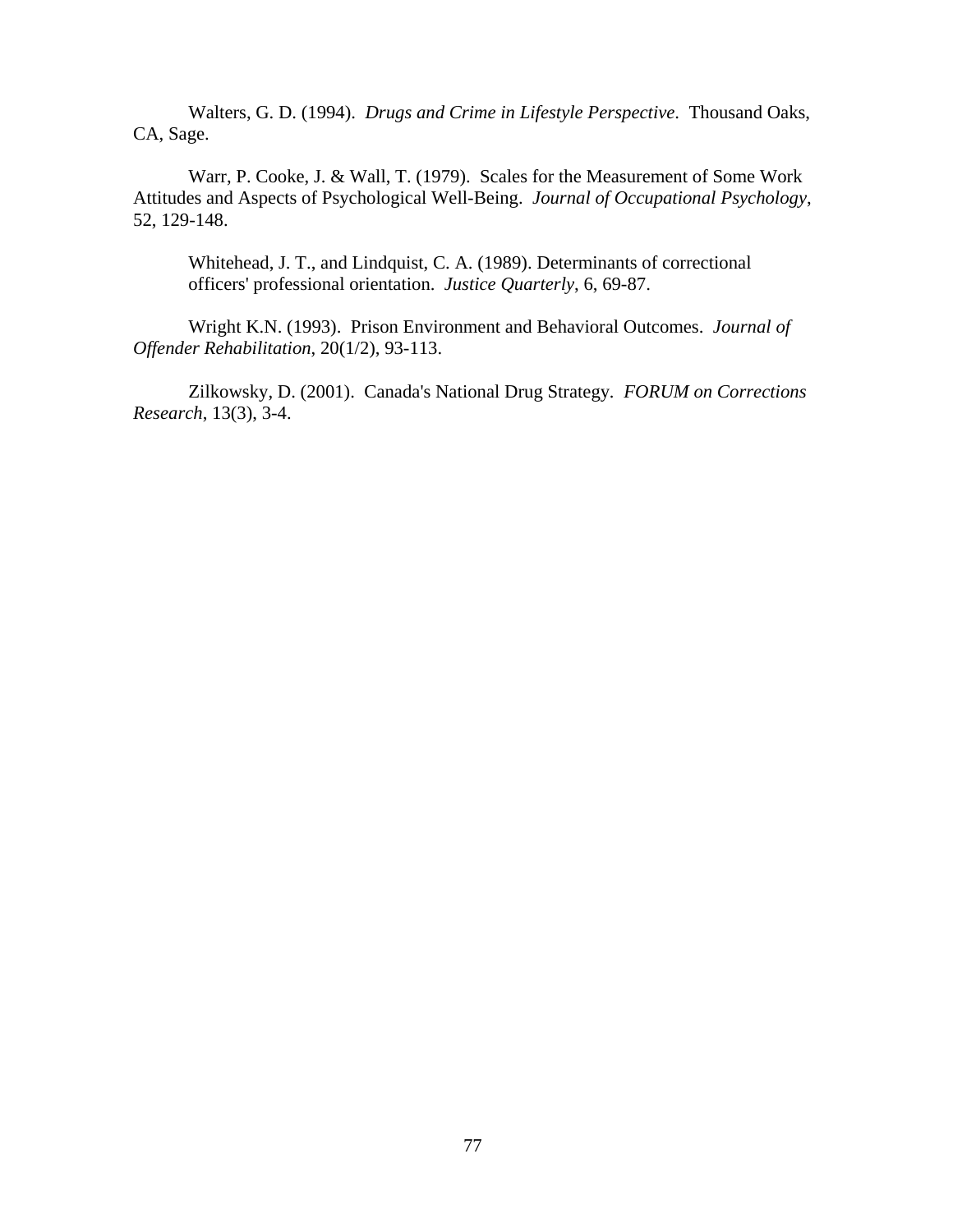## **APPENDIX A**

### **Informed Consent Form**

The purpose of an informed consent is to make sure that you understand the purpose of the study and how you will be involved in the project. The informed consent provides enough information so you have the chance to decide if you want to participate in the research.

#### **Research title:**

Evaluation of Intensive Support Units.

#### **Research personnel:**

The following people are involved in this study and may be contacted at any time: Stafford Murphy (Research Branch, CSC: 613-536-6538) or Dr. Brian Grant (Research Branch, CSC: 613- 943-8871). If you have any concerns about this study then please contact either of the above.

#### **Purpose and requirements:**

The purpose of the study is to examine your ideas and expectations about living in an Intensive Support Unit so we can see if the unit responds to your needs. If you participate, you will be asked to complete some questionnaires during the time you stay in the unit. The first questionnaire explores your first impressions about living in the unit, and will take about 15 minutes to complete. After you have been living on the unit for more time, you will be asked to complete questionnaires that will examine your perceptions of the unit and information on your drug and alcohol use. Also, with your permission, the researchers will follow your performance on the unit and following your release from the institution, to gain a better understanding of how the unit has affected your institutional and community adjustment.

#### **Participation and right to withdraw:**

Information gathered in the study will be kept confidential and there is no reward for participating, and no penalty for not participating in the study. If you decide not to participate it will not affect your stay in the unit. You may withdraw at any time from the study. However, your participation will help the researchers to gain a better understanding of how the Intensive Support Units are working and how to improve their operation.

#### **Confidentiality:**

Information gathered in the study will be kept confidential and will be made available only to the researchers. Individual information will not be released to unit staff, other institutional staff or anyone not directly involved with the research. All information will be coded so that your name is not associated with the data. Individual offenders will not be identified in any reporting of the results of this research. Only group results will be presented.

While professional confidentiality will be maintained for all participants in this assessment, there are some limits to that confidentiality. There are some situations in which research staff is required by law to break confidentiality. These situations include: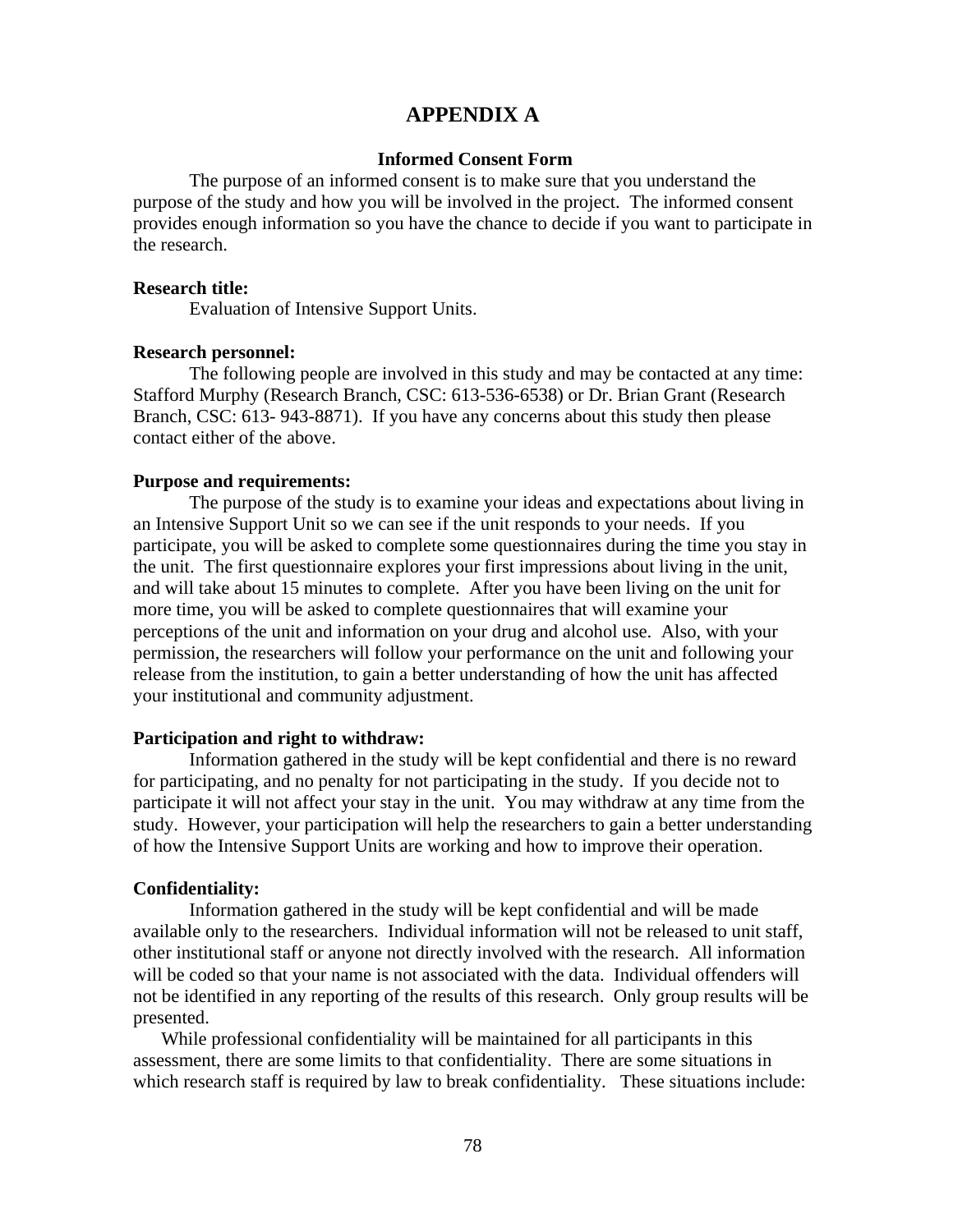- 1) if there is concern that a participant might attempt to harm or kill himself or someone else;
- 2) if there is concern that a participant or other identifiable offenders might attempt to escape;
- 3) if there is concern that a participant or other known people are involved in on-going criminal activity;
- 4) if a participant gives specific information about a child who has been abused or who is currently at risk of abuse;
- 5) if a client gives specific information about prior criminal offences for which he has not been arrested.
- 6) In some situations, security will be notified and appropriate precautions will be put in place. In others, the Children's Aid Society or police may be notified and an investigation will be initiated. The participant will be advised of the action taken.

## **Signatures:**

I have read the above description of the research evaluating the Intensive Support Units.

I also have read and understand the limits to confidentiality described above.

I give my permission to the researcher to make use of the information gathered in these questionnaires. I agree to allow the researchers to monitor my inmate file for follow-up during my stay on the unit, after I leave the unit, and after my release from the institution.

| Full Name (Print):     |  |
|------------------------|--|
| FPS#                   |  |
| Participant Signature: |  |
| <b>Witness Name:</b>   |  |
| Witness Signature:     |  |
| Date:                  |  |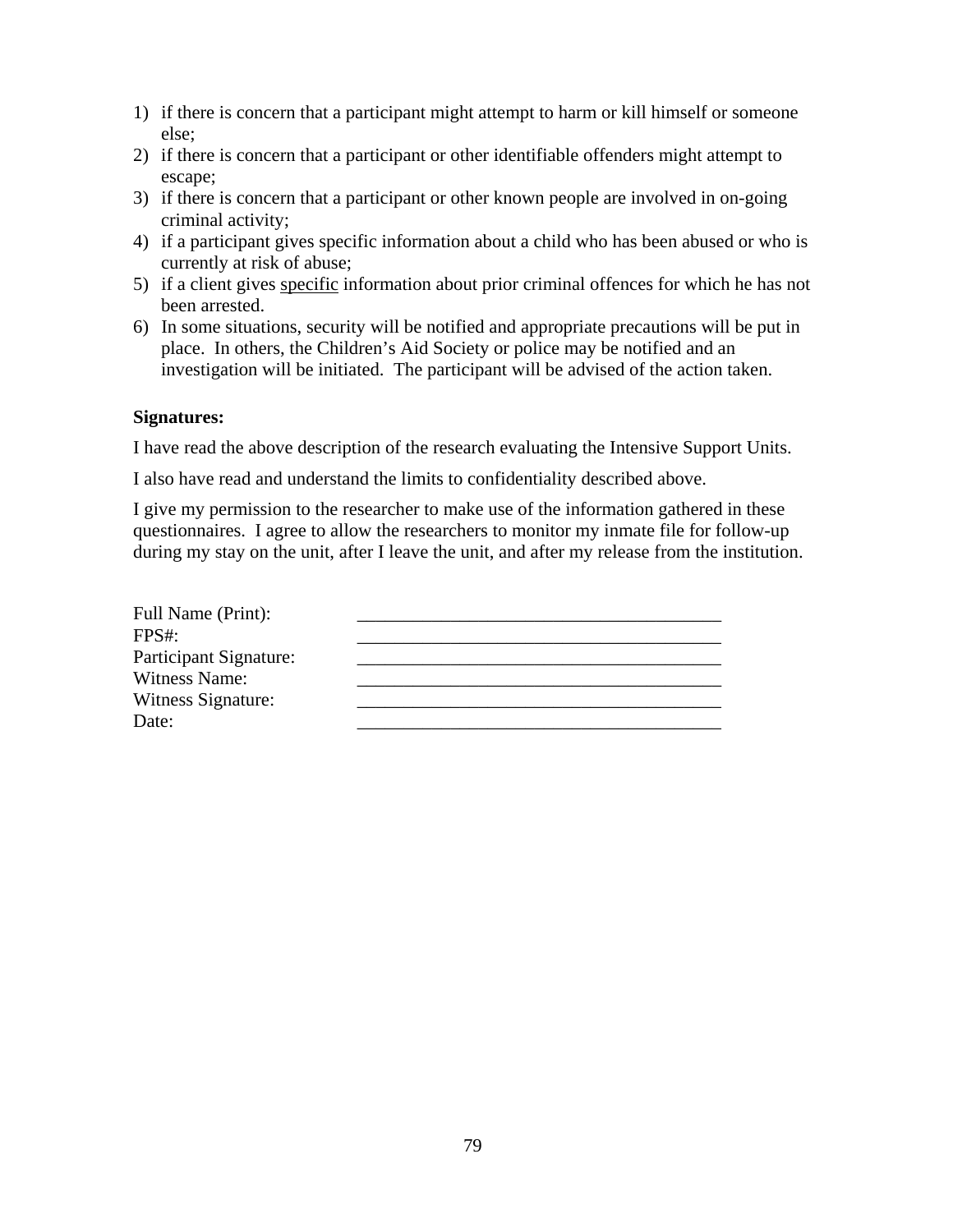# **APPENDIX B**

## **Offender Intake Interview Questionnaire**

## **SECTION I : BASIC INFORMATION**

For completion within the offender's first 8 weeks in the I.S.U.

| <b>OFFENDER NAME:</b>     |  |
|---------------------------|--|
| <b>OFFENDER FPS #:</b>    |  |
| <b>INSTITUTION:</b>       |  |
| DATE OF ARRIVAL           |  |
| ON THE ISU:               |  |
| AGE:                      |  |
| RACE:                     |  |
| <b>MARITAL STATUS:</b>    |  |
| PLANNED DATE OF           |  |
| <b>RELEASE:</b>           |  |
| <b>DATE OF INTERVIEW:</b> |  |
|                           |  |

## **SECTION II : SURVEY**

## **i) ALCOHOL & DRUG USE HISTORY**

How OLD were you when you FIRST TRIED alcohol? How OLD were you when you started to drink REGULARLY? How OLD were you when your drinking became a PROBLEM? How OLD were you when you FIRST TRIED drugs? What type?

\_\_\_ Benzodiazepines (valium, librium)

- Barbiturates (secobarbital, reds, red devils, pentobarbital, yellows, phenobarbital, blues)
- \_\_\_ Opiates (opium, codeine, morphine, heroin, percs, Mexican brown, China whites, percodan, demoral )
- \_\_\_ Amphetamines (crank, speed, ice, shabu, meth, black beauties, whites, bennies, beans, diet pills)
- \_\_\_ Cannabinoids (marijuana, thc, grass, pot, hash, hash oil, Acapulco gold, reefer, joint, dubie)
- Cocaine (coke, blow, crack, etc.)
- \_\_\_ Psychedelics (LSD, mushrooms, acid, mescaline, STP, rave, ecstasy, XTC, PCP, angel dust, krystal)
- \_\_\_ Inhalants (rubber cement, gasoline, laughing gas, nitrous oxide, ether, chloroform, lighter fluid)
- Other (specify):  $\_\_\_\_\_\_\_\_\_\_\_\_\_\_\_\_\_$

How OLD were you when you started to use drugs REGULARLY?\_\_\_\_ How OLD were you when your drug use became a PROBLEM? What TYPE of drug has caused you the most problems in your life? Benzodiazepines **Exercise Exercise Barbiturates Barbiturates**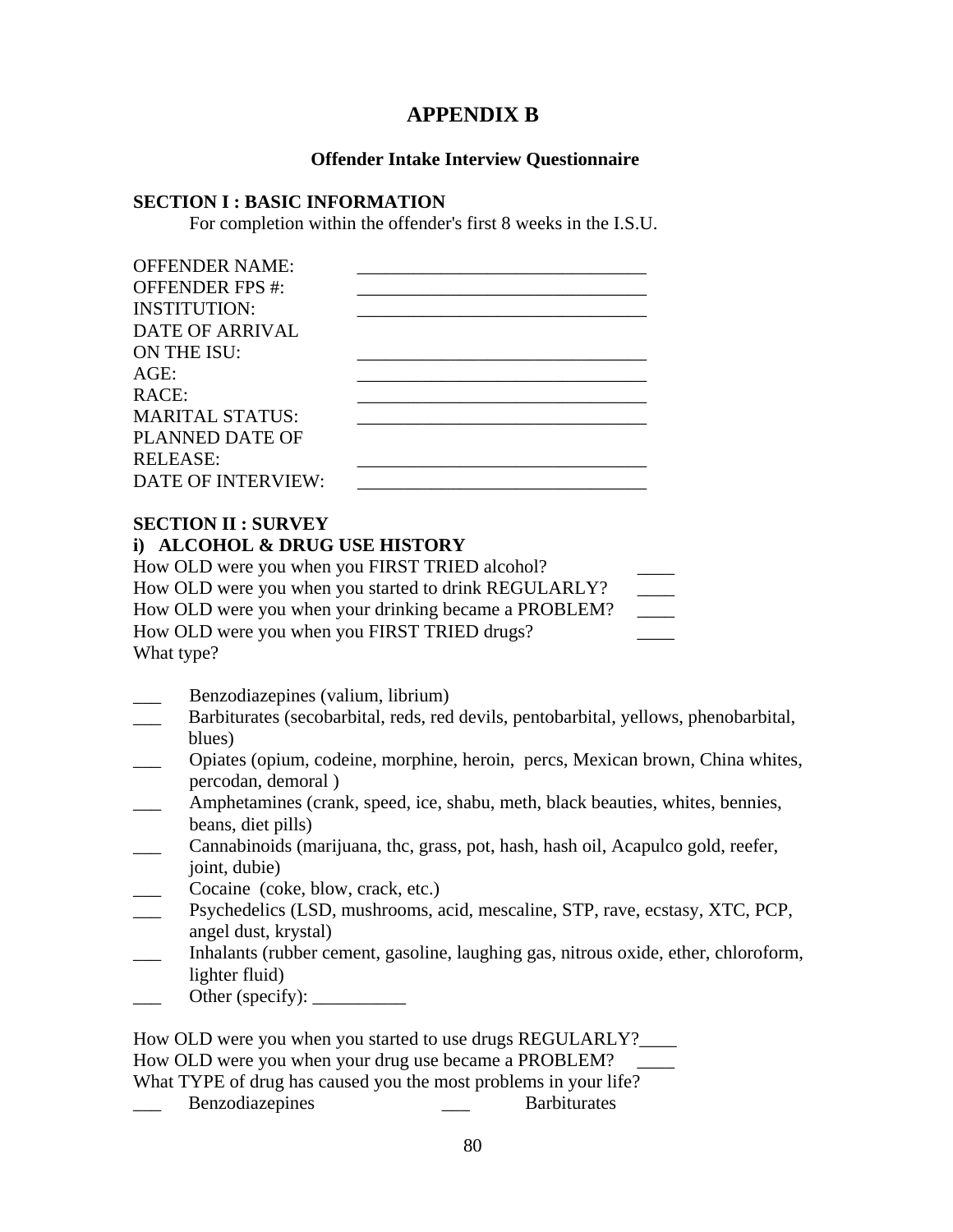| <i><b>Opiates</b></i>                     | Amphetamines            |
|-------------------------------------------|-------------------------|
| Cannabinoids                              | Cocaine                 |
| Psychedelics                              | <b>Inhalants</b>        |
| Other (specify): $\overline{\phantom{a}}$ | Combinations (specify): |

Did your substance use cause any problems for you in the 12 MONTHS before you committed your offence?

| ALCOHOL                         | <b>DRUGS</b>                 |  |
|---------------------------------|------------------------------|--|
| Interfered with school/work     | Interfered with school/work  |  |
| Fired from work                 | Fired from work              |  |
| Loss of family support          | Loss of family support       |  |
| Conflict with family/friends    | Conflict with family/friends |  |
| Conflict with strangers         | Conflict with strangers      |  |
| Violent/aggressive behaviour    | Violent/aggressive behaviour |  |
| Financial problems              | Financial problems           |  |
| Legal problems (other than      | Legal problems (other than   |  |
| current offence)                | current offence)             |  |
| <b>Physical/Health Problems</b> | Physical/Health Problems     |  |
| <b>Emotional Problems</b>       | <b>Emotional Problems</b>    |  |
| Dependence/addiction            | Dependence/addiction         |  |
|                                 |                              |  |

In the ONE MONTH before you committed your offence, on average, how many days of the week would you have used/abused alcohol and drugs?

| ALCOHOL: Used: 7 |            | Abused: /7 |  |
|------------------|------------|------------|--|
| DRUGS:           | Used: $/7$ | Abused: /7 |  |

Was substance use related to your current offence?

ALCOHOL: Yes \_\_\_ No \_\_

| How related: | Crime committed to pay for alcohol  |  |
|--------------|-------------------------------------|--|
|              | Crime committed under the influence |  |
|              | Crime committed under the influence |  |
|              | and to pay for alcohol              |  |

DRUGS: Yes \_\_\_ No \_\_\_

How related: Possession \_\_\_ Dealing/Trafficking \_\_\_ Crime committed to pay for drugs \_\_\_\_\_\_\_ Crime committed under the influence Crime committed under the influence and to pay for drugs \_\_\_ Was substance use related to any prior offences?<br>
Have you used substances during your current incarceration? Yes \_\_\_ No \_\_\_

Have you used substances during your current incarceration?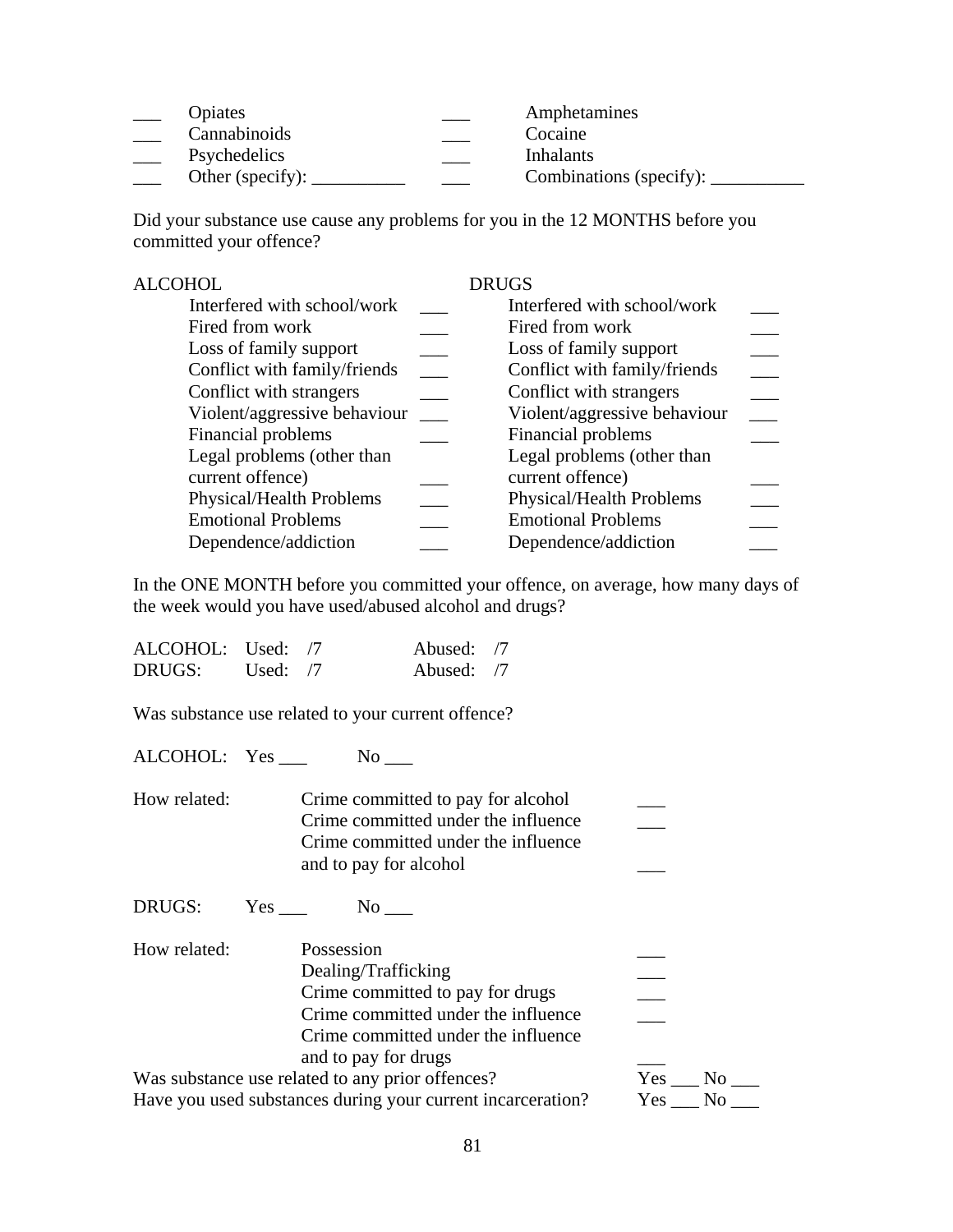| What type? |                                                          |                        |
|------------|----------------------------------------------------------|------------------------|
|            | Alcohol/Brew                                             | <b>Benzodiazepines</b> |
|            | <b>Barbiturates</b>                                      | Opiates                |
|            | Amphetamines                                             | Cannabinoids           |
|            | Cocaine                                                  | Psychedelics           |
|            | <b>Inhalants</b>                                         |                        |
|            |                                                          |                        |
|            | Have you used substances during previous incarcerations? | Yes<br>No              |

| Have you been involved in the institutional drug trade at any |        |
|---------------------------------------------------------------|--------|
| time during your current incarceration?                       | Yes No |
| Have you been involved in the institutional drug trade during |        |
| previous incarcerations?                                      | Yes No |

When in the COMMUNITY what was your reason for using substances?

| <b>ALCOHOL</b>              | <b>DRUGS</b>                |  |
|-----------------------------|-----------------------------|--|
| Did not use                 | Did not use                 |  |
| Enhance positive emotions   | Enhance positive emotions   |  |
| Cope with negative emotions | Cope with negative emotions |  |
| a. about others             | a. about others             |  |
| b. about self               | b. about self               |  |
| c. about environment        | c. about environment        |  |
| Relax/relieve stress        | Relax/relieve stress        |  |
| Peer pressure/social norm   | Peer pressure/social norm   |  |
| Experimentation             | Experimentation             |  |
| Dependence/addiction        | Dependence/addiction        |  |

When INCARCERATED what was your reason for using substances?

| <b>ALCOHOL</b>              | <b>DRUGS</b>                |  |
|-----------------------------|-----------------------------|--|
| Did not use                 | Did not use                 |  |
| Enhance positive emotions   | Enhance positive emotions   |  |
| Cope with negative emotions | Cope with negative emotions |  |
| a. about others             | a. about others             |  |
| b. about self               | b. about self               |  |
| c. about environment        | c. about environment        |  |
| Relax/relieve stress        | Relax/relieve stress        |  |
| Peer pressure/social norm   | Peer pressure/social norm   |  |
| Experimentation             | Experimentation             |  |
| Dependence/addiction        | Dependence/addiction        |  |
|                             |                             |  |

If you used while incarcerated, do you believe that your substance abuse problem was made worse during your incarceration(s)?

Yes \_\_ No \_\_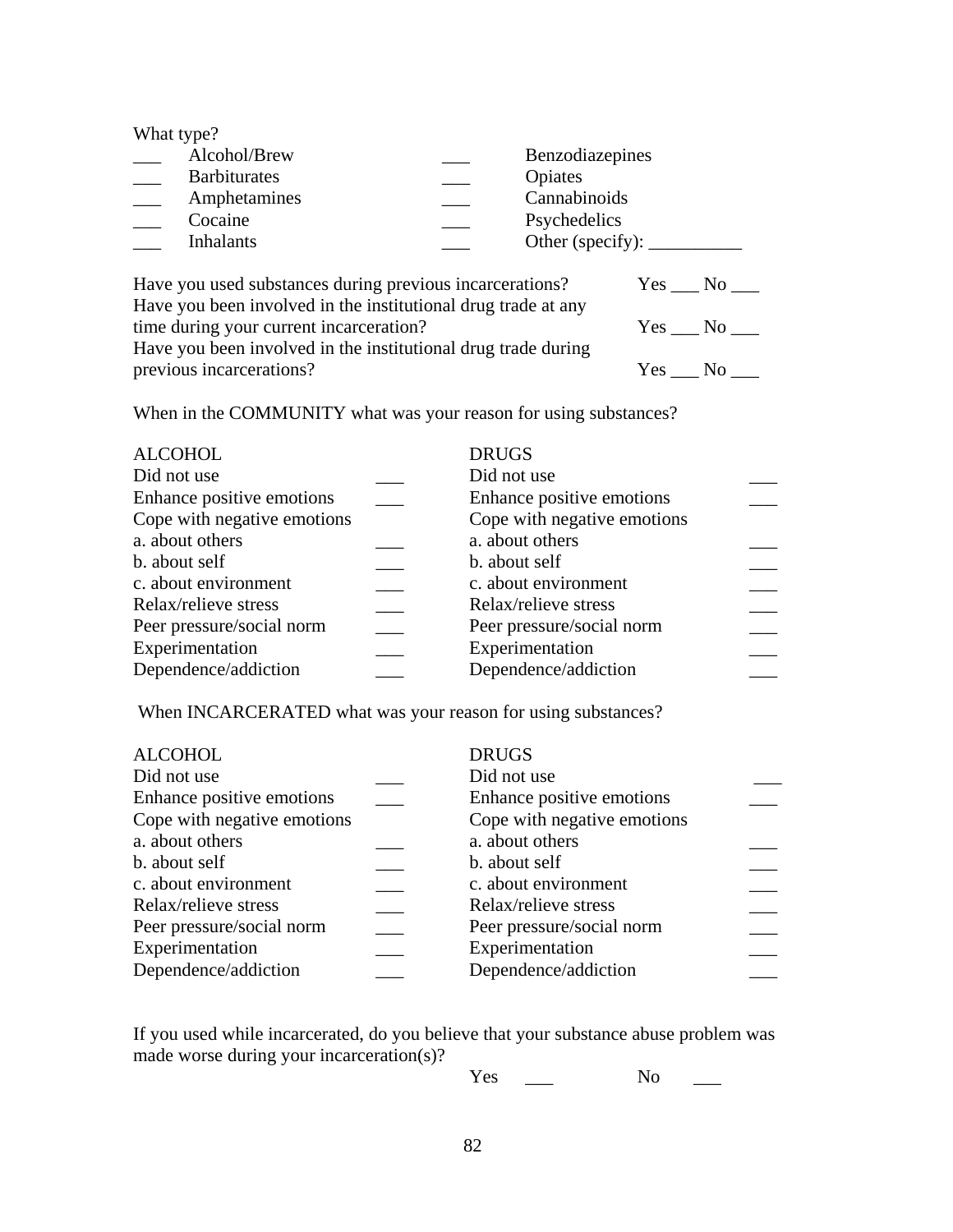$How?$ 

Have you experienced withdrawal:

| From Alcohol      | a. In the community Yes<br>b. While incarcerated Yes<br>c. This incarceration Yes |  | No<br>No<br>N <sub>0</sub>                         |  |
|-------------------|-----------------------------------------------------------------------------------|--|----------------------------------------------------|--|
| <b>From Drugs</b> | a. In the community Yes<br>b. While incarcerated Yes<br>c. This incarceration Yes |  | N <sub>0</sub><br>N <sub>0</sub><br>N <sub>0</sub> |  |

## **ii) SUBSTANCE ABUSE TREATMENT HISTORY**

Describe your substance abuse treatment history including the following information: Age, referral source, type of treatment, approximate length (weeks), site (community vs. institutional), completion (yes/no), motivation for treatment (1-5), substance problem at the time. Include programs you are currently waiting to receive.

## **Use the following charts to help code the history**:

How OLD were you when it was first recommended or ordered that you receive treatment for your drinking/drug use?

**AGE** (drinking) \_\_\_\_\_\_ **AGE** (drugs) \_\_\_\_

## **Referral source:**

| Age | Referral<br>Source    | Treatment<br>Type | Length<br>(weeks) | Site              | Completed<br>(yes/no) | Motivation<br>Level<br>$(1-5)$ | Substance<br>Problem<br>Addressed |
|-----|-----------------------|-------------------|-------------------|-------------------|-----------------------|--------------------------------|-----------------------------------|
|     |                       |                   |                   |                   |                       |                                |                                   |
|     | a. Sought it yourself |                   |                   | b. Family/friends |                       |                                |                                   |

- 
- 
- 
- 
- i. Counsellor/therapist j. Clergy/elder
- k. Other (specify)  $\frac{1}{\sqrt{1-\frac{1}{\sqrt{1-\frac{1}{\sqrt{1-\frac{1}{\sqrt{1-\frac{1}{\sqrt{1-\frac{1}{\sqrt{1-\frac{1}{\sqrt{1-\frac{1}{\sqrt{1-\frac{1}{\sqrt{1-\frac{1}{\sqrt{1-\frac{1}{\sqrt{1-\frac{1}{\sqrt{1-\frac{1}{\sqrt{1-\frac{1}{\sqrt{1-\frac{1}{\sqrt{1-\frac{1}{\sqrt{1-\frac{1}{\sqrt{1-\frac{1}{\sqrt{1-\frac{1}{\sqrt{1-\frac{1}{\sqrt{1-\frac{1}{\sqrt{1-\frac{1}{\sqrt{1-\frac{$

## **Type of Treatment**:

Residential Non-residential individual Non-residential group A combination of b & c  $A A/N A$ OSAPP

- 
- c. Employer d. Teacher/school
- e. Courts f. Prison/jail
- g. Probation/parole h. Physician/hospital
	-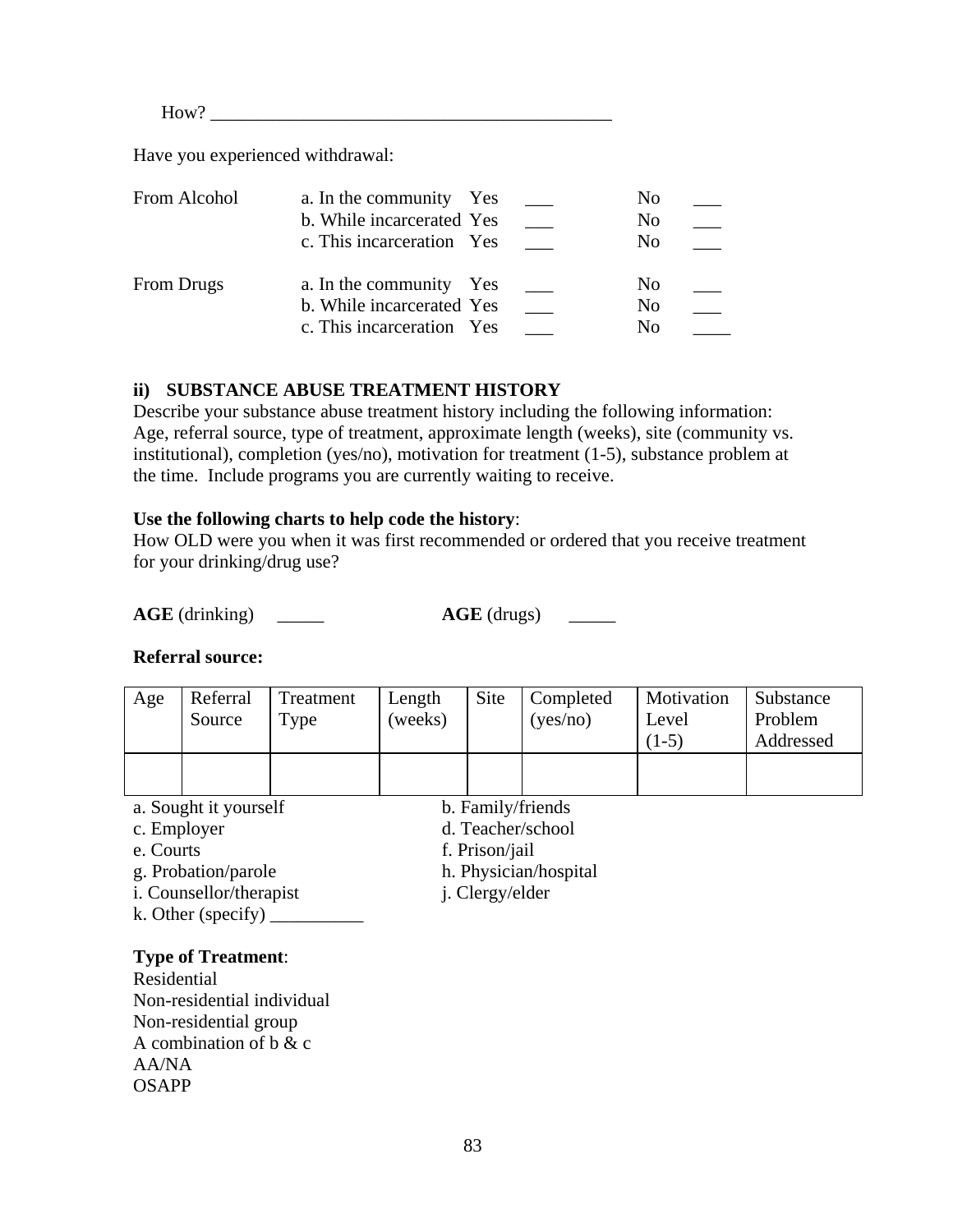| <b>Substance Abuse Problem</b> (at time of treatment): |                                                                                                 |  |
|--------------------------------------------------------|-------------------------------------------------------------------------------------------------|--|
| Alcohol/Brew                                           | Benzodiazepines                                                                                 |  |
| <b>Barbiturates</b>                                    | Opiates                                                                                         |  |
| Amphetamines                                           | Cannabinoids                                                                                    |  |
| Cocaine                                                | Combinations (specify)                                                                          |  |
| Other (specify): $\qquad \qquad$                       |                                                                                                 |  |
|                                                        | Do you believe you have a <b>current problem</b> with alcohol/drugs? Yes $\_\_\_\$ No $\_\_\_\$ |  |
| If yes, what type?                                     |                                                                                                 |  |
| Alcohol/Brew                                           | Benzodiazepines                                                                                 |  |

| $\mathbf{r}$ , $\mathbf{r}$ , $\mathbf{r}$ , $\mathbf{r}$ , $\mathbf{r}$ , $\mathbf{r}$ , $\mathbf{r}$ , $\mathbf{r}$ , $\mathbf{r}$ , $\mathbf{r}$ , $\mathbf{r}$ , $\mathbf{r}$ , $\mathbf{r}$ , $\mathbf{r}$ , $\mathbf{r}$ , $\mathbf{r}$ , $\mathbf{r}$ , $\mathbf{r}$ , $\mathbf{r}$ , $\mathbf{r}$ , $\mathbf{r}$ , $\mathbf{r}$ , |                        |
|-------------------------------------------------------------------------------------------------------------------------------------------------------------------------------------------------------------------------------------------------------------------------------------------------------------------------------------------|------------------------|
| Alcohol/Brew                                                                                                                                                                                                                                                                                                                              | Benzodiazepines        |
| <b>Barbiturates</b>                                                                                                                                                                                                                                                                                                                       | Opiates                |
| Amphetamines                                                                                                                                                                                                                                                                                                                              | Cannabinoids           |
| Cocaine                                                                                                                                                                                                                                                                                                                                   | Combinations (specify) |
| Other (specify): $\qquad \qquad$                                                                                                                                                                                                                                                                                                          |                        |

Are you **dependent**? Yes \_\_\_ No \_\_\_

On a scale of 1 – 5, **how confident** are you that you have your substance abuse problem under control:<br>1 - 2

 $1 \quad - \quad 2 \quad - \quad 3 \quad - \quad 4 \quad - \quad 5$ 

Does your substance abuse problem **currently interfere with your functioning**?

Alcohol: Yes \_\_\_ No \_\_\_ Drugs: Yes \_\_ No \_\_

| a. Interferes w. school/work/program | a. Interferes w. school/work/program |
|--------------------------------------|--------------------------------------|
| b. Fired from work etc.              | b. Fired from work etc.              |
| c. Loss of family support            | c. Loss of family support            |
| d. Financial problems                | d. Financial problems                |
| e. Institutional charges             | e. Institutional charges             |
| f. Problems with staff               | f. Problems with staff               |
| g. Problems with other offenders     | g. Problems with other offenders     |
| <i>i.</i> Loss of CMT support        | i. Loss of CMT support               |
| <i>i</i> . Health                    | <i>i</i> . Health                    |
| Have you ever tried to quit using:   |                                      |

| ALCOHOL: YES |      | NO | How many times? |  |
|--------------|------|----|-----------------|--|
| DRUGS:       | YES. | NО | How many times? |  |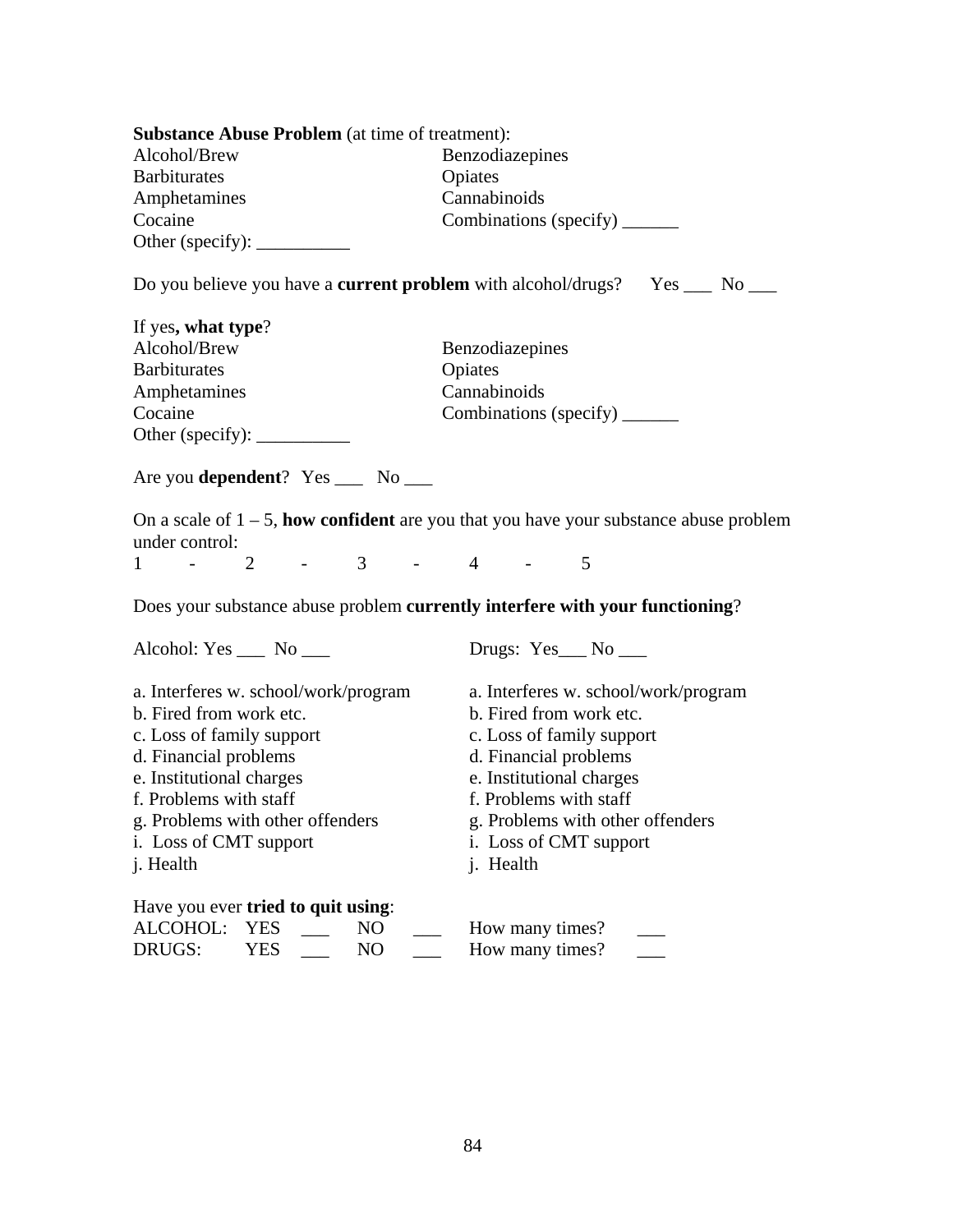How many **months has it been since you have used**?

Less than one month 1 - 3 months 3 - 6 months 6 - 12 months over twelve months

| Type?               |                        |
|---------------------|------------------------|
| Alcohol/Brew        | Benzodiazepines        |
| <b>Barbiturates</b> | Opiates                |
| Amphetamines        | Cannabinoids           |
| Cocaine             | Psychedelics           |
| <b>Inhalants</b>    | Combinations (specify) |
| Other (specify):    |                        |

What is your goal with regards to your **substance use when you are no longer under supervision**?

|        | ALCOHOL: No Change | Abstinence | Moderation |
|--------|--------------------|------------|------------|
| DRUGS: | No Change          | Abstinence | Moderation |

# **SECTION III: ADDITIONAL COMMENTS**  COMMENTS: \_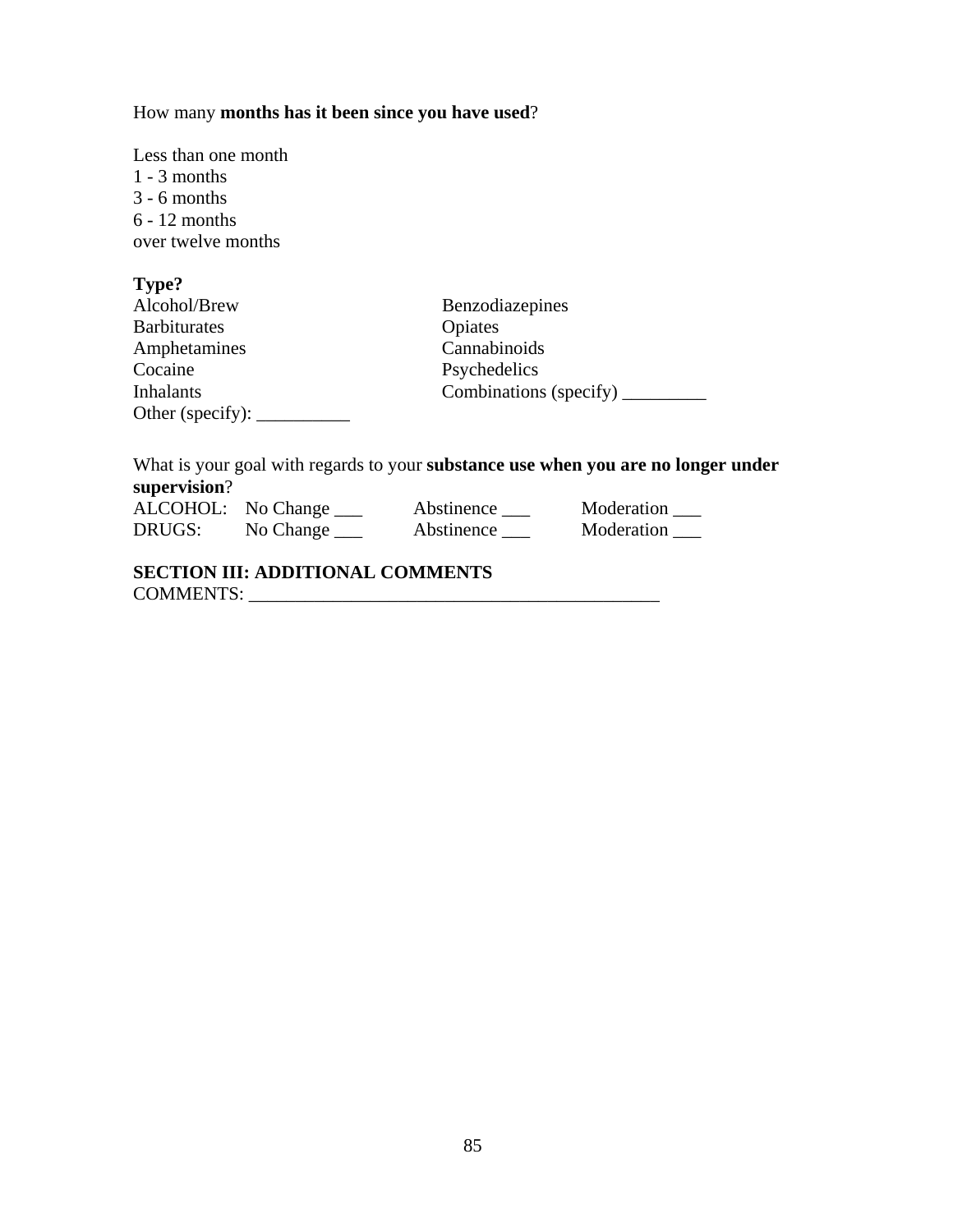# **APPENDIX C**

## **Offender Knowledge Survey**

## **SECTION I : INTRODUCTION**

This questionnaire is part of a study being conducted by the Research Branch and Performance Assurance Sector to examine how offenders feel about living in the Intensive Support Units. While the questionnaire is voluntary, your cooperation is important in order for CSC to get a better understanding of how the Intensive Support Units are helping offenders. If you do agree to complete the questionnaire, please answer all of the questions.

This questionnaire is not a personal evaluation.

All of your responses will be treated with confidentiality. The research team will only handle your completed questionnaire. Your answers will only be used within the Research Branch and Performance Assurance Sector and will not be released to other institutional staff, National Headquarters staff or the National Parole Board. Your individual responses will be combined with responses from other inmates at this institution and from other Intensive Support Units participating in the study, so you cannot be identified.

## **SECTION II : SURVEYS**

## **Consequences of Alcohol**

This test consists of 20 statements about the effects of alcohol use. Some of the statements are true while others are false. If you think a statement is true, check the column labelled **TRUE**. If you think a statement is false put a check in the column labelled **FALSE**.

| <b>TRUE</b> | <b>FALSE</b> |    |                                                                      |
|-------------|--------------|----|----------------------------------------------------------------------|
|             |              | 1. | People usually pass out at a blood alcohol level of 0.02 mg %.       |
|             |              | 2. | A person's alcohol tolerance increases with regular drinking.        |
|             |              | 3. | Alcohol is classified as a Central Nervous System Stimulant (i.e.,   |
|             |              |    | Upper).                                                              |
|             |              | 4. | The brain may be permanently damaged by regular heavy                |
|             |              |    | drinking.                                                            |
|             |              | 5. | Alcohol can cause bleeding sores in the stomach.                     |
|             |              | 6. | Heavy drinkers often think they feel better after drinking. This is  |
|             |              |    | an example of psychological dependence.                              |
|             |              | 7. | Alcohol is highly related to traffic accidents each year, and is the |
|             |              |    | drug most frequently associated to violent crime.                    |
|             |              | 8. | A woman who drinks during her pregnancy increases the risk of        |
|             |              |    | having a baby that suffers from birth defects.                       |
|             |              | 9. | Regular heavy drinkers are more likely to suffer from liver          |
|             |              |    | problems.                                                            |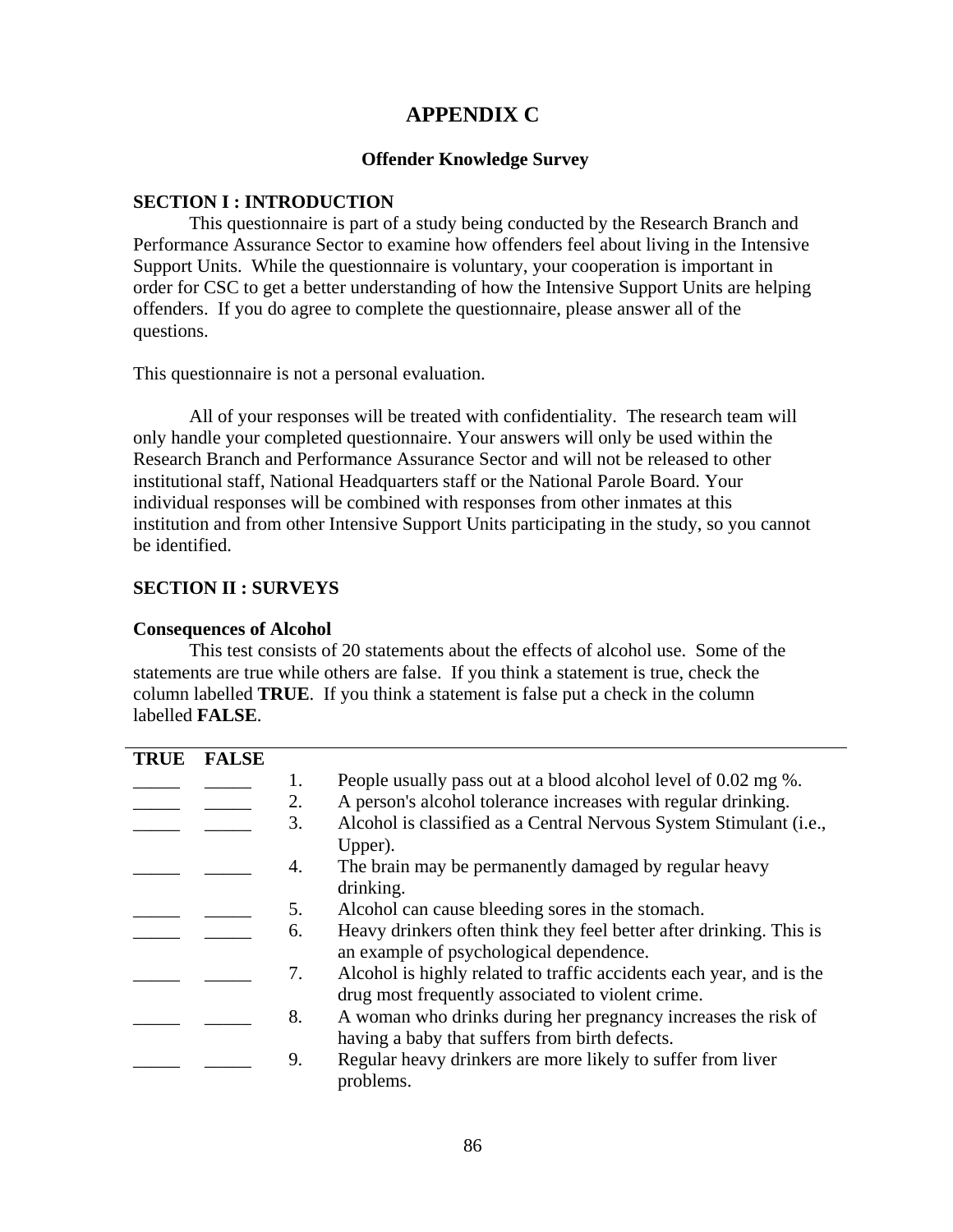|  | 10. | If a person mixes alcohol with another "downer' they could<br>overdose.                                                                                                                                   |
|--|-----|-----------------------------------------------------------------------------------------------------------------------------------------------------------------------------------------------------------|
|  | 11. | The physical withdrawal from heroin is more dangerous than is the<br>withdrawal from alcohol.                                                                                                             |
|  | 12. | In a heavy drinker, damage to the liver shows up long before brain<br>damage occurs.                                                                                                                      |
|  | 13. | There are a few things that a person can do to speed up the<br>metabolism of alcohol (i.e., to get it out of the system). These<br>include drinking black coffee, exercising and taking a cold<br>shower. |
|  | 14. | Body size has little or nothing to do with how much liquor you can<br>hold.                                                                                                                               |
|  | 15. | A 12-oz. bottle of beer contains more alcohol than a one-ounce<br>shot of 86 proof whiskey.                                                                                                               |
|  | 16. | Drinking alcohol outside on a cold day causes your body<br>temperature to drop.                                                                                                                           |
|  | 17. | The kind of alcohol contained in a regular beer has less effect on a<br>person than does the kind of alcohol found in whiskey or strong<br>wines.                                                         |
|  | 18. | Having food in the stomach absorbs most of the alcohol in regular<br>drinks and keeps you from getting drunk.                                                                                             |
|  | 19. | Some alcoholic beverages such as beer, contain vitamins, minerals<br>and carbohydrates.                                                                                                                   |
|  | 20. | You will only become a problem drinker if you are biochemically<br>(genetically) predisposed.                                                                                                             |

# **Consequences of Drug Use**

This test consists of 27 statements about the consequences of drug use. Some of the statements are true and some are false. If you think a statement is true put a check in the column labelled **TRUE**. If you think a statement is false put a check in the column labelled **FALSE**.

| <b>TRUE</b> | <b>FALSE</b> |    |                                                                                                                                     |
|-------------|--------------|----|-------------------------------------------------------------------------------------------------------------------------------------|
|             |              | 1. | Moderate marijuana use causes permanent physical damage.                                                                            |
|             |              | 2. | The effects of marijuana vary with the amount and strength of the<br>dose used.                                                     |
|             |              | 3. | The effects of marijuana are stronger when it is eaten than when it<br>is smoked.                                                   |
|             |              | 4. | Psychological dependence on marijuana may result from regular<br>heavy use of the drug.                                             |
|             |              | 5. | Drivers make errors when they are driving under the influence of<br>marijuana because of their decreased ability to judge distance. |
|             |              | 6. | Hallucinogens (e.g., LSD) are physically addicting.                                                                                 |
|             |              | 7. | Cocaine is a hallucinogen.                                                                                                          |
|             |              | 8. | Hallucinogens may cause increased heart rate.                                                                                       |
|             |              | 9. | The effects of hallucinogens are the same each time the drug is<br>used.                                                            |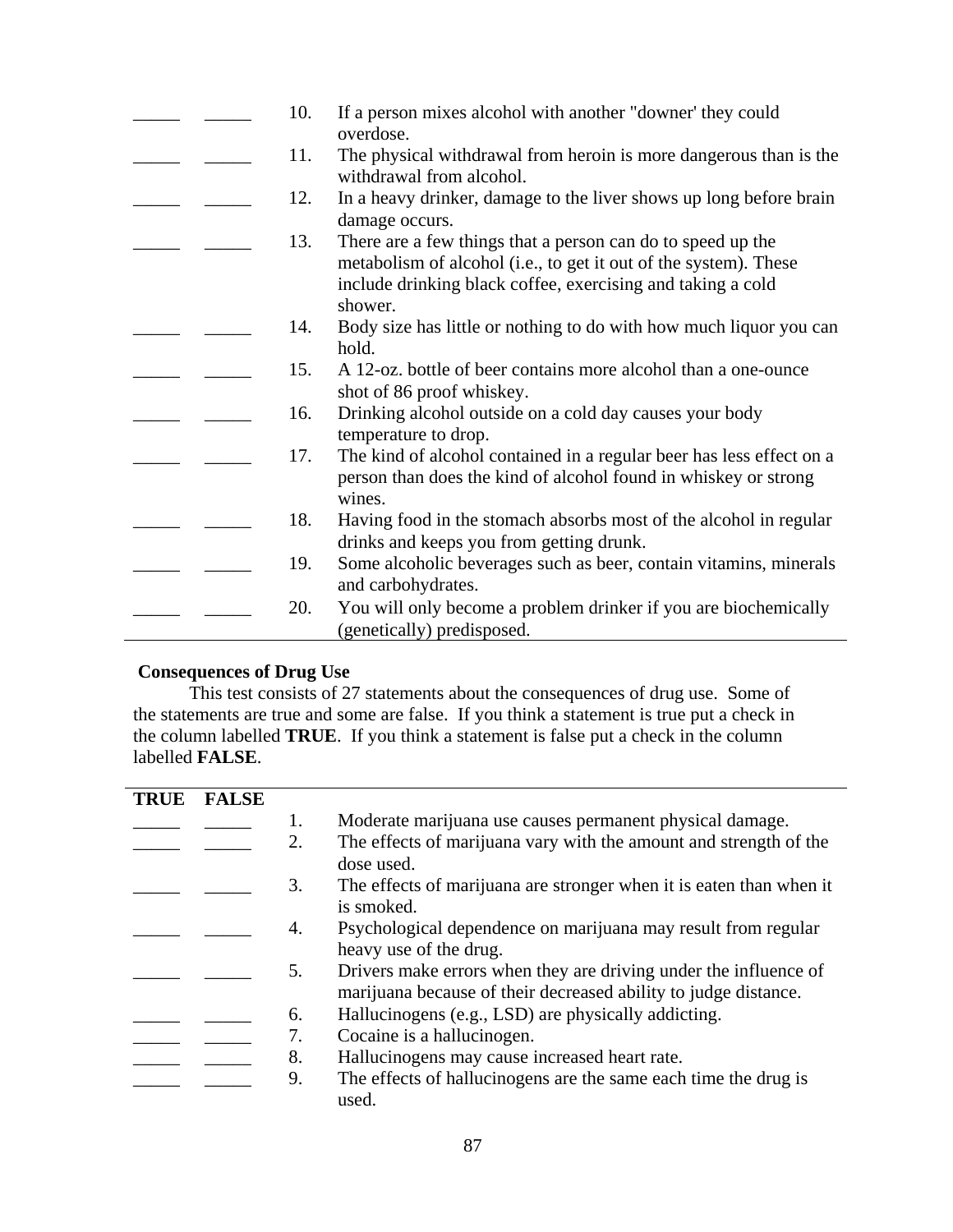|  | 10. | PCP can cause permanent mental disorders.                                                             |
|--|-----|-------------------------------------------------------------------------------------------------------|
|  | 11. | The effects of hallucinogens are strongly influenced by the user's<br>environment.                    |
|  | 12. | Depressant drugs (downers) taken in higher than prescribed doses<br>do not cause physical dependence. |
|  | 13. | Doctors often prescribe barbiturates (downers) to bring on sleep.                                     |
|  | 14. | Physical dependence on barbiturates is as severe as a user's<br>dependence on heroin.                 |
|  | 15. | Depressant drugs bring on "normal" sleep.                                                             |
|  | 16. | Major tranquillizers are used to treat mental disorders.                                              |
|  | 17. | Caffeine is a "downer' which slows down the body's metabolism<br>of food.                             |
|  | 18. | Regular use of cocaine can result in a strong psychological<br>dependence on the drug.                |
|  | 19. | Amphetamine users may experience heart problems as a side<br>effect of amphetamine drug use.          |
|  | 20. | Nicotine decreases the blood pressure.                                                                |
|  | 21. | People who use amphetamines for weight control often become<br>physically dependent on the drug.      |
|  | 22. | Marijuana is classified chemically as an opiate drug.                                                 |
|  | 23. | Regular use of heroin results in physical dependence on the drug.                                     |
|  | 24. | Even if a woman is addicted to heroin while pregnant, her baby                                        |
|  |     | has little chance of being born addicted to the drug.                                                 |
|  | 25. | Opiate drugs excite the Central Nervous System.                                                       |
|  | 26. | Heroin addicts often suffer from poor nutrition.                                                      |
|  | 27. | Heroin use is dangerous because of the physical effects of the                                        |
|  |     | drug.                                                                                                 |

# **How Much Do They Matter?**

This survey is about how people might be affected by using drugs or alcohol not prescribed by their doctor. Read each statement. Decide the extent to which you agree with it. Circle the appropriate number to the right of the statement. Use the following scale:

| <b>Strongly</b><br><b>Disagree</b> |                     | <b>Disagree</b>                              | <b>Undecided</b>                                 |              | Agree                       | <b>Strongly</b><br>Agree |                |   |  |
|------------------------------------|---------------------|----------------------------------------------|--------------------------------------------------|--------------|-----------------------------|--------------------------|----------------|---|--|
|                                    |                     |                                              |                                                  |              |                             |                          |                |   |  |
| 1.                                 |                     | Using drugs or alcohol every day can lead to |                                                  |              | 2                           | 3                        | $\overline{4}$ | 5 |  |
|                                    | dependence on them. |                                              |                                                  |              |                             |                          |                |   |  |
| 2.                                 | frequently.         |                                              | Heavy drug or alcohol users seem to need money   | $\mathbf{1}$ | $\mathcal{D}_{\mathcal{L}}$ | $\mathcal{R}$            | $\overline{A}$ |   |  |
| 3.                                 |                     | without it affecting their families.         | People can use large amounts of drugs or alcohol | $\mathbf{1}$ |                             | 3                        | $\overline{A}$ |   |  |
| 4.                                 |                     | drugs or alcohol endanger other people.      | People under the influence of large amounts of   |              |                             | 3                        | $\overline{A}$ |   |  |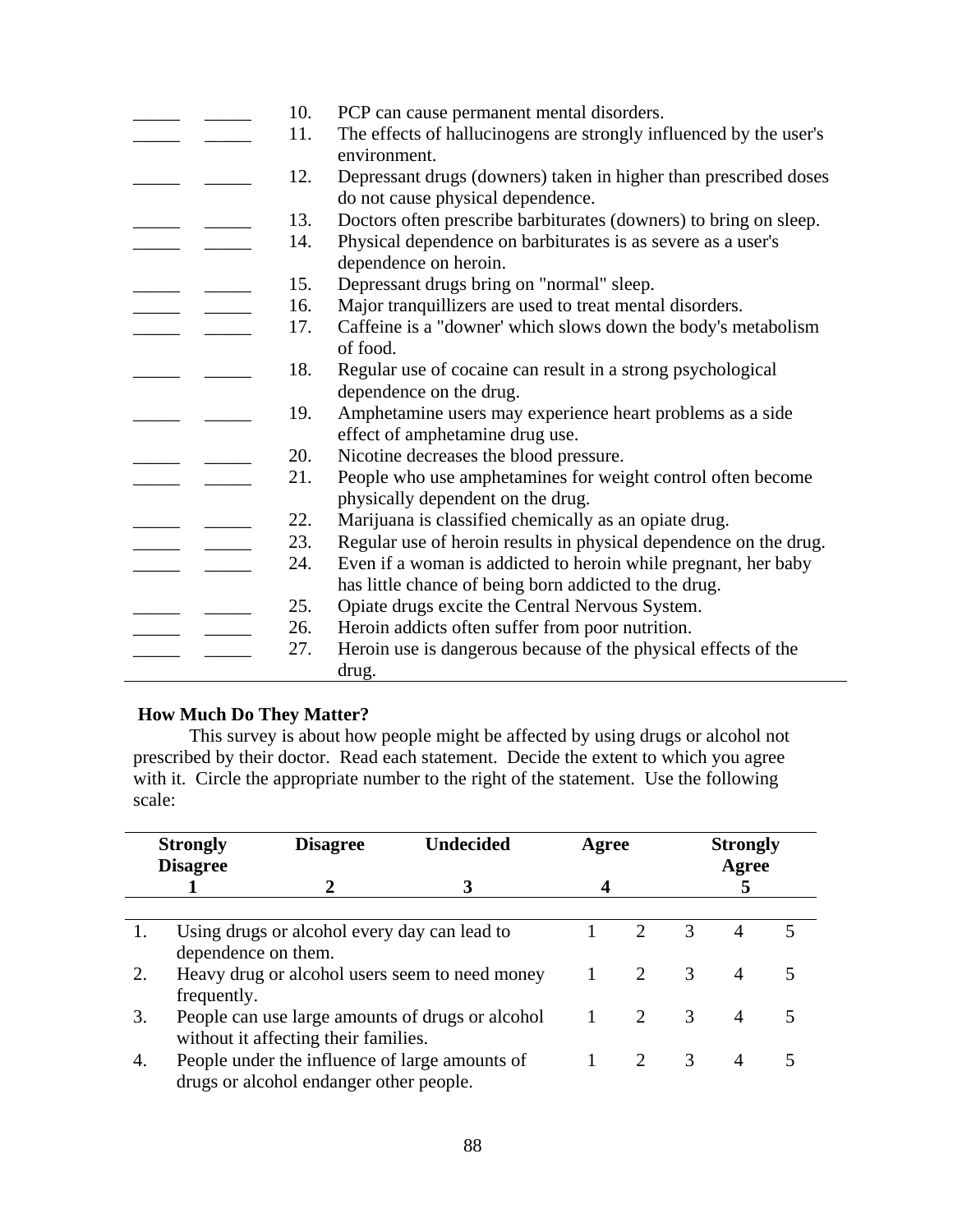| 5.  | People who use large amounts of drugs or alcohol    |   | 2                           | 3 | 4              |                          |
|-----|-----------------------------------------------------|---|-----------------------------|---|----------------|--------------------------|
|     | damage their health.                                |   |                             |   |                |                          |
| 6.  | There is no risk to others from some people using   |   | 2                           | 3 | 4              |                          |
|     | large amounts of drugs or alcohol.                  |   |                             |   |                |                          |
| 7.  | After a while, people who use large amounts of      |   | 2                           | 3 | $\overline{4}$ |                          |
|     | drugs or alcohol look the worse for it.             |   |                             |   |                |                          |
| 8.  | Heavy drug or alcohol use has no effect on one's    |   | $\mathcal{D}$               | 3 | $\overline{4}$ | 5                        |
|     | ability to perform regular responsibilities.        |   |                             |   |                |                          |
| 9.  | People who use large amounts of drugs or alcohol    |   | $\mathcal{D}_{\mathcal{L}}$ | 3 | $\overline{4}$ | 5                        |
|     | have a hard time making new friends.                |   |                             |   |                |                          |
| 10. | Most heavy drug or alcohol users don't get in       |   | $\mathcal{D}_{\mathcal{L}}$ | 3 | $\overline{4}$ |                          |
|     | trouble with the law.                               |   |                             |   |                |                          |
| 11. | Using large amounts of drugs or alcohol can         |   | $\mathcal{D}_{\mathcal{L}}$ | 3 | $\overline{4}$ |                          |
|     | damage relationships within a family.               |   |                             |   |                |                          |
| 12. | People can stay perfectly healthy even if they take |   | $\mathcal{D}_{\mathcal{L}}$ | 3 | $\overline{4}$ | $\overline{\phantom{1}}$ |
|     | large amounts of drugs or alcohol.                  |   |                             |   |                |                          |
| 13. | People who use large amounts of drugs or alcohol    | 1 | $\mathcal{D}_{\mathcal{L}}$ | 3 | $\overline{4}$ | $\overline{\phantom{1}}$ |
|     | have difficulty conducting daily tasks.             |   |                             |   |                |                          |
| 14. | Heavy drug or alcohol users find it easy to make    |   | $\mathcal{D}_{\cdot}$       | 3 | $\overline{4}$ | 5                        |
|     | new friends.                                        |   |                             |   |                |                          |

## **Relapse Attitude / Knowledge**

On the following pages are some statements that you may agree or disagree. Circle the answer that best represents your feeling about the statement. Pick the answer which best represents your general feeling or the way you usually feel. Please indicate your feelings about every statement by circling one of the five answers.

|    | <b>Strongly</b><br><b>Disagree</b> | <b>Disagree</b>                               | <b>Undecided</b>                                                                                        |   | Agree                       | <b>Strongly</b><br>Agree |                        |   |  |
|----|------------------------------------|-----------------------------------------------|---------------------------------------------------------------------------------------------------------|---|-----------------------------|--------------------------|------------------------|---|--|
|    |                                    | 2                                             | 3                                                                                                       | 4 |                             | 5                        |                        |   |  |
| 1. |                                    | OK for that person to do the same thing.      | If a person's boss drinks or does drugs at work, it's                                                   | 1 | $\mathcal{D}_{\mathcal{L}}$ | 3                        | $\boldsymbol{\Lambda}$ | 5 |  |
| 2. | high.                              |                                               | Leisure activities such as playing a sport or doing<br>a favourite hobby are not as much fun as getting |   | $\mathcal{D}_{\cdot}$       | 3                        | $\overline{4}$         |   |  |
| 3. |                                    |                                               | When there is a celebration at work, everyone is<br>expected to drink in order to have a good time.     | 1 | 2                           | 3                        | $\overline{4}$         |   |  |
| 4. | high.                              |                                               | A party cannot be fun unless people are drunk or                                                        |   | $\mathcal{D}_{\mathcal{L}}$ | 3                        | $\overline{4}$         | 5 |  |
| 5. |                                    | drinking or doing drugs.                      | People can have much more fun when they are                                                             |   | $\mathcal{D}_{\mathcal{L}}$ | 3                        | $\overline{4}$         | 5 |  |
| 6. |                                    | Exercise can be a good way to relieve stress. |                                                                                                         |   | 2                           | 3                        | 4                      | 5 |  |
| 7. | one.                               |                                               | If your boss offers you a drink, you have to take                                                       |   | $\mathcal{D}_{\cdot}$       | 3                        | 4                      | 5 |  |
| 8. |                                    | getting drunk or stoned.                      | People can only have a good time when they are                                                          |   | $\mathcal{D}_{\cdot}$       | 3                        | 4                      |   |  |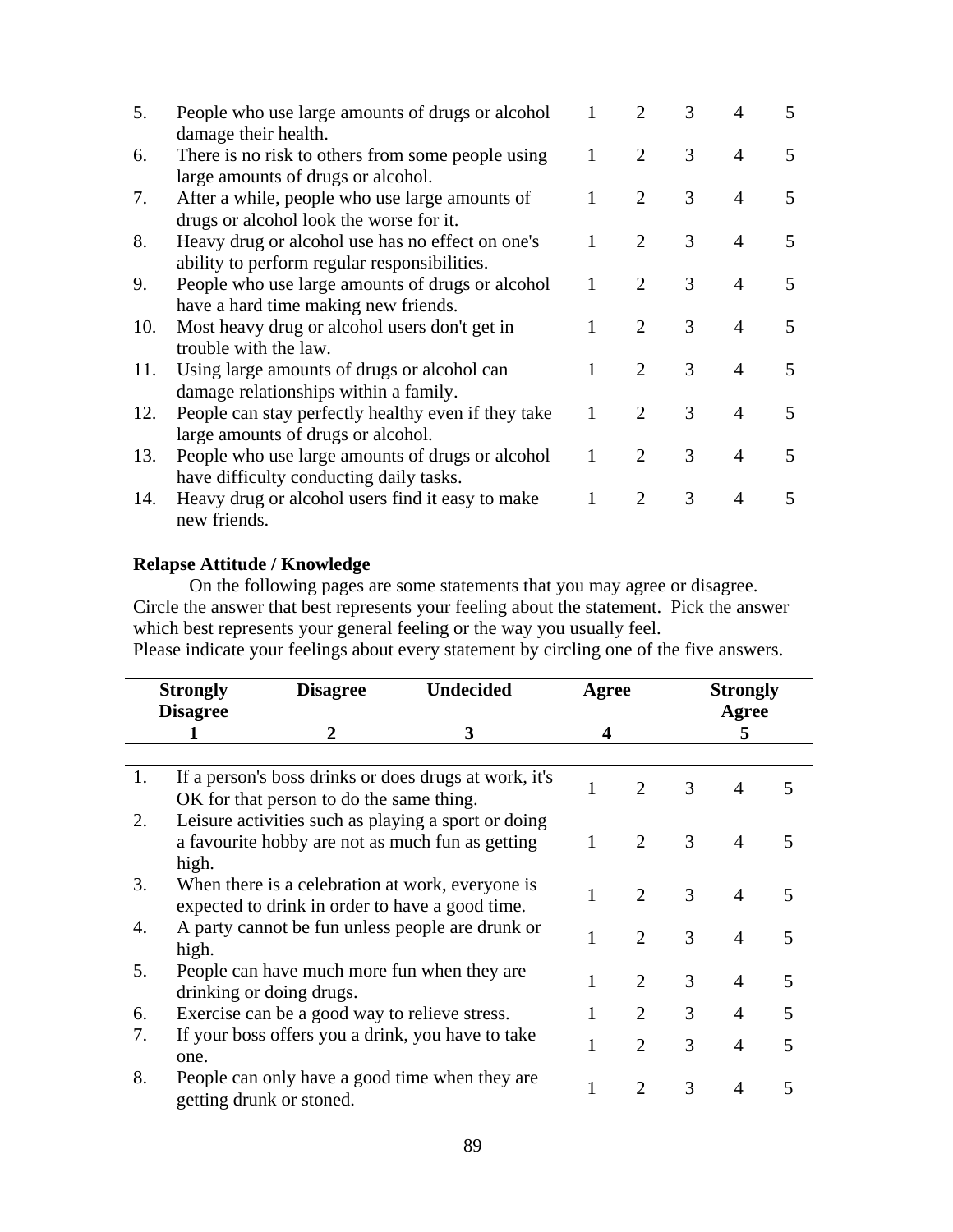| 9.  | The best way to cope with stress on the job is to<br>get drunk or stoned.    |   | $\mathcal{D}_{\mathcal{L}}$ | 3              | 4              | 5 |
|-----|------------------------------------------------------------------------------|---|-----------------------------|----------------|----------------|---|
| 10. | If someone experiences stress at work, it's OK to                            |   |                             |                |                |   |
|     | have a drink or get stoned on the job as long as                             | 1 | $\overline{2}$              | 3              | $\overline{4}$ | 5 |
|     | their boss doesn't find out.                                                 |   |                             |                |                |   |
| 11. | If someone relapses, other people will think they<br>are a worthless person. | 1 | $\overline{2}$              | 3              | $\overline{4}$ | 5 |
| 12. | A good way to relieve stress is to take up a hobby                           |   |                             |                |                |   |
|     | or sport.                                                                    | 1 | $\overline{2}$              | 3              | 4              | 5 |
| 13. | Learning how to deal with stress at work is                                  |   |                             |                |                |   |
|     | important.                                                                   | 1 | 2                           | 3              | $\overline{4}$ | 5 |
| 14. | There are other ways to feel good other than using                           |   |                             | 3              |                |   |
|     | alcohol or drugs.                                                            | 1 | 2                           |                | $\overline{4}$ | 5 |
| 15. | A relapse prevention plan can help prevent a slip.                           |   |                             | 3              | 4              | 5 |
| 16. | One drink then drunk.                                                        |   | $\overline{2}$              | $\mathfrak{Z}$ | $\overline{4}$ | 5 |
| 17. | Willpower is the only way to deal with a craving.                            |   | $\overline{2}$              | $\overline{3}$ | 4              | 5 |
| 18. | Negative thinking can lead to a relapse.                                     | 1 | $\overline{2}$              | 3              | 4              | 5 |
| 19. | A slip and a relapse are the same thing.                                     | 1 | $\overline{2}$              | 3              | 4              | 5 |
| 20. | Working hard at your job all the time is more                                |   |                             |                |                |   |
|     | important than developing leisure time activities if                         | 1 | 2                           | 3              | $\overline{4}$ | 5 |
|     | you want to prevent a slip.                                                  |   |                             |                |                |   |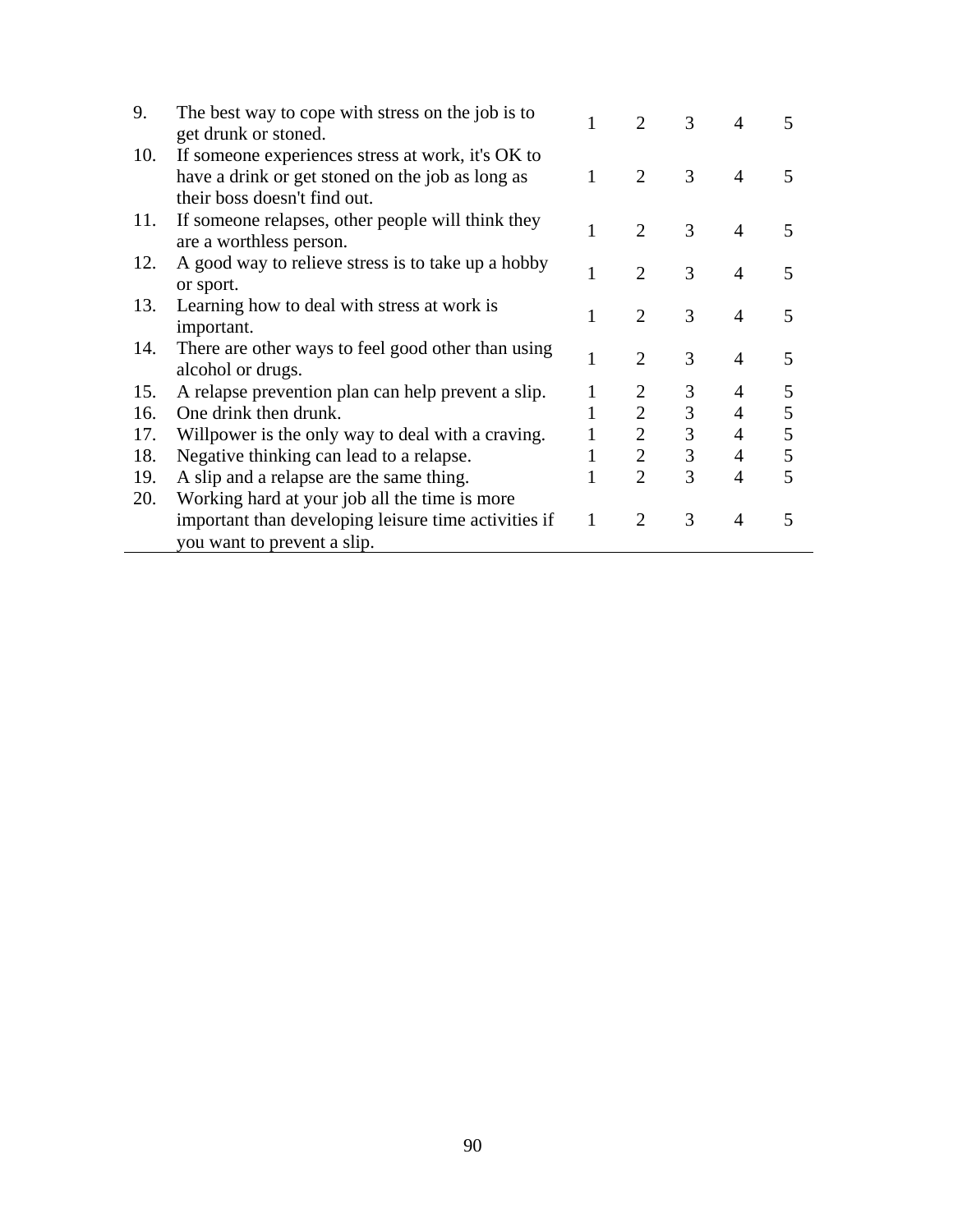# **Appendix D**

## **University of Rhode Island Change Assessment (URICA)**

**Instructions:** This questionnaire is to help us improve treatment services. Each statement describes how a person might feel when starting therapy or approaching problems in their lives. Please indicate the extent to which you tend to agree or disagree with each statement. In each case, make your choice in terms of how you feel right now, not what you have felt in the past or would like to feel. For all the statements that refer to your "problem", answer in terms of your use of alcohol or drugs. And "here" refers to the Contract Unit.

There are **FIVE** possible responses to each of the items in the questionnaire: strongly disagree, disagree, unsure, agree and strongly agree. Circle the number to the right of the item that best describes how much you agree or disagree with each statement.

| <b>Strongly</b><br><b>Disagree</b> |                                                                                                            | <b>Disagree</b>                                                           | <b>Undecided</b>                                                                                        |              | Agree          | <b>Strongly</b><br>Agree |                |   |  |  |  |  |  |
|------------------------------------|------------------------------------------------------------------------------------------------------------|---------------------------------------------------------------------------|---------------------------------------------------------------------------------------------------------|--------------|----------------|--------------------------|----------------|---|--|--|--|--|--|
|                                    | 1                                                                                                          | $\overline{2}$                                                            | 3                                                                                                       | 4            |                | 5                        |                |   |  |  |  |  |  |
|                                    | Problem (please check the problem that applies to you):<br>Alcohol use<br>Drug use<br>Alcohol and drug use |                                                                           |                                                                                                         |              |                |                          |                |   |  |  |  |  |  |
| 1.                                 | that need changing.                                                                                        |                                                                           | As far as I'm concerned, I don't have any problems                                                      | $\mathbf{1}$ | $\overline{2}$ | 3                        | $\overline{4}$ | 5 |  |  |  |  |  |
| 2.                                 | improvement.                                                                                               | I think I might be ready for some self-                                   |                                                                                                         | 1            | $\overline{2}$ | 3                        | $\overline{4}$ | 5 |  |  |  |  |  |
| 3.                                 |                                                                                                            | I am doing something about the problems that<br>have been bothering me.   |                                                                                                         | 1            | $\overline{2}$ | 3                        | $\overline{4}$ | 5 |  |  |  |  |  |
| 4.                                 |                                                                                                            |                                                                           | It might be worthwhile to work on my problem.                                                           | $\mathbf{1}$ | $\overline{2}$ | 3                        | 4              | 5 |  |  |  |  |  |
| 5.                                 | sense for me to be here.                                                                                   | I'm not the problem one. It doesn't make much                             |                                                                                                         | 1            | $\overline{2}$ | 3                        | $\overline{4}$ | 5 |  |  |  |  |  |
| 6.                                 |                                                                                                            |                                                                           | It worries me that I might slip back on a problem I<br>have already changed, so I am here to seek help. | 1            | $\overline{2}$ | 3                        | $\overline{4}$ | 5 |  |  |  |  |  |
| 7.                                 |                                                                                                            | I am finally doing some work on my problem.                               |                                                                                                         | 1            | $\overline{2}$ | 3                        | $\overline{4}$ | 5 |  |  |  |  |  |
| 8.                                 |                                                                                                            | I've been thinking that I might want to change<br>something about myself. |                                                                                                         | $\mathbf{1}$ | $\overline{2}$ | 3                        | $\overline{4}$ | 5 |  |  |  |  |  |
| 9.                                 | own.                                                                                                       | but I'm not sure I can keep up the effort on my                           | I have been successful in working on my problem                                                         | 1            | $\overline{2}$ | 3                        | $\overline{4}$ | 5 |  |  |  |  |  |
| 10.                                | on it.                                                                                                     |                                                                           | At times my problem is difficult, but I'm working                                                       | 1            | $\overline{2}$ | 3                        | $\overline{4}$ | 5 |  |  |  |  |  |
| 11.                                |                                                                                                            |                                                                           | Being here is pretty much a waste of time for me<br>because the problem doesn't have to do with me.     | $\mathbf{1}$ | $\overline{2}$ | 3                        | $\overline{4}$ | 5 |  |  |  |  |  |
| 12.                                | understand myself.                                                                                         | I'm hoping this place will help me to better                              |                                                                                                         | 1            | $\overline{2}$ | 3                        | $\overline{4}$ | 5 |  |  |  |  |  |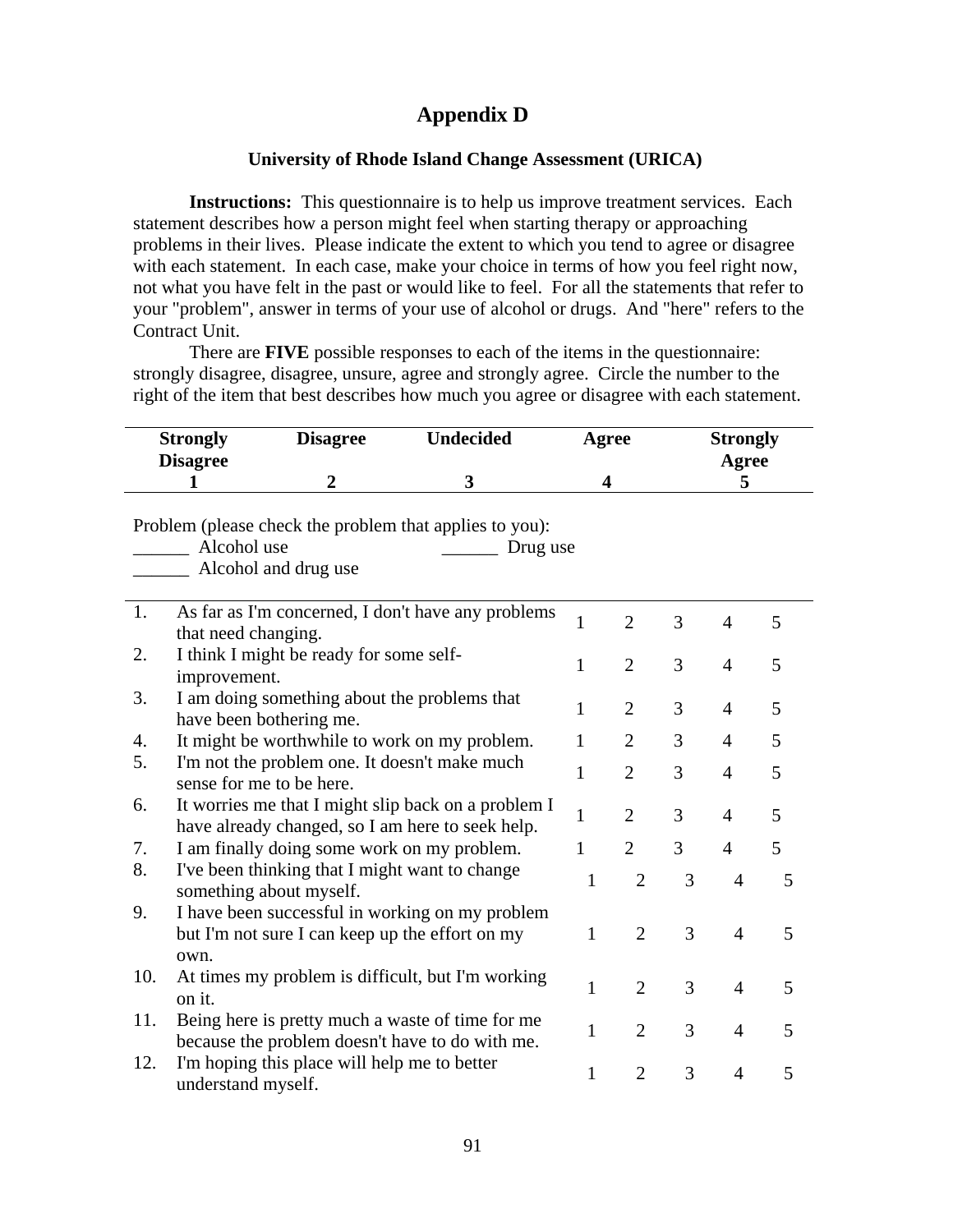| 13. | I guess I have faults, but there's nothing that I                                               | 1            | 2              | 3 | $\overline{4}$ | 5 |
|-----|-------------------------------------------------------------------------------------------------|--------------|----------------|---|----------------|---|
|     | really need to change.                                                                          | $\mathbf{1}$ | $\overline{2}$ |   |                |   |
| 14. | I am really working hard to change.                                                             |              |                | 3 | $\overline{4}$ | 5 |
| 15. | I have a problem and I really think I should work<br>on it.                                     | 1            | $\overline{2}$ | 3 | $\overline{4}$ | 5 |
| 16. | I'm not following through with what I had already                                               |              |                |   |                |   |
|     | changed as well as I had hoped, and I'm here to                                                 | $\mathbf{1}$ | $\overline{2}$ | 3 | $\overline{4}$ | 5 |
|     | prevent a relapse of the problem.                                                               |              |                |   |                |   |
| 17. | Even though I'm not always successful in                                                        | $\mathbf{1}$ | $\overline{2}$ | 3 | $\overline{4}$ | 5 |
|     | changing, I am at least working on my problem.                                                  |              |                |   |                |   |
| 18. | I thought once I had resolved the problem I would                                               |              |                |   |                |   |
|     | be free of it, but sometimes I still find myself                                                | $\mathbf{1}$ | $\overline{2}$ | 3 | $\overline{4}$ | 5 |
|     | struggling with it.                                                                             |              |                |   |                |   |
| 19. | I wish I had more ideas on how to solve my                                                      | $\mathbf{1}$ | $\overline{2}$ | 3 | $\overline{4}$ | 5 |
|     | problem.                                                                                        |              |                |   |                |   |
| 20. | I have started working on my problems but I                                                     | $\mathbf{1}$ | $\overline{2}$ | 3 | $\overline{4}$ | 5 |
|     | would like help.                                                                                |              |                |   |                |   |
| 21. | Maybe this place will be able to help me.                                                       | $\mathbf{1}$ | $\overline{2}$ | 3 | $\overline{4}$ | 5 |
| 22. | I may need a boost right now to help me maintain                                                | $\mathbf{1}$ | $\overline{2}$ | 3 | $\overline{4}$ | 5 |
|     | the changes I've already made.                                                                  |              |                |   |                |   |
| 23. | I may be part of the problem, but I don't really                                                | $\mathbf{1}$ | $\overline{2}$ | 3 | $\overline{4}$ | 5 |
|     | think I am.                                                                                     |              |                |   |                |   |
| 24. | I hope that someone here will have some good                                                    | $\mathbf{1}$ | $\overline{2}$ | 3 | $\overline{4}$ | 5 |
|     | advice for me.                                                                                  |              |                |   |                |   |
| 25. | Anyone can talk about changing; I'm actually                                                    | $\mathbf{1}$ | $\overline{2}$ | 3 | $\overline{4}$ | 5 |
|     | doing something about it.                                                                       |              |                |   |                |   |
| 26. | All this talk about psychology is boring. Why can't<br>people just forget about their problems? | $\mathbf{1}$ | $\overline{2}$ | 3 | $\overline{4}$ | 5 |
| 27. | I'm here to prevent myself from having a relapse                                                |              |                |   |                |   |
|     | of my problem.                                                                                  | 1            | $\overline{2}$ | 3 | $\overline{4}$ | 5 |
| 28. | It's frustrating, but I feel I might be having a                                                |              |                |   |                |   |
|     | recurrence of a problem I thought I had resolved.                                               | 1            | $\overline{2}$ | 3 | $\overline{4}$ | 5 |
| 29. | I have worries but so does the next guy. Why                                                    |              |                |   |                |   |
|     | spend time thinking about them?                                                                 | 1            | 2              | 3 | $\overline{4}$ | 5 |
| 30. | I am actively working on my problem.                                                            | 1            | 2              | 3 | $\overline{4}$ | 5 |
| 31. | I would rather cope with my faults than try to                                                  |              |                |   |                |   |
|     | change them.                                                                                    | $\mathbf{1}$ | $\overline{2}$ | 3 | $\overline{4}$ | 5 |
| 32. | After all I had done to try and change my problem,                                              |              |                |   |                |   |
|     | every now and again it comes back to haunt me.                                                  | $\mathbf{1}$ | $\overline{2}$ | 3 | $\overline{4}$ | 5 |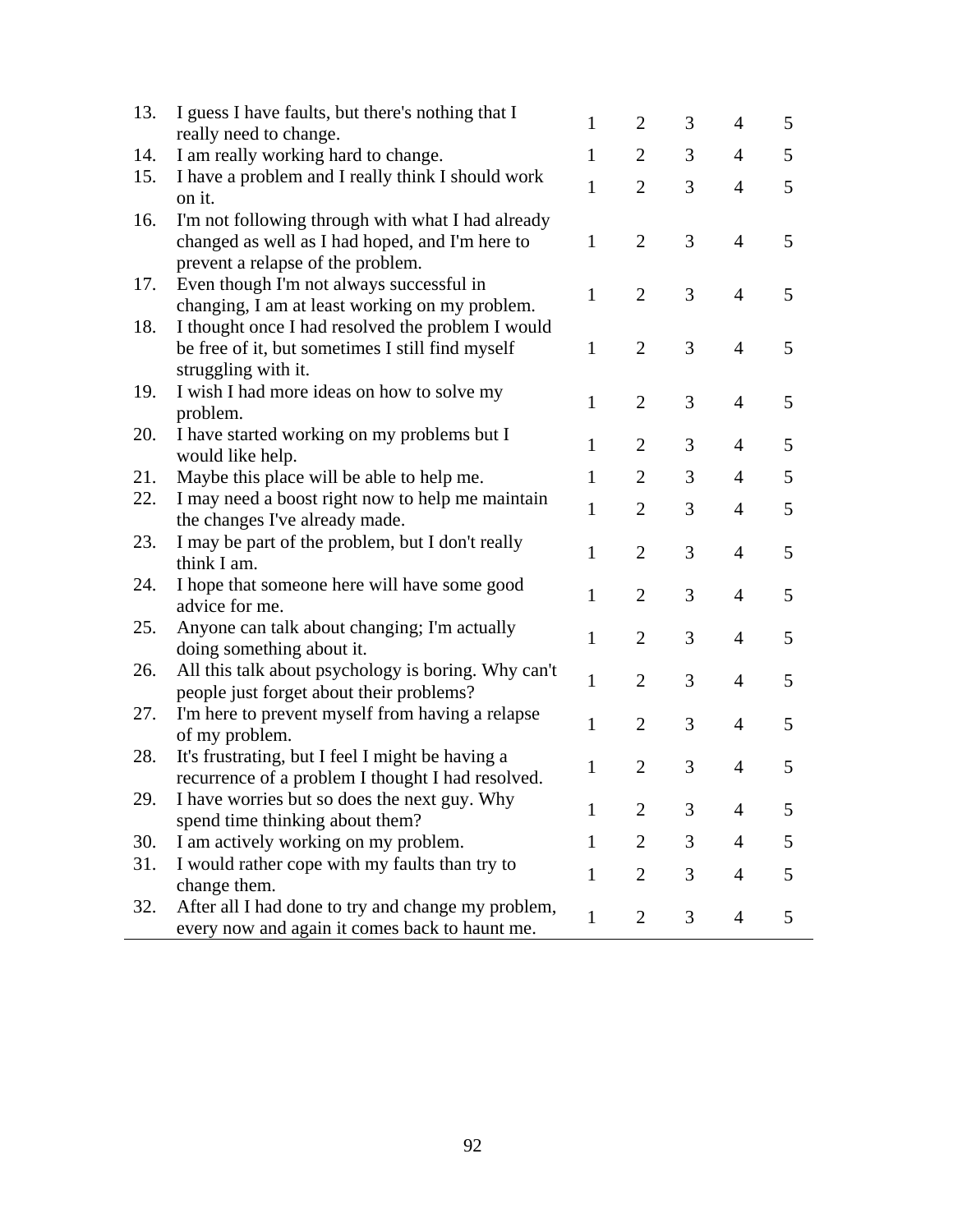## **APPENDIX E**

## **Offender Expectation Questionnaire**

### **SECTION I : INTRODUCTION**

This questionnaire is part of a study being conducted by the Research Branch and Performance Assurance Sector to examine how offenders feel about living in the Intensive Support Units. While the questionnaire is voluntary, your cooperation is important in order for CSC to get a better understanding of how the Intensive Support Units are helping offenders. If you do agree to complete the questionnaire, please answer all of the questions.

This questionnaire is not a personal evaluation.

All of your responses will be treated with confidentiality. The research team will only handle your completed questionnaire. Your answers will only be used within the Research Branch and Performance Assurance Sector and will not be released to other institutional staff, National Headquarters staff or the National Parole Board. Your individual responses will be combined with responses from other inmates at this institution and from other Intensive Support Units participating in the study, so you cannot be identified.

### **SECTION II : BASIC INFORMATION**

| Name:                         |  |
|-------------------------------|--|
| FPS:                          |  |
| Institution:                  |  |
| Date:                         |  |
| Date you moved to I. S. Unit: |  |

## **SECTION III : SURVEY**

**Directions:** In the next few pages, you will find a series of statements that you might agree or disagree with. Circle the answer that best reflects how you feel about each statement. Please answer every question, so we can get your opinion on a number of different issues involving the Intensive Support Units.

| <b>Strongly</b><br><b>Disagree</b> | <b>Neither Agree</b><br><b>Disagree</b><br>Agree<br>nor Disagree                   |  |  | <b>Strongly</b><br>Agree |               |   |   |                              |  |
|------------------------------------|------------------------------------------------------------------------------------|--|--|--------------------------|---------------|---|---|------------------------------|--|
|                                    |                                                                                    |  |  |                          |               |   |   |                              |  |
|                                    | 1. I have an alcohol problem.                                                      |  |  |                          |               | 4 | 5 |                              |  |
|                                    | 2. Other people think I have an alcohol problem.                                   |  |  | 2                        | 3             | 4 | 5 |                              |  |
| 3. I have a drug problem.          |                                                                                    |  |  | $\overline{2}$           | 3             | 4 | 5 |                              |  |
|                                    | 4. Other people think I have a drug problem.                                       |  |  | $\overline{2}$           | 3             | 4 | 5 |                              |  |
|                                    | 5. I moved to the Intensive Support Unit because<br>of my alcohol or drug problem. |  |  | $\mathcal{D}$            | $\mathcal{R}$ | 4 | 5 | I don't<br>have a<br>problem |  |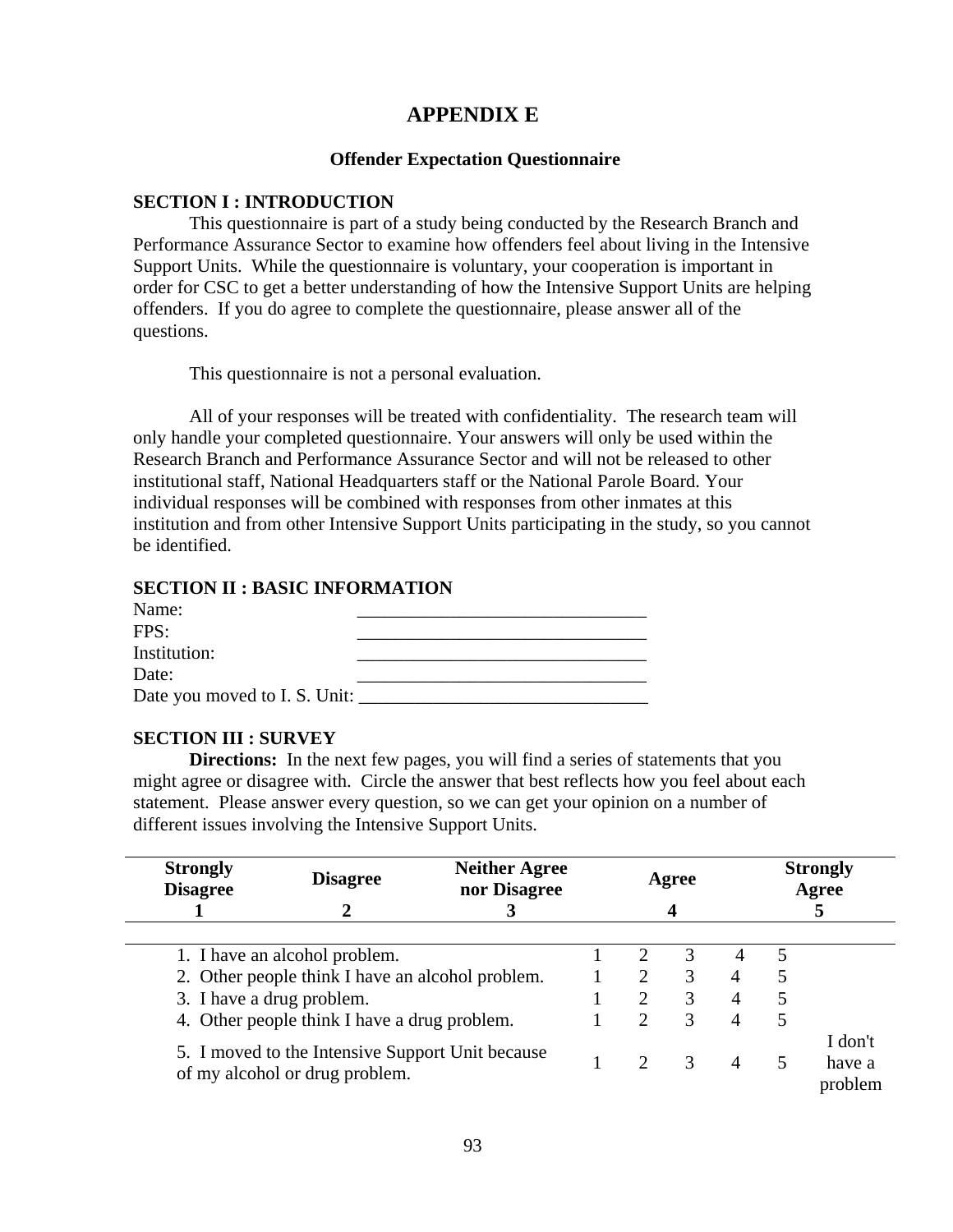|              | 6. I think increased searches in the Intensive            |              |                |   |                |   |         |
|--------------|-----------------------------------------------------------|--------------|----------------|---|----------------|---|---------|
| $\mathbf{A}$ | Support Unit will help decrease the amount of             | $\mathbf 1$  | $\overline{2}$ | 3 | 4              | 5 |         |
|              | drugs that are available.                                 |              |                |   |                |   |         |
| B            | 7. I think I will have a better chance of getting         | $\mathbf{1}$ | $\overline{2}$ | 3 | $\overline{4}$ | 5 |         |
|              | more TA's if I live in an Intensive Support Unit.         |              |                |   |                |   |         |
| $\mathbf C$  | 8. I think staff will be more supportive in the           | 1            | $\overline{2}$ | 3 | 4              | 5 |         |
|              | Intensive Support Units.                                  |              |                |   |                |   |         |
|              | 9. I don't think Intensive Support Units will work        |              |                |   |                |   |         |
| $\mathbf{A}$ | because it's too hard to keep alcohol / drugs out of      | $\mathbf{1}$ | $\overline{2}$ | 3 | $\overline{4}$ | 5 |         |
|              | an institution, no matter where you are.                  |              |                |   |                |   |         |
| $\mathbf C$  | 10. I think the other inmates will be easier to get       | $\mathbf{1}$ | $\overline{2}$ | 3 | $\overline{4}$ | 5 |         |
|              | along with in the Intensive Support Unit.                 |              |                |   |                |   |         |
|              | 11. I think I will have more difficulty with alcohol      |              |                |   |                |   | I don't |
| $\mathbf A$  | and/or drugs on release because I live in an              | $\mathbf{1}$ | $\overline{2}$ | 3 | 4              | 5 | have a  |
|              | Intensive Support Unit.                                   |              |                |   |                |   | problem |
| B            | 12. I think I will get into programs faster because I     | $\mathbf{1}$ | $\overline{2}$ | 3 | $\overline{4}$ | 5 |         |
|              | live in an Intensive Support Unit.                        |              |                |   |                |   |         |
|              | 13. I moved to the Intensive Support Unit because         |              |                |   |                |   |         |
|              | my parole officer / Case Management Team                  | $\mathbf{1}$ | $\overline{2}$ | 3 | $\overline{4}$ | 5 |         |
|              | recommended it.                                           |              |                |   |                |   |         |
|              | 14. I think the Intensive Support Unit will provide       |              |                |   |                |   |         |
| $\mathbf C$  | a more positive environment for participating in          | $\mathbf{1}$ | $\overline{2}$ | 3 | $\overline{4}$ | 5 |         |
|              | programs.                                                 |              |                |   |                |   |         |
|              | 15. I moved to the Intensive Support Unit because         | $\mathbf{1}$ | $\overline{2}$ | 3 | $\overline{4}$ | 5 |         |
| B            | I think there will be more freedom on the living<br>unit. |              |                |   |                |   |         |
|              | 16. I think there will be less access to alcohol in       |              |                |   |                |   |         |
| A            | the Intensive Support Unit.                               | $\mathbf{1}$ | $\overline{2}$ | 3 | $\overline{4}$ | 5 |         |
|              | 17. I moved to the Intensive Support Unit because         |              |                |   |                |   |         |
| B            | I think I will receive more privileges than I would       | $\mathbf{1}$ | $\mathfrak{2}$ | 3 | $\overline{4}$ | 5 |         |
|              | in other areas of the institution.                        |              |                |   |                |   |         |
|              | 18. I think the Intensive Support Unit will help          |              |                |   |                |   |         |
| B            | prepare me for release.                                   | 1            | $\overline{2}$ | 3 | $\overline{4}$ | 5 |         |
|              | 19. I moved to the Intensive Support Unit because         |              |                |   |                |   |         |
| $\mathbf{A}$ | I think there will be less pressure to use drugs or       | $\mathbf{1}$ | $\overline{2}$ | 3 | 4              | 5 |         |
|              | alcohol than in other units in the institution.           |              |                |   |                |   |         |
|              | 20. I think I will have a better chance of going on       |              |                |   |                |   |         |
| B            | work release because I live in an Intensive Support       | $\mathbf{1}$ | $\overline{2}$ | 3 | 4              | 5 |         |
|              | Unit.                                                     |              |                |   |                |   |         |
|              | 21. I think increased use of urinalysis on the unit       |              |                |   |                |   |         |
| A            | will contribute to a decrease in the number of            | $\mathbf{1}$ | $\overline{2}$ | 3 | $\overline{4}$ | 5 |         |
|              | offenders using drugs.                                    |              |                |   |                |   |         |
| D            | 22. I think the Intensive Support Unit will cause         | $\mathbf{1}$ | $\overline{2}$ | 3 | 4              | 5 |         |
|              | problems in the rest of the institution.                  |              |                |   |                |   |         |
|              | 23. I think I will have more contact with                 |              |                |   |                |   |         |
| B            | community groups because I live in an Intensive           | $\mathbf{1}$ | $\overline{2}$ | 3 | 4              | 5 |         |
|              | Support Unit.                                             |              |                |   |                |   |         |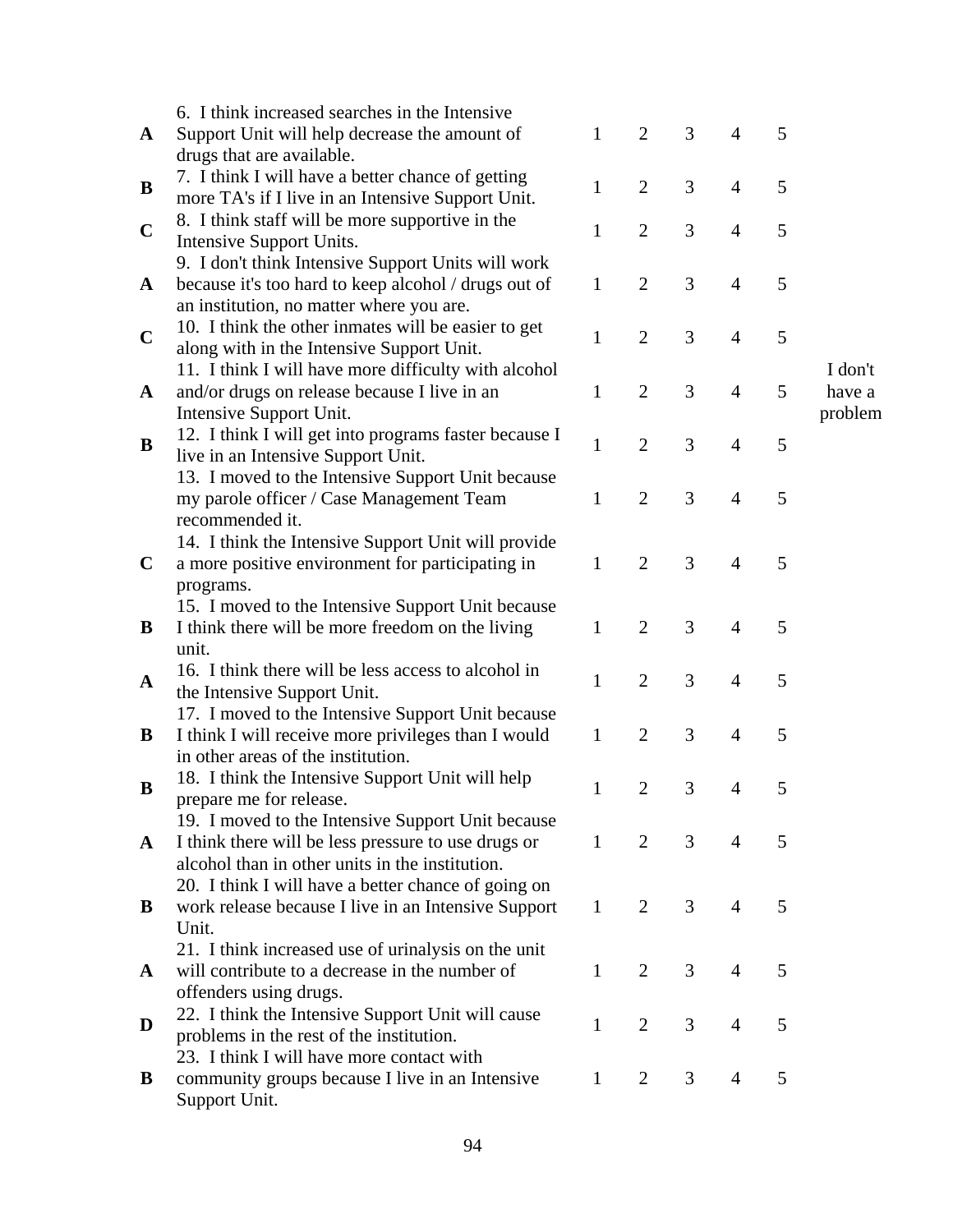| B            | 24. I think the living conditions will be better in   | $\mathbf{1}$ | $\overline{2}$ | 3 | 4              | 5 |         |
|--------------|-------------------------------------------------------|--------------|----------------|---|----------------|---|---------|
|              | the Intensive Support Unit.                           |              |                |   |                |   |         |
|              | 25. I moved to the Intensive Support Unit to stay     | $\mathbf{1}$ | $\overline{2}$ | 3 | $\overline{4}$ | 5 |         |
|              | away from the general drug culture.                   |              |                |   |                |   |         |
|              | 26. I think that living in the Intensive Support      |              |                |   |                |   | I don't |
|              | Units will help me with my substance abuse            | 1            | $\overline{2}$ | 3 | $\overline{4}$ | 5 | have a  |
|              | problem.                                              |              |                |   |                |   | problem |
|              | 27. I moved to the Intensive Support Units to get     | $\mathbf{1}$ | $\overline{2}$ | 3 | $\overline{4}$ | 5 |         |
|              | away from muscling.                                   |              |                |   |                |   |         |
|              | 28. I think I will have a better chance of getting    |              |                |   |                |   |         |
| B            | early release because I live in an Intensive Support  | $\mathbf{1}$ | $\overline{2}$ | 3 | $\overline{4}$ | 5 |         |
|              | Unit.                                                 |              |                |   |                |   |         |
|              | 29. I think I will have a better chance of getting    |              |                |   |                |   |         |
| B            | more visits because I live in an Intensive Support    | $\mathbf{1}$ | $\overline{2}$ | 3 | $\overline{4}$ | 5 |         |
|              | Unit.                                                 |              |                |   |                |   |         |
| B            | 30. I think I will get more support from community    | 1            | $\overline{2}$ | 3 | $\overline{4}$ | 5 |         |
|              | groups because I live in an Intensive Support Unit.   |              |                |   |                |   |         |
| $\mathbf{A}$ | 31. I think there will be less access to drugs in the | $\mathbf{1}$ | $\overline{2}$ | 3 | 4              | 5 |         |
|              | Intensive Support Units.                              |              |                |   |                |   |         |
| B            | 32. I think that living on the Intensive Support Unit | $\mathbf{1}$ | $\overline{2}$ | 3 | 4              | 5 |         |
|              | will help me do better on release.                    |              |                |   |                |   |         |
|              | 33. I don't think the Intensive Support Units will    |              |                |   |                |   |         |
| $\mathbf{A}$ | work because it's too hard to get clean in an         | $\mathbf{1}$ | $\overline{2}$ | 3 | 4              | 5 |         |
|              | institution, no matter where you are.                 |              |                |   |                |   |         |
|              | 34. I moved to the Intensive Support Unit to avoid    |              |                |   |                |   |         |
|              | pressures on friends and family coming in for         | 1            | $\overline{2}$ | 3 | $\overline{4}$ | 5 |         |
|              | visits.                                               |              |                |   |                |   |         |
| $\mathbf C$  | 35. I think other offenders will be more supportive   | $\mathbf{1}$ | $\overline{2}$ | 3 | $\overline{4}$ | 5 |         |
|              | in the Intensive Support Unit.                        |              |                |   |                |   |         |
|              | 36. I moved to the Intensive Support Unit because     |              |                |   |                |   | I don't |
|              | I want to stay clean.                                 | $\mathbf{1}$ | $\overline{2}$ | 3 | $\overline{4}$ | 5 | have a  |
|              |                                                       |              |                |   |                |   | problem |
|              | 37. I think offenders from other units will give me   |              |                |   |                |   |         |
| D            | a hard time for moving to the Intensive Support       | $\mathbf{1}$ | $\overline{2}$ | 3 | 4              | 5 |         |
|              | Unit.                                                 |              |                |   |                |   |         |
| A            | 38. I think the Intensive Support Unit will help      | $\mathbf{1}$ | $\overline{2}$ | 3 | $\overline{4}$ | 5 |         |
|              | other offenders.                                      |              |                |   |                |   |         |
|              | 39. I moved to the Intensive Support Unit because     |              |                |   |                |   | I don't |
|              | I want to get clean.                                  | $\mathbf{1}$ | $\overline{2}$ | 3 | $\overline{4}$ | 5 | have a  |
|              |                                                       |              |                |   |                |   | problem |
|              | 40. I think increased searches in the Intensive       |              |                |   |                |   |         |
| $\mathbf{A}$ | Support Units will help decrease the amount of        | $\mathbf{1}$ | $\overline{2}$ | 3 | $\overline{4}$ | 5 |         |
|              | alcohol that is produced.                             |              |                |   |                |   |         |
|              | 41. I don't think the Intensive Support Unit will     |              |                |   |                |   | I don't |
| A            | help me because my problem is too severe.             | $\mathbf{1}$ | $\overline{2}$ | 3 | $\overline{4}$ | 5 | have a  |
|              |                                                       |              |                |   |                |   | problem |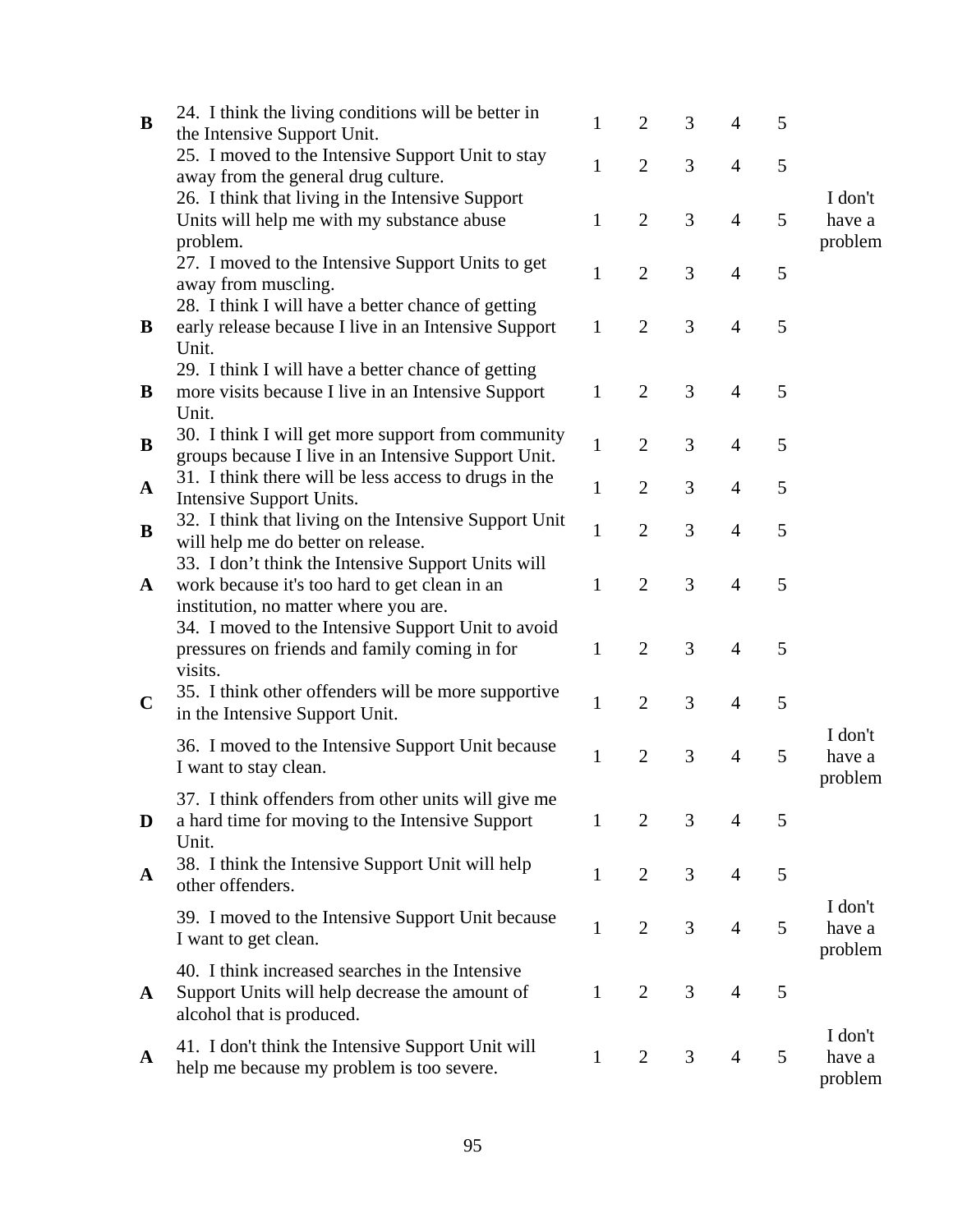| $\mathbf{A}$ | 42. I think increased use of urinalysis on the unit<br>will contribute to a decrease in the number of<br>offenders drinking.                            | $\mathcal{D}_{\mathcal{L}}$ | 3                       | $\overline{4}$ | 5              |  |
|--------------|---------------------------------------------------------------------------------------------------------------------------------------------------------|-----------------------------|-------------------------|----------------|----------------|--|
| $\mathbf{A}$ | 43. I don't think Intensive Support Units will work<br>because it's too hard to stay clean in an institution, $1 \t 2 \t 3$<br>no matter where you are. |                             |                         | $\overline{4}$ | $\overline{5}$ |  |
| D            | 44. I think the Intensive Support Unit will have a<br>positive influence on the rest of the institution.                                                | 2                           | $\overline{3}$          | $\overline{A}$ | $\overline{5}$ |  |
| D            | 45. I think other institutional staff will support the<br>Intensive Support Unit.                                                                       | $\mathcal{D}$               | $\overline{\mathbf{3}}$ | $\overline{4}$ | $\overline{5}$ |  |
| A            | 46. I think Intensive Support Units are a good idea. 1                                                                                                  |                             | 3                       |                |                |  |

**A** = Perceived Effectiveness scale items.

**B** = Expected Benefits scale items.

**C** = Expected ISU Support scale items.

**D** = Impact of ISU on Institution scale items.

## **SECTION IV: ADDITIONAL COMMENTS**

Why do you think the Intensive Support Units will be effective? Please comment. \_\_\_\_\_\_\_\_\_\_\_\_\_\_\_\_\_\_\_\_\_\_\_\_\_\_\_\_\_\_\_\_\_\_\_\_\_\_\_\_\_\_\_\_\_\_\_\_\_\_\_\_\_\_\_\_\_\_\_\_\_\_\_\_

\_\_\_\_\_\_\_\_\_\_\_\_\_\_\_\_\_\_\_\_\_\_\_\_\_\_\_\_\_\_\_\_\_\_\_\_\_\_\_\_\_\_\_\_\_\_\_\_\_\_\_\_\_\_\_\_\_\_\_\_\_\_\_\_

\_\_\_\_\_\_\_\_\_\_\_\_\_\_\_\_\_\_\_\_\_\_\_\_\_\_\_\_\_\_\_\_\_\_\_\_\_\_\_\_\_\_\_\_\_\_\_\_\_\_\_\_\_\_\_\_\_\_\_\_\_\_\_\_ \_\_\_\_\_\_\_\_\_\_\_\_\_\_\_\_\_\_\_\_\_\_\_\_\_\_\_\_\_\_\_\_\_\_\_\_\_\_\_\_\_\_\_\_\_\_\_\_\_\_\_\_\_\_\_\_\_\_\_\_\_\_\_\_

\_\_\_\_\_\_\_\_\_\_\_\_\_\_\_\_\_\_\_\_\_\_\_\_\_\_\_\_\_\_\_\_\_\_\_\_\_\_\_\_\_\_\_\_\_\_\_\_\_\_\_\_\_\_\_\_\_\_\_\_\_\_\_\_ \_\_\_\_\_\_\_\_\_\_\_\_\_\_\_\_\_\_\_\_\_\_\_\_\_\_\_\_\_\_\_\_\_\_\_\_\_\_\_\_\_\_\_\_\_\_\_\_\_\_\_\_\_\_\_\_\_\_\_\_\_\_\_\_

Do you think there will be any problems with the units? Please comment.

Please add any additional comments in the space below.

*Thank you for your cooperation*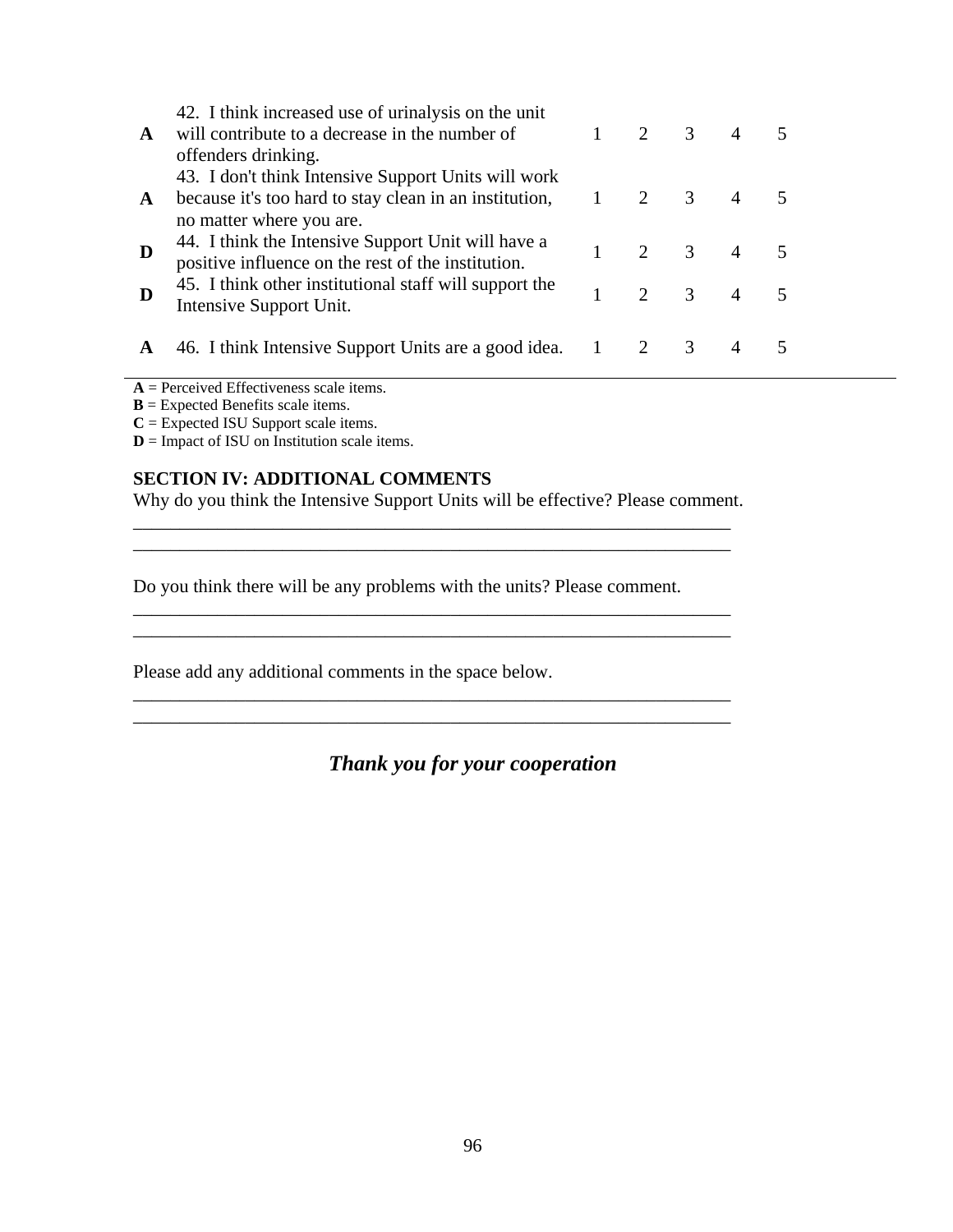## **APPENDIX F**

#### **Offender Post Evaluation Questionnaire**

#### **SECTION I : INTRODUCTION**

This questionnaire is part of a study being conducted by the Research Branch and Performance Assurance Sector to examine how offenders feel about living in the Intensive Support Units. While the questionnaire is voluntary, your cooperation is important in order for CSC to get a better understanding of how the Intensive Support Units are helping offenders. If you do agree to complete the questionnaire, please answer all of the questions.

This questionnaire is not a personal evaluation.

All of your responses will be treated with confidentiality. The research team will only handle your completed questionnaire. Your answers will only be used within the Research Branch and Performance Assurance Sector and will not be released to other institutional staff, National Headquarters staff or the National Parole Board. Your individual responses will be combined with responses from other inmates at this institution and from other Intensive Support Units participating in the study, so you cannot be identified.

#### **SECTION II : BASIC INFORMATION**

#### **SECTION III: SURVEY**

**Directions:** In the next few pages, you will find a series of statements that you might agree or disagree with. Circle the answer that best reflects how you feel about each statement. Please answer every question, so we can get your opinion on a number of different issues involving the Intensive Support Units.

| <b>Strongly</b><br><b>Disagree</b> | <b>Disagree</b>                           |  | <b>Neither Agree</b><br>nor Disagree |                             | Agree |   |   | <b>Strongly</b><br>Agree |
|------------------------------------|-------------------------------------------|--|--------------------------------------|-----------------------------|-------|---|---|--------------------------|
|                                    |                                           |  |                                      |                             |       |   |   |                          |
|                                    | 1. I have an alcohol problem.             |  |                                      | 2                           | 3     |   | 5 |                          |
| problem.                           | 2. Other people think I have an alcohol   |  |                                      | $\mathcal{D}_{\mathcal{L}}$ | 3     |   |   |                          |
| 3. I have a drug problem.          |                                           |  |                                      |                             | 3     | 4 |   |                          |
| problem.                           | 4. Other people think I have a drug       |  |                                      | $\mathcal{D}_{\cdot}$       | 3     |   |   |                          |
|                                    | 5. I moved to the Intensive Support Units |  |                                      |                             | 3     | 4 |   | I don't have a           |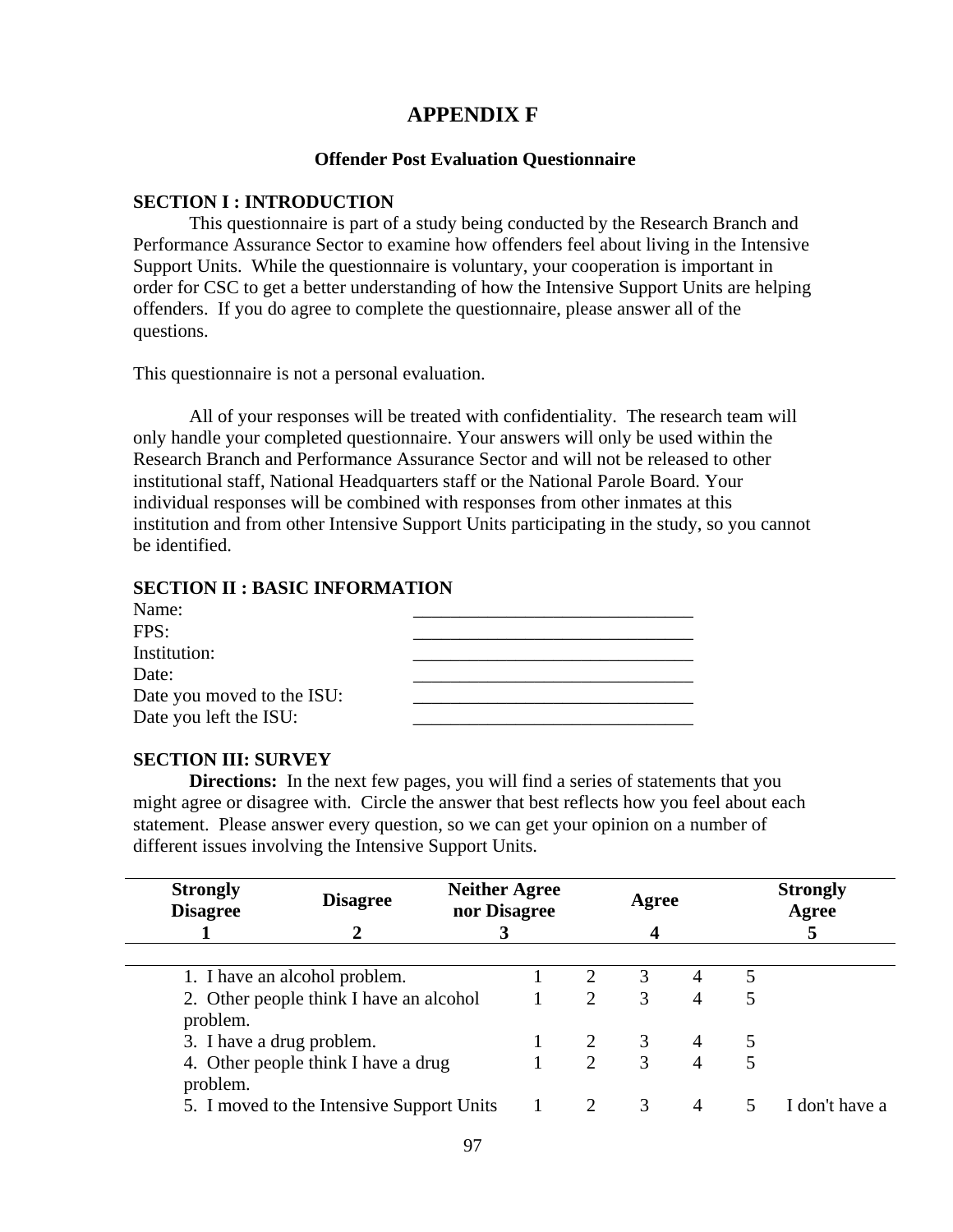|              | because of my alcohol or drug problem.                                     |              |                |   |                |   | problem        |
|--------------|----------------------------------------------------------------------------|--------------|----------------|---|----------------|---|----------------|
|              | 6. I think increased searches in the                                       | $\mathbf{1}$ | $\overline{2}$ | 3 | $\overline{4}$ | 5 |                |
| $\mathbf{A}$ | Intensive Support Units helped decrease                                    |              |                |   |                |   |                |
|              | the amount of drugs that were available.                                   |              |                |   |                |   |                |
|              | 7. I think I had/will have a better chance                                 | $\mathbf{1}$ | $\overline{2}$ | 3 | $\overline{4}$ | 5 |                |
| B            | of getting more TA's because I lived in an                                 |              |                |   |                |   |                |
|              | Intensive Support Units.                                                   |              |                |   |                |   |                |
|              | 8. I think staff were more supportive in                                   | $\mathbf{1}$ | $\overline{2}$ | 3 | $\overline{4}$ | 5 |                |
| $\mathbf C$  | the Intensive Support Units.                                               |              |                |   |                |   |                |
|              | 9. I don't think Intensive Support Units                                   | $\mathbf{1}$ | $\mathbf{2}$   | 3 | $\overline{4}$ | 5 |                |
| $\mathbf A$  | work because it's too hard to keep alcohol                                 |              |                |   |                |   |                |
|              | / drugs out of an institution, no matter                                   |              |                |   |                |   |                |
|              | where you are.                                                             |              |                |   |                |   |                |
|              | 10. I think the other inmates were easier                                  | $\mathbf{1}$ | $\overline{2}$ | 3 | $\overline{4}$ | 5 |                |
| $\mathbf C$  | to get along with in the Intensive Support                                 |              |                |   |                |   |                |
|              | Units.                                                                     |              |                |   |                |   |                |
|              | 11. I think I will have more difficulty                                    | $\mathbf{1}$ | $\mathbf{2}$   | 3 | $\overline{4}$ | 5 | I don't have a |
| $\mathbf{A}$ | with alcohol and/or drugs on release                                       |              |                |   |                |   | problem        |
|              | because I lived in an Intensive Support                                    |              |                |   |                |   |                |
|              | Unit.                                                                      |              |                |   |                |   |                |
|              | 12. I think I got into programs faster                                     | $\mathbf{1}$ | $\overline{2}$ | 3 | $\overline{4}$ | 5 |                |
| B            | because I lived in an Intensive Support                                    |              |                |   |                |   |                |
|              | Units.                                                                     |              |                |   |                |   |                |
|              | 13. I moved to the Intensive Support Unit                                  | $\mathbf{1}$ | $\overline{2}$ | 3 | $\overline{4}$ | 5 |                |
|              | because my parole officer / Case                                           |              |                |   |                |   |                |
|              | Management Team recommended it.<br>14. I think the Intensive Support Units | $\mathbf{1}$ | $\overline{2}$ | 3 | $\overline{4}$ | 5 |                |
| $\mathbf C$  | provided a more positive environment for                                   |              |                |   |                |   |                |
|              | participating in programs.                                                 |              |                |   |                |   |                |
|              | 15. There was more freedom on the living                                   | $\mathbf{1}$ | $\overline{2}$ | 3 | 4              | 5 |                |
| B            | unit.                                                                      |              |                |   |                |   |                |
|              | 16. I think there is less access to alcohol                                | 1            | $\overline{2}$ | 3 | 4              | 5 |                |
| A            | in the Intensive Support Units.                                            |              |                |   |                |   |                |
|              | 17. I received more privileges in the                                      | 1            | $\overline{2}$ | 3 | 4              | 5 |                |
| B            | Intensive Support Units than I would have                                  |              |                |   |                |   |                |
|              | in other areas of the institution.                                         |              |                |   |                |   |                |
|              | 18. I think the Intensive Support Units                                    | $\mathbf{1}$ | $\overline{2}$ | 3 | $\overline{4}$ | 5 |                |
| B            | helped prepare me for release.                                             |              |                |   |                |   |                |
|              | 19. There was less pressure to use drugs                                   | $\mathbf{1}$ | $\overline{2}$ | 3 | 4              | 5 |                |
| A            | or alcohol in the Intensive Support Units                                  |              |                |   |                |   |                |
|              | than in other units in the institution.                                    |              |                |   |                |   |                |
|              | 20. I think I had/will have a better chance                                | 1            | $\overline{2}$ | 3 | $\overline{4}$ | 5 |                |
| B            | of going on work release because I lived                                   |              |                |   |                |   |                |
|              | in an Intensive Support Unit.                                              |              |                |   |                |   |                |
|              | 21. I think increased use of urinalysis on                                 | 1            | $\overline{2}$ | 3 | 4              | 5 |                |
| $\mathbf{A}$ | the unit contributed to a decrease in the                                  |              |                |   |                |   |                |
|              | number of offenders using drugs.                                           |              |                |   |                |   |                |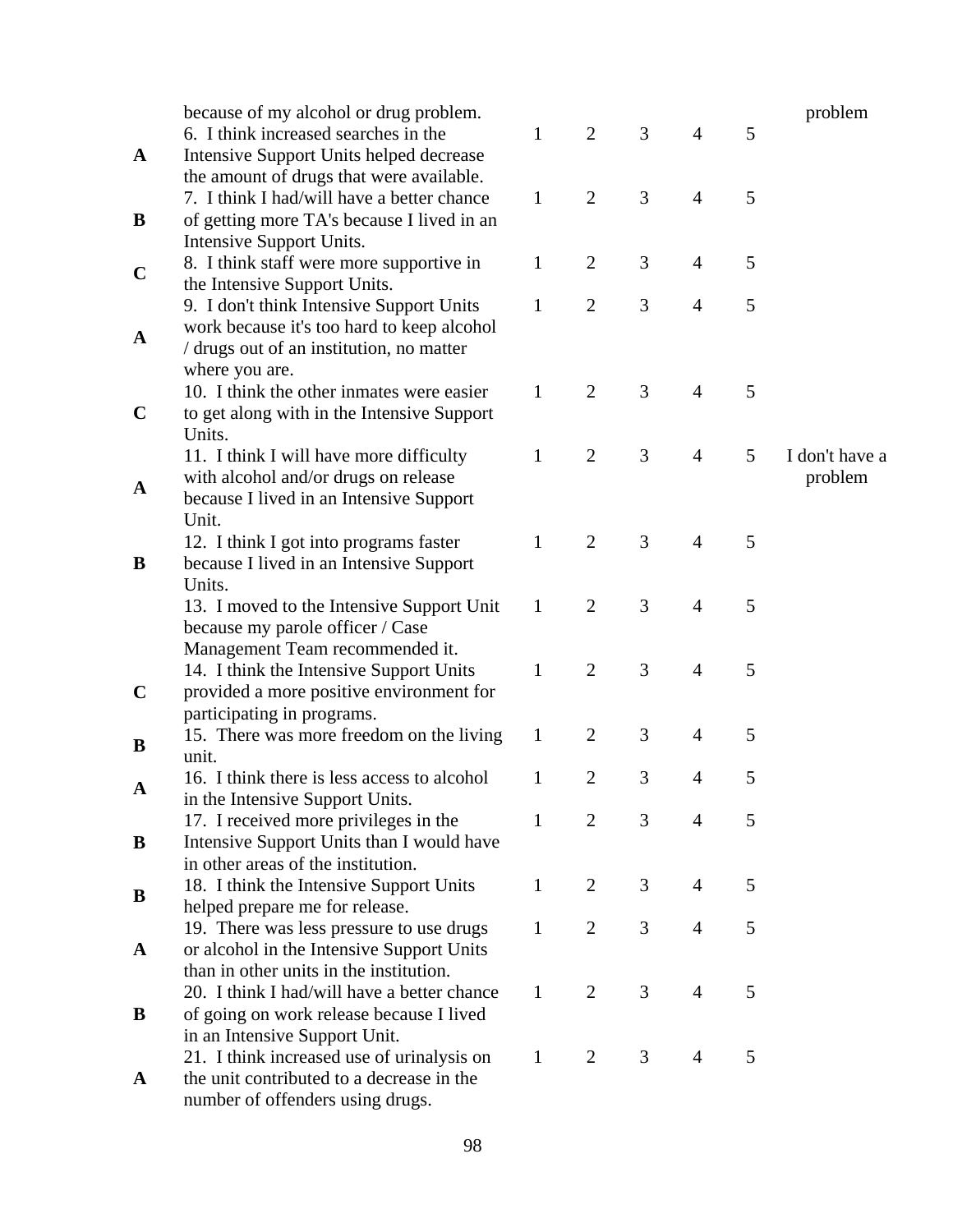|              | 22. I think the Intensive Support Unit                                                | 1            | $\overline{2}$ | 3              | 4              | 5 |                |
|--------------|---------------------------------------------------------------------------------------|--------------|----------------|----------------|----------------|---|----------------|
| D            | caused problems in the rest of the                                                    |              |                |                |                |   |                |
|              | institution.                                                                          |              |                |                |                |   |                |
|              | 23. I think I had more contact with                                                   | $\mathbf{1}$ | $\overline{2}$ | 3              | $\overline{4}$ | 5 |                |
| B            | community groups because I lived in an                                                |              |                |                |                |   |                |
|              | Intensive Support Unit.                                                               |              |                |                |                |   |                |
| B            | 24. I think the living conditions were                                                | $\mathbf{1}$ | $\overline{2}$ | 3              | $\overline{4}$ | 5 |                |
|              | better in the Intensive Support Unit.                                                 |              |                |                |                |   |                |
|              | 25. I moved to the Intensive Support Unit                                             | $\mathbf{1}$ | $\overline{2}$ | 3              | 4              | 5 |                |
|              | to stay away from the general drug                                                    |              |                |                |                |   |                |
|              | culture.                                                                              |              |                |                |                |   |                |
|              | 26. I think that living in the Intensive                                              | 1            | $\overline{2}$ | 3              | $\overline{4}$ | 5 | I don't have a |
|              | Support Unit helped me with my                                                        |              |                |                |                |   | problem        |
|              | substance abuse problem.                                                              |              |                |                |                |   |                |
|              | 27. I moved to the Intensive Support Unit                                             | $\mathbf{1}$ | $\overline{2}$ | 3              | 4              | 5 |                |
|              | to get away from muscling.                                                            | $\mathbf{1}$ | $\overline{2}$ | 3              | $\overline{4}$ | 5 |                |
| B            | 28. I think I had a better chance of getting<br>early release because I lived in an   |              |                |                |                |   |                |
|              | Intensive Support Unit.                                                               |              |                |                |                |   |                |
|              | 29. I think I had/will have a better chance                                           | $\mathbf{1}$ | $\overline{2}$ | 3              | $\overline{4}$ | 5 |                |
| B            | of getting more visits because I lived in an                                          |              |                |                |                |   |                |
|              | Intensive Support Unit.                                                               |              |                |                |                |   |                |
|              | 30. I think I got more support from                                                   | $\mathbf{1}$ | $\overline{2}$ | 3              | $\overline{4}$ | 5 |                |
| B            | community groups because I lived in an                                                |              |                |                |                |   |                |
|              | Intensive Support Unit.                                                               |              |                |                |                |   |                |
|              | 31. I think unit staff assisted me in dealing                                         | $\mathbf{1}$ | $\overline{2}$ | 3              | $\overline{4}$ | 5 | I don't have a |
|              | with my substance abuse problem.                                                      |              |                |                |                |   | problem        |
| $\mathbf A$  | 32. I think there was less access to drugs                                            | 1            | $\overline{2}$ | 3              | 4              | 5 |                |
|              | in the Intensive Support Unit.                                                        |              |                |                |                |   |                |
|              | 33. I think that living on the Intensive                                              | 1            | $\overline{2}$ | 3              | 4              | 5 |                |
| B            | Support Unit will help me do better on                                                |              |                |                |                |   |                |
|              | release.                                                                              |              |                |                |                |   |                |
|              | 34. I don't think Intensive Support Units                                             | $\mathbf{1}$ | $\overline{2}$ | $\mathfrak{Z}$ | $\overline{4}$ | 5 |                |
| $\mathbf{A}$ | work because it's too hard to get clean in                                            |              |                |                |                |   |                |
|              | an institution, no matter where you are.<br>35. I moved to the Intensive Support Unit | $\mathbf{1}$ | $\overline{2}$ | 3              | $\overline{4}$ | 5 |                |
|              | to avoid pressures on friends and family                                              |              |                |                |                |   |                |
|              | coming in for visits.                                                                 |              |                |                |                |   |                |
|              | 36. I think other offenders were more                                                 | $\mathbf{1}$ | $\overline{2}$ | 3              | 4              | 5 |                |
| $\mathbf C$  | supportive in the Intensive Support Unit.                                             |              |                |                |                |   |                |
|              | 37. I moved to the Intensive Support                                                  | $\mathbf{1}$ | $\overline{2}$ | 3              | 4              | 5 | I don't have a |
|              | Units because I wanted to stay clean.                                                 |              |                |                |                |   | problem        |
|              | 38. Offenders from other units gave me a                                              | $\mathbf{1}$ | $\overline{2}$ | 3              | 4              | 5 |                |
|              | hard time for moving to the Intensive                                                 |              |                |                |                |   |                |
|              | Support Unit.                                                                         |              |                |                |                |   |                |
| A            | 39. I think the Intensive Support Unit                                                | $\mathbf{1}$ | $\overline{2}$ | 3              | 4              | 5 |                |
|              | helped other offenders.                                                               |              |                |                |                |   |                |
|              |                                                                                       |              |                |                |                |   |                |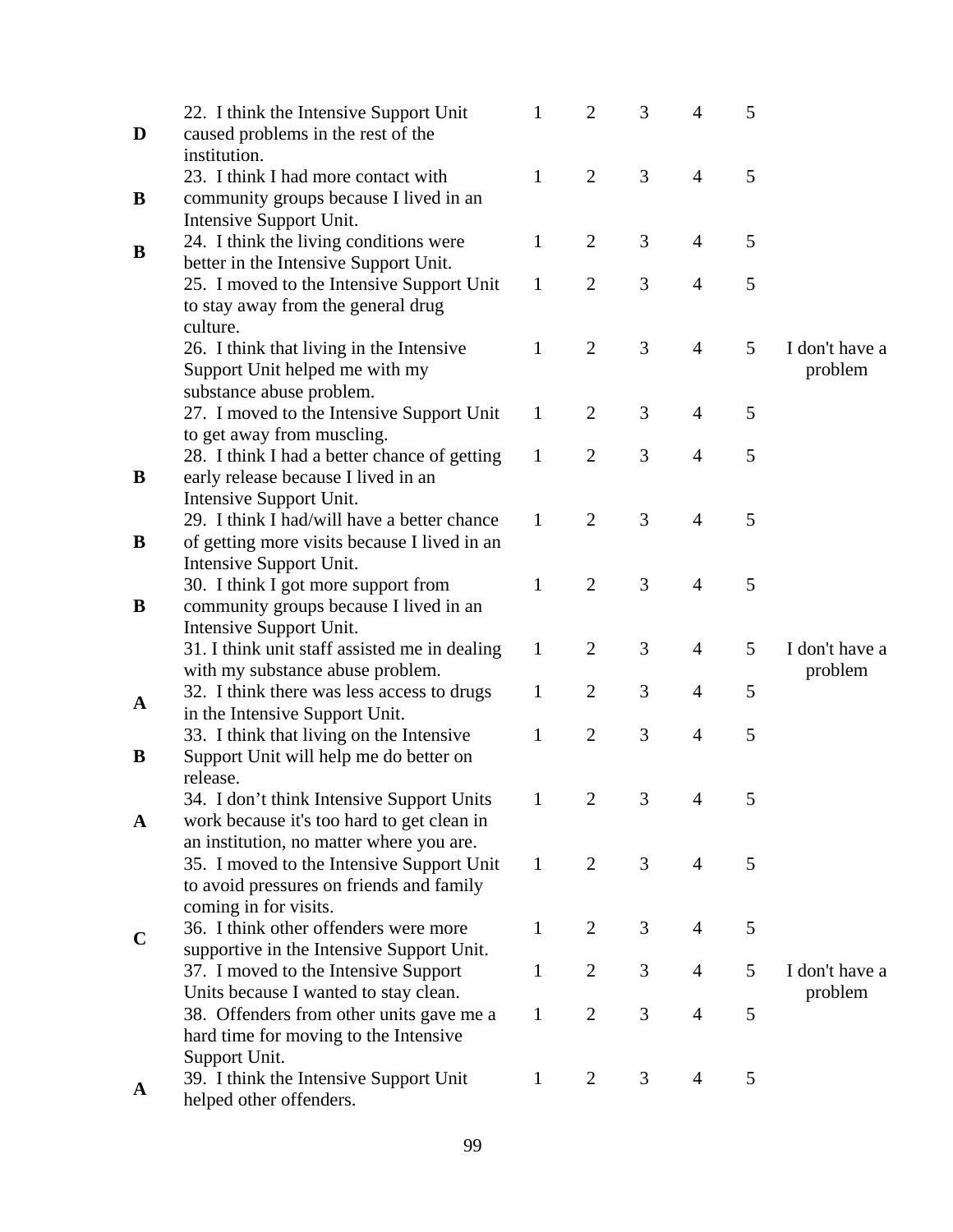|              | 40. I moved to the Intensive Support Unit<br>because I wanted to get clean.                                                       | 1            | $\overline{2}$ | 3 | $\overline{4}$ | 5 | I don't have a<br>problem |
|--------------|-----------------------------------------------------------------------------------------------------------------------------------|--------------|----------------|---|----------------|---|---------------------------|
| $\mathbf{A}$ | 41. I think increased searches in the<br>Intensive Support Unit helped decrease<br>the amount of alcohol that was produced.       | $\mathbf{1}$ | $\overline{2}$ | 3 | $\overline{4}$ | 5 |                           |
|              | 42. I don't think the Intensive Support<br>Unit helped me because my problem is<br>too severe.                                    | $\mathbf{1}$ | $\overline{2}$ | 3 | $\overline{4}$ | 5 | I don't have a<br>problem |
| $\mathbf{A}$ | 43. I think increased use of urinalysis on<br>the unit contributed to a decrease in the<br>number of offenders drinking.          | $\mathbf{1}$ | 2              | 3 | $\overline{4}$ | 5 |                           |
| $\mathbf{A}$ | 44. I don't think Intensive Support Units<br>work because it's too hard to stay clean in                                          | $\mathbf{1}$ | 2              | 3 | $\overline{4}$ | 5 |                           |
| D            | an institution, no matter where you are.<br>45. I think the Intensive Support Unit has<br>a positive influence on the rest of the | $\mathbf{1}$ | $\overline{2}$ | 3 | $\overline{4}$ | 5 |                           |
| D            | institution.<br>46. I think other institutional staff support<br>the Intensive Support Unit.                                      | $\mathbf{1}$ | 2              | 3 | $\overline{4}$ | 5 |                           |
| $\mathbf{A}$ | 47. I think Intensive Support Units are a<br>good idea.                                                                           | $\mathbf{1}$ | $\overline{2}$ | 3 | $\overline{4}$ | 5 |                           |
|              | 48. I think unit staff were knowledgeable<br>on substance abuse issues.                                                           | $\mathbf{1}$ | $\overline{2}$ | 3 | $\overline{4}$ | 5 |                           |

A = Perceived Effectiveness scale items.

B = Expected Benefits scale items.

 $C =$  Expected ISU Support scale items.

 $D =$  Impact of ISU on Institution scale items.

#### **SECTION IV: ADDITIONAL COMMENTS**

What did you like best about the Intensive Support Unit? Please comment.

What did you like the least about the Intensive Support Unit? Please comment.

\_\_\_\_\_\_\_\_\_\_\_\_\_\_\_\_\_\_\_\_\_\_\_\_\_\_\_\_\_\_\_\_\_\_\_\_\_\_\_\_\_\_\_\_\_\_\_\_\_\_\_\_\_\_\_\_\_\_\_\_\_\_\_\_\_ \_\_\_\_\_\_\_\_\_\_\_\_\_\_\_\_\_\_\_\_\_\_\_\_\_\_\_\_\_\_\_\_\_\_\_\_\_\_\_\_\_\_\_\_\_\_\_\_\_\_\_\_\_\_\_\_\_\_\_\_\_\_\_\_\_

\_\_\_\_\_\_\_\_\_\_\_\_\_\_\_\_\_\_\_\_\_\_\_\_\_\_\_\_\_\_\_\_\_\_\_\_\_\_\_\_\_\_\_\_\_\_\_\_\_\_\_\_\_\_\_\_\_\_\_\_\_\_\_\_\_ \_\_\_\_\_\_\_\_\_\_\_\_\_\_\_\_\_\_\_\_\_\_\_\_\_\_\_\_\_\_\_\_\_\_\_\_\_\_\_\_\_\_\_\_\_\_\_\_\_\_\_\_\_\_\_\_\_\_\_\_\_\_\_\_\_

\_\_\_\_\_\_\_\_\_\_\_\_\_\_\_\_\_\_\_\_\_\_\_\_\_\_\_\_\_\_\_\_\_\_\_\_\_\_\_\_\_\_\_\_\_\_\_\_\_\_\_\_\_\_\_\_\_\_\_\_\_\_\_\_ \_\_\_\_\_\_\_\_\_\_\_\_\_\_\_\_\_\_\_\_\_\_\_\_\_\_\_\_\_\_\_\_\_\_\_\_\_\_\_\_\_\_\_\_\_\_\_\_\_\_\_\_\_\_\_\_\_\_\_\_\_\_\_\_

Please add any additional comments in the space below.

## *Thank you for your cooperation.*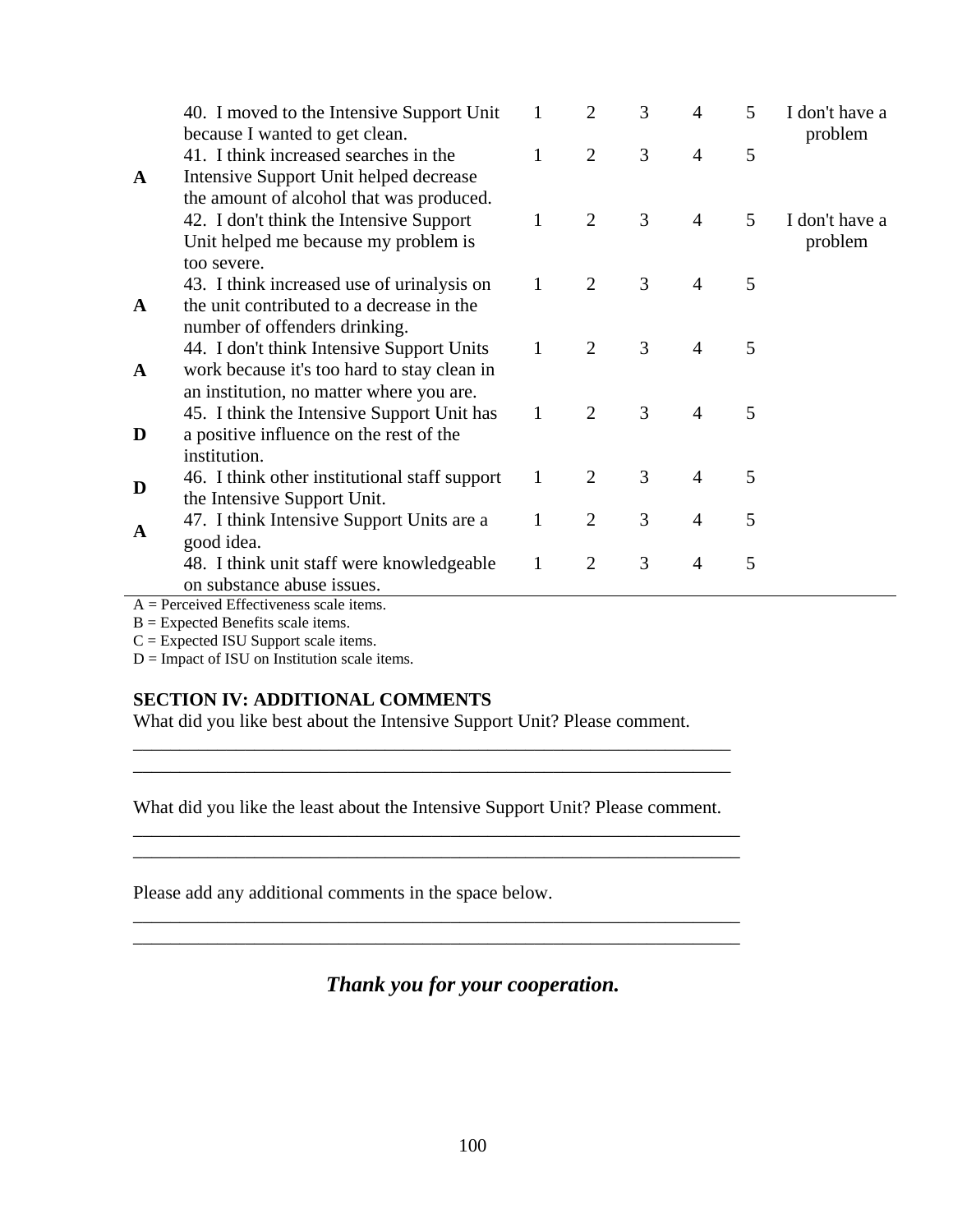# **Appendix G**

### **Balanced Inventory of Desirable Responding - Version 6**

**Instructions:** Using the scale below as a guide, circle the number beside each statement to indicate how true it is.

|     | Somewhat<br>Not true<br>true                                                      |              |                                  |                                  |                |   | Very true            |
|-----|-----------------------------------------------------------------------------------|--------------|----------------------------------|----------------------------------|----------------|---|----------------------|
|     | 1<br>$\overline{\mathbf{4}}$<br>$\boldsymbol{2}$<br>3<br>5                        |              |                                  | 6                                |                |   | 7                    |
|     |                                                                                   |              |                                  |                                  |                |   |                      |
| 1.  | My first impressions of people usually turn out to be right.                      | 1            | $\mathfrak{2}$                   | 3                                | 4              | 5 | $7\phantom{.0}$<br>6 |
| 2.  | It would be hard for me to break any of my bad habits.                            | 1            | $\overline{2}$                   | $\mathfrak{Z}$                   | $\overline{4}$ | 5 | 6<br>7               |
| 3.  | I don't care to know what other people really think of me.                        | 1            | $\overline{2}$                   | $\mathfrak{Z}$                   | $\overline{4}$ | 5 | 6 7                  |
| 4.  | I have not always been honest with myself.                                        | 1            | $\overline{2}$                   | $\overline{3}$                   | $\overline{4}$ | 5 | 6<br>$7\phantom{.0}$ |
| 5.  | I always like to know why I like things.                                          | 1            | $\overline{2}$                   | 3                                | $\overline{4}$ | 5 | $\overline{7}$<br>6  |
| 6.  | When my emotions are aroused, it biases my thinking.                              | 1            | $\overline{2}$                   | $\overline{3}$                   | $\overline{4}$ | 5 | 6<br>7               |
| 7.  | Once I've made up my mind, other people can seldom change<br>my opinion.          | $\mathbf{1}$ | $\overline{2}$                   | 3                                | $\overline{4}$ | 5 | 6<br>7               |
| 8.  | I am not a safe driver when I exceed the speed limit.                             | 1            | $\overline{2}$                   | $\mathfrak{Z}$                   | $\overline{4}$ | 5 | 6<br>7               |
| 9.  | I am fully in control of my own fate.                                             | 1            | $\overline{2}$                   | $\ensuremath{\mathfrak{Z}}$      | $\overline{4}$ | 5 | 6<br>$\overline{7}$  |
| 10. | It's hard for me to shut off a disturbing thought.                                | 1            | $\overline{2}$                   | 3                                | $\overline{4}$ | 5 | $\overline{7}$<br>6  |
| 11. | I never regret my decisions.                                                      | 1            | $\overline{2}$                   | 3                                | $\overline{4}$ | 5 | 6<br>7               |
| 12. | I sometimes lose out on things because I can't make up my                         |              |                                  |                                  |                |   |                      |
|     | mind soon enough.                                                                 | $\mathbf{1}$ | $\overline{2}$                   | 3                                | $\overline{4}$ | 5 | 6<br>7               |
| 13. | The reason I vote is because my vote can make a difference.                       | 1            | $\overline{2}$                   | 3                                | $\overline{4}$ | 5 | 6<br>7               |
| 14. | My parents were not always fair when they punished me.                            | 1            | $\overline{2}$                   | $\mathfrak{Z}$                   | $\overline{4}$ | 5 | 6<br>$\overline{7}$  |
| 15. | I am a completely rational person.                                                | 1            | $\overline{2}$                   | $\overline{3}$                   | $\overline{4}$ | 5 | 6<br>$\overline{7}$  |
| 16. | I rarely appreciate criticism.                                                    | 1            | $\overline{2}$                   | $\overline{3}$                   | $\overline{4}$ | 5 | 6<br>7               |
| 17. | I am very confident of my judgements.                                             | 1            | $\overline{2}$                   | $\overline{3}$                   | $\overline{4}$ | 5 | 6<br>$7\phantom{.0}$ |
| 18. | It's all right with me if some people happen to dislike me.                       | 1            | $\overline{2}$                   | $\overline{3}$                   | $\overline{4}$ | 5 | 6<br>$\overline{7}$  |
| 19. | I don't always know the reasons why I do the things I do.                         | 1            | $\overline{2}$                   | 3                                | $\overline{4}$ | 5 | $\overline{7}$<br>6  |
| 20. | I sometimes tell lies if I have to.                                               | 1            | $\overline{2}$                   | 3                                | $\overline{4}$ | 5 | $7\phantom{.0}$<br>6 |
| 21. | I never cover up my mistakes.                                                     | 1            | $\overline{2}$                   | 3                                | $\overline{4}$ | 5 | 6<br>7               |
| 22. | There have been occasions when I have taken advantage of                          | 1            | $\overline{2}$                   | 3                                | $\overline{4}$ | 5 | 6<br>7               |
| 23. | someone.                                                                          |              |                                  |                                  |                | 5 | 6<br>7               |
|     | I never swear.                                                                    | 1            | $\mathbf{2}$                     | 3                                | $\overline{4}$ |   |                      |
| 24. | I sometimes try to get even rather than forgive and forget.                       | 1            | $\overline{c}$<br>$\overline{2}$ | $\mathfrak{Z}$<br>$\overline{3}$ | $\overline{4}$ | 5 | 6<br>7               |
| 25. | I always obey laws, even if I'm unlikely to get caught.                           | 1            |                                  |                                  | $\overline{4}$ | 5 | 6<br>7               |
| 26. | I have said something bad about a friend behind his/her back.                     | $\mathbf{1}$ | 2                                | 3                                | $\overline{4}$ | 5 | 6<br>7               |
| 27. | When I hear people talking privately, I avoid listening.                          | 1            | $\overline{2}$                   | 3                                | $\overline{4}$ | 5 | 6<br>7               |
| 28. | I have received too much change from a salesperson without<br>telling him or her. | 1            | $\overline{2}$                   | 3                                | $\overline{4}$ | 5 | 6<br>7               |
| 29. | I always declare everything at customs.                                           |              | $\overline{2}$                   | 3                                | $\overline{4}$ | 5 | 6<br>7               |
| 30. | When I was young I sometimes stole things.                                        | 1            | $\overline{2}$                   | 3                                | $\overline{4}$ | 5 | 6<br>$\tau$          |
| 31. | I have never dropped litter on the street.                                        |              | $\overline{2}$                   | $\overline{3}$                   | $\overline{4}$ | 5 | 6<br>7               |
| 32. | I sometimes drive faster than the speed limit.                                    |              | $\overline{2}$                   | 3                                | $\overline{4}$ | 5 | 6<br>7               |
| 33. | I have done things that I don't tell other people about.                          |              | $\overline{2}$                   | 3                                | $\overline{4}$ | 5 | 6<br>$\overline{7}$  |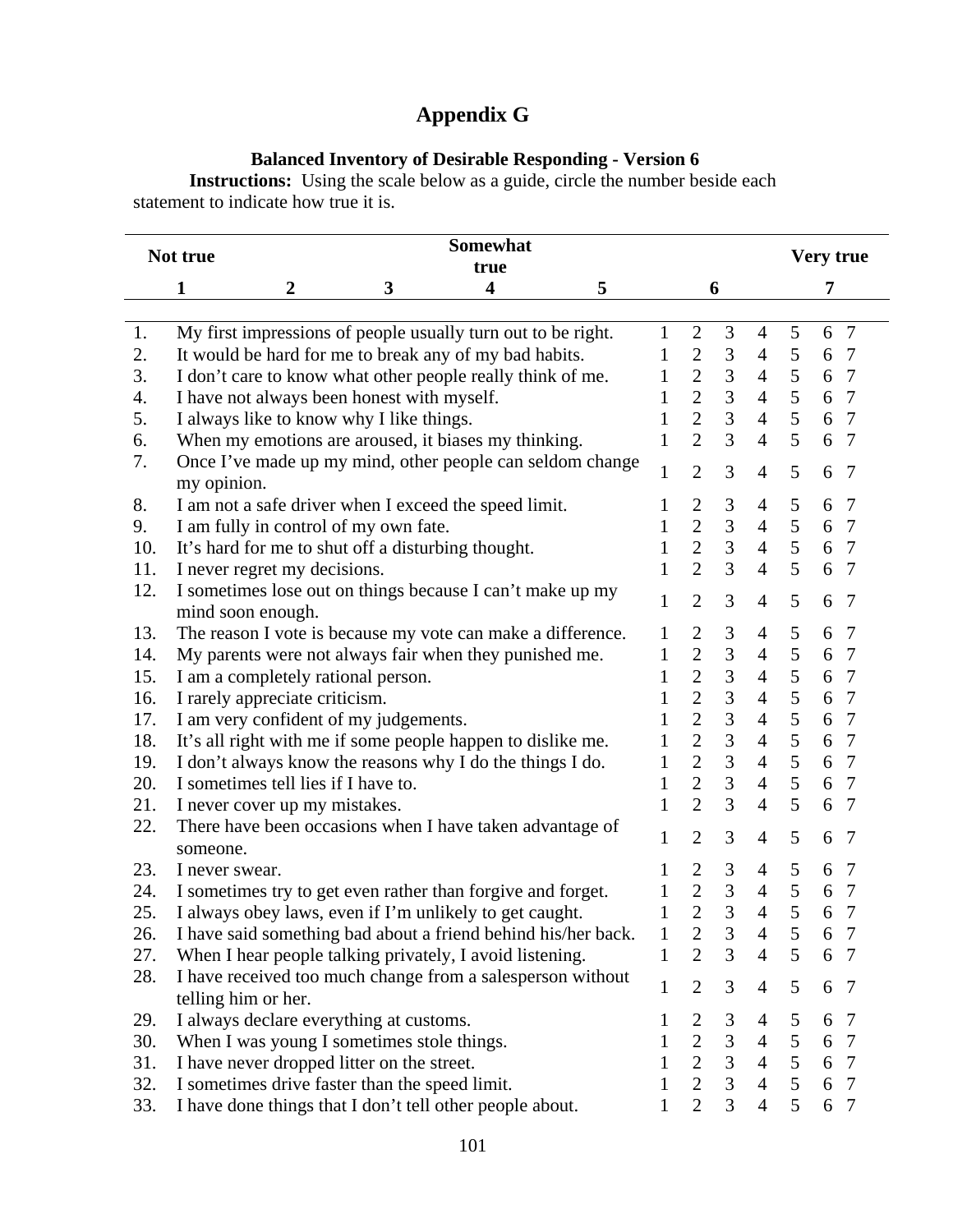| 34. I never take things that don't belong to me.                                      |  |  | $1 \t2 \t3 \t4 \t5 \t6 \t7$ |  |
|---------------------------------------------------------------------------------------|--|--|-----------------------------|--|
| 35. I have taken sick leave from work or school even though I<br>wasn't really sick.  |  |  | $1 \t2 \t3 \t4 \t5 \t6 \t7$ |  |
| 36. I have never damaged a library book or store merchandise<br>without reporting it. |  |  | $1 \t2 \t3 \t4 \t5 \t6 \t7$ |  |
| 37. I have some pretty awful habits.                                                  |  |  | $1 \t2 \t3 \t4 \t5 \t6 \t7$ |  |
| 38. I don't gossip about other people's business.                                     |  |  | $1 \t2 \t3 \t4 \t5 \t6 \t7$ |  |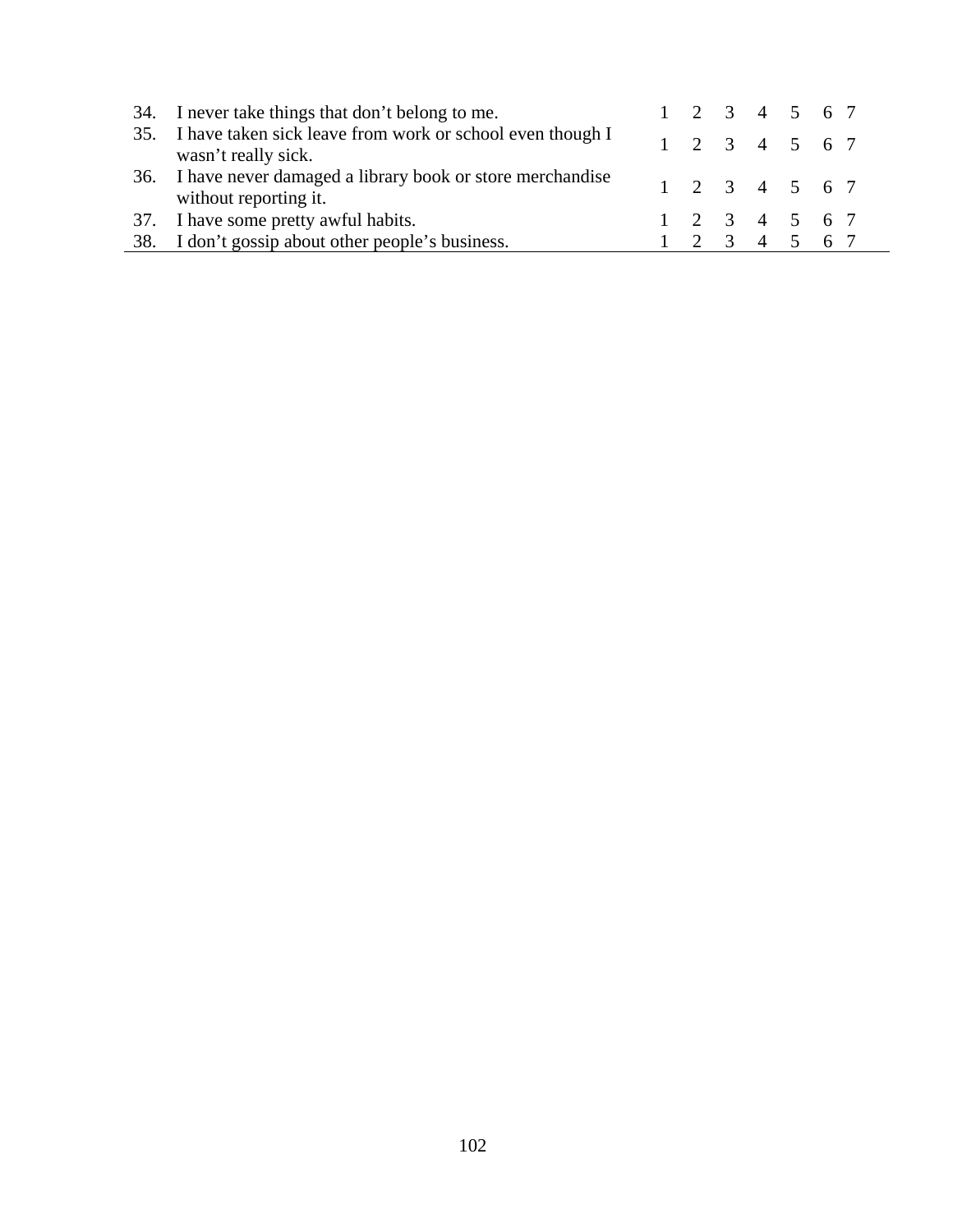## **APPENDIX H**

## **Offender Process Measures**

| UNIT:<br>OFFENDER: | <b>ADMISSION DATE:</b><br><b>DEPARTURE DATE:</b>                                                   |                                      |                                                          |                                             |                      |                    |           |                                    |
|--------------------|----------------------------------------------------------------------------------------------------|--------------------------------------|----------------------------------------------------------|---------------------------------------------|----------------------|--------------------|-----------|------------------------------------|
| <b>DATE</b>        | $\mathbf{f}$<br>TION<br><b>SISX</b><br>UNIT<br><b>TIMETTE</b><br>URINAI<br>$\overline{\mathbf{g}}$ | $\mathrm{(CODE)}^1$<br><b>RESULT</b> | <b>UNIT</b><br><b>SUPPORT</b><br><b>CONTRA</b><br>GROUPS | <b>ATTENDED/TYPE</b><br><b>CTP PROGRAMS</b> | EMPLOYMENT<br>STATUS | RELEASE/TA<br>WORK | METHADONE | <b>COMMUNIT</b><br><b>SUPPORTS</b> |
|                    |                                                                                                    |                                      |                                                          |                                             |                      |                    |           |                                    |
|                    |                                                                                                    |                                      |                                                          |                                             |                      |                    |           |                                    |

|    | <b>URINALYSIS RESULT CODES</b>   | <b>CONTRACT UNIT SUPPORT GROUP</b><br><b>TYPES</b> |
|----|----------------------------------|----------------------------------------------------|
|    | 1. NEGATIVE TO ALL SUBSTANCES    | 1. $AA/NA$ (INST.)                                 |
|    | <b>POSITIVE FOR CANNABINOIDS</b> | 2. AA/NA (COMMUNITY)                               |
|    | <b>POSITIVE FOR</b>              | <b>SITE SPECIFIC PROGRAM</b><br>$3_{-}$            |
|    | <b>BENZODIAZEPINES</b>           | <b>PEER GROUP</b><br>4.                            |
|    | 4. POSITIVE FOR BARBITUATES      |                                                    |
|    | <b>POSITIVE FOR OPIATES</b>      |                                                    |
| 6. | <b>POSITIVE FOR COCAINE</b>      |                                                    |
|    | <b>POSITIVE FOR AMPHETIMINES</b> |                                                    |
|    | <b>POSITIVE FOR PSYCHADELICS</b> |                                                    |

| <b>CTP PROGRAMS TYPES</b> | <b>EMPLOYMENT TYPE</b>  |
|---------------------------|-------------------------|
| 1.   COG SKILLS           | 1. EMPLOYED FULL TIME   |
| OSAPP/OSAPP               | 2. UNEMPLOYED FULL TIME |
| MAINTENANCE/CHOICES/HISAP | 3. UNEMPLOYED HALF TIME |
| 3. A&E MANAGEMENT         | 4. UNABLE TO WORK       |
| <b>FAMILY VIOLENCE</b>    | <b>OTHER</b>            |
| <b>SEX OFFENDER</b>       |                         |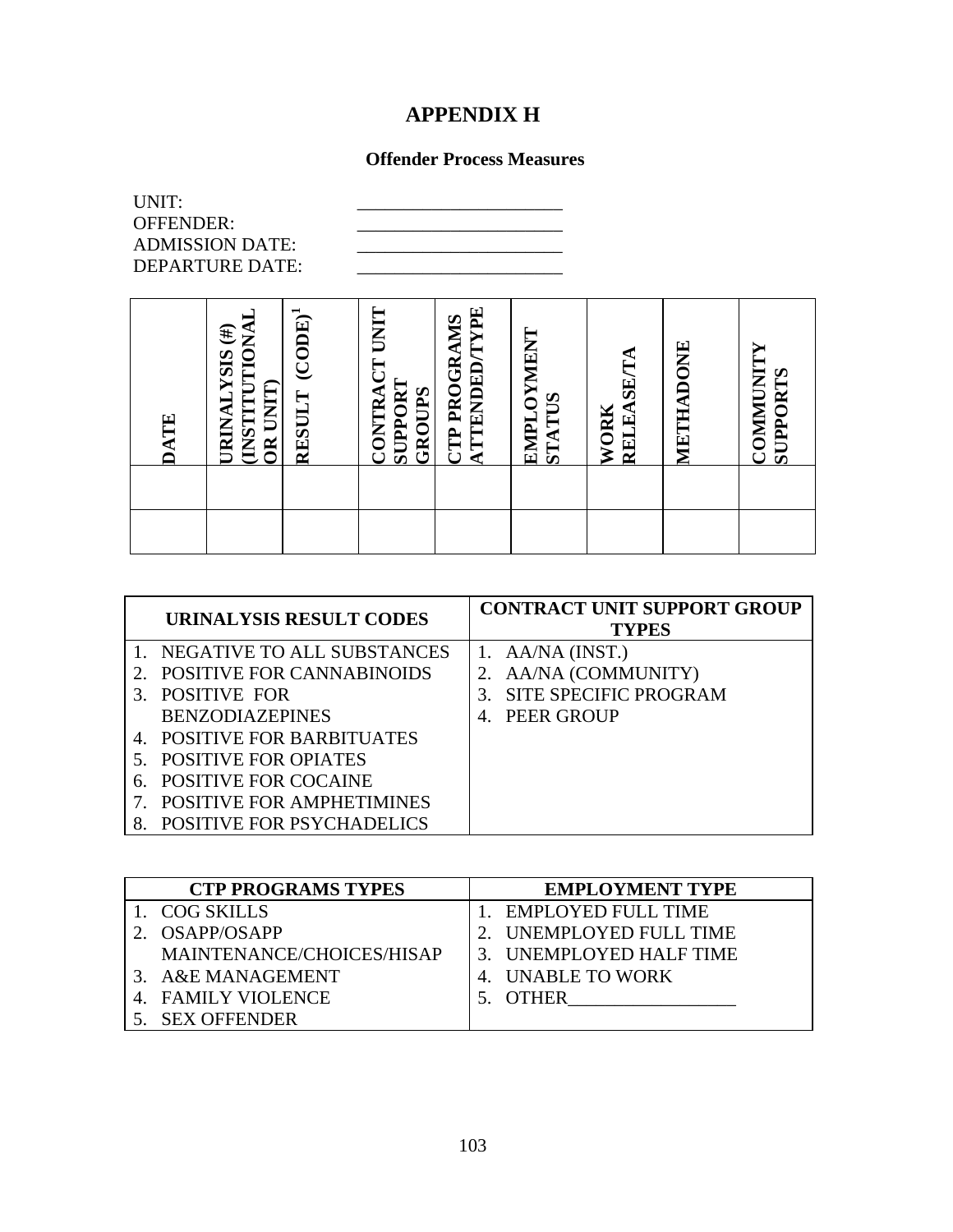| <b>WORK RELEASE/TA</b>    | <b>COMMUNITY SUPPORT TYPE</b> |
|---------------------------|-------------------------------|
| <b>WORK RELEASE</b>       | <b>FAMILY/FRIENDS</b>         |
| <b>ESCORTED TEMPORARY</b> | RELIGIOUS                     |
| <b>ABSENCE</b>            | CULTURAL                      |
| UNESCORTED TEMPORARY      | 4. JOHN HOWARD                |
| <b>ABSENCE</b>            | 5. "LIFER" SUPPORT GROUPS     |
| 4. PRIVATE FAMILY VISIT   | <b>OTHER</b>                  |
| FHER                      |                               |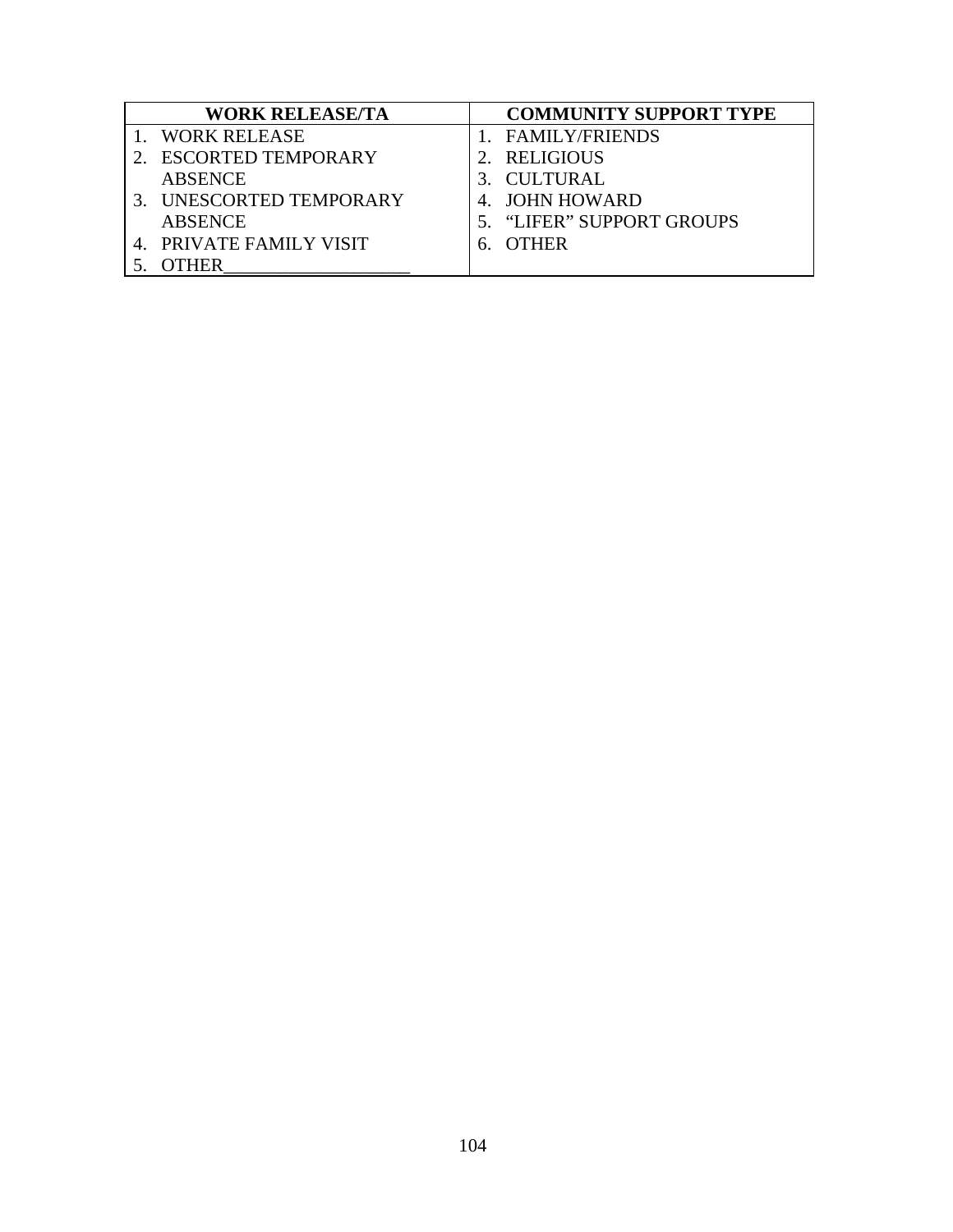## **APPENDIX I**

### **Offender Behavioural Indicators Assessment**

| Offender: |  |
|-----------|--|
| Date:     |  |

The following behaviours may be important in contributing to how well the offender does in the Intensive Support Unit. Please rate the offender's behaviour over the last two weeks for each of the following items:

| <b>Hardly ever</b>                                                                                                     | <b>Rarely</b> | <b>Sometimes</b>                                               | Frequently |              |                                                         |                |                     | Most of the time |
|------------------------------------------------------------------------------------------------------------------------|---------------|----------------------------------------------------------------|------------|--------------|---------------------------------------------------------|----------------|---------------------|------------------|
| 1                                                                                                                      | 3<br>4<br>2   |                                                                |            |              |                                                         |                | 5                   |                  |
|                                                                                                                        |               |                                                                |            |              |                                                         |                |                     |                  |
| <b>Interpersonal relationships</b>                                                                                     |               |                                                                |            |              |                                                         |                |                     |                  |
| Interacts well with other residents on the unit                                                                        |               |                                                                |            | 1            |                                                         | 3              | 4                   | 5                |
| Interacts well with unit staff                                                                                         |               |                                                                |            |              | $1 \quad 2$                                             | 3 <sup>1</sup> | $\overline{4}$      | 5                |
|                                                                                                                        |               | Positive towards participation in group activities on the unit |            |              | $1 \t2 \t3 \t4$                                         |                |                     | 5                |
|                                                                                                                        |               | Plans and makes decisions with other offenders on the unit     |            | $\mathbf{1}$ | $\overline{2}$                                          | 3 <sup>1</sup> | $\overline{4}$      | 5                |
|                                                                                                                        |               | Respects the opinions and feelings of other offenders on       |            |              |                                                         |                |                     |                  |
| the unit                                                                                                               |               |                                                                |            | $\mathbf{1}$ | $\overline{2}$                                          | $\mathfrak{Z}$ | $\overline{4}$      | $\mathfrak{S}$   |
| Supportive of other offenders on the unit                                                                              |               |                                                                |            | $\mathbf{1}$ | $\overline{2}$                                          | $\overline{3}$ | $\overline{4}$      | 5                |
|                                                                                                                        |               |                                                                |            |              |                                                         |                |                     |                  |
| <b>Attitude</b>                                                                                                        |               |                                                                |            |              |                                                         |                |                     |                  |
| Positive attitude toward living on the unit                                                                            |               |                                                                |            | 1            |                                                         | 3              | $\overline{4}$      | 5                |
| Positive attitude toward other offenders on the unit                                                                   |               |                                                                |            |              |                                                         |                | $\overline{4}$      | 5                |
| Positive attitude toward staff on the unit                                                                             |               |                                                                |            |              | $\begin{array}{ccc} 1 & 2 & 3 \\ 1 & 2 & 3 \end{array}$ |                | 4                   | 5                |
| Positive attitude toward substance abuse treatment                                                                     |               |                                                                |            | $\mathbf{1}$ | $\mathfrak{D}$                                          | $\overline{3}$ | $\overline{4}$      | 5                |
|                                                                                                                        |               |                                                                |            |              |                                                         |                |                     |                  |
| <b>Behaviour</b>                                                                                                       |               |                                                                |            |              |                                                         |                |                     |                  |
| Influences other offenders on the unit positively                                                                      |               |                                                                |            | $\mathbf{1}$ |                                                         | $\mathfrak{Z}$ | 4                   | 5                |
| Compliant with rules on the unit                                                                                       |               |                                                                |            | $\mathbf{1}$ | $\frac{2}{2}$                                           | $\overline{3}$ | $\overline{4}$      | 5                |
|                                                                                                                        |               |                                                                |            |              |                                                         |                |                     |                  |
| <b>Effort</b>                                                                                                          |               |                                                                |            |              |                                                         |                |                     |                  |
| Keeps cell clean                                                                                                       |               |                                                                |            | $\mathbf{1}$ | 2                                                       | 3              | 4                   | 5                |
| Contributes to the cleanliness of the unit/house                                                                       |               |                                                                |            | $\mathbf{1}$ | $\overline{2}$                                          | $\overline{3}$ | $\overline{4}$      | 5                |
|                                                                                                                        |               |                                                                |            |              |                                                         |                |                     |                  |
| <b>Motivation</b>                                                                                                      |               |                                                                |            |              |                                                         |                |                     |                  |
| Interested in learning new information / skills                                                                        |               |                                                                |            | $\mathbf{1}$ | 2                                                       | $\mathbf{3}$   | 4                   | 5                |
| $\overline{2}$<br>$\overline{3}$<br>$\mathbf{1}$<br>5<br>$\overline{4}$<br>Motivated to change substance abuse problem |               |                                                                |            |              |                                                         |                |                     |                  |
| <b>Responsibility</b>                                                                                                  |               |                                                                |            |              |                                                         |                |                     |                  |
| Sets and prioritizes goals                                                                                             |               |                                                                |            | 1            |                                                         | 3 <sup>7</sup> | 4                   | 5                |
| Requires minimal supervision                                                                                           |               |                                                                |            | 1            |                                                         |                | $2 \quad 3 \quad 4$ | 5                |
| Accepts responsibility for mistakes                                                                                    |               |                                                                |            | $\mathbf{1}$ | $\overline{2}$                                          | 3 <sup>1</sup> | 4                   | 5                |
| Aware of special issues / plans for the day                                                                            |               |                                                                |            | 1            | $\overline{2}$                                          | $\overline{3}$ | $\overline{4}$      | $\overline{5}$   |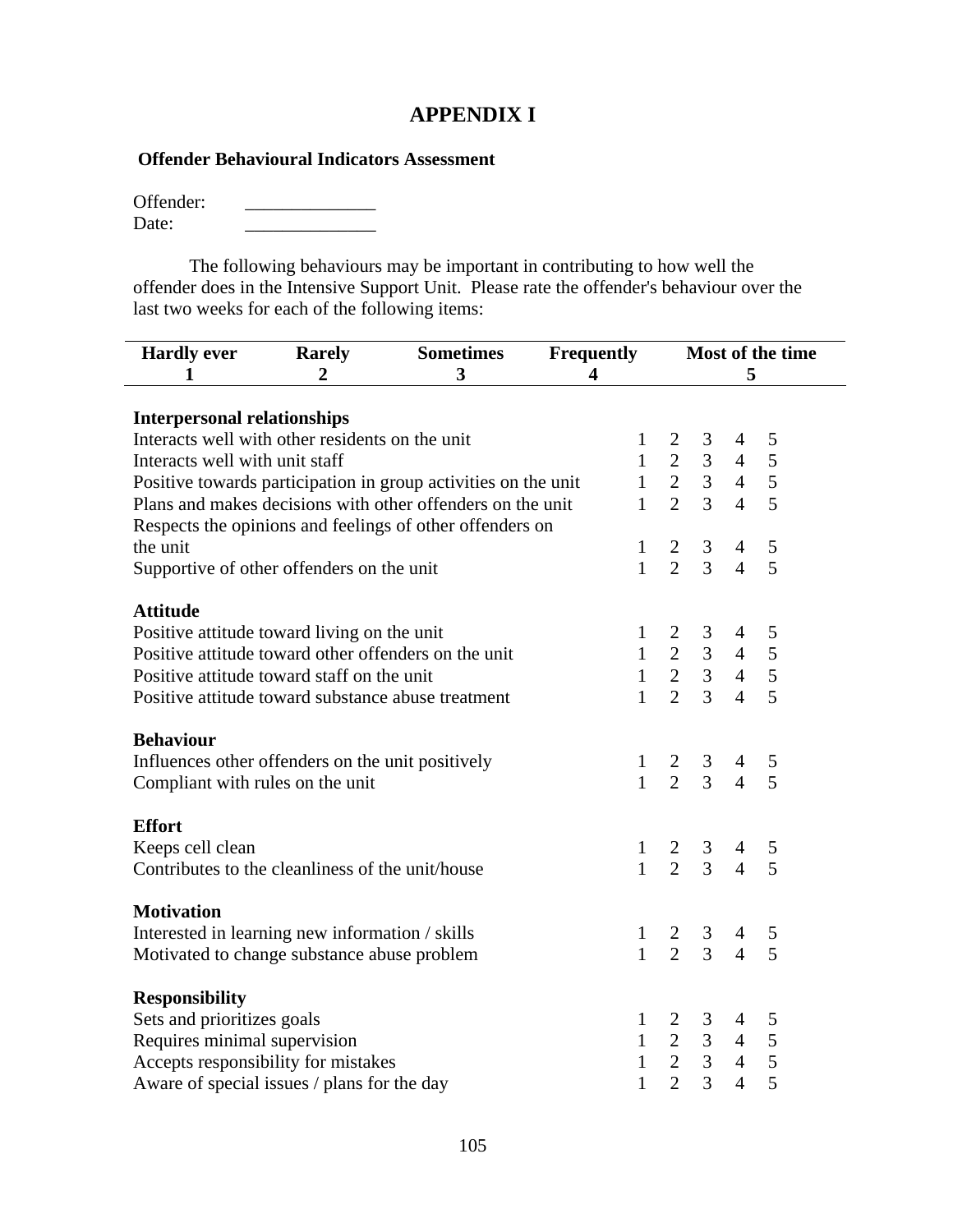| <b>Communication Skills</b>        |  |                     |  |
|------------------------------------|--|---------------------|--|
| Listens carefully                  |  | $1 \t2 \t3 \t4 \t5$ |  |
| Understands directions             |  | $1 \t2 \t3 \t4 \t5$ |  |
| Requests clarification as required |  | $1 \t2 \t3 \t4 \t5$ |  |
| Conveys information effectively    |  | $1 \t2 \t3 \t4 \t5$ |  |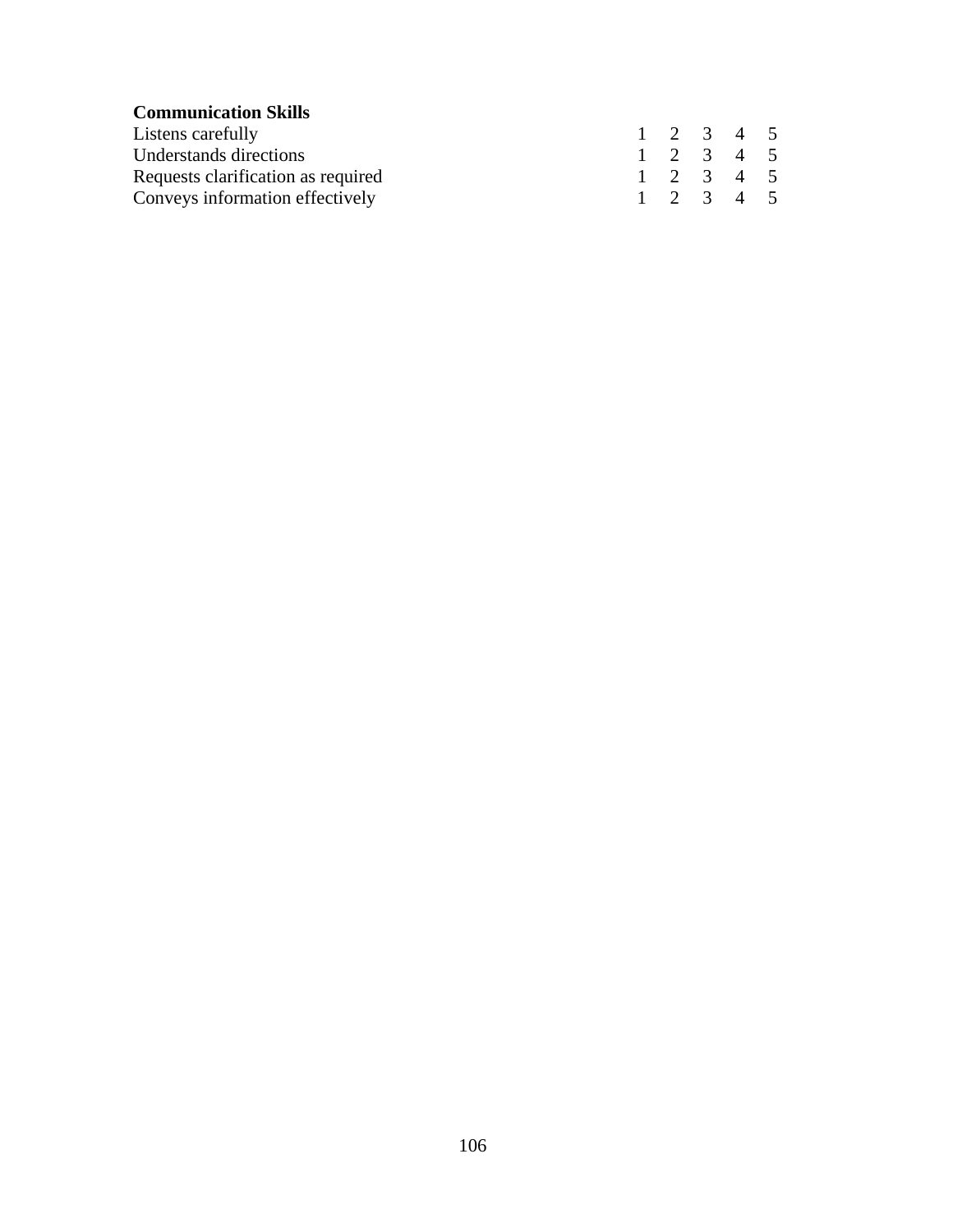## **APPENDIX J**

#### **Staff Expectation Questionnaire**

#### **SECTION I: INTRODUCTION**

The following questionnaire is designed to determine your views regarding your role in the Intensive Support Unit. The Research Branch and Performance Assurance Sector are carrying out this study in order to evaluate how the units are functioning and the impact upon inmates and staff.

Each staff member will be asked to fill out a survey requiring approximately fifteen minutes. Most of the questions deal with your expectations of the impact of the Intensive Support Unit. It is important to note that this is not an evaluation of your performance and will have no impact on your current position. CSC is interested in your views of your role with inmates in the Intensive Support Unit. Later, surveys will also include some standard questions that have been used in other studies of the workplace.

You are under no obligation to participate in this survey. However, if you do complete the questionnaire, we ask that you answer all of the questions. After you have completed it, please place the completed survey in the attached pre-addressed envelope and seal. All of your responses will be treated with confidentiality. The research team will only handle your completed questionnaire. Under no conditions will information about individual supervisors be released to any other CSC employees.

If you have any questions or concerns about the study, please contact Stafford Murphy at (613) 536-6538.

#### **SECTION II: SURVEY**

| Institution: |  |
|--------------|--|
| Date:        |  |

**Directions:** In the next few pages, you will find a series of statements that you might agree or disagree with. Circle the answer that best reflects how you feel about each statement. Please answer every question, as it is important to get staff input on a number of different issues involving the Intensive Support Units. Seal your completed questionnaire in the envelope provided.

|   | <b>Strongly</b><br><b>Disagree</b>                                                                                                               | <b>Disagree</b>                 | <b>Neither Agree</b><br><b>Nor Disagree</b>                                                            | Agree |                             |               | <b>Strongly Agree</b> |  |
|---|--------------------------------------------------------------------------------------------------------------------------------------------------|---------------------------------|--------------------------------------------------------------------------------------------------------|-------|-----------------------------|---------------|-----------------------|--|
|   |                                                                                                                                                  |                                 | 3                                                                                                      | 4     |                             |               |                       |  |
|   |                                                                                                                                                  |                                 |                                                                                                        |       |                             |               |                       |  |
| A |                                                                                                                                                  | safe environment for offenders. | 1. I think Intensive Support Units will provide a                                                      |       | $\mathcal{D}_{\mathcal{L}}$ | $\mathcal{R}$ |                       |  |
|   | 2. I am working in the Intensive Support Unit<br>because I thought it would be an interesting place<br>2<br>$\overline{\mathcal{E}}$<br>to work. |                                 |                                                                                                        |       |                             |               |                       |  |
| A | Units.                                                                                                                                           |                                 | 3. I think that increased drug testing will decrease<br>the presence of drugs in the Intensive Support |       |                             | $\mathcal{R}$ |                       |  |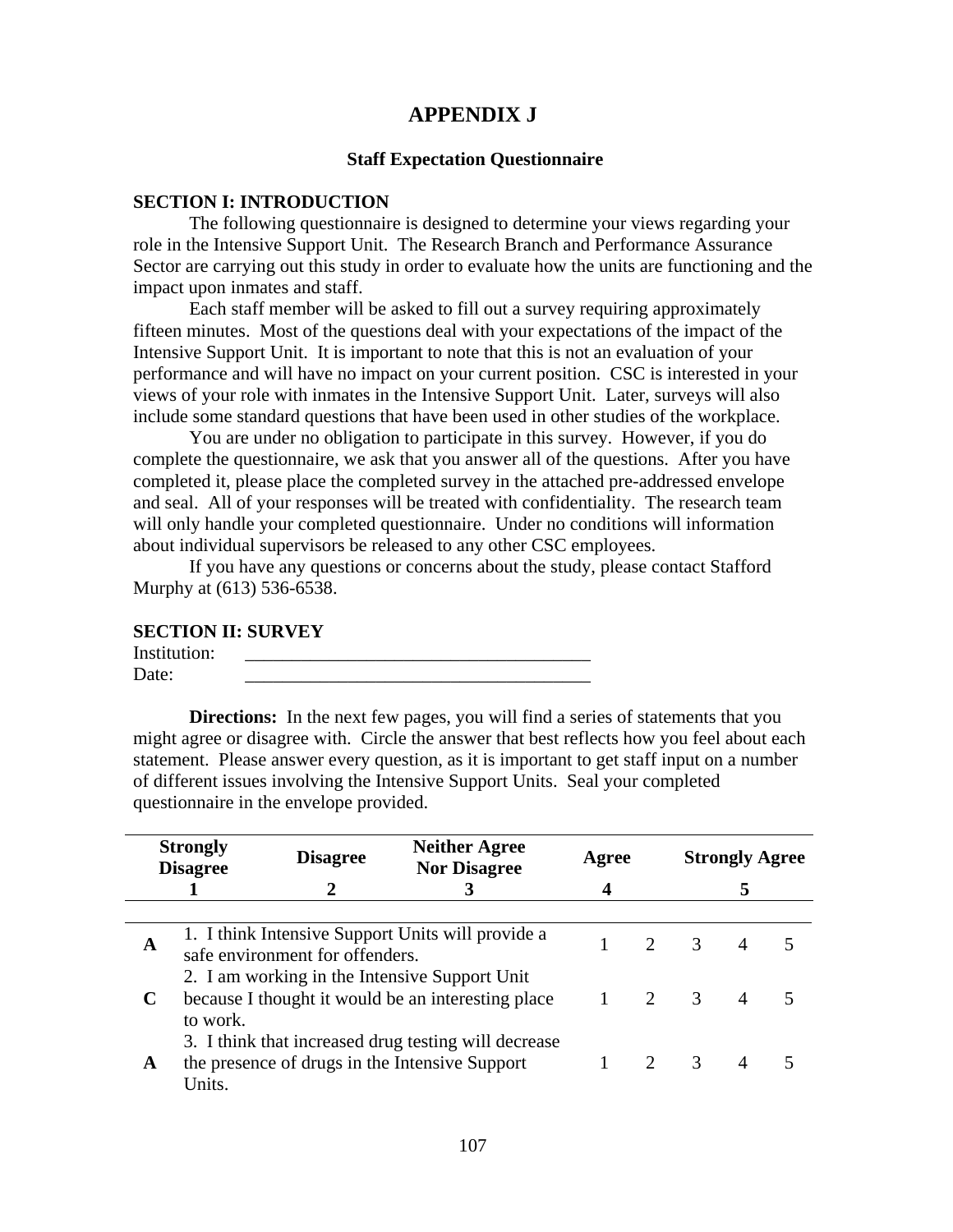|              | 4. I am working in the Intensive Support Unit                                            |              |                |                |                |   |
|--------------|------------------------------------------------------------------------------------------|--------------|----------------|----------------|----------------|---|
| E            | because there is less pressure than working in other                                     | $\mathbf{1}$ | 2              | 3              | 4              | 5 |
|              | units of the institution.                                                                |              |                |                |                |   |
|              | 5. I think Intensive Support Units will only work                                        |              |                |                |                |   |
| $\mathbf{A}$ | with offenders who do not have serious alcohol or                                        | $\mathbf{1}$ | $\overline{2}$ | 3              | $\overline{4}$ | 5 |
|              | drug problems.                                                                           |              |                |                |                |   |
|              | 6. I am working in the Intensive Support Unit                                            |              |                |                |                |   |
| B            | because I have more opportunity to work closely                                          | $\mathbf{1}$ | $\overline{2}$ | 3              | $\overline{4}$ | 5 |
|              | with offenders.                                                                          |              |                |                |                |   |
|              | 7. I think the Intensive Support Unit is unlikely to                                     |              |                |                |                |   |
| A            | help offenders because their problems are too                                            | $\mathbf{1}$ | $\overline{2}$ | 3              | $\overline{4}$ | 5 |
|              | severe.                                                                                  |              |                |                |                |   |
|              | 8. I am working in the Intensive Support Unit                                            |              |                |                |                |   |
| B            | because I think staff on the unit have positive                                          | 1            | $\overline{2}$ | 3              | $\overline{4}$ | 5 |
|              | attitudes towards offenders.                                                             |              |                |                |                |   |
| $\mathbf{A}$ | 9. I think that the idea of Intensive Support Units is                                   | $\mathbf{1}$ | $\overline{2}$ | 3              | $\overline{4}$ | 5 |
|              | a good one.                                                                              |              |                |                |                |   |
|              | 10. I think the Intensive Support Unit will help                                         |              |                |                |                |   |
| $\mathbf{A}$ | offenders because other offenders will be more                                           | 1            | $\overline{2}$ | 3              | $\overline{4}$ | 5 |
|              | supportive.                                                                              |              |                |                |                |   |
|              | 11. I think the Intensive Support Unit will help                                         |              |                |                |                |   |
| A            | offenders because there will be less access to                                           | 1            | $\overline{2}$ | 3              | 4              | 5 |
|              | alcohol.                                                                                 |              |                |                |                |   |
| $\mathbf{A}$ | 12. I think the Intensive Support Unit will help                                         | $\mathbf{1}$ | $\overline{2}$ | 3              | 4              | 5 |
|              | offenders because there will be less access to drugs.                                    |              |                |                |                |   |
|              | 13. I am working in the Intensive Support Unit                                           |              |                |                |                |   |
| E            | because I want to stay away from the inmate drug                                         | 1            | $\overline{2}$ | 3              | $\overline{4}$ | 5 |
|              | culture.                                                                                 |              |                |                |                |   |
|              | 14. I am comfortable with the idea that increased                                        |              |                |                |                |   |
| D            | sampling rates (e.g., urinalysis) will have to be                                        | 1            | $\overline{2}$ | 3              | 4              | 5 |
|              | applied.                                                                                 |              |                |                |                |   |
|              | 15. I am working in the Intensive Support Unit                                           |              |                |                |                |   |
| $\mathbf C$  | because I think staff on the unit have positive<br>attitudes towards offender treatment. |              | $\overline{2}$ | $\mathfrak{Z}$ | $4 \quad$      | 5 |
|              | 16. I think the Intensive Support Unit is unlikely to                                    |              |                |                |                |   |
|              | help offenders because it is too hard to get / stay                                      | $\mathbf{1}$ | 2              | 3              | $\overline{4}$ | 5 |
| $\mathbf{A}$ | clean in an institution.                                                                 |              |                |                |                |   |
|              | 17. I think the Intensive Support Unit is unlikely to                                    |              |                |                |                |   |
| A            | help offenders because they don't have enough                                            | 1            | 2              | 3              | $\overline{4}$ | 5 |
|              | support in an institution to get / stay clean.                                           |              |                |                |                |   |
|              | 18. I think other staff will give me a hard time for                                     |              |                |                |                |   |
| $\mathbf F$  | working here.                                                                            | $\mathbf{1}$ | $\overline{2}$ | 3              | 4              | 5 |
|              | 19. I am working in the Intensive Support Unit                                           |              |                |                |                |   |
| E            | because I was recommended to work here by                                                | 1            | 2              | 3              | $\overline{4}$ | 5 |
|              | management.                                                                              |              |                |                |                |   |
|              | 20. I think that increased searches will make for a                                      |              |                |                |                |   |
| A            | safer environment.                                                                       | $\mathbf{1}$ | 2              | 3              | 4              | 5 |
|              |                                                                                          |              |                |                |                |   |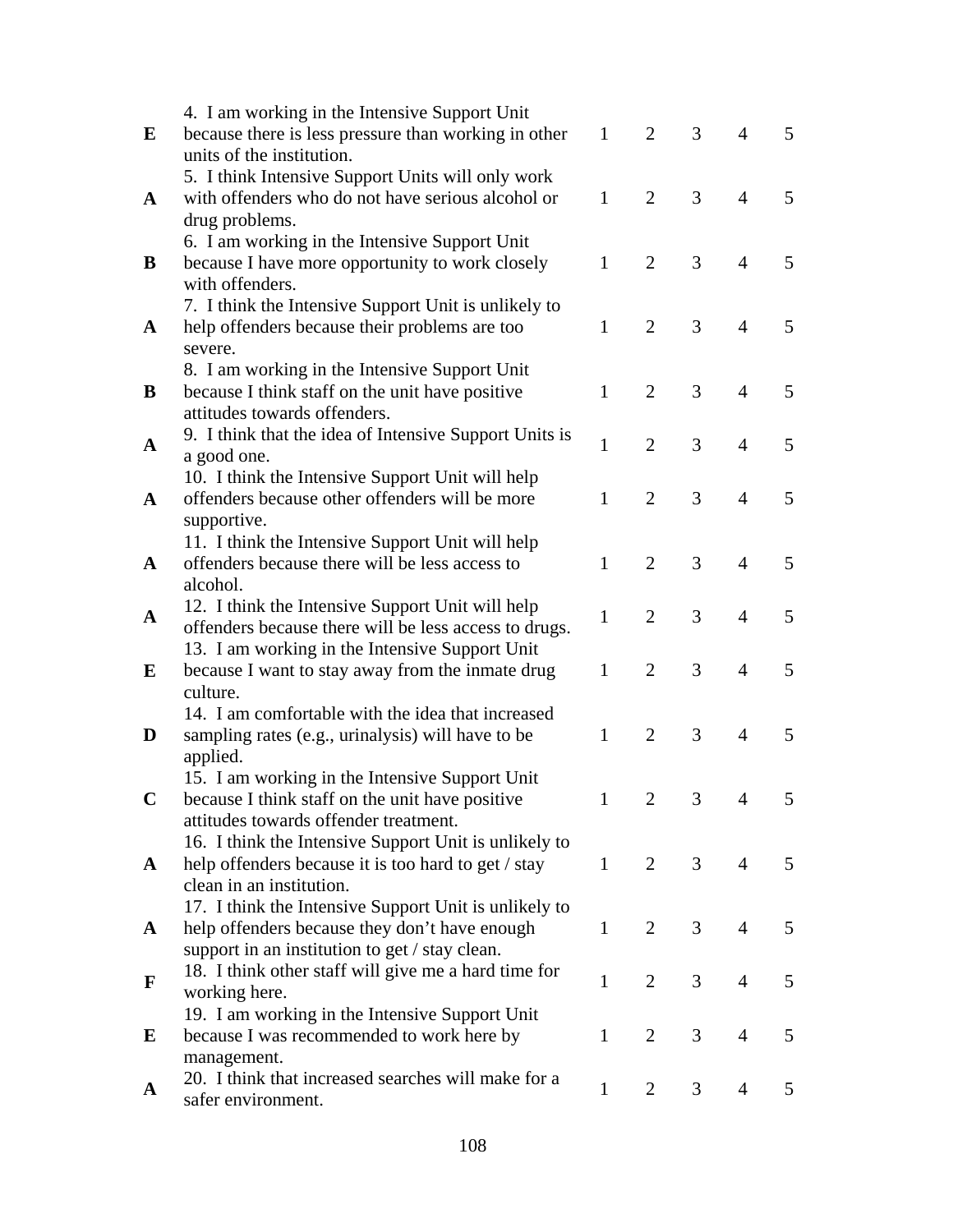| D            | 21. I think that a decrease in offender alcohol and<br>drug use will make the working environment safer.                                        | $\mathbf{1}$ | $\overline{2}$ | 3 | 4              | 5 |
|--------------|-------------------------------------------------------------------------------------------------------------------------------------------------|--------------|----------------|---|----------------|---|
| $\mathbf F$  | 22. I think other inmates will give the Intensive<br>Support Unit inmates a hard time.                                                          | $\mathbf{1}$ | $\overline{2}$ | 3 | $\overline{4}$ | 5 |
|              | 23. I am working in the Intensive Support Unit<br>because I have more contact with offenders.                                                   | $\mathbf{1}$ | $\overline{2}$ | 3 | 4              | 5 |
|              | 24. I think that well-functioning Intensive Support<br>Units are not possible in a regular prison setting.                                      | $\mathbf{1}$ | $\overline{2}$ | 3 | 4              | 5 |
| $\mathbf{A}$ | 25. I think drug free institutions would function<br>better than drug free units.                                                               | $\mathbf{1}$ | $\overline{2}$ | 3 | $\overline{4}$ | 5 |
| $\mathbf A$  | 26. I think the Intensive Support Unit will help<br>offenders because staff will be more supportive.                                            | 1            | $\overline{2}$ | 3 | 4              | 5 |
| B            | 27. I am working in the Intensive Support Unit<br>because I think offenders may be more motivated to<br>change.                                 | $\mathbf{1}$ | $\overline{2}$ | 3 | 4              | 5 |
| D            | 28. I think that increased testing on the unit will<br>contribute to decrease in the number of offenders<br>drinking.                           | $\mathbf{1}$ | $\overline{2}$ | 3 | 4              | 5 |
| $\mathbf A$  | 29. I think that there will be less violence among<br>offenders in the Intensive Support Unit.                                                  | $\mathbf{1}$ | $\overline{2}$ | 3 | 4              | 5 |
|              | 30. I think the Intensive Support Units will cause<br>more disruption in the rest of the institution.                                           | $\mathbf{1}$ | $\overline{2}$ | 3 | $\overline{4}$ | 5 |
| $\mathbf C$  | 31. I am working in the Intensive Support Unit<br>because I have an interest in helping offenders with<br>substance abuse problems.             | $\mathbf{1}$ | $\overline{2}$ | 3 | $\overline{4}$ | 5 |
| F            | 32. I think the Intensive Support Units will<br>increase the drug flow in the rest of the institution.                                          | $\mathbf{1}$ | $\overline{2}$ | 3 | 4              | 5 |
| D            | 33. I am comfortable using increased interdiction<br>methods (e.g., searches, seizures).                                                        | $\mathbf{1}$ | $\overline{2}$ | 3 | 4              | 5 |
|              | 34. I think the Intensive Support Unit will help<br>offenders because it provides a more positive<br>environment for participating in programs. | 1            | $\overline{2}$ | 3 | 4              | 5 |

÷,

**A** = Effectiveness of the ISU scale items.

**B** = Rehabilitation scale items.

 $C = Positive Environment$  theme items.

**D** = Increased Interdiction theme items.

**E** = Decision to Work on ISU theme items.

**F** = Impact on Institution theme items.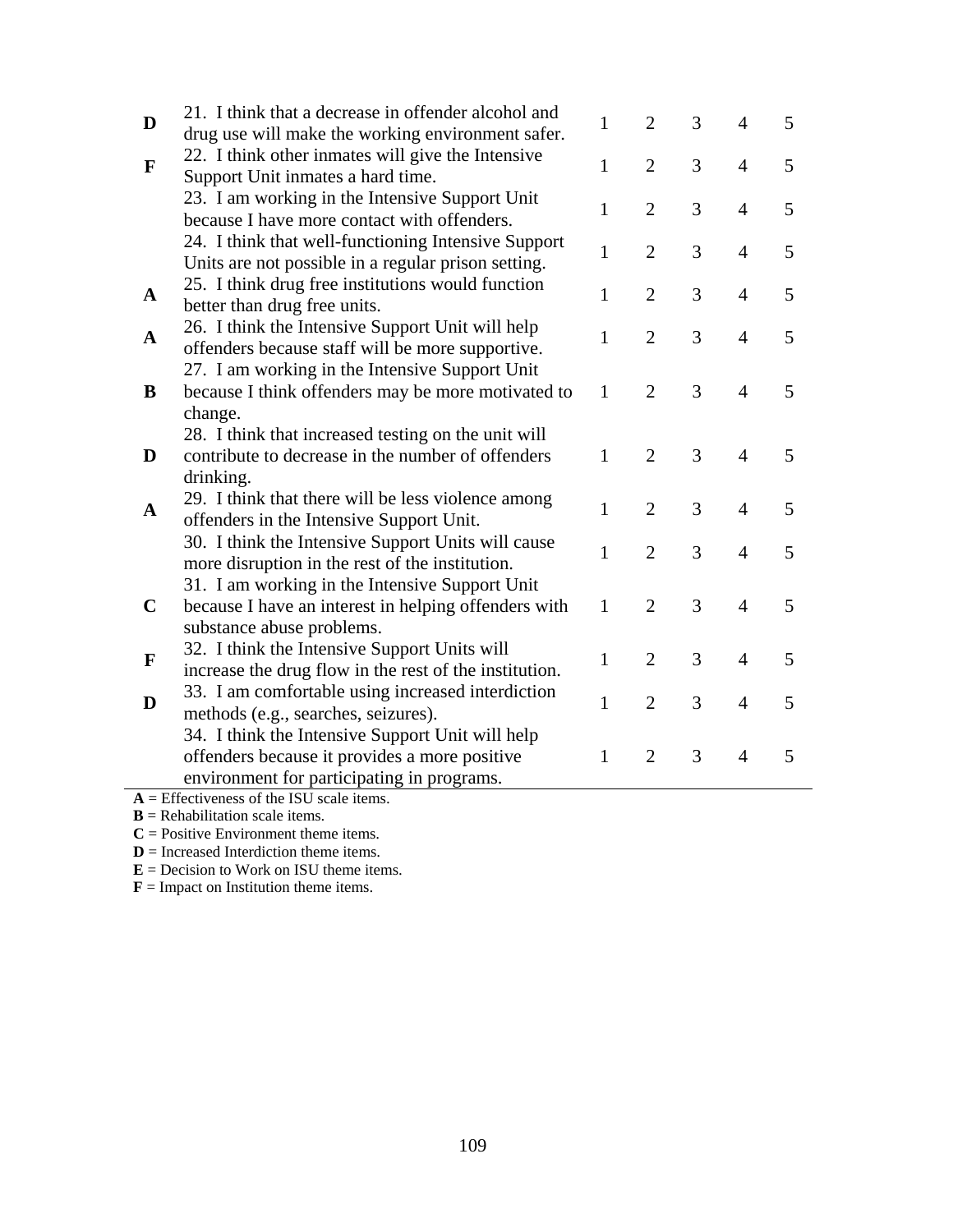## **SECTION III: ADDITIONAL COMMENTS**

Why do you think the Intensive Support Units will be effective? Please comment.

\_\_\_\_\_\_\_\_\_\_\_\_\_\_\_\_\_\_\_\_\_\_\_\_\_\_\_\_\_\_\_\_\_\_\_\_\_\_\_\_\_\_\_\_\_\_\_\_\_\_\_\_\_\_\_\_\_\_\_\_\_\_\_\_\_\_

\_\_\_\_\_\_\_\_\_\_\_\_\_\_\_\_\_\_\_\_\_\_\_\_\_\_\_\_\_\_\_\_\_\_\_\_\_\_\_\_\_\_\_\_\_\_\_\_\_\_\_\_\_\_\_\_\_\_\_\_\_\_\_\_\_\_

\_\_\_\_\_\_\_\_\_\_\_\_\_\_\_\_\_\_\_\_\_\_\_\_\_\_\_\_\_\_\_\_\_\_\_\_\_\_\_\_\_\_\_\_\_\_\_\_\_\_\_\_\_\_\_\_\_\_\_\_\_\_\_\_\_\_ \_\_\_\_\_\_\_\_\_\_\_\_\_\_\_\_\_\_\_\_\_\_\_\_\_\_\_\_\_\_\_\_\_\_\_\_\_\_\_\_\_\_\_\_\_\_\_\_\_\_\_\_\_\_\_\_\_\_\_\_\_\_\_\_\_\_

Do you think there will be any problems with the units? Please comment.

\_\_\_\_\_\_\_\_\_\_\_\_\_\_\_\_\_\_\_\_\_\_\_\_\_\_\_\_\_\_\_\_\_\_\_\_\_\_\_\_\_\_\_\_\_\_\_\_\_\_\_\_\_\_\_\_\_\_\_\_\_\_\_\_\_\_

Please add any additional comments in the space below.

*Thank you for your cooperation.*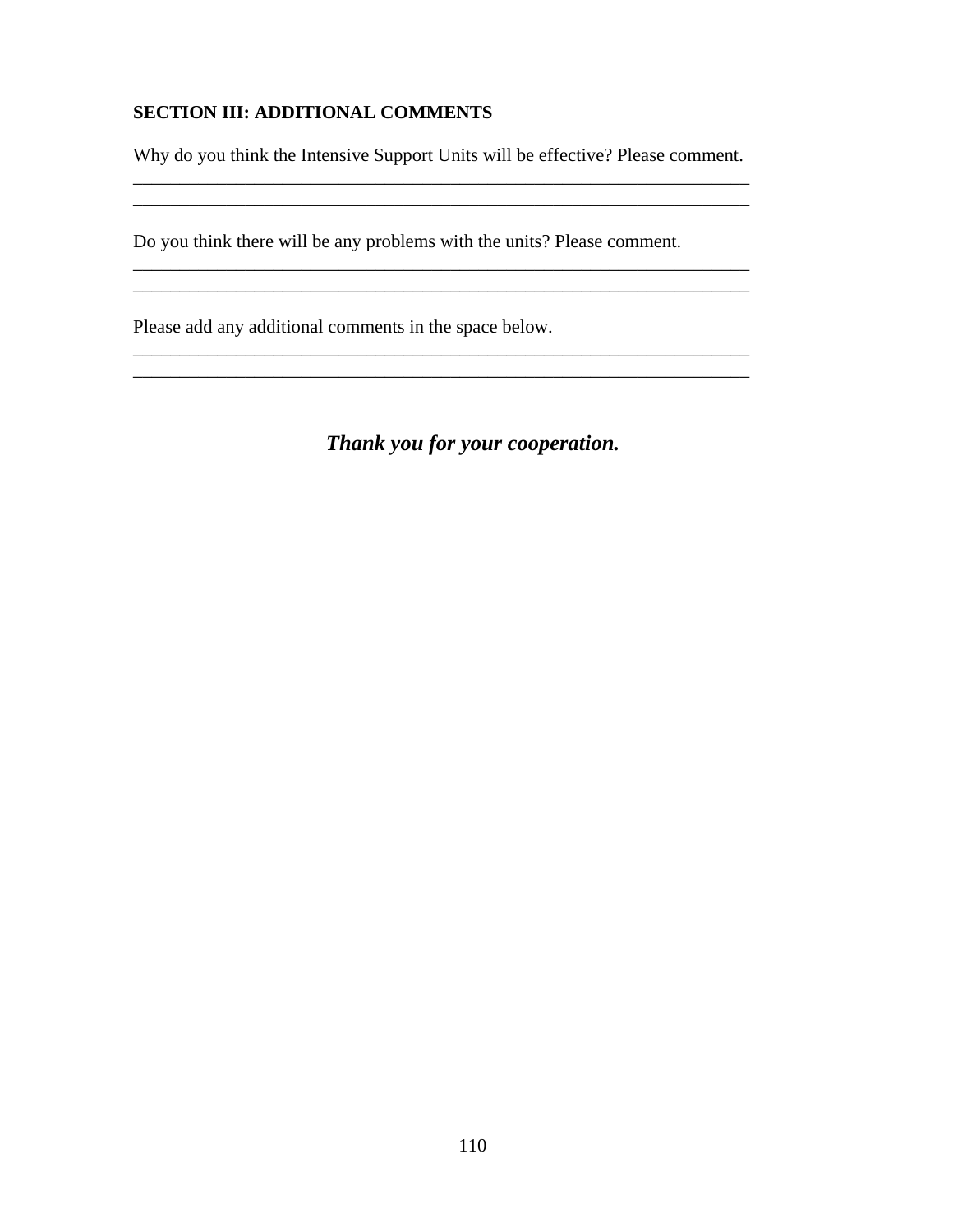## **Appendix K**

#### **Impact Survey**

#### **SECTION I: INTRODUCTION**

Your cooperation is being sought in completing the following survey, which will take approximately fifteen minutes. The questions relate to your assessment of the impact of the Intensive Support Unit.

This is part of a study being carried out by the Addictions Research Division and Performance Assurance sector, NHQ, in order to evaluate how the units are functioning and the impact upon inmates, staff, and the institution.

You are under no obligation to participate in this survey. However, if you do complete the questionnaire, we ask that you answer all of the questions. After you have completed it, please place and seal the completed survey in the attached pre-addressed envelope and return it to the on-site Research Assistant. All responses are confidential and your responses will not be associated with you personally. Results will be presented only at the institutional level so individuals cannot be identified.

If you have any questions or concerns about the study, please contact David Varis, Project Manager, Addictions Research Division, NHQ, Montague, PEI at (902) 838-5906 or Brian Grant, Director, Addictions Research Division at (902) 838-5905.

#### **SECTION II: SURVEY**

Date: \_\_\_\_\_\_\_\_\_\_\_\_\_\_\_\_\_\_\_\_\_\_\_\_\_\_\_\_\_\_\_\_\_ Institution:

**Directions:** In the next few pages, you will find a series of statements that you might agree or disagree with. Circle the answer that best reflects how you feel about each statement. Please answer every question, as it is important to get staff input on a number of different issues involving the Intensive Support Units. Seal your completed questionnaire in the envelope provided.

|             | <b>Strongly</b><br><b>Disagree</b> | <b>Disagree</b> | <b>Neither Agree</b><br><b>Nor Disagree</b>                                                               | Agree |                             |               | <b>Strongly</b><br>Agree |  |
|-------------|------------------------------------|-----------------|-----------------------------------------------------------------------------------------------------------|-------|-----------------------------|---------------|--------------------------|--|
|             |                                    |                 |                                                                                                           |       |                             |               | 5                        |  |
|             |                                    |                 |                                                                                                           |       |                             |               |                          |  |
| $\mathbf A$ | drug problems.                     |                 | 1. I think Intensive Support Units only worked<br>with offenders who did not have serious alcohol or      |       | $\mathcal{D}_{\mathcal{L}}$ | $\mathcal{R}$ | $\overline{4}$           |  |
| A           | in an institution.                 |                 | 2. I think the Intensive Support Unit did not help<br>offenders because it was too hard to get/stay clean |       | 1 2 3                       |               | $\overline{4}$           |  |
| A           | severe.                            |                 | 3. I think that the Intensive Support Unit did not<br>help offenders because their problems were too      |       |                             | $\mathcal{R}$ | $\overline{4}$           |  |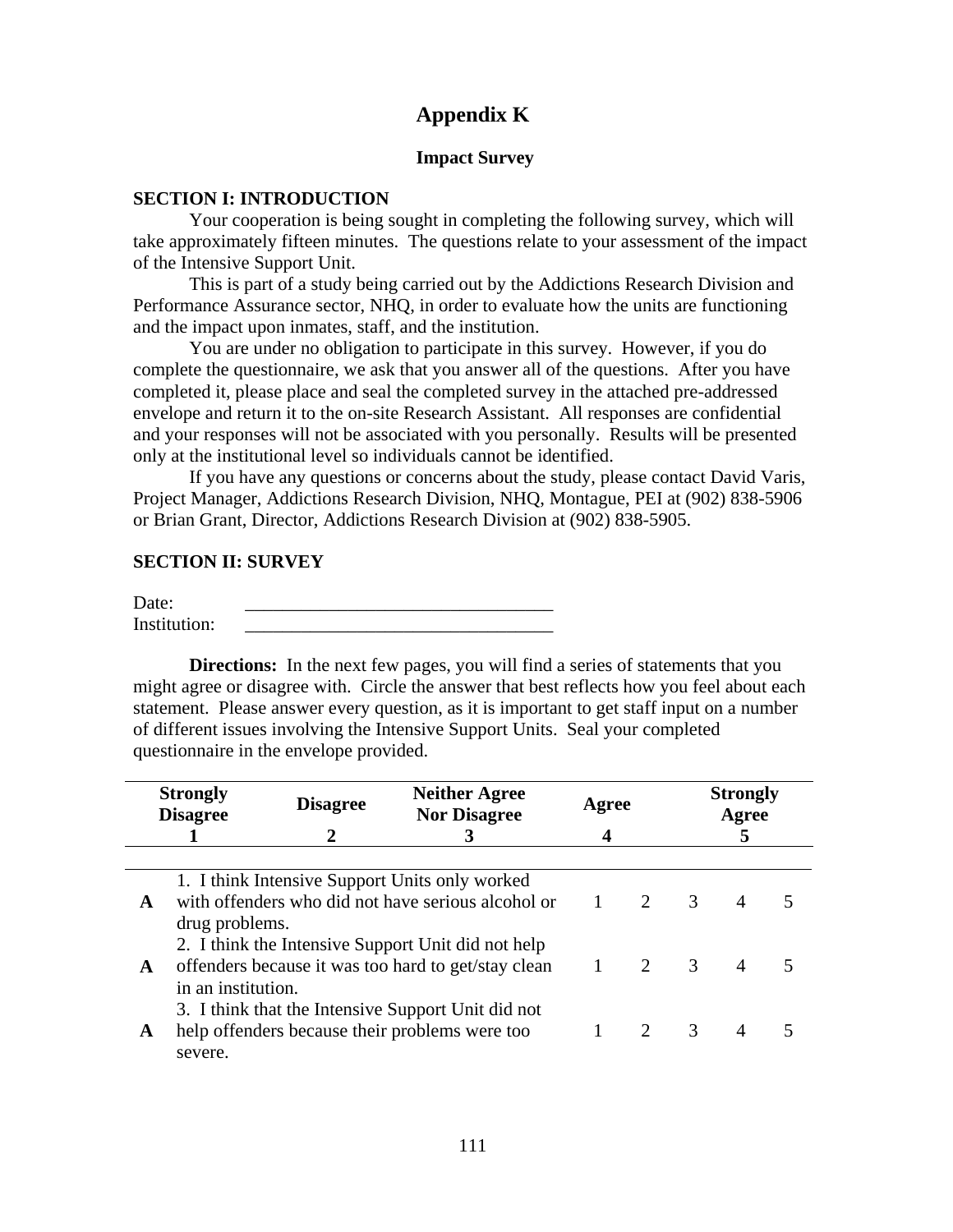|              | 4. I think the Intensive Support Unit did not help    |              |                |                |                |   |
|--------------|-------------------------------------------------------|--------------|----------------|----------------|----------------|---|
| $\mathbf{A}$ | offenders because they did not have enough support    | $\mathbf{1}$ | 2              | 3              | 4              | 5 |
|              | in an institution to get/stay clean.                  |              |                |                |                |   |
|              | 5. I think the Intensive Support Unit caused more     | $\mathbf{1}$ | $\overline{2}$ | 3              | $\overline{4}$ |   |
|              | disruption in the rest of the institution.            |              |                |                |                | 5 |
|              | 6. I think the Intensive Support Unit was kept        |              |                |                |                |   |
| $\mathbf C$  | substance free because of the motivation of           | $\mathbf{1}$ | 2              | 3              | $\overline{4}$ | 5 |
|              | offenders.                                            |              |                |                |                |   |
|              | 7. I think the Intensive Support Unit was kept        |              |                |                |                |   |
| $\mathbf C$  | substance free because of peer support.               | $\mathbf{1}$ | 2              | 3              | 4              | 5 |
|              |                                                       |              |                |                |                |   |
| $\mathbf{A}$ | 8. I think the Intensive Support Unit was kept        | $\mathbf{1}$ | 2              | 3              | 4              | 5 |
|              | substance free because of the support of staff.       |              |                |                |                |   |
|              | 9. I think the Intensive Support Unit was kept        |              |                |                |                |   |
| $\mathbf C$  | substance free because of increased searches and      | $\mathbf{1}$ | 2              | 3              | $\overline{4}$ | 5 |
|              | drug testing.                                         |              |                |                |                |   |
|              | 10. I think there were other more important factors   | $\mathbf{1}$ | 2              | 3              | $\overline{4}$ | 5 |
|              | that kept the unit substance free.                    |              |                |                |                |   |
| $\mathbf C$  | 11. I do not think the Intensive Support Units were   | 1            | $\overline{2}$ | 3              | 4              | 5 |
|              | anymore substance free than other units.              |              |                |                |                |   |
| $\mathbf A$  | 12. I think that the idea of Intensive Support Units  | 1            | $\overline{2}$ | 3              | 4              | 5 |
|              | was a good one.                                       |              |                |                |                |   |
| $\mathbf{A}$ | 13. The Intensive Support Unit could function on a    | 1            | $\overline{2}$ | 3              | $\overline{4}$ | 5 |
|              | larger scale or even as an institution.               |              |                |                |                |   |
| $\mathbf{A}$ | 14. I think Intensive Support Units provided a safe   | $\mathbf{1}$ | $\overline{2}$ | 3              | 4              | 5 |
|              | environment for offenders.                            |              |                |                |                |   |
|              | 15. I felt more comfortable working with offenders    |              |                |                |                |   |
|              | in the Intensive Support Unit than with those in the  | $\mathbf{1}$ | $\overline{2}$ | 3              | $\overline{4}$ | 5 |
|              | general population.                                   |              |                |                |                |   |
| $\mathbf{A}$ | 16. I think there was less violence among offenders   | $\mathbf{1}$ | $\overline{2}$ | 3              | 4              | 5 |
|              | in the Intensive Support Unit.                        |              |                |                |                |   |
| A            | 17. I think that increased searches made for a safer  | 1            | $\overline{2}$ | 3              | 4              | 5 |
|              | environment.                                          |              |                |                |                |   |
| $\mathbf{A}$ | 18. I think that increased drug testing decreased the | 1            | 2              | 3              | 4              | 5 |
|              | presence of drugs in the Intensive Support Units.     |              |                |                |                |   |
| $\mathbf{A}$ | 19. I think the Intensive Support Unit helped         | 1            | 2              | 3              | 4              | 5 |
|              | offenders because there was less access to alcohol.   |              |                |                |                |   |
| A            | 20. I think the Intensive Support Unit helped         | 1            | $\overline{2}$ | 3              | 4              | 5 |
|              | offenders because there was less access to drugs.     |              |                |                |                |   |
| B            | 21. There was more opportunity to work closely        | $\mathbf{1}$ | $\overline{2}$ | 3              | 4              | 5 |
|              | with offenders in the Intensive Support Unit.         |              |                |                |                |   |
| B            | 22. I think staff on the Intensive Support Unit had   | 1            | $\overline{2}$ | $\overline{3}$ | 4              | 5 |
|              | positive attitudes towards offenders.                 |              |                |                |                |   |
|              | 23. I think the Intensive Support Unit helped         |              |                |                |                |   |
| $\mathbf{A}$ | offenders because other offenders were more           | 1            | 2              | 3              | 4              | 5 |
|              | supportive.                                           |              |                |                |                |   |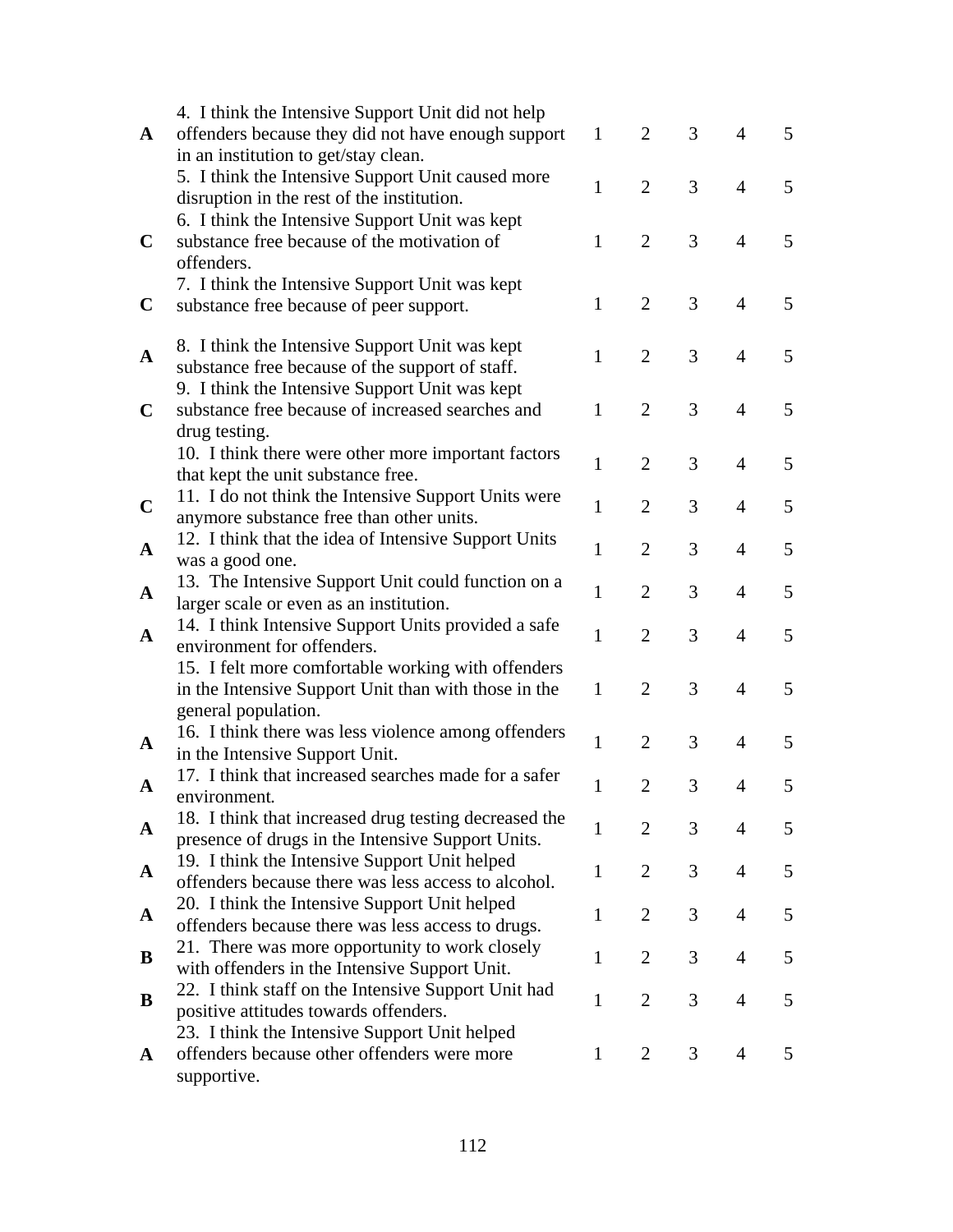| B | 24. I think offenders were more motivated to<br>change in the Intensive Support Unit.                                                                                                                                         |              | $\mathcal{D}_{\mathcal{L}}$ | 3 | 4              | 5                        |
|---|-------------------------------------------------------------------------------------------------------------------------------------------------------------------------------------------------------------------------------|--------------|-----------------------------|---|----------------|--------------------------|
|   | 25. I think the Intensive Support Unit helped<br>offenders because it provided a more positive<br>environment for participating in substance abuse<br>related programs.<br>26. I think that the Intensive Support Unit helped | 1            | 2                           | 3 | $\overline{4}$ | $\overline{\mathbf{5}}$  |
| D | offenders follow their correctional plan.                                                                                                                                                                                     | $\mathbf{1}$ | $\overline{2}$              | 3 | $\overline{4}$ | $\overline{5}$           |
| D | 27. I think that the experience of the Intensive<br>Support Unit will help offenders after leaving for<br>another unit or institution.                                                                                        |              | 2                           | 3 | $\overline{4}$ | $\overline{\mathbf{5}}$  |
| D | 28. I think that the experience of the Intensive<br>Support Unit will help offenders after release to the<br>community.                                                                                                       | $\mathbf{1}$ | $\overline{2}$              | 3 | $\overline{4}$ | $\overline{\phantom{1}}$ |
| D | 29. I think offenders will be more motivated to<br>make positive changes after leaving the Intensive<br>Support Unit.                                                                                                         | $\mathbf{1}$ | 2                           | 3 | $\overline{4}$ | 5                        |
|   | 30. I think support networks will have a direct<br>impact on whether an offender will be able to stay<br>substance free after leaving the Intensive Support<br>Unit.                                                          | 1            | 2                           | 3 | 4              | 5                        |
|   | $A =$ Effectiveness of the ISU scale items                                                                                                                                                                                    |              |                             |   |                |                          |

 **= Rehabilitation scale items** 

 $C =$ Substance Free theme items

 $D =$  Impact on Institution theme items

### **SECTION III: ADDITIONAL COMMENTS**

What is your overall impression of the impact of the Intensive Support Unit? (e.g., Does the Intensive Support Unit make a difference in the offender's life? Is it beneficial? etc.).

Do you think there are problems with the Intensive Support Unit? If so, please explain.

What aspects of the Intensive Support Unit do you consider positive and why? \_\_\_\_\_\_\_\_\_\_\_\_\_\_\_\_\_\_\_\_\_\_\_\_\_\_\_\_\_\_\_\_\_\_\_\_\_\_\_\_\_\_\_\_\_\_\_\_\_\_\_\_\_\_\_\_\_\_\_\_\_\_\_\_

\_\_\_\_\_\_\_\_\_\_\_\_\_\_\_\_\_\_\_\_\_\_\_\_\_\_\_\_\_\_\_\_\_\_\_\_\_\_\_\_\_\_\_\_\_\_\_\_\_\_\_\_\_\_\_\_\_\_\_\_\_\_\_\_

\_\_\_\_\_\_\_\_\_\_\_\_\_\_\_\_\_\_\_\_\_\_\_\_\_\_\_\_\_\_\_\_\_\_\_\_\_\_\_\_\_\_\_\_\_\_\_\_\_\_\_\_\_\_\_\_\_\_\_\_\_\_\_\_ \_\_\_\_\_\_\_\_\_\_\_\_\_\_\_\_\_\_\_\_\_\_\_\_\_\_\_\_\_\_\_\_\_\_\_\_\_\_\_\_\_\_\_\_\_\_\_\_\_\_\_\_\_\_\_\_\_\_\_\_\_\_\_\_

\_\_\_\_\_\_\_\_\_\_\_\_\_\_\_\_\_\_\_\_\_\_\_\_\_\_\_\_\_\_\_\_\_\_\_\_\_\_\_\_\_\_\_\_\_\_\_\_\_\_\_\_\_\_\_\_\_\_\_\_\_\_\_\_ \_\_\_\_\_\_\_\_\_\_\_\_\_\_\_\_\_\_\_\_\_\_\_\_\_\_\_\_\_\_\_\_\_\_\_\_\_\_\_\_\_\_\_\_\_\_\_\_\_\_\_\_\_\_\_\_\_\_\_\_\_\_\_\_

*Thank you for your cooperation.*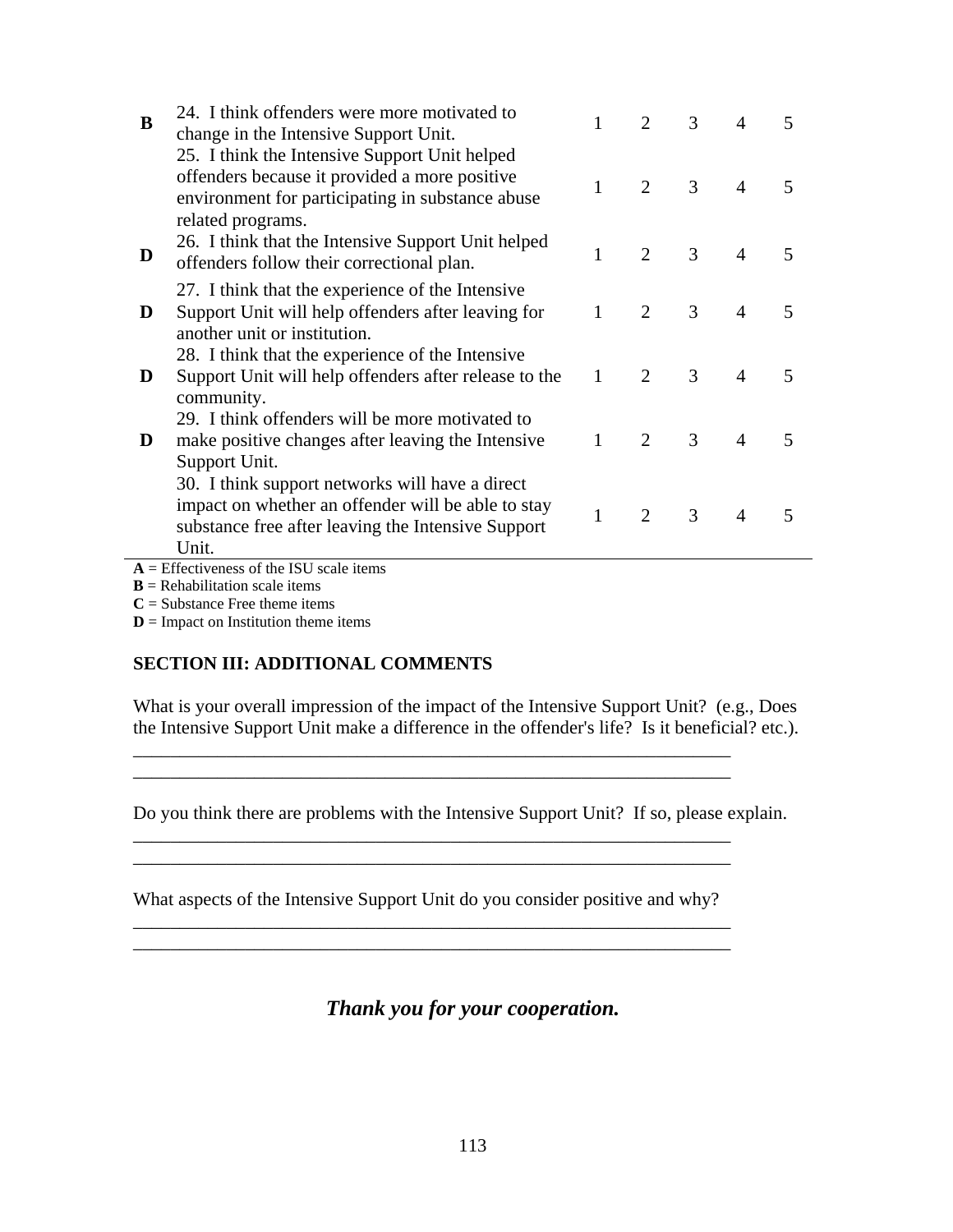## **APPENDIX L**

#### **Staff Knowledge Survey**

#### **SECTION I: INTRODUCTION**

The following questionnaire is designed to determine your views regarding your role in the Intensive Support Unit. The Research Branch and Performance Assurance Sector are carrying out this study in order to evaluate how the units are functioning and the impact upon inmates and staff.

Each staff member will be asked to fill out a survey requiring approximately fifteen minutes. Most of the questions deal with your expectations of the impact of the Intensive Support Unit. It is important to note that this is not an evaluation of your performance and will have no impact on your current position. CSC is interested in your views of your role with inmates in the Intensive Support Unit. Later, surveys will also include some standard questions that have been used in other studies of the workplace.

You are under no obligation to participate in this survey. However, if you do complete the questionnaire, we ask that you answer all of the questions. After you have completed it, please place the completed survey in the attached pre-addressed envelope and seal. All of your responses will be treated with confidentiality. The research team will only handle your completed questionnaire. Under no conditions will information about individual supervisors be released to any other CSC employees.

If you have any questions or concerns about the study, please contact Stafford Murphy at (613) 536-6538.

#### **SECTION II: SURVEYS**

#### **Consequences of Alcohol Use**

This test consists of 20 statements about the effects of alcohol use. Some of the statements are true while others are false. If you think a statement is true, check the column labelled **TRUE**. If you think a statement is false put a check in the column labelled **FALSE**.

| <b>TRUE</b> | <b>FALSE</b> |    |                                                                      |
|-------------|--------------|----|----------------------------------------------------------------------|
|             |              | 1. | People usually pass out at a blood alcohol level of 0.02 mg %.       |
|             |              | 2. | A person's alcohol tolerance increases with regular drinking.        |
|             |              | 3. | Alcohol is classified as a Central Nervous System Stimulant (i.e.,   |
|             |              |    | Upper).                                                              |
|             |              | 4. | The brain may be permanently damaged by regular heavy                |
|             |              |    | drinking.                                                            |
|             |              | 5. | Alcohol can cause bleeding sores in the stomach.                     |
|             |              | 6. | Heavy drinkers often think they feel better after drinking. This is  |
|             |              |    | an example of psychological dependence.                              |
|             |              | 7. | Alcohol is highly related to traffic accidents each year, and is the |
|             |              |    | drug most frequently associated to violent crime.                    |
|             |              | 8. | A woman who drinks during her pregnancy increases the risk of        |
|             |              |    | having a baby that suffers from birth defects.                       |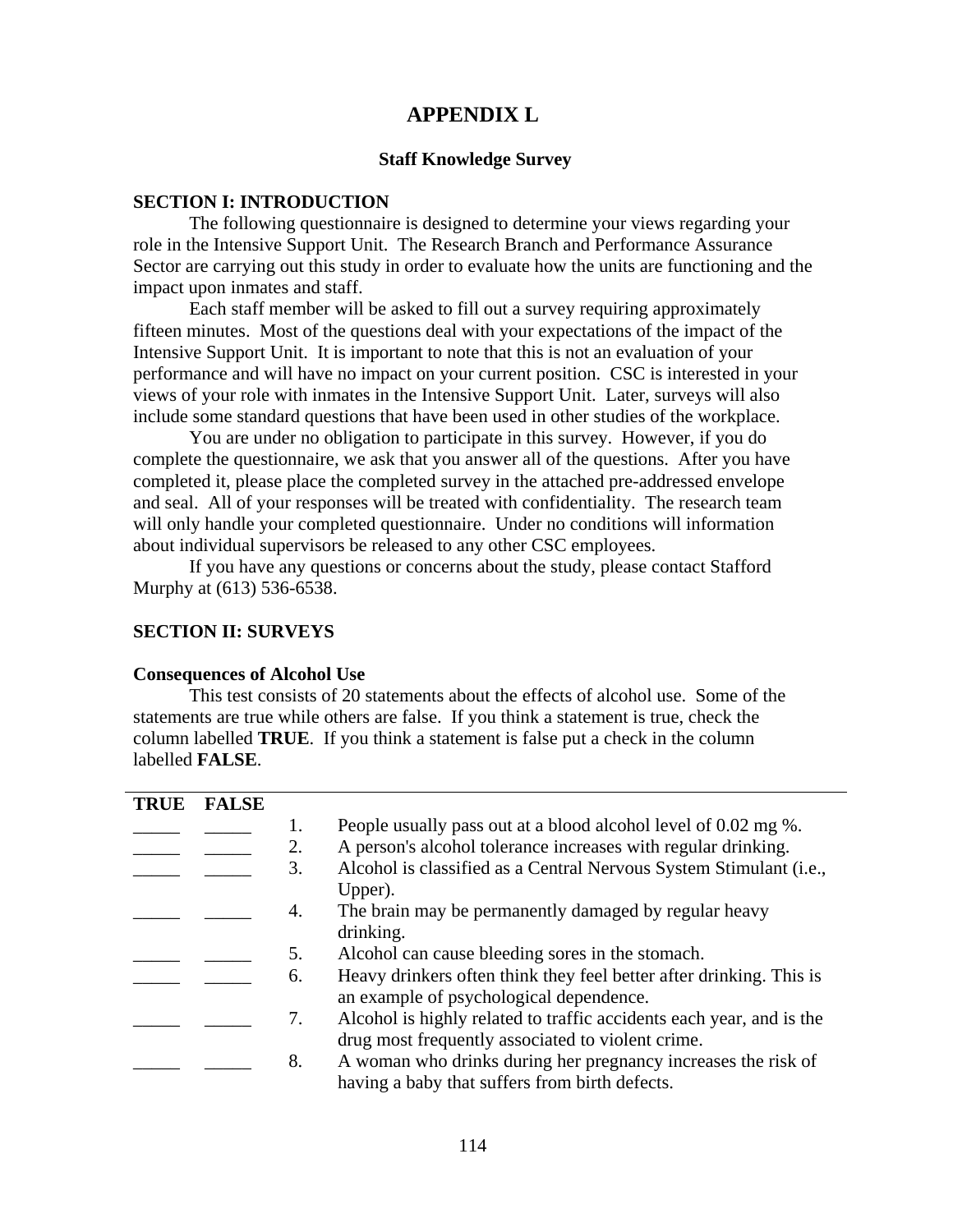|  | 9.  | Regular heavy drinkers are more likely to suffer from liver<br>problems.                                                                                                                                  |
|--|-----|-----------------------------------------------------------------------------------------------------------------------------------------------------------------------------------------------------------|
|  | 10. | If a person mixes alcohol with another "downer' they could<br>overdose.                                                                                                                                   |
|  | 11. | The physical withdrawal from heroin is more dangerous than is the<br>withdrawal from alcohol.                                                                                                             |
|  | 12. | In a heavy drinker, damage to the liver shows up long before brain<br>damage occurs.                                                                                                                      |
|  | 13. | There are a few things that a person can do to speed up the<br>metabolism of alcohol (i.e., to get it out of the system). These<br>include drinking black coffee, exercising and taking a cold<br>shower. |
|  | 14. | Body size has little or nothing to do with how much liquor you can<br>hold.                                                                                                                               |
|  | 15. | A 12-oz. bottle of beer contains more alcohol than a one-ounce<br>shot of 86 proof whiskey.                                                                                                               |
|  | 16. | Drinking alcohol outside on a cold day causes your body<br>temperature to drop.                                                                                                                           |
|  | 17. | The kind of alcohol contained in a regular beer has less effect on a<br>person than does the kind of alcohol found in whiskey or strong<br>wines.                                                         |
|  | 18. | Having food in the stomach absorbs most of the alcohol in regular<br>drinks and keeps you from getting drunk.                                                                                             |
|  | 19. | Some alcoholic beverages such as beer contain vitamins, minerals<br>and carbohydrates.                                                                                                                    |
|  | 20. | You will only become a problem drinker if you are biochemically<br>(genetically) predisposed.                                                                                                             |

## **Consequence of Drug Use**

This test consists of 27 statements about the consequences of drug use. Some of the statements are true and some are false. If you think a statement is true put a check in the column labeled **TRUE**. If you think a statement is false put a check in the column labeled **FALSE**.

| <b>TRUE</b> | <b>FALSE</b> |    |                                                                     |
|-------------|--------------|----|---------------------------------------------------------------------|
|             |              | 1. | Moderate marijuana use causes permanent physical damage.            |
|             |              | 2. | The effects of marijuana vary with the amount and strength of the   |
|             |              |    | dose used.                                                          |
|             |              | 3. | The effects of marijuana are stronger when it is eaten than when it |
|             |              |    | is smoked.                                                          |
|             |              | 4. | Psychological dependence on marijuana may result from regular       |
|             |              |    | heavy use of the drug.                                              |
|             |              | 5. | Drivers make errors when they are driving under the influence of    |
|             |              |    | marijuana because of their decreased ability to judge distance.     |
|             |              | 6. | Hallucinogens (e.g., LSD) are physically addicting.                 |
|             |              |    | Cocaine is a hallucinogen.                                          |
|             |              | 8. | Hallucinogens may cause increased heart rate.                       |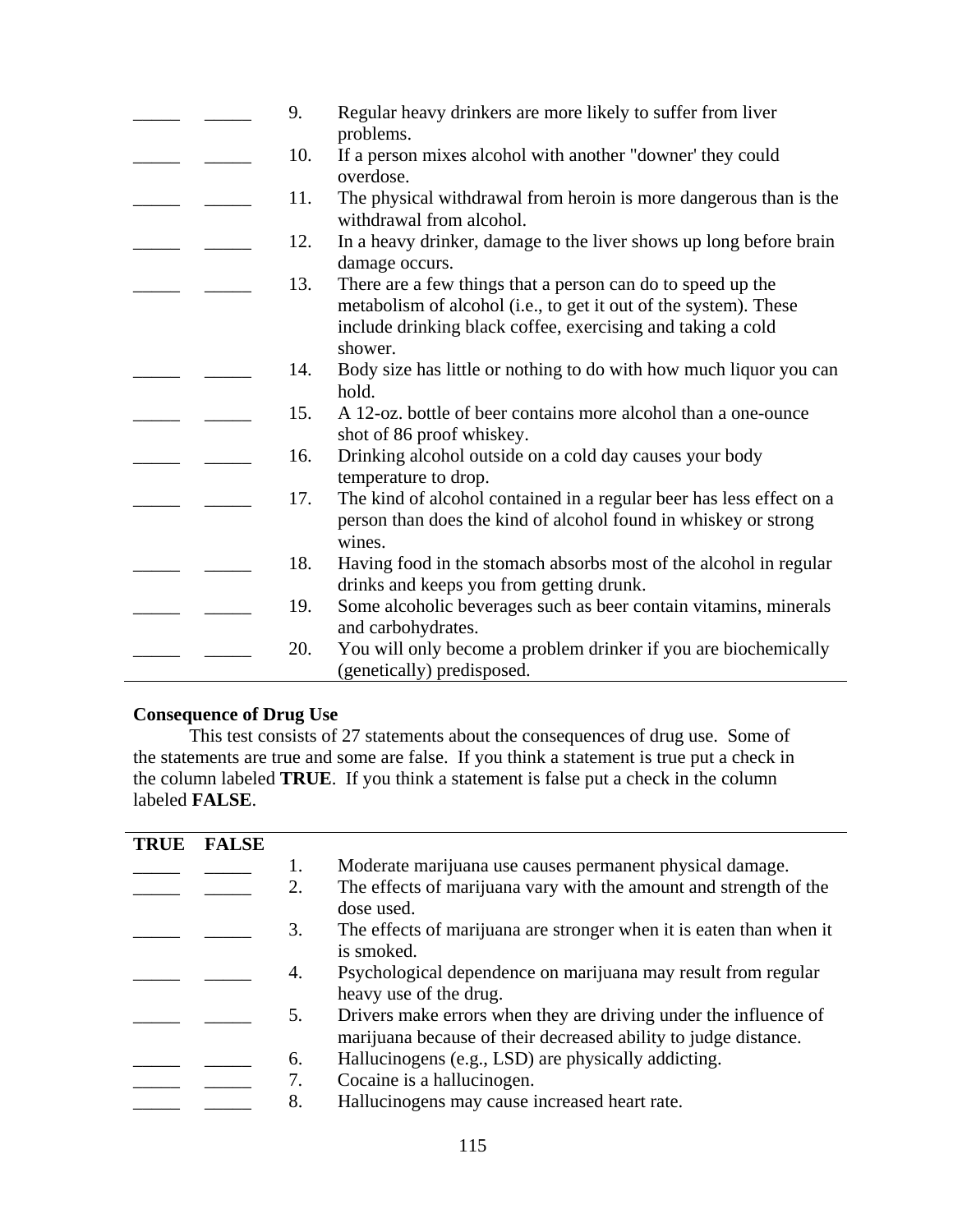|  | 9.  | The effects of hallucinogens are the same each time the drug is<br>used.                                                 |
|--|-----|--------------------------------------------------------------------------------------------------------------------------|
|  | 10. | PCP can cause permanent mental disorders.                                                                                |
|  | 11. | The effects of hallucinogens are strongly influenced by the user's<br>environment.                                       |
|  | 12. | Depressant drugs (downers) taken in higher than prescribed doses<br>do not cause physical dependence.                    |
|  | 13. | Doctors often prescribe barbiturates (downers) to bring on sleep.                                                        |
|  | 14. | Physical dependence on barbiturates is as severe as a user's<br>dependence on heroin.                                    |
|  | 15. | Depressant drugs bring on "normal" sleep.                                                                                |
|  | 16. | Major tranquillizers are used to treat mental disorders.                                                                 |
|  | 17. | Caffeine is a "downer' which slows down the body's metabolism<br>of food.                                                |
|  | 18. | Regular use of cocaine can result in a strong psychological<br>dependence on the drug.                                   |
|  | 19. | Amphetamine users may experience heart problems as a side<br>effect of amphetamine drug use.                             |
|  | 20. | Nicotine decreases the blood pressure.                                                                                   |
|  | 21. | People who use amphetamines for weight control often become<br>physically dependent on the drug.                         |
|  | 22. | Marijuana is classified chemically as an opiate drug.                                                                    |
|  | 23. | Regular use of heroin results in physical dependence on the drug.                                                        |
|  | 24. | Even if a woman is addicted to heroin while pregnant, her baby<br>has little chance of being born addicted to the drugs. |
|  | 25. | Opiate drugs excite the Central Nervous System.                                                                          |
|  | 26. | Heroin addicts often suffer from poor nutrition.                                                                         |
|  | 27. | Heroin use is dangerous because of the physical effects of the<br>drug.                                                  |

### **How Much Do They Matter?**

This survey is about how people might be affected by using drugs or alcohol not prescribed by their doctor. Read each statement. Decide the extent to which you agree with it. Circle the appropriate letter to the right of the statement. Use the following scale:

|    | <b>Strongly</b><br><b>Disagree</b> | <b>Disagree</b>                                                                           | <b>Undecided</b>                                 | Agree |                             |               | <b>Strongly</b><br>Agree |  |
|----|------------------------------------|-------------------------------------------------------------------------------------------|--------------------------------------------------|-------|-----------------------------|---------------|--------------------------|--|
|    |                                    |                                                                                           |                                                  |       |                             |               |                          |  |
|    |                                    |                                                                                           |                                                  |       |                             |               |                          |  |
|    | dependence on them.                | Using drugs or alcohol every day can lead to                                              |                                                  |       |                             | $\mathcal{R}$ |                          |  |
| 2. | frequently.                        |                                                                                           | Heavy drug or alcohol users seem to need money   |       | $\mathcal{D}_{\mathcal{L}}$ | $\mathcal{R}$ |                          |  |
| 3. |                                    | without it affecting their families.                                                      | People can use large amounts of drugs or alcohol |       | $\mathcal{D}_{\mathcal{L}}$ | $\mathcal{R}$ |                          |  |
| 4. |                                    | People under the influence of large amounts of<br>drugs or alcohol endanger other people. |                                                  |       |                             | 3             |                          |  |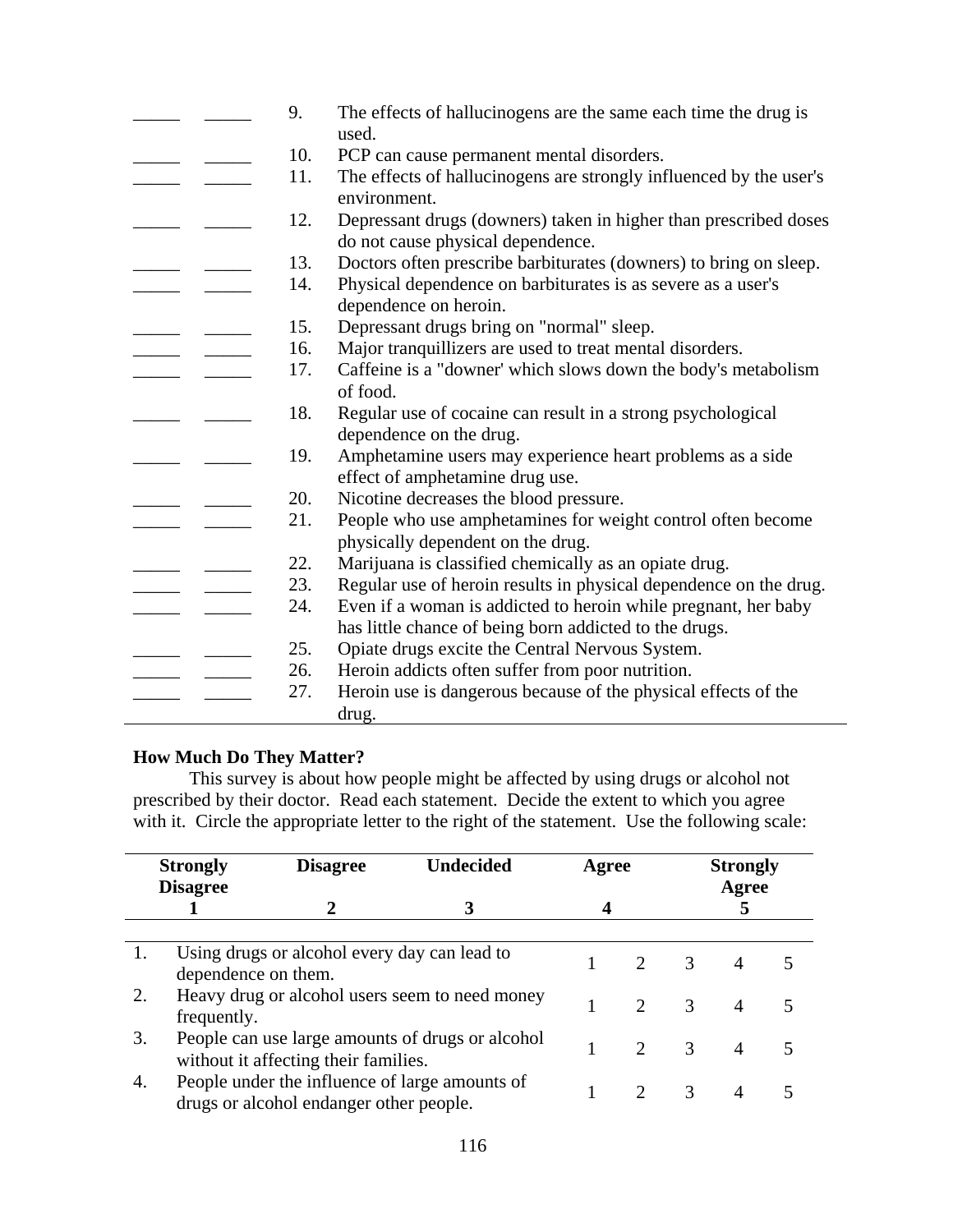| 5.  | People who use large amounts of drugs or alcohol<br>damage their health.                         |   |                             | 3 |                |                          |
|-----|--------------------------------------------------------------------------------------------------|---|-----------------------------|---|----------------|--------------------------|
| 6.  | There is no risk to others from some people using<br>large amounts of drugs or alcohol.          |   | 2                           | 3 | $\overline{4}$ | 5                        |
| 7.  | After a while, people who use large amounts of<br>drugs or alcohol look the worse for it.        |   | $\mathcal{D}_{\mathcal{L}}$ | 3 | $\overline{4}$ | 5                        |
| 8.  | Heavy drug or alcohol use has no effect on one's<br>ability to perform regular responsibilities. | 1 | $\overline{2}$              | 3 | $\overline{A}$ | 5                        |
| 9.  | People who use large amounts of drugs or alcohol<br>have a hard time making new friends.         |   | 2                           | 3 | $\overline{4}$ | 5                        |
| 10. | Most heavy drug or alcohol users don't get in<br>trouble with the law.                           |   | 2                           | 3 | $\overline{4}$ | 5                        |
| 11. | Using large amounts of drugs or alcohol can<br>damage relationships within a family.             |   | $\mathcal{D}$               | 3 | $\overline{A}$ | 5                        |
| 12. | People can stay perfectly healthy even if they take<br>large amounts of drugs or alcohol.        |   | $\mathcal{D}_{\mathcal{L}}$ | 3 | $\overline{A}$ | $\overline{\mathcal{L}}$ |
| 13. | People who use large amounts of drugs or alcohol<br>have difficulty conducting daily tasks.      |   | 2                           | 3 | $\overline{A}$ | 5                        |
| 14. | Heavy drug or alcohol users find it easy to make<br>new friends.                                 |   |                             | 3 | 4              | 5                        |

#### **Professional Orientation: Klofas & Toch (1982)**

**Instructions:** The next set of items deals with issues relating to offenders. Please indicate your level of agreement with each of the following 17 statements:

|     | <b>Strongly</b>                                                           | <b>Agree</b>                                               | <b>Disagree</b> |                | <b>Strongly Disagree</b>    |   |   |  |  |
|-----|---------------------------------------------------------------------------|------------------------------------------------------------|-----------------|----------------|-----------------------------|---|---|--|--|
|     | Agree                                                                     | 2                                                          | 3               |                |                             | 4 |   |  |  |
|     |                                                                           |                                                            |                 |                |                             |   |   |  |  |
| 1.  |                                                                           | Staff should work hard to earn trust from offenders.       |                 |                | $\mathcal{D}_{\mathcal{L}}$ | 3 | 4 |  |  |
| 2.  |                                                                           | It's important for staff to have compassion.               |                 |                | $\overline{2}$              | 3 | 4 |  |  |
| 3.  | The way to get respect from offenders is to take an<br>interest in them.  |                                                            |                 | $\overline{2}$ | 3                           | 4 |   |  |  |
| 4.  | You get to like the offenders you work with.                              |                                                            |                 |                | 2                           | 3 | 4 |  |  |
| 5.  | Sometimes staff should advocate for an offender.                          |                                                            |                 |                | $\overline{2}$              | 3 | 4 |  |  |
| 6.  | Rehabilitation programs should be left to mental health<br>professionals. |                                                            |                 |                | $\overline{2}$              | 3 | 4 |  |  |
| 7.  | officers or other line staff.                                             | Counselling is a job for counsellors, not for correctional |                 | 1              | $\overline{2}$              | 3 | 4 |  |  |
| 8.  | they should change jobs.                                                  | If staff (other than counsellors) want to do counselling,  |                 |                | $\overline{2}$              | 3 | 4 |  |  |
| 9.  | uncomfortable.                                                            | There would be much less crime if prisons were more        |                 |                | $\overline{2}$              | 3 | 4 |  |  |
| 10. | staff.                                                                    | Improving prisons for inmates makes them worse for         |                 |                | $\overline{2}$              | 3 | 4 |  |  |
| 11. |                                                                           | A military regime is the best way of running a prison.     |                 |                | 2                           | 3 |   |  |  |
| 12. |                                                                           | Rehabilitation programs are a waste of time and money.     |                 |                | $\mathfrak{D}$              | 3 | 4 |  |  |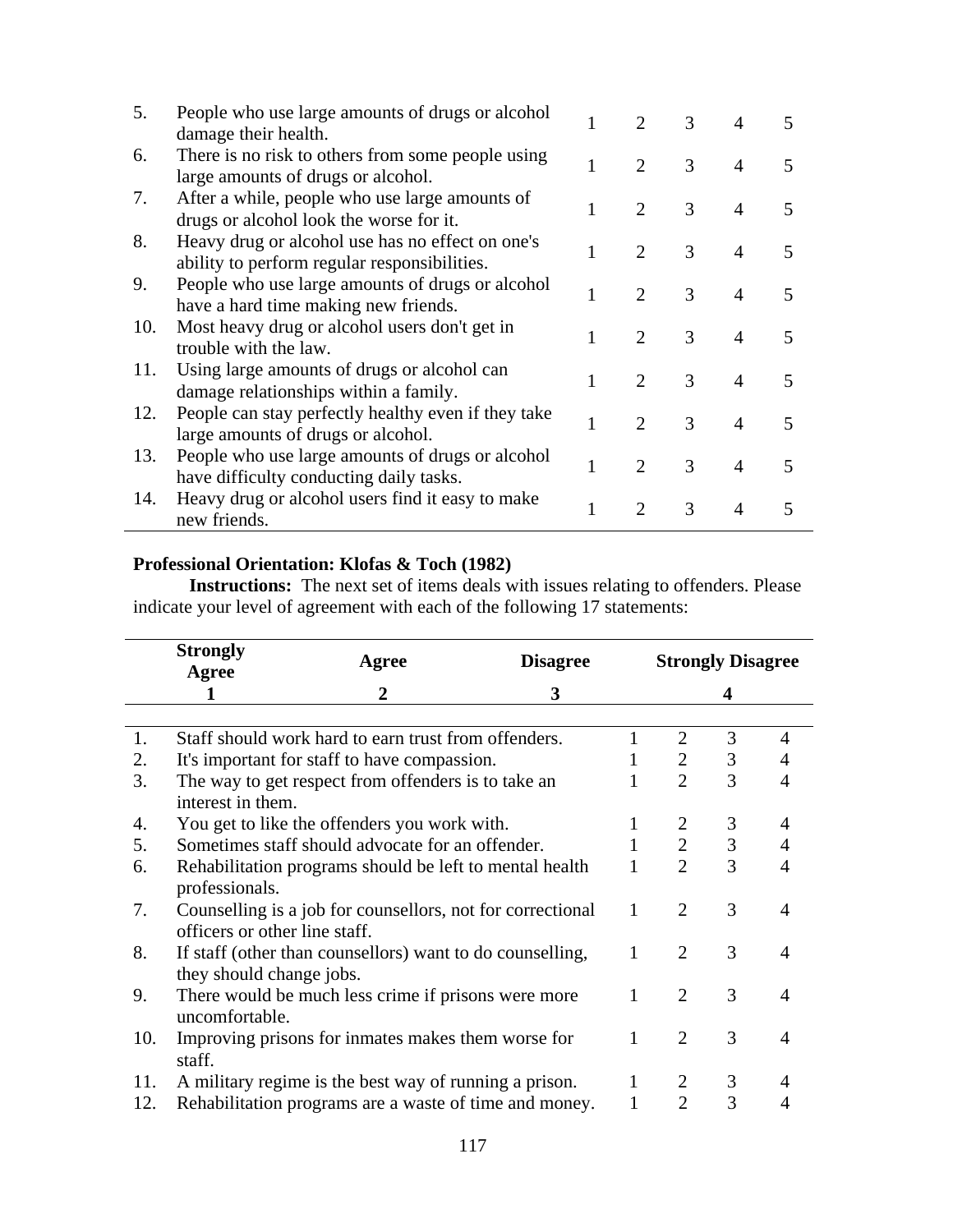|     | 13. You can't ever completely trust an offender.                              |     |   |                |
|-----|-------------------------------------------------------------------------------|-----|---|----------------|
| 14. | A good principle is not to get "close" to offenders.                          |     | 3 | $\overline{4}$ |
| 15. | A personal relationship with an offender invites<br>corruption.               |     |   | $\overline{4}$ |
|     | 16. You must keep conversations with offenders short and 1 2<br>businesslike. |     | 3 |                |
|     | 17. If staff are lenient with offenders, they will take<br>advantage of them. | 2 3 |   |                |

### **Total Job Satisfaction Sub-scale (Warr, Cook, & Wall, 1979)**

**Instructions:** The next set of items deals with different aspects of your job. I would like you to tell me how satisfied or dissatisfied you feel with each of these features of your present job.

Each item names some aspect of your present job. Just indicate how satisfied or dissatisfied you are with it by using the following scale:

|     | <b>Extremely</b><br><b>Dissatisfied</b> | <b>Very</b><br><b>Dissatisfied</b>                                                       | <b>Moderately</b><br><b>Dissatisfied</b> | <b>Not</b><br><b>Sure</b> | <b>Moderately</b><br><b>Satisfied</b> |                |                | <b>Very</b><br><b>Satisfied</b> |                 |   | <b>Extremely</b><br><b>Satisfied</b> |
|-----|-----------------------------------------|------------------------------------------------------------------------------------------|------------------------------------------|---------------------------|---------------------------------------|----------------|----------------|---------------------------------|-----------------|---|--------------------------------------|
|     |                                         | 2                                                                                        | 3                                        | 4                         | 5                                     |                |                | 6                               |                 |   | 7                                    |
|     |                                         |                                                                                          |                                          |                           |                                       |                |                |                                 |                 |   |                                      |
| 1.  |                                         | The physical work conditions.                                                            |                                          |                           |                                       | $\overline{2}$ | 3              | $\overline{4}$                  | 5               | 6 | $\overline{7}$                       |
| 2.  |                                         | The freedom to choose your own method of working.                                        |                                          |                           |                                       | $\overline{2}$ | 3              | 4                               | 5               | 6 | 7                                    |
| 3.  | Your co-workers.                        |                                                                                          |                                          |                           |                                       | 2              | 3              | $\overline{4}$                  | $\mathfrak{S}$  | 6 | 7                                    |
| 4.  |                                         | The recognition you get for good work.                                                   |                                          |                           |                                       | $\overline{2}$ | 3              | $\overline{4}$                  | 5               | 6 | -7                                   |
| 5.  |                                         | Your immediate boss.                                                                     |                                          |                           |                                       | $\overline{2}$ | 3              | $\overline{4}$                  | $\mathfrak{S}$  | 6 | $\overline{7}$                       |
| 6.  |                                         | The amount of responsibility you are given.                                              |                                          |                           |                                       | $\overline{2}$ | $\overline{3}$ | $\overline{4}$                  | $\overline{5}$  | 6 | $\overline{7}$                       |
| 7.  | Your rate of pay.                       |                                                                                          |                                          |                           |                                       | $\overline{2}$ | 3              | $\overline{4}$                  | $\overline{5}$  | 6 | 7                                    |
| 8.  |                                         | Your opportunity to use your abilities.                                                  |                                          |                           |                                       | $\overline{2}$ | 3              | $\overline{4}$                  | 5               | 6 | 7                                    |
| 9.  | your firm.                              | Industrial relations between management and workers in                                   |                                          |                           |                                       | $\overline{2}$ | 3              | $\overline{4}$                  | 5               | 6 | 7                                    |
| 10. |                                         | Your chance of promotion.                                                                |                                          |                           |                                       | 2              | 3              | $\overline{4}$                  | 5               | 6 | 7                                    |
| 11. |                                         | The way your firm/business is managed.                                                   |                                          |                           |                                       | 2              | $\overline{3}$ | $\overline{4}$                  | $5\overline{)}$ | 6 | $\overline{7}$                       |
| 12. |                                         | The attention paid to suggestions you make.                                              |                                          |                           |                                       | $\overline{2}$ | $\overline{3}$ | $\overline{4}$                  | 5               | 6 | 7                                    |
| 13. |                                         | Your hours of work.                                                                      |                                          |                           |                                       | $\overline{2}$ | 3              | $\overline{4}$                  | $\mathfrak{S}$  | 6 | 7                                    |
| 14. |                                         | The amount of variety in your job.                                                       |                                          |                           |                                       | $\overline{2}$ | 3              | $\overline{4}$                  | 5               | 6 | 7                                    |
| 15. | Your job security.                      |                                                                                          |                                          |                           |                                       | $\overline{2}$ | 3              | 4                               | 5               | 6 | -7                                   |
| 16. |                                         | Now, taking everything into consideration, how do you<br>feel about your job as a whole? |                                          |                           |                                       | $\overline{2}$ | 3              | $\overline{4}$                  | 5               | 6 | -7                                   |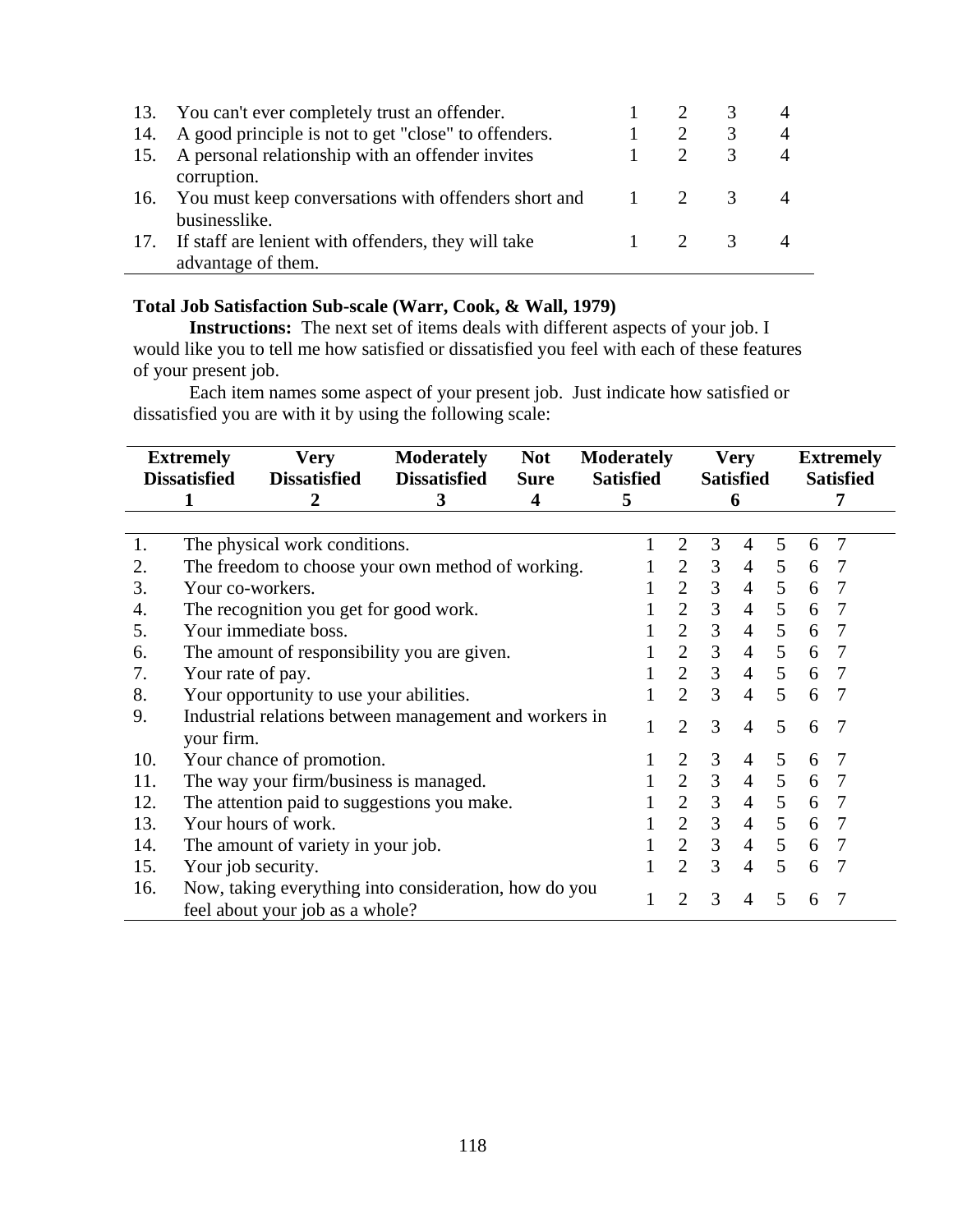## **APPENDIX M**

### **Staff Comparison Scales (CSC Staff Survey, 1996)**

### **Opinions about Offenders**

**Instructions:** The following statements represent possible feelings people may have about correctional work. For each question, please use the rating guide and circle the number that best reflects your feelings.

| <b>Strongly</b><br><b>Disagree</b> | <b>Disagree</b>                                                                                                                                                                     | <b>Partially</b><br><b>Disagree</b>             | <b>Undecided</b>                                                | <b>Partially</b><br>Agree |                             | Agree          |                |                 | <b>Strongly</b><br>Agree |     |
|------------------------------------|-------------------------------------------------------------------------------------------------------------------------------------------------------------------------------------|-------------------------------------------------|-----------------------------------------------------------------|---------------------------|-----------------------------|----------------|----------------|-----------------|--------------------------|-----|
|                                    | 2                                                                                                                                                                                   | 3                                               | 4                                                               | 5                         |                             | 6              |                |                 |                          |     |
|                                    |                                                                                                                                                                                     |                                                 |                                                                 |                           |                             |                |                |                 |                          |     |
|                                    |                                                                                                                                                                                     |                                                 | 1. Staff should work hard to earn trust from an offender        |                           | 2                           | 3              | $\overline{4}$ | $\overline{5}$  | 6                        | 7   |
|                                    |                                                                                                                                                                                     |                                                 | 2. It's important for staff to have empathy for an offender     |                           | $\overline{2}$              | 3              | $\overline{4}$ | 5               | 6                        |     |
|                                    |                                                                                                                                                                                     |                                                 | 3. The way to get respect from an offender is to take interest  |                           | $\overline{2}$              | 3              | $\overline{4}$ | 5               | 6                        | 7   |
| in them                            |                                                                                                                                                                                     |                                                 |                                                                 |                           |                             |                |                |                 |                          |     |
|                                    |                                                                                                                                                                                     |                                                 | 4. Sometimes staff should play an advocacy role for an          |                           | $\mathcal{D}_{\mathcal{L}}$ | $\mathcal{R}$  | $\overline{4}$ | $5\overline{)}$ | 6                        |     |
| offender                           |                                                                                                                                                                                     |                                                 |                                                                 |                           |                             |                |                |                 |                          |     |
| uncomfortable                      |                                                                                                                                                                                     |                                                 | 5. There would be much less crime if prisons were more          |                           | 3<br>$\mathcal{D}_{\cdot}$  |                | $\overline{4}$ | 5               | 6                        |     |
|                                    |                                                                                                                                                                                     |                                                 |                                                                 |                           | 2                           | 3              | $\overline{4}$ | 5               | 6                        |     |
|                                    |                                                                                                                                                                                     |                                                 |                                                                 |                           | $\overline{2}$              | 3              | $\overline{4}$ | 5 <sup>5</sup>  | 6                        | 7   |
|                                    | 6. Improving prisons for inmates makes things worse for staff<br>7. A military regime is the best way top run a prison<br>8. Rehabilitation programs are a waste of time and money. |                                                 |                                                                 | $\overline{2}$            | 3 <sup>1</sup>              | $\overline{4}$ | 5              | 6               | 7                        |     |
|                                    |                                                                                                                                                                                     | 9. You can't ever completely trust an offender. |                                                                 |                           | $\overline{2}$              | 3              | $\overline{4}$ | 5 <sup>5</sup>  | 6                        | 7   |
|                                    |                                                                                                                                                                                     |                                                 | 10. A good principle is to not get "close" to an offender.      |                           |                             | $2 \quad 3$    |                | 4 5             | 6                        | - 7 |
|                                    |                                                                                                                                                                                     |                                                 | 11. If staff are lenient, offenders will take advantage of them |                           | $\overline{2}$              | 3              | $\overline{4}$ | $5\overline{)}$ | 6                        | -7  |
|                                    |                                                                                                                                                                                     |                                                 | 12. Rehabilitating an offender is just as important as making   |                           | $\overline{2}$              | 3              | $\overline{4}$ | $\overline{5}$  | 6                        | 7   |
|                                    | an offender pay for his or her crime.                                                                                                                                               |                                                 |                                                                 |                           |                             |                |                |                 |                          |     |
|                                    |                                                                                                                                                                                     |                                                 | 13. We should stop viewing criminals as victims of society      |                           | $\mathcal{D}_{\mathcal{L}}$ | 3              | $\overline{4}$ | 5               | 6                        |     |
|                                    |                                                                                                                                                                                     |                                                 | 14. I would support expanding the rehabilitation programs       |                           | $\overline{2}$              | 3              | $\overline{4}$ | 5               | 6                        |     |
|                                    |                                                                                                                                                                                     |                                                 | which are presently being offered in our institutions.          |                           |                             |                |                |                 |                          |     |

### **Job Satisfaction**

**Instructions:** Questions in this section ask you to think about communications within CSC, quality of work life and how satisfied you are with your present job. For each item please chose the response that best describes your feelings.

| <b>Strongly</b><br><b>Disagree</b> | <b>Disagree</b> | <b>Partially</b><br><b>Disagree</b> | <b>Undecided</b>                                              | <b>Partially</b><br>Agree | Agree                       |  | <b>Strongly</b><br>Agree |  |  |
|------------------------------------|-----------------|-------------------------------------|---------------------------------------------------------------|---------------------------|-----------------------------|--|--------------------------|--|--|
| job                                |                 |                                     | 15. I am generally satisfied with the kind of work I do in my |                           | $1 \t2 \t3 \t4 \t5 \t6 \t7$ |  |                          |  |  |
|                                    |                 |                                     | 28. Generally speaking, I am very satisfied with my job.      |                           | $1 \t2 \t3 \t4 \t5 \t6 \t7$ |  |                          |  |  |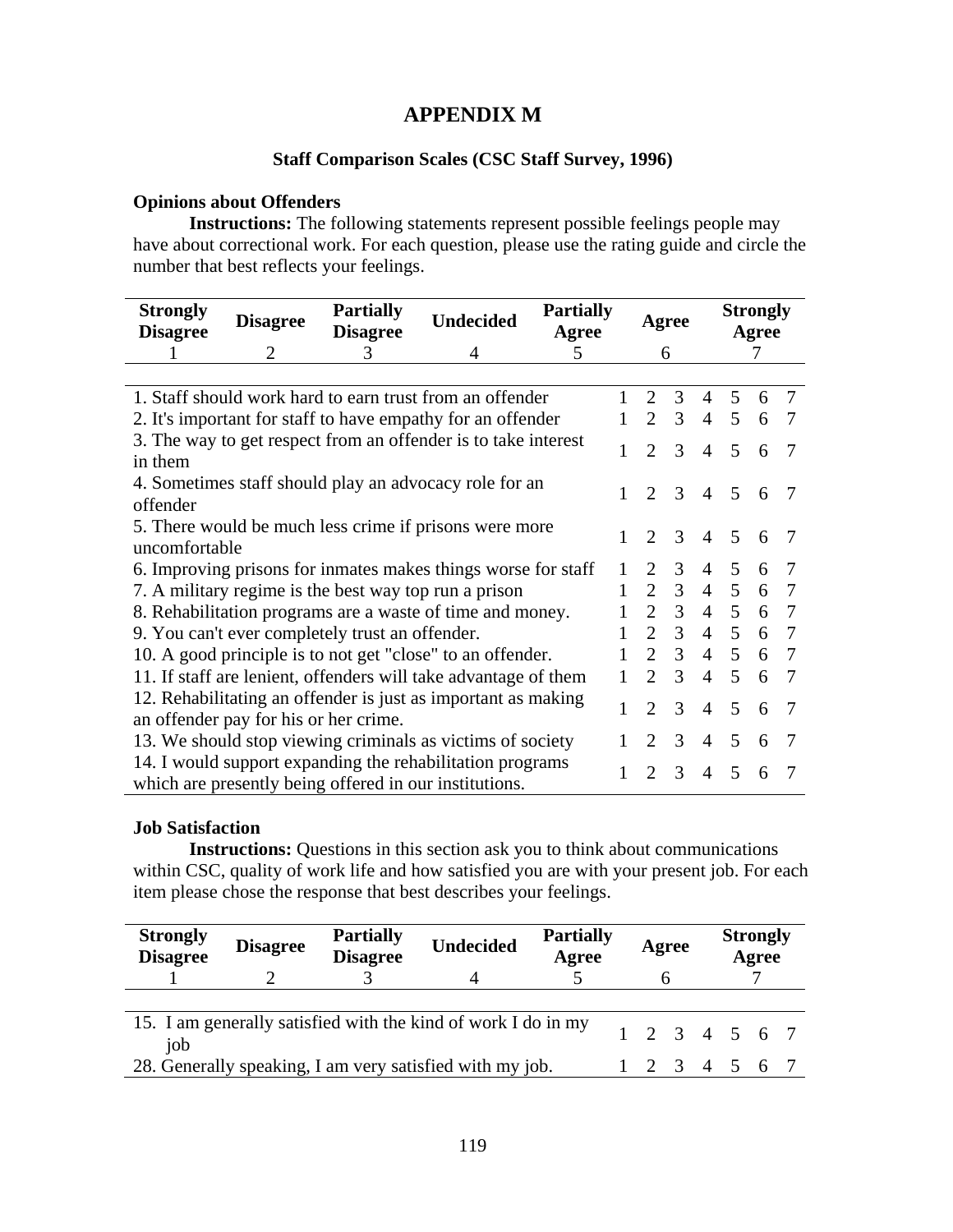## **APPENDIX N**

| <b>Question</b>                                                                                                                               | Agree /<br><b>Strongly</b><br><b>Agree</b><br>$\frac{0}{0}$ | <b>Neutral</b><br>$\frac{0}{0}$ | Disagree /<br><b>Strongly</b><br><b>Disagree</b><br>$\frac{0}{0}$ |
|-----------------------------------------------------------------------------------------------------------------------------------------------|-------------------------------------------------------------|---------------------------------|-------------------------------------------------------------------|
|                                                                                                                                               |                                                             |                                 |                                                                   |
| 1. I have an alcohol problem.                                                                                                                 | 34.3                                                        | 8.7                             | 57.0                                                              |
| 2. Other people think I have an alcohol                                                                                                       | 36.7                                                        | 7.9                             | 55.4                                                              |
| problem.                                                                                                                                      |                                                             |                                 |                                                                   |
| 3. I have a drug problem.                                                                                                                     | 39.7                                                        | 8.3                             | 52.1                                                              |
| 4. Other people think I have a drug problem.                                                                                                  | 43.8                                                        | 9.2                             | 47.1                                                              |
| 5. I moved to the Intensive Support Unit<br>because of my alcohol or drug problem.                                                            | 55.9                                                        | 15.2                            | 28.9                                                              |
| 6. I think increased searches in the Intensive<br>Support Unit will help decrease the amount<br>of drugs that are available.                  | 46.9                                                        | 23.2                            | 29.9                                                              |
| 7. I think I will have a better chance of<br>getting more TA's if I live in an Intensive                                                      | 34.0                                                        | 32.4                            | 33.6                                                              |
| Support Unit.<br>8. I think staff will be more supportive in the<br>Intensive Support Units.                                                  | 54.6                                                        | 26.5                            | 19.0                                                              |
| 9. I don't think Intensive Support Units will<br>work because it's too hard to keep alcohol /<br>drugs out of an institution, no matter where | 14.1                                                        | 19.4                            | 66.5                                                              |
| you are.<br>10. I think the other inmates will be easier to                                                                                   | 46.5                                                        | 37.3                            | 16.2                                                              |
| get along with in the Intensive Support Unit.<br>11. I think I will have more difficulty with                                                 | 4.8                                                         | 11.4                            | 83.8                                                              |
| alcohol and/or drugs on release because I live<br>in an Intensive Support Unit.                                                               |                                                             |                                 |                                                                   |
| 12. I think I will get into programs faster<br>because I live in an Intensive Support Unit.                                                   | 21.4                                                        | 35.8                            | 42.8                                                              |
| 13. I moved to the Intensive Support Unit<br>because my parole officer / Case<br>Management Team recommended it.                              | 25.3                                                        | 12.5                            | 62.2                                                              |
| 14. I think the Intensive Support Unit will<br>provide a more positive environment for<br>participating in programs.                          | 71.1                                                        | 18.6                            | 10.3                                                              |
| 15. I moved to the Intensive Support Unit<br>because I think there will be more freedom<br>on the living unit.                                | 17.8                                                        | 30.2                            | 52.1                                                              |
| 16. I think there will be less access to<br>alcohol in the Intensive Support Unit.                                                            | 57.9                                                        | 19.0                            | 23.1                                                              |

## **Offender Expectation Questionnaire (Admission)**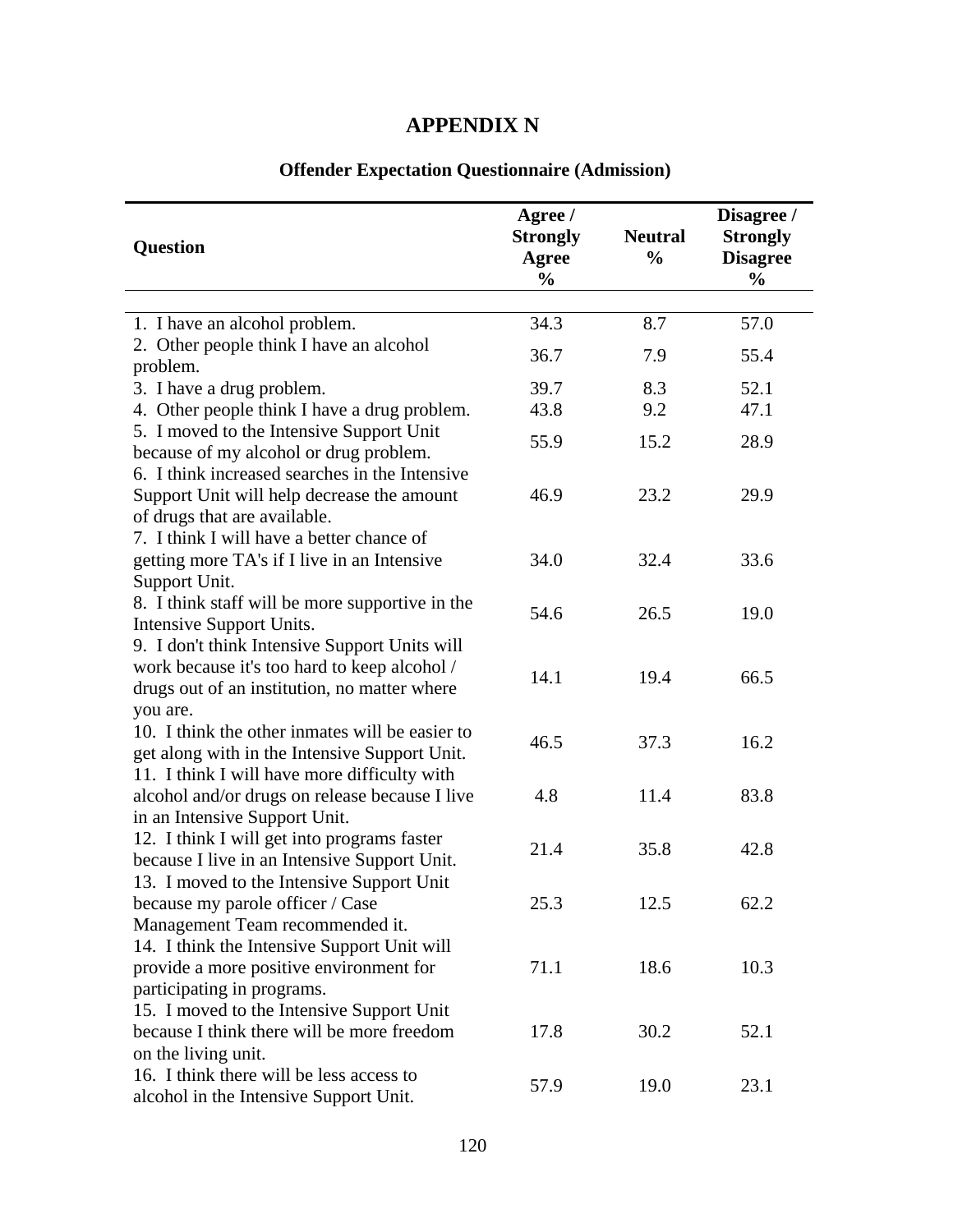| 17. I moved to the Intensive Support Unit        |      |      |      |
|--------------------------------------------------|------|------|------|
| because I think I will receive more privileges   | 12.0 | 24.1 | 63.9 |
| than I would in other areas of the institution.  |      |      |      |
| 18. I think the Intensive Support Unit will      |      |      |      |
| help prepare me for release.                     | 70.4 | 16.9 | 12.8 |
| 19. I moved to the Intensive Support Unit        |      |      |      |
| because I think there will be less pressure to   |      |      |      |
| use drugs or alcohol than in other units in the  | 60.7 | 17.8 | 21.5 |
| institution.                                     |      |      |      |
| 20. I think I will have a better chance of       |      |      |      |
| going on work release because I live in an       | 34.4 | 29.5 | 36.1 |
| Intensive Support Unit.                          |      |      |      |
| 21. I think increased use of urinalysis on the   |      |      |      |
| unit will contribute to a decrease in the        | 71.0 | 17.4 | 11.6 |
|                                                  |      |      |      |
| number of offenders using drugs.                 |      |      |      |
| 22. I think the Intensive Support Unit will      | 4.2  | 24.1 | 71.8 |
| cause problems in the rest of the institution.   |      |      |      |
| 23. I think I will have more contact with        |      |      |      |
| community groups because I live in an            | 29.9 | 38.6 | 31.5 |
| Intensive Support Unit.                          |      |      |      |
| 24. I think the living conditions will be better | 66.7 | 22.1 | 11.3 |
| in the ISU.                                      |      |      |      |
| 25. I moved to the Intensive Support Unit to     | 67.0 | 14.2 | 18.8 |
| stay away from the general drug culture.         |      |      |      |
| 26. I think that living in the Intensive         |      |      |      |
| Support Units will help me with my               | 69.1 | 16.2 | 14.7 |
| substance abuse problem.                         |      |      |      |
| 27. I moved to the Intensive Support Units       | 5.0  | 12.1 | 82.9 |
| to get away from muscling.                       |      |      |      |
| 28. I think I will have a better chance of       |      |      |      |
| getting early release because I live in an       | 25.9 | 28.5 | 45.6 |
| Intensive Support Unit.                          |      |      |      |
| 29. I think I will have a better chance of       |      |      |      |
| getting more visits because I live in an         | 6.4  | 26.0 | 67.7 |
| Intensive Support Unit.                          |      |      |      |
| 30. I think I will get more support from         |      |      |      |
| community groups because I live in an            | 30.1 | 31.0 | 38.9 |
| Intensive Support Unit.                          |      |      |      |
| 31. I think there will be less access to drugs   | 62.3 | 16.7 | 20.9 |
| in the Intensive Support Units.                  |      |      |      |
| 32. I think that living on the Intensive         |      |      |      |
| Support Unit will help me do better on           | 67.0 | 19.3 | 13.8 |
| release.                                         |      |      |      |
| 33. I don't think the Intensive Support Units    |      |      |      |
| will work because it's too hard to get clean in  | 10.1 | 12.7 | 77.2 |
| an institution, no matter where you are.         |      |      |      |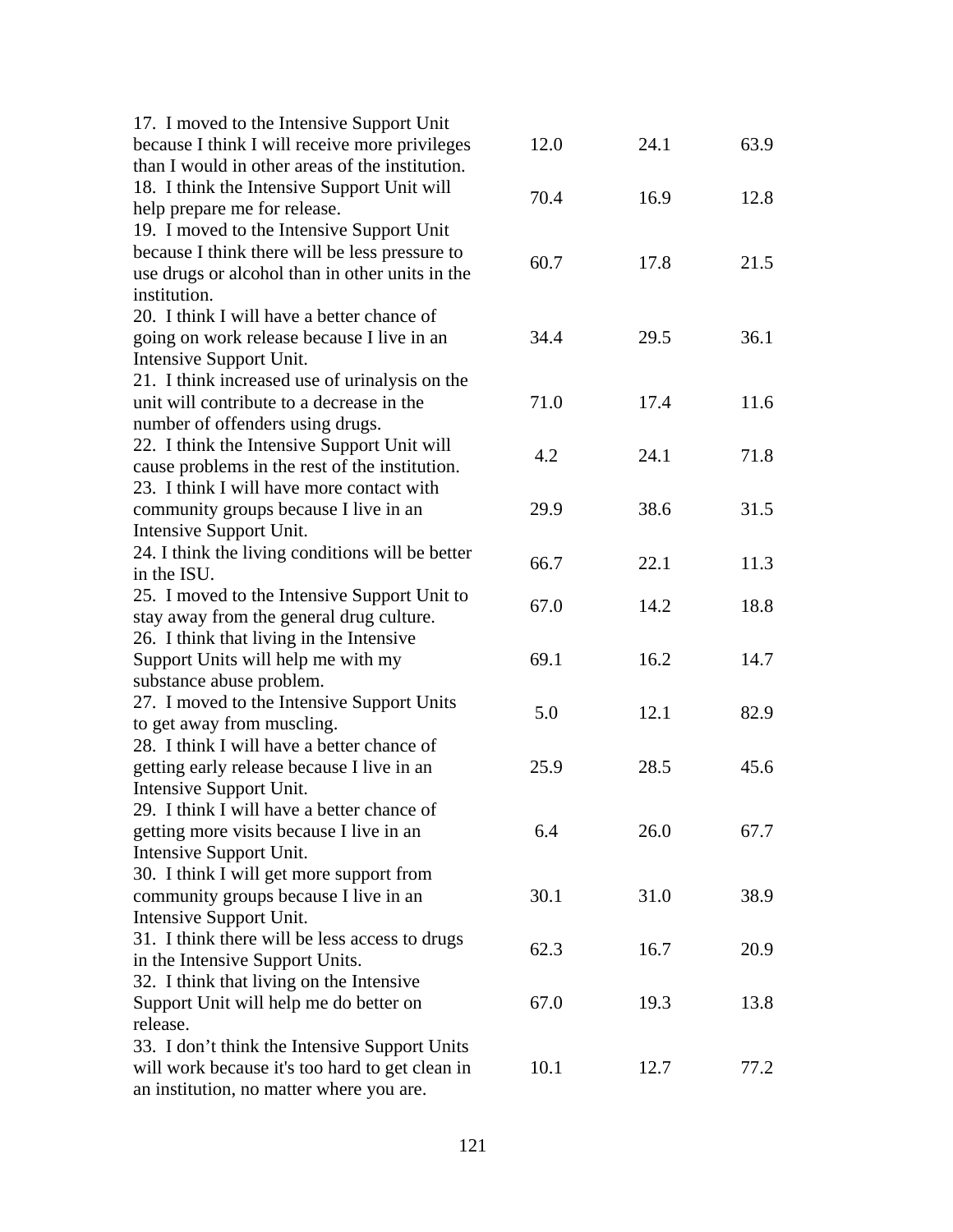| 34. I moved to the Intensive Support Unit to   |      |      |      |
|------------------------------------------------|------|------|------|
| avoid pressures on friends and family coming   | 3.0  | 12.7 | 84.4 |
| in for visits.                                 |      |      |      |
| 35. I think other offenders will be more       | 57.8 | 27.0 | 15.2 |
| supportive in the Intensive Support Unit.      |      |      |      |
| 36. I moved to the Intensive Support Unit      | 78.3 | 7.6  | 14.1 |
| because I want to stay clean.                  |      |      |      |
| 37. I think offenders from other units will    |      |      |      |
| give me a hard time for moving to the          | 6.6  | 12.0 | 81.3 |
| Intensive Support Unit.                        |      |      |      |
| 38. I think the Intensive Support Unit will    | 81.6 | 14.2 | 4.2  |
| help other offenders.                          |      |      |      |
| 39. I moved to the Intensive Support Unit      | 62.8 | 12.0 | 25.1 |
| because I want to get clean.                   |      |      |      |
| 40. I think increased searches in the          |      |      |      |
| Intensive Support Units will help decrease     | 53.8 | 22.1 | 24.2 |
| the amount of alcohol that is produced.        |      |      |      |
| 41. I don't think the Intensive Support Unit   |      |      |      |
| will help me because my problem is too         | 3.1  | 8.2  | 88.7 |
| severe.                                        |      |      |      |
| 42. I think increased use of urinalysis on the |      |      |      |
| unit will contribute to a decrease in the      | 62.7 | 18.3 | 19.1 |
| number of offenders drinking.                  |      |      |      |
| 43. I don't think Intensive Support Units will |      |      |      |
| work because it's too hard to stay clean in an | 5.9  | 15.1 | 79.1 |
| institution, no matter where you are.          |      |      |      |
| 44. I think the Intensive Support Unit will    |      |      |      |
| have a positive influence on the rest of the   | 57.3 | 30.7 | 12.0 |
| institution.                                   |      |      |      |
| 45. I think other institutional staff will     | 62.7 | 29.1 | 8.3  |
| support the Intensive Support Unit.            |      |      |      |
| 46. I think Intensive Support Units are a      | 89.7 | 7.4  | 2.9  |
| good idea.                                     |      |      |      |
| Number of cases                                |      | 240  |      |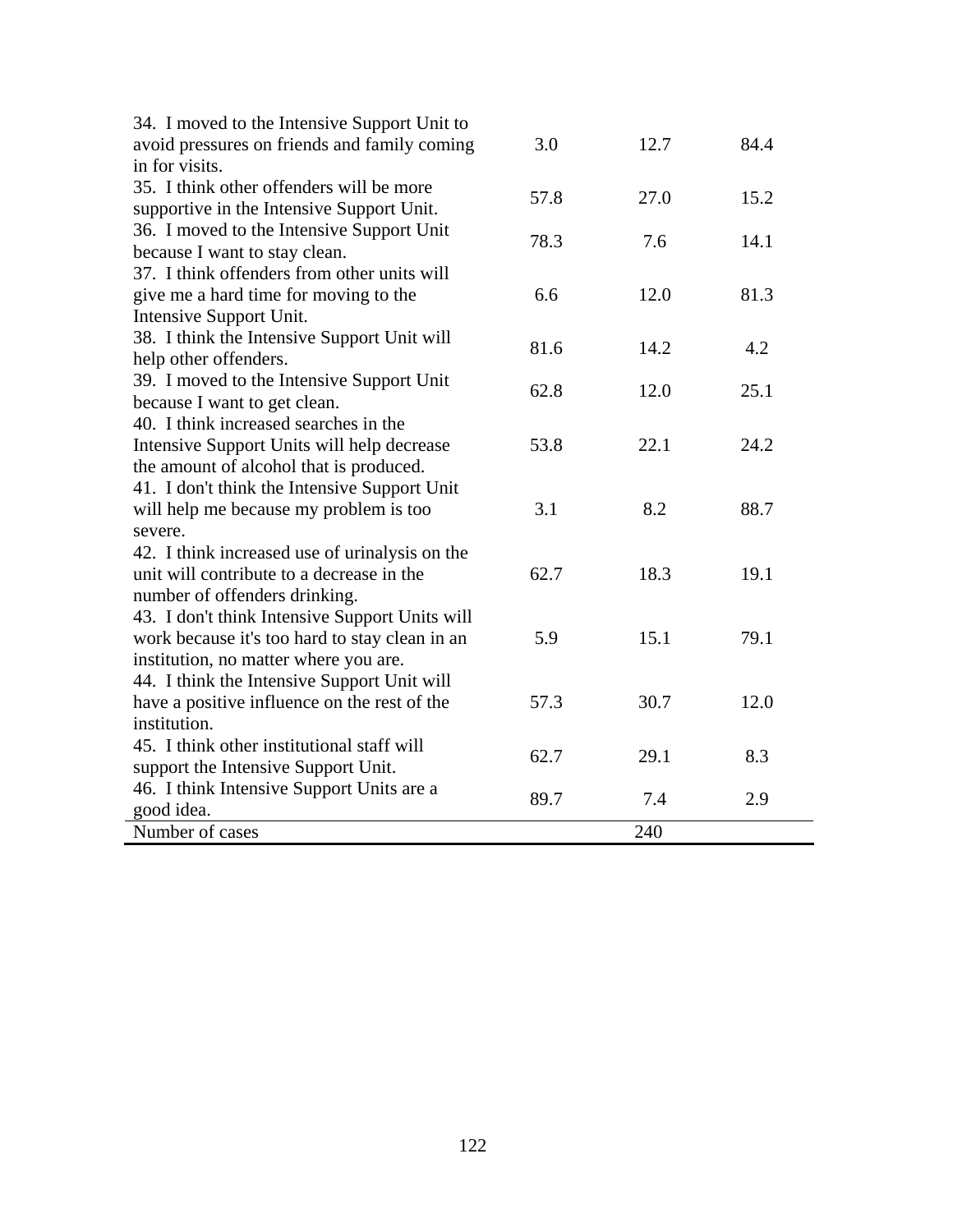## **APPENDIX O**

| <b>Question</b>                                                                                                                                           | Agree /<br><b>Strongly</b><br><b>Agree</b><br>$\frac{0}{0}$ | <b>Neutral</b><br>$\frac{0}{0}$ | Disagree /<br><b>Strongly</b><br><b>Disagree</b><br>$\frac{0}{0}$ |
|-----------------------------------------------------------------------------------------------------------------------------------------------------------|-------------------------------------------------------------|---------------------------------|-------------------------------------------------------------------|
| 1. I have an alcohol problem.                                                                                                                             | 35.0                                                        | 5.0                             | 60.0                                                              |
| 2. Other people think I have an alcohol                                                                                                                   |                                                             |                                 |                                                                   |
| problem.                                                                                                                                                  | 37.9                                                        | 7.1                             | 55.0                                                              |
| 3. I have a drug problem.                                                                                                                                 | 40.7                                                        | 5.0                             | 54.3                                                              |
| 4. Other people think I have a drug problem.                                                                                                              | 41.0                                                        | 13.0                            | 46.0                                                              |
| 5. I moved to the Intensive Support Unit<br>because of my alcohol or drug problem.                                                                        | 56.7                                                        | 7.9                             | 35.4                                                              |
| 6. I think increased searches in the Intensive<br>Support Unit will help decrease the amount<br>of drugs that are available.                              | 41.3                                                        | 21.8                            | 36.9                                                              |
| 7. I think I will have a better chance of<br>getting more TA's if I live in an Intensive<br>Support Unit.                                                 | 20.7                                                        | 30.0                            | 49.3                                                              |
| 8. I think staff will be more supportive in the<br>Intensive Support Units.                                                                               | 50.7                                                        | 23.6                            | 25.7                                                              |
| 9. I don't think Intensive Support Units will<br>work because it's too hard to keep alcohol /<br>drugs out of an institution, no matter where<br>you are. | 14.4                                                        | 14.4                            | 71.2                                                              |
| 10. I think the other inmates will be easier to<br>get along with in the Intensive Support Unit.                                                          | 47.9                                                        | 32.9                            | 19.3                                                              |
| 11. I think I will have more difficulty with<br>alcohol and/or drugs on release because I live<br>in an Intensive Support Unit.                           | 4.0                                                         | 6.4                             | 89.6                                                              |
| 12. I think I will get into programs faster<br>because I live in an Intensive Support Unit.                                                               | 15.8                                                        | 29.5                            | 54.7                                                              |
| 13. I moved to the Intensive Support Unit<br>because my parole officer / Case<br>Management Team recommended it.                                          | 21.7                                                        | 8.0                             | 70.3                                                              |
| 14. I think the Intensive Support Unit will<br>provide a more positive environment for<br>participating in programs.                                      | 71.2                                                        | 17.3                            | 11.5                                                              |
| 15. I moved to the Intensive Support Unit<br>because I think there will be more freedom<br>on the living unit.                                            | 9.4                                                         | 23.7                            | 66.9                                                              |
| 16. I think there will be less access to<br>alcohol in the Intensive Support Unit.                                                                        | 55.4                                                        | 16.6                            | 28.1                                                              |

## **Offender Expectation Questionnaire (6 weeks)**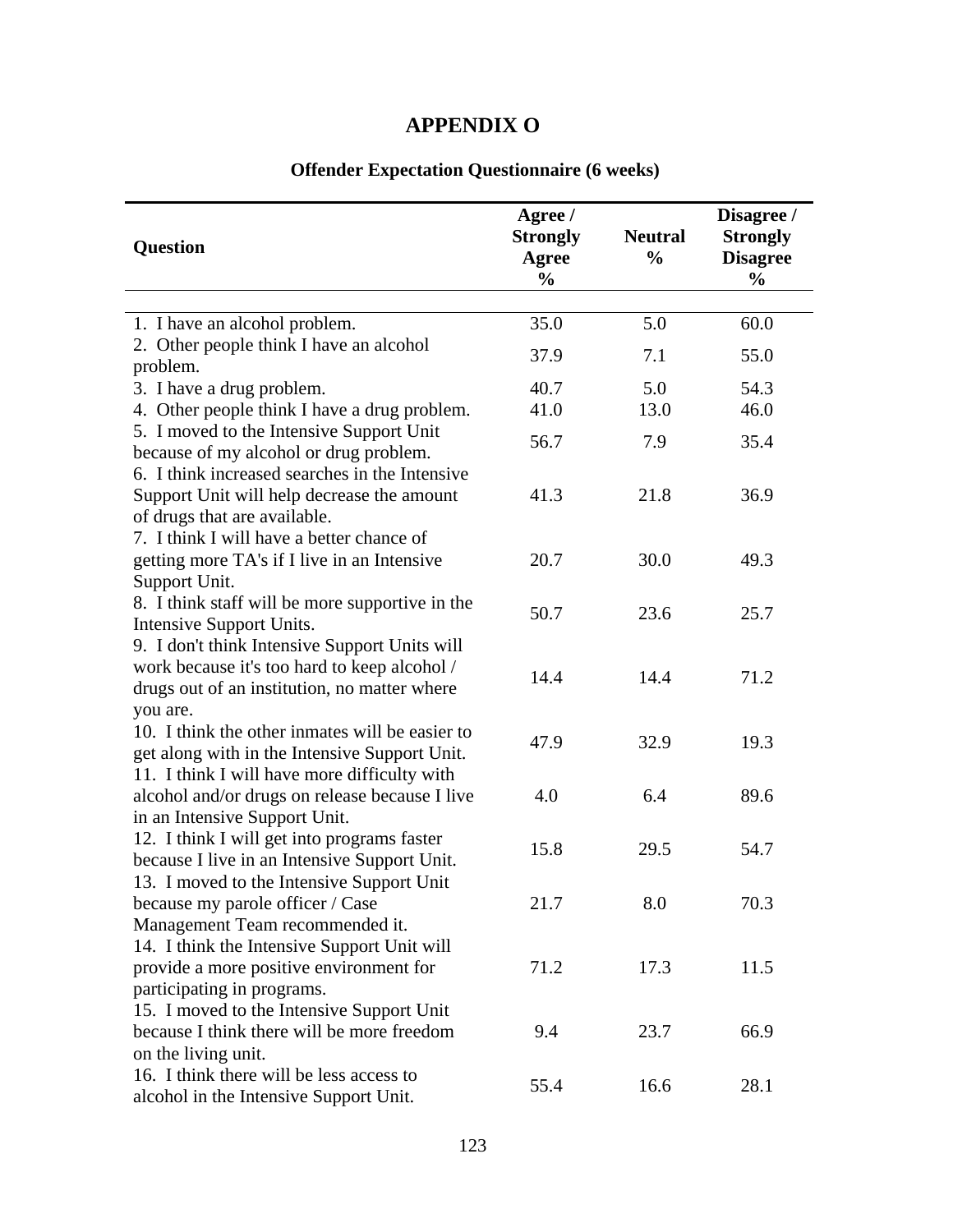| 17. I moved to the Intensive Support Unit        |      |      |      |
|--------------------------------------------------|------|------|------|
| because I think I will receive more privileges   | 7.2  | 18.0 | 74.8 |
| than I would in other areas of the institution.  |      |      |      |
| 18. I think the Intensive Support Unit will      |      |      |      |
| help prepare me for release.                     | 66.2 | 15.1 | 18.7 |
| 19. I moved to the Intensive Support Unit        |      |      |      |
| because I think there will be less pressure to   |      |      |      |
| use drugs or alcohol than in other units in the  | 56.1 | 14.4 | 29.5 |
| institution.                                     |      |      |      |
| 20. I think I will have a better chance of       |      |      |      |
| going on work release because I live in an       | 17.4 | 30.4 | 52.2 |
| Intensive Support Unit.                          |      |      |      |
| 21. I think increased use of urinalysis on the   |      |      |      |
| unit will contribute to a decrease in the        | 73.6 | 12.9 | 13.6 |
| number of offenders using drugs.                 |      |      |      |
| 22. I think the Intensive Support Unit will      |      |      |      |
| cause problems in the rest of the institution.   | 5.7  | 15.7 | 78.6 |
| 23. I think I will have more contact with        |      |      |      |
| community groups because I live in an            | 19.3 | 33.6 | 47.1 |
| Intensive Support Unit.                          |      |      |      |
| 24. I think the living conditions will be better |      |      |      |
| in the ISU.                                      | 65.7 | 23.6 | 10.7 |
| 25. I moved to the Intensive Support Unit to     | 75.0 | 6.4  | 18.6 |
| stay away from the general drug culture.         |      |      |      |
| 26. I think that living in the Intensive         |      |      |      |
| Support Units will help me with my               | 70.7 | 12.9 | 16.4 |
| substance abuse problem.                         |      |      |      |
| 27. I moved to the Intensive Support Units       | 6.4  | 12.1 | 81.4 |
| to get away from muscling.                       |      |      |      |
| 28. I think I will have a better chance of       |      |      |      |
| getting early release because I live in an       | 18.7 | 22.3 | 59.0 |
| Intensive Support Unit.                          |      |      |      |
| 29. I think I will have a better chance of       |      |      |      |
| getting more visits because I live in an         | 4.4  | 18.4 | 77.2 |
| Intensive Support Unit.                          |      |      |      |
| 30. I think I will get more support from         |      |      |      |
| community groups because I live in an            | 18.6 | 37.1 | 44.3 |
| Intensive Support Unit.                          |      |      |      |
| 31. I think there will be less access to drugs   | 56.4 | 11.4 | 32.1 |
| in the Intensive Support Units.                  |      |      |      |
| 32. I think that living on the Intensive         |      |      |      |
| Support Unit will help me do better on           | 65.7 | 13.6 | 20.7 |
| release.                                         |      |      |      |
| 33. I don't think the Intensive Support Units    |      |      |      |
| will work because it's too hard to get clean in  | 7.2  | 15.8 | 77.0 |
| an institution, no matter where you are.         |      |      |      |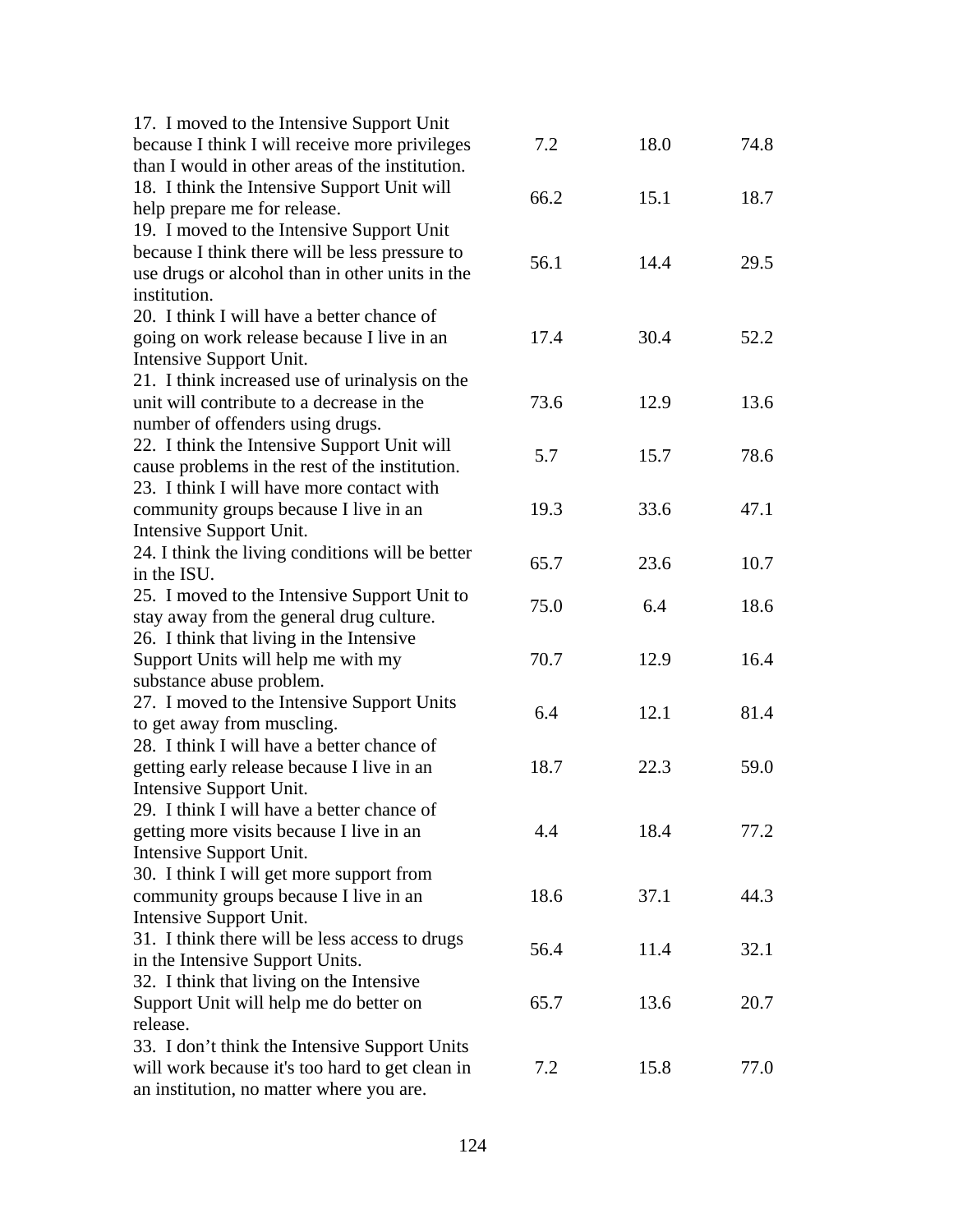| 34. I moved to the Intensive Support Unit to   |      |      |      |
|------------------------------------------------|------|------|------|
| avoid pressures on friends and family coming   | 2.9  | 11.5 | 85.6 |
| in for visits.                                 |      |      |      |
| 35. I think other offenders will be more       | 51.4 | 31.4 | 17.1 |
| supportive in the Intensive Support Unit.      |      |      |      |
| 36. I moved to the Intensive Support Unit      | 78.8 | 5.9  | 15.3 |
| because I want to stay clean.                  |      |      |      |
| 37. I think offenders from other units will    |      |      |      |
| give me a hard time for moving to the          | 5.8  | 10.8 | 83.5 |
| Intensive Support Unit.                        |      |      |      |
| 38. I think the Intensive Support Unit will    | 83.5 | 14.4 | 2.2  |
| help other offenders.                          |      |      |      |
| 39. I moved to the Intensive Support Unit      | 59.3 | 10.6 | 30.1 |
| because I want to get clean.                   |      |      |      |
| 40. I think increased searches in the          |      |      |      |
| Intensive Support Units will help decrease     | 55.7 | 20.0 | 24.3 |
| the amount of alcohol that is produced.        |      |      |      |
| 41. I don't think the Intensive Support Unit   |      |      |      |
| will help me because my problem is too         | 4.4  | 9.6  | 86.1 |
| severe.                                        |      |      |      |
| 42. I think increased use of urinalysis on the |      |      |      |
| unit will contribute to a decrease in the      | 60.7 | 19.3 | 20.0 |
| number of offenders drinking.                  |      |      |      |
| 43. I don't think Intensive Support Units will |      |      |      |
| work because it's too hard to stay clean in an | 5.0  | 14.3 | 80.7 |
| institution, no matter where you are.          |      |      |      |
| 44. I think the Intensive Support Unit will    |      |      |      |
| have a positive influence on the rest of the   | 52.1 | 35.7 | 12.1 |
| institution.                                   |      |      |      |
| 45. I think other institutional staff will     | 52.1 | 31.4 | 16.4 |
| support the Intensive Support Unit.            |      |      |      |
| 46. I think Intensive Support Units are a      | 91.4 | 6.4  | 2.1  |
| good idea.                                     |      |      |      |
| Number of cases                                |      | 140  |      |

÷,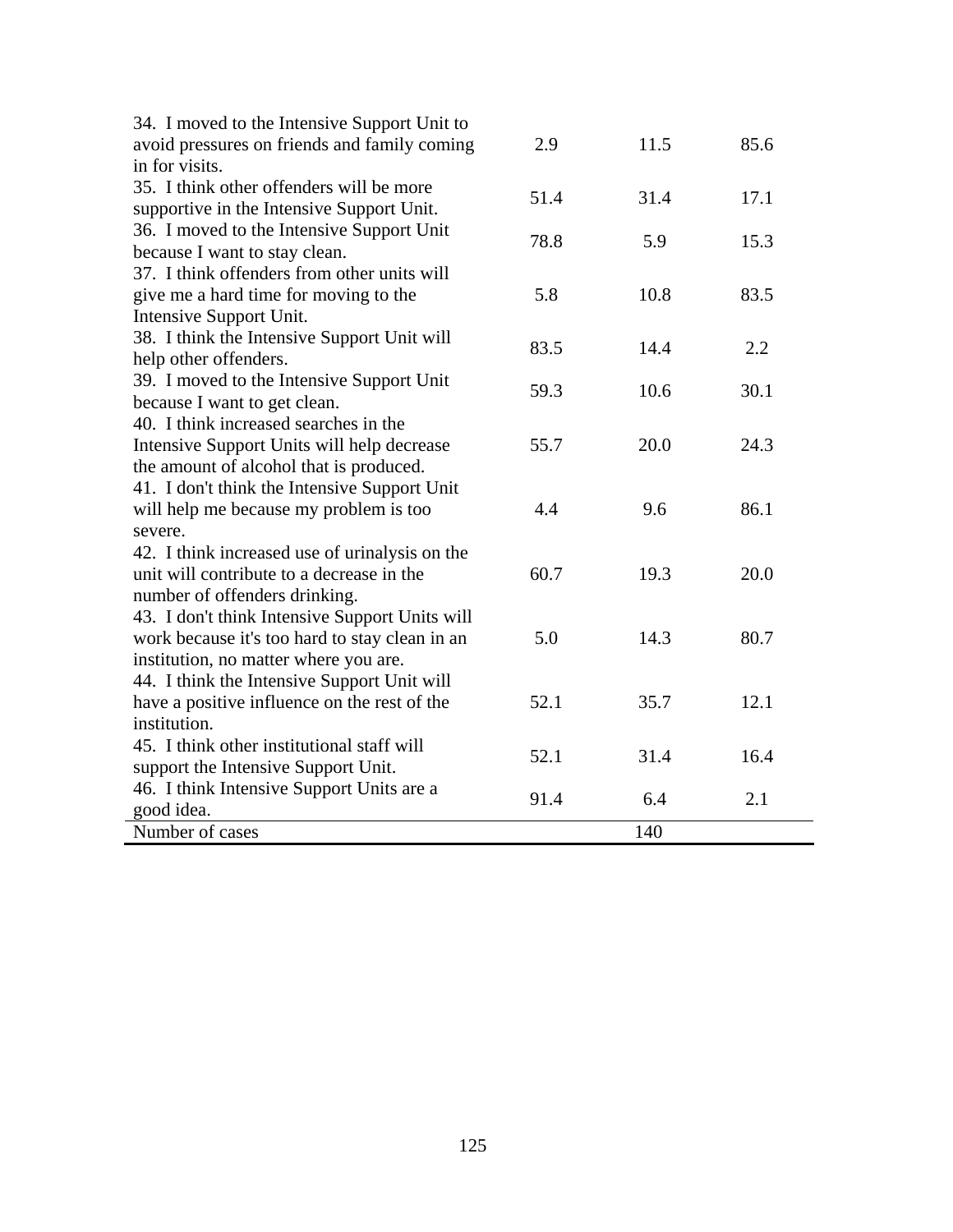## **APPENDIX P**

## **Offender Post Evaluation Questionnaire**

| <b>Question</b>                                                                                                                                      | Agree /<br><b>Strongly</b><br><b>Agree</b><br>$\frac{0}{0}$ | <b>Neutral</b><br>$\frac{0}{0}$ | Disagree /<br><b>Strongly</b><br><b>Disagree</b><br>$\frac{0}{0}$ |
|------------------------------------------------------------------------------------------------------------------------------------------------------|-------------------------------------------------------------|---------------------------------|-------------------------------------------------------------------|
|                                                                                                                                                      |                                                             |                                 |                                                                   |
| 1. I have an alcohol problem.                                                                                                                        | 37.1                                                        | 2.9                             | 60.0                                                              |
| 2. Other people think I have an alcohol                                                                                                              | 38.6                                                        | 7.1                             | 54.3                                                              |
| problem.                                                                                                                                             |                                                             |                                 |                                                                   |
| 3. I have a drug problem.                                                                                                                            | 41.4                                                        | 4.3                             | 54.3                                                              |
| 4. Other people think I have a drug problem.                                                                                                         | 45.7                                                        | 8.6                             | 45.7                                                              |
| 5. I moved to the Intensive Support Units<br>because of my alcohol or drug problem.                                                                  | 65.5                                                        | 9.1                             | 25.5                                                              |
| 6. I think increased searches in the Intensive<br>Support Units helped decrease the amount of<br>drugs that were available.                          | 48.6                                                        | 24.3                            | 27.1                                                              |
| 7. I think I had/will have a better chance of<br>getting more TA's because I lived in an<br>Intensive Support Units.                                 | 32.9                                                        | 22.9                            | 44.3                                                              |
| 8. I think staff were more supportive in the<br>Intensive Support Units.                                                                             | 60.0                                                        | 12.9                            | 27.1                                                              |
| 9. I don't think Intensive Support Units work<br>because it's too hard to keep alcohol / drugs<br>out of an institution, no matter where you<br>are. | 15.7                                                        | 15.7                            | 68.6                                                              |
| 10. I think the other inmates were easier to<br>get along with in the Intensive Support Units.                                                       | 37.1                                                        | 37.1                            | 25.7                                                              |
| 11. I think I will have more difficulty with<br>alcohol and/or drugs on release because I<br>lived in an Intensive Support Unit.                     | 1.8                                                         | 7.1                             | 91.1                                                              |
| 12. I think I got into programs faster because<br>I lived in an Intensive Support Units.                                                             | 12.9                                                        | 37.1                            | 50.0                                                              |
| 13. I moved to the Intensive Support Unit<br>because my parole officer / Case<br>Management Team recommended it.                                     | 21.4                                                        | 12.9                            | 65.7                                                              |
| 14. I think the Intensive Support Units<br>provided a more positive environment for<br>participating in programs.                                    | 67.1                                                        | 18.6                            | 14.3                                                              |
| 15. There was more freedom on the living<br>unit.                                                                                                    | 34.3                                                        | 32.9                            | 32.9                                                              |
| 16. I think there is less access to alcohol in<br>the Intensive Support Units.                                                                       | 51.4                                                        | 20.0                            | 28.6                                                              |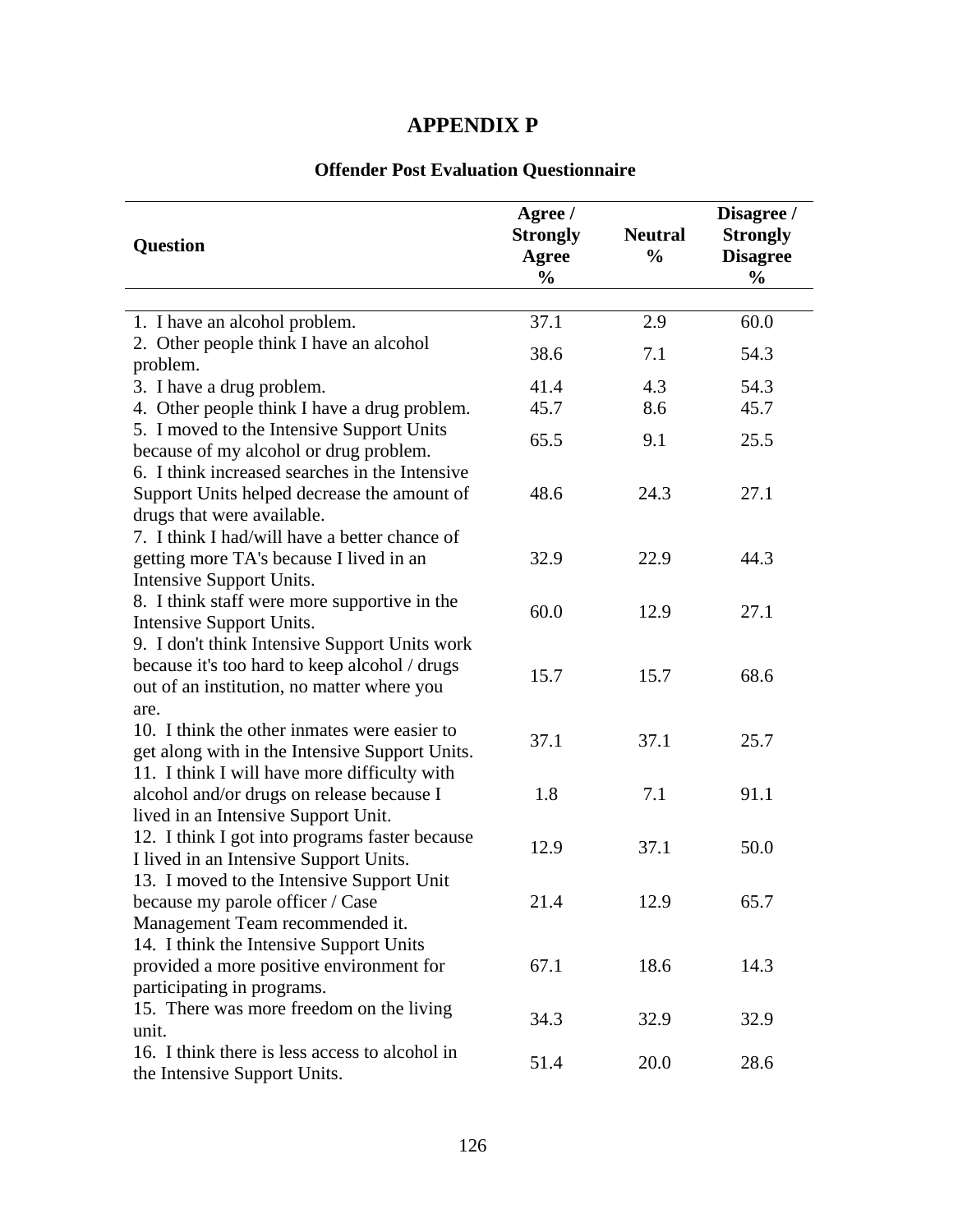| 17. I received more privileges in the          |      |         |      |
|------------------------------------------------|------|---------|------|
| Intensive Support Units than I would have in   | 20.0 | 25.7    | 54.3 |
| other areas of the institution.                |      |         |      |
| 18. I think the Intensive Support Units        |      |         |      |
| helped prepare me for release.                 | 61.4 | 15.7    | 22.9 |
| 19. There was less pressure to use drugs or    |      |         |      |
| alcohol in the Intensive Support Units than in | 55.7 | 21.4    | 22.9 |
| other units in the institution.                |      |         |      |
| 20. I think I had/will have a better chance of |      |         |      |
| going on work release because I lived in an    | 30.0 | 34.3    | 35.7 |
| Intensive Support Unit.                        |      |         |      |
| 21. I think increased use of urinalysis on the |      |         |      |
| unit contributed to a decrease in the number   | 70.0 | 14.3    | 15.7 |
| of offenders using drugs.                      |      |         |      |
| 22. I think the Intensive Support Unit caused  |      |         |      |
| problems in the rest of the institution.       | 4.3  | 22.9    | 72.9 |
| 23. I think I had more contact with            |      |         |      |
| community groups because I lived in an         | 17.1 | 35.7    | 47.1 |
| Intensive Support Unit.                        |      |         |      |
| 24. I think the living conditions were better  |      |         |      |
| in the Intensive Support Unit.                 | 61.4 | 14.3    | 24.3 |
| 25. I moved to the Intensive Support Unit to   |      |         |      |
| stay away from the general drug culture.       | 67.1 | 14.3    | 18.6 |
| 26. I think that living in the Intensive       |      |         |      |
| Support Unit helped me with my substance       | 71.7 | 11.3    | 17.0 |
| abuse problem.                                 |      |         |      |
| 27. I moved to the Intensive Support Unit to   |      |         |      |
| get away from muscling.                        | 11.6 | 15.9    | 72.5 |
| 28. I think I had a better chance of getting   |      |         |      |
| early release because I lived in an Intensive  | 20.0 | 35.7    | 44.3 |
| Support Unit.                                  |      |         |      |
| 29. I think I had/will have a better chance of |      |         |      |
| getting more visits because I lived in an      | 30.4 | $0.0\,$ | 69.6 |
| Intensive Support Unit.                        |      |         |      |
| 30. I think I got more support from            |      |         |      |
| community groups because I lived in an         | 10.0 | 32.9    | 57.1 |
| Intensive Support Unit.                        |      |         |      |
| 31. I think unit staff assisted me in dealing  |      |         |      |
| with my substance abuse problem.               | 54.7 | 18.9    | 26.4 |
| 32. I think there was less access to drugs in  |      |         |      |
| the Intensive Support Unit.                    | 51.4 | 17.1    | 31.4 |
| 33. I think that living on the Intensive       |      |         |      |
| Support Unit will help me do better on         | 65.2 | 17.4    | 17.4 |
| release.                                       |      |         |      |
|                                                |      |         |      |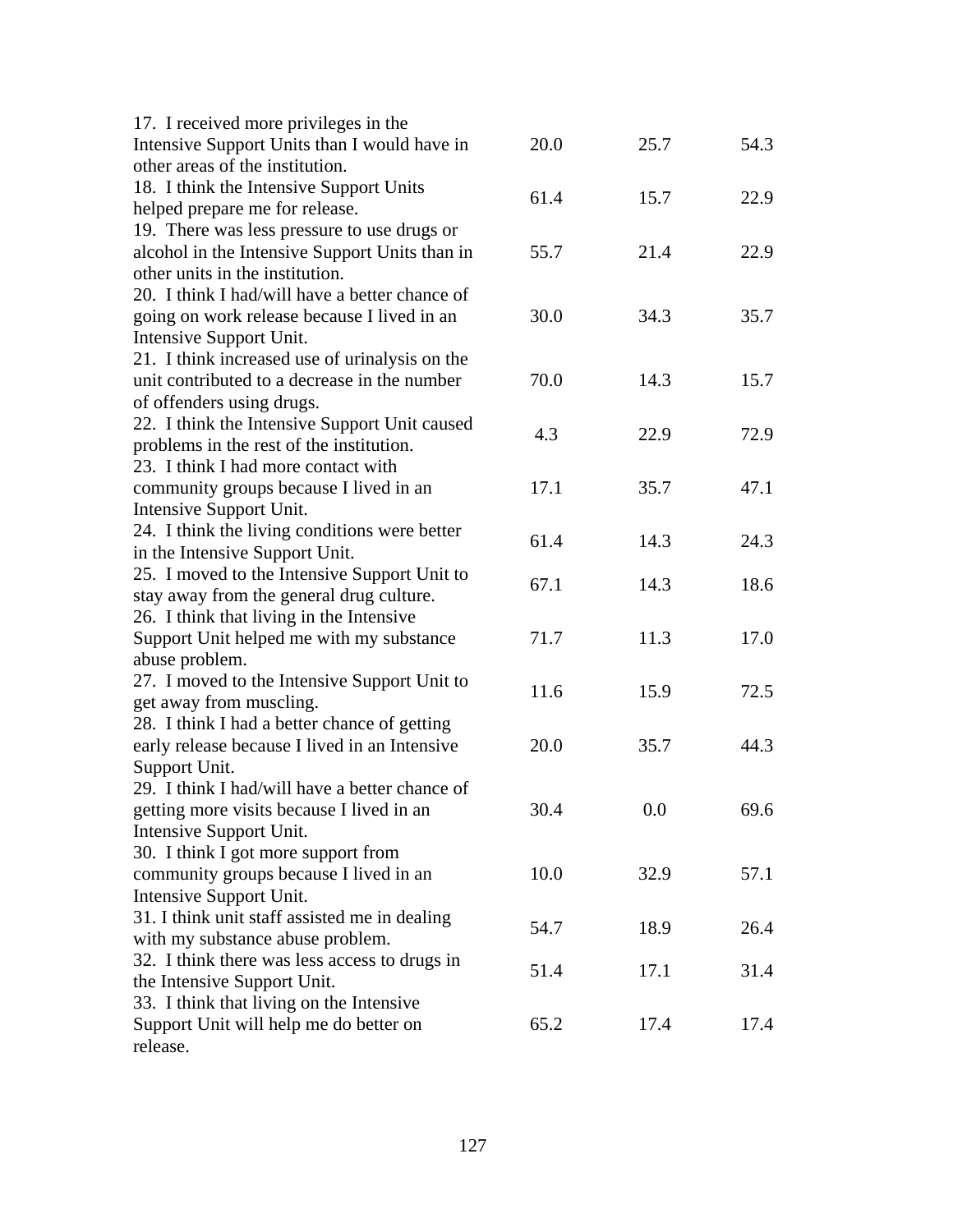| 34. I don't think Intensive Support Units      |      |      |      |
|------------------------------------------------|------|------|------|
| work because it's too hard to get clean in an  | 5.7  | 14.3 | 80.0 |
| institution, no matter where you are.          |      |      |      |
| 35. I moved to the Intensive Support Unit to   |      |      |      |
| avoid pressures on friends and family coming   | 1.4  | 12.9 | 85.7 |
| in for visits.                                 |      |      |      |
| 36. I think other offenders were more          |      |      |      |
| supportive in the Intensive Support Unit.      | 61.4 | 22.9 | 15.7 |
| 37. I moved to the Intensive Support Units     |      |      |      |
| because I wanted to stay clean.                | 77.4 | 9.4  | 13.2 |
| 38. Offenders from other units gave me a       |      |      |      |
| hard time for moving to the Intensive          | 10.0 | 10.0 | 80.0 |
| Support Unit.                                  |      |      |      |
| 39. I think the Intensive Support Unit helped  |      |      |      |
| other offenders.                               | 82.9 | 12.9 | 4.3  |
| 40. I moved to the Intensive Support Unit      |      |      |      |
| because I wanted to get clean.                 | 67.3 | 9.6  | 23.1 |
| 41. I think increased searches in the          |      |      |      |
| Intensive Support Unit helped decrease the     | 46.4 | 24.6 | 29.0 |
| amount of alcohol that was produced.           |      |      |      |
| 42. I don't think the Intensive Support Unit   |      |      |      |
| helped me because my problem is too severe.    | 3.9  | 5.9  | 90.2 |
| 43. I think increased use of urinalysis on the |      |      |      |
| unit contributed to a decrease in the number   | 51.4 | 22.9 | 25.7 |
| of offenders drinking.                         |      |      |      |
| 44. I don't think Intensive Support Units      |      |      |      |
| work because it's too hard to stay clean in an | 11.4 | 7.1  | 81.4 |
| institution, no matter where you are.          |      |      |      |
| 45. I think the Intensive Support Unit has a   |      |      |      |
| positive influence on the rest of the          | 61.4 | 24.3 | 14.3 |
| institution.                                   |      |      |      |
| 46. I think other institutional staff support  |      |      |      |
| the Intensive Support Unit.                    | 55.7 | 24.3 | 20.0 |
| 47. I think Intensive Support Units are a      |      |      |      |
| good idea.                                     | 84.1 | 10.1 | 5.8  |
| 48. I think unit staff was knowledgeable on    |      |      |      |
| substance abuse issues.                        | 53.6 | 30.4 | 15.9 |
| Number of cases                                |      | 70   |      |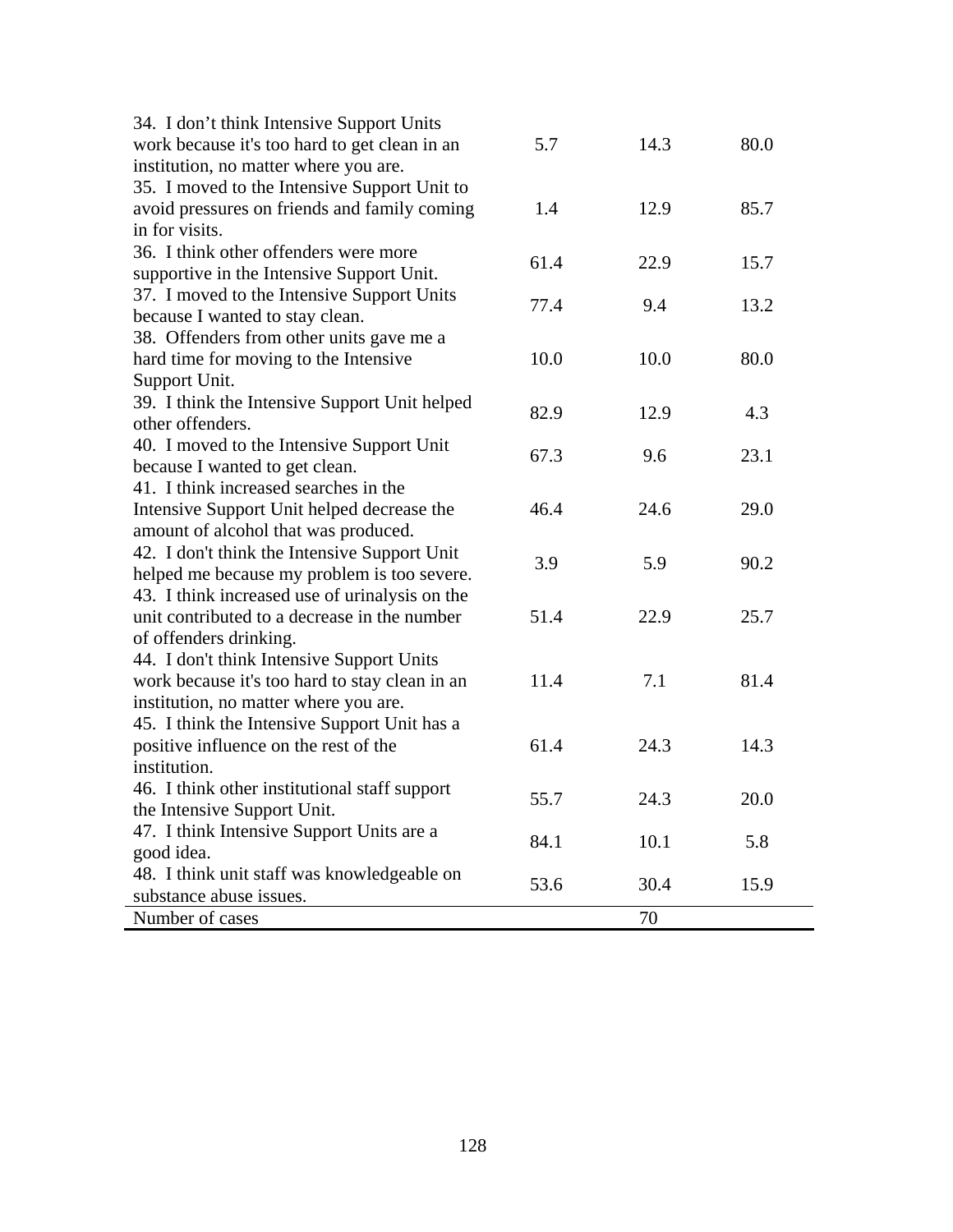# **APPENDIX Q**

## **Staff Expectations**

| <b>Question</b>                                                                                                                                | Agree /<br><b>Strongly</b><br><b>Agree</b><br>$\frac{0}{0}$ | <b>Neutral</b><br>$\frac{0}{0}$ | Disagree /<br><b>Strongly</b><br><b>Disagree</b><br>$\frac{0}{0}$ |
|------------------------------------------------------------------------------------------------------------------------------------------------|-------------------------------------------------------------|---------------------------------|-------------------------------------------------------------------|
|                                                                                                                                                |                                                             |                                 |                                                                   |
| 1. I think Intensive Support Units will<br>provide a safe environment for offenders.                                                           | 69.7                                                        | 21.2                            | 9.1                                                               |
| 2. I am working in the Intensive Support<br>Unit because I thought it would be an                                                              | 46.1                                                        | 31.5                            | 22.5                                                              |
| interesting place to work.<br>3. I think that increased drug testing will<br>decrease the presence of drugs in the<br>Intensive Support Units. | 73.5                                                        | 13.3                            | 13.3                                                              |
| 4. I am working in the Intensive Support<br>Unit because there is less pressure than<br>working in other units of the institution.             | 6.8                                                         | 28.4                            | 64.8                                                              |
| 5. I think Intensive Support Units will only<br>work with offenders who do not have serious<br>alcohol or drug problems.                       | 17.2                                                        | 20.2                            | 62.6                                                              |
| 6. I am working in the Intensive Support<br>Unit because I have more opportunity to<br>work closely with offenders.                            | 21.6                                                        | 40.9                            | 37.5                                                              |
| 7. I think the Intensive Support Unit is<br>unlikely to help offenders because their<br>problems are too severe.                               | 7.1                                                         | 11.1                            | 81.8                                                              |
| 8. I am working in the Intensive Support<br>Unit because I think staff on the unit have<br>positive attitudes towards offenders.               | 36.0                                                        | 42.7                            | 21.4                                                              |
| 9. I think that the idea of Intensive Support<br>Units is a good one.                                                                          | 85.9                                                        | 10.1                            | 4.0                                                               |
| 10. I think the Intensive Support Unit will<br>help offenders because other offenders will<br>be more supportive.                              | 70.4                                                        | 16.3                            | 13.3                                                              |
| 11. I think the Intensive Support Unit will<br>help offenders because there will be less<br>access to alcohol.                                 | 35.4                                                        | 21.2                            | 43.4                                                              |
| 12. I think the Intensive Support Unit will<br>help offenders because there will be less<br>access to drugs.                                   | 37.4                                                        | 17.2                            | 45.5                                                              |
| 13. I am working in the Intensive Support<br>Unit because I want to stay away from the<br>inmate drug culture.                                 | 5.7                                                         | 27.3                            | 67.1                                                              |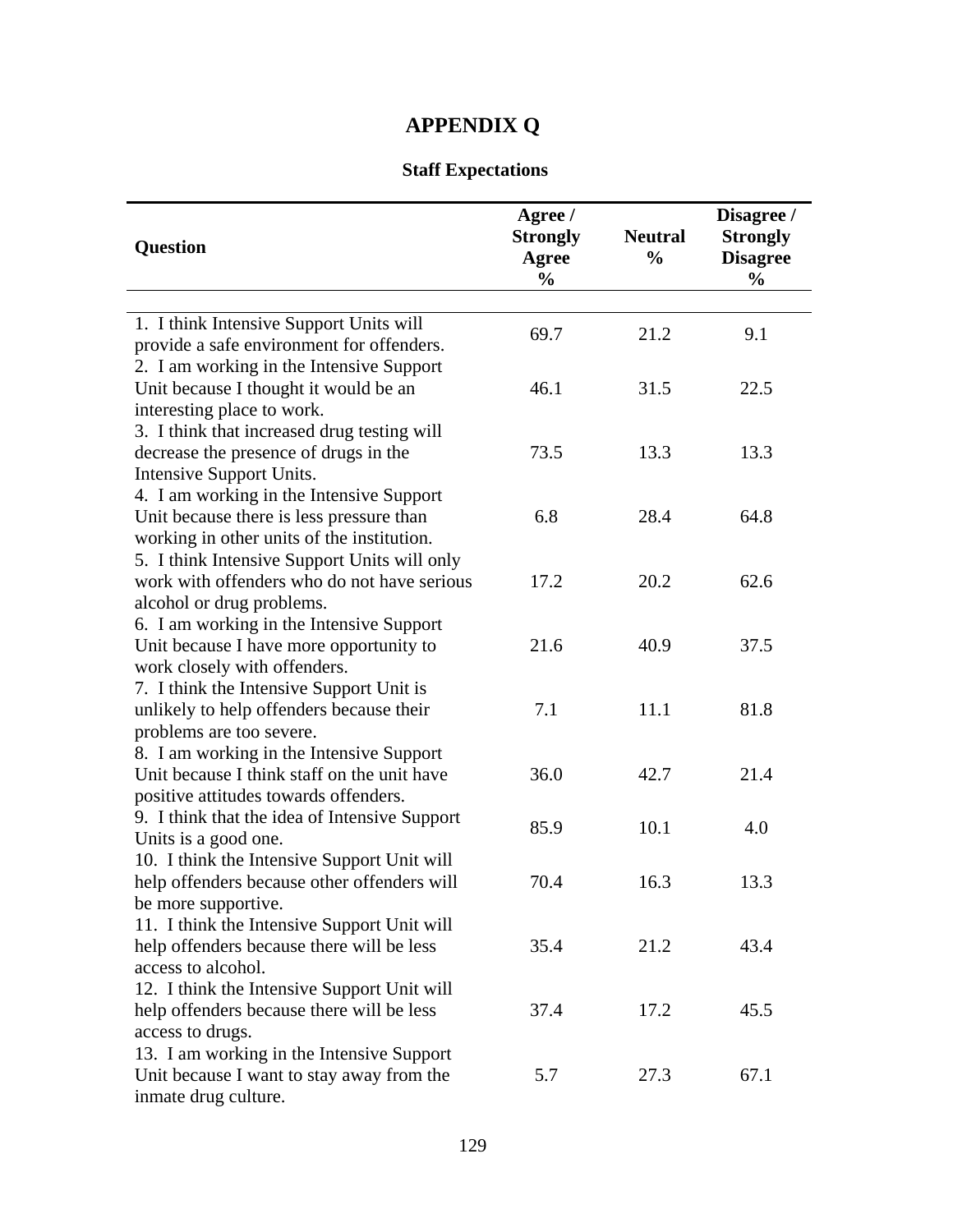| 87.8 | 6.1                                                        | 6.1                                                                         |
|------|------------------------------------------------------------|-----------------------------------------------------------------------------|
|      |                                                            |                                                                             |
|      |                                                            |                                                                             |
| 44.4 | 38.9                                                       | 16.7                                                                        |
|      |                                                            |                                                                             |
|      |                                                            |                                                                             |
| 12.1 | 15.2                                                       | 72.7                                                                        |
|      |                                                            |                                                                             |
|      |                                                            |                                                                             |
|      |                                                            |                                                                             |
|      |                                                            | 76.8                                                                        |
|      |                                                            |                                                                             |
|      |                                                            |                                                                             |
|      |                                                            | 73.6                                                                        |
|      |                                                            |                                                                             |
|      |                                                            | 50.0                                                                        |
|      |                                                            |                                                                             |
|      |                                                            |                                                                             |
|      |                                                            | 2.0                                                                         |
|      |                                                            |                                                                             |
|      |                                                            | 3.0                                                                         |
|      |                                                            |                                                                             |
|      |                                                            |                                                                             |
|      |                                                            | 52.6                                                                        |
|      |                                                            |                                                                             |
| 18.6 |                                                            | 40.7                                                                        |
|      |                                                            |                                                                             |
|      |                                                            |                                                                             |
| 9.2  | 21.4                                                       | 69.4                                                                        |
|      |                                                            |                                                                             |
|      |                                                            |                                                                             |
|      |                                                            | 25.5                                                                        |
|      |                                                            |                                                                             |
| 54.6 | 28.9                                                       | 16.5                                                                        |
|      |                                                            |                                                                             |
|      |                                                            |                                                                             |
|      |                                                            | 19.5                                                                        |
|      |                                                            |                                                                             |
|      |                                                            |                                                                             |
| 74.5 |                                                            | 10.2                                                                        |
|      |                                                            |                                                                             |
|      |                                                            |                                                                             |
| 74.5 | 15.3                                                       | 10.2                                                                        |
|      |                                                            |                                                                             |
|      | 8.1<br>6.6<br>14.8<br>83.8<br>92.9<br>18.6<br>51.0<br>54.0 | 15.2<br>19.8<br>35.2<br>14.1<br>4.0<br>28.9<br>40.7<br>23.5<br>26.4<br>15.3 |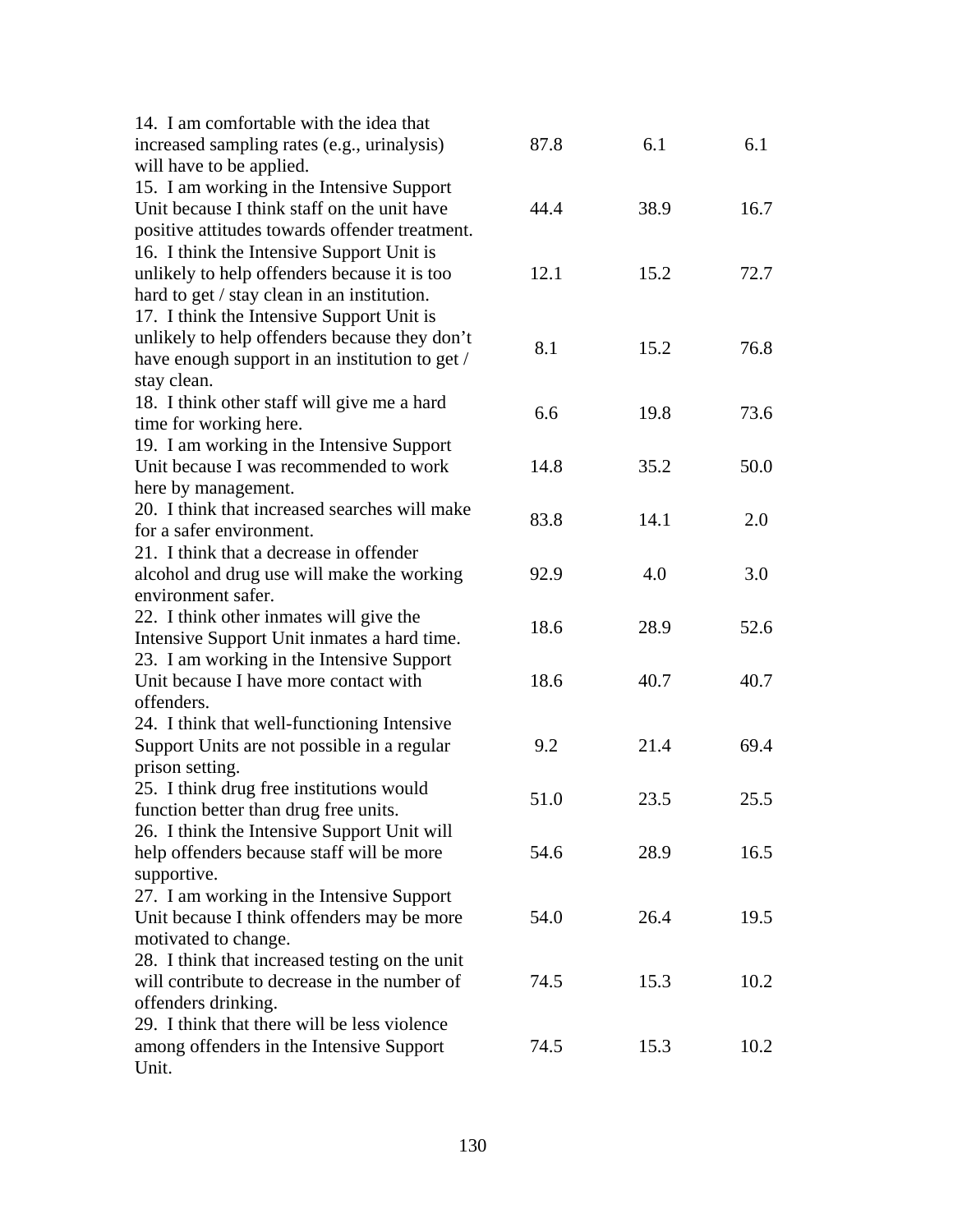| 30. I think the Intensive Support Units will |      |      |      |
|----------------------------------------------|------|------|------|
| cause more disruption in the rest of the     | 3.1  | 16.3 | 80.6 |
| institution.                                 |      |      |      |
| 31. I am working in the Intensive Support    |      |      |      |
| Unit because I have an interest in helping   | 51.7 | 27.6 | 20.7 |
| offenders with substance abuse problems.     |      |      |      |
| 32. I think the Intensive Support Units will |      |      |      |
| increase the drug flow in the rest of the    | 3.1  | 18.6 | 78.4 |
| institution.                                 |      |      |      |
| 33. I am comfortable using increased         |      |      |      |
| interdiction methods (e.g., searches,        | 84.5 | 11.3 | 4.1  |
| seizures).                                   |      |      |      |
| 34. I think the Intensive Support Unit will  |      |      |      |
| help offenders because it provides a more    | 84.7 | 10.2 |      |
| positive environment for participating in    |      |      | 5.1  |
| programs.                                    |      |      |      |
| <b>Total Number of cases</b>                 |      | 99   |      |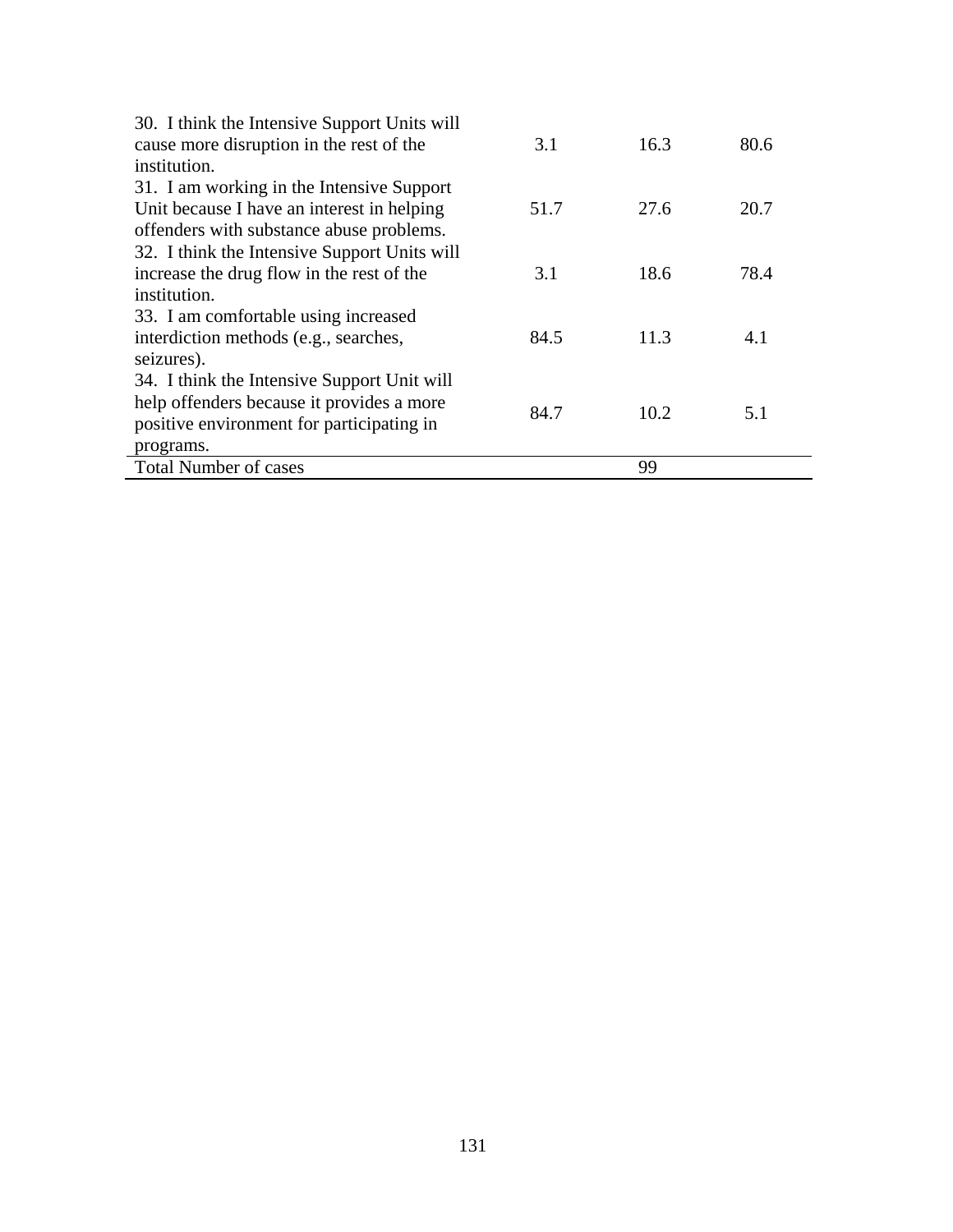## **APPENDIX R**

## **Staff Impact**

| <b>Question</b>                                                                           | Agree /<br><b>Strongly</b><br><b>Agree</b><br>$\frac{0}{0}$ | <b>Neutral</b><br>$\frac{0}{0}$ | Disagree /<br><b>Strongly</b><br><b>Disagree</b><br>$\frac{0}{0}$ |
|-------------------------------------------------------------------------------------------|-------------------------------------------------------------|---------------------------------|-------------------------------------------------------------------|
| 1. I think Intensive Support Units only                                                   |                                                             |                                 |                                                                   |
| worked with offenders who did not have<br>serious alcohol or drug problems.               | 20.8                                                        | 11.7                            | 67.5                                                              |
| 2. I think the Intensive Support Unit did not                                             |                                                             |                                 |                                                                   |
| help offenders because it was too hard to                                                 | 9.0                                                         | 2.6                             | 88.5                                                              |
| get/stay clean in an institution.                                                         |                                                             |                                 |                                                                   |
| 3. I think that the Intensive Support Unit did                                            |                                                             |                                 |                                                                   |
| not help offenders because their problems<br>were too severe.                             | 7.7                                                         | 9.0                             | 83.3                                                              |
| 4. I think the Intensive Support Unit did not                                             |                                                             |                                 |                                                                   |
| help offenders because they did not have                                                  |                                                             |                                 |                                                                   |
| enough support in an institution to get/stay                                              | 11.7                                                        | 11.7                            | 76.6                                                              |
| clean.                                                                                    |                                                             |                                 |                                                                   |
| 5. I think the Intensive Support Unit caused                                              | 7.7                                                         | 6.4                             | 85.9                                                              |
| more disruption in the rest of the institution.                                           |                                                             |                                 |                                                                   |
| 6. I think the Intensive Support Unit was                                                 |                                                             |                                 |                                                                   |
| kept substance free because of the motivation                                             | 66.7                                                        | 21.8                            | 11.5                                                              |
| of offenders.                                                                             |                                                             |                                 |                                                                   |
| 7. I think the Intensive Support Unit was<br>kept substance free because of peer support. | 59.0                                                        | 25.6                            | 15.4                                                              |
| 8. I think the Intensive Support Unit was                                                 |                                                             |                                 |                                                                   |
| kept substance free because of the support of                                             | 62.8                                                        | 24.4                            | 12.8                                                              |
| staff.                                                                                    |                                                             |                                 |                                                                   |
| 9. I think the Intensive Support Unit was                                                 |                                                             |                                 |                                                                   |
| kept substance free because of increased                                                  | 75.6                                                        | 14.1                            | 10.3                                                              |
| searches and drug testing.                                                                |                                                             |                                 |                                                                   |
| 10. I think there were other more important                                               | 29.5                                                        | 46.2                            | 24.4                                                              |
| factors that kept the unit substance free.                                                |                                                             |                                 |                                                                   |
| 11. I do not think the Intensive Support                                                  |                                                             |                                 |                                                                   |
| Units were anymore substance free than                                                    | 20.5                                                        | 9.0                             | 70.5                                                              |
| other units.                                                                              |                                                             |                                 |                                                                   |
| 12. I think that the idea of Intensive Support<br>Units was a good one.                   | 94.9                                                        | 2.6                             | 2.6                                                               |
| 13. The Intensive Support Unit could                                                      |                                                             |                                 |                                                                   |
| function on a larger scale or even as an                                                  | 55.1                                                        | 24.4                            | 20.5                                                              |
| institution.                                                                              |                                                             |                                 |                                                                   |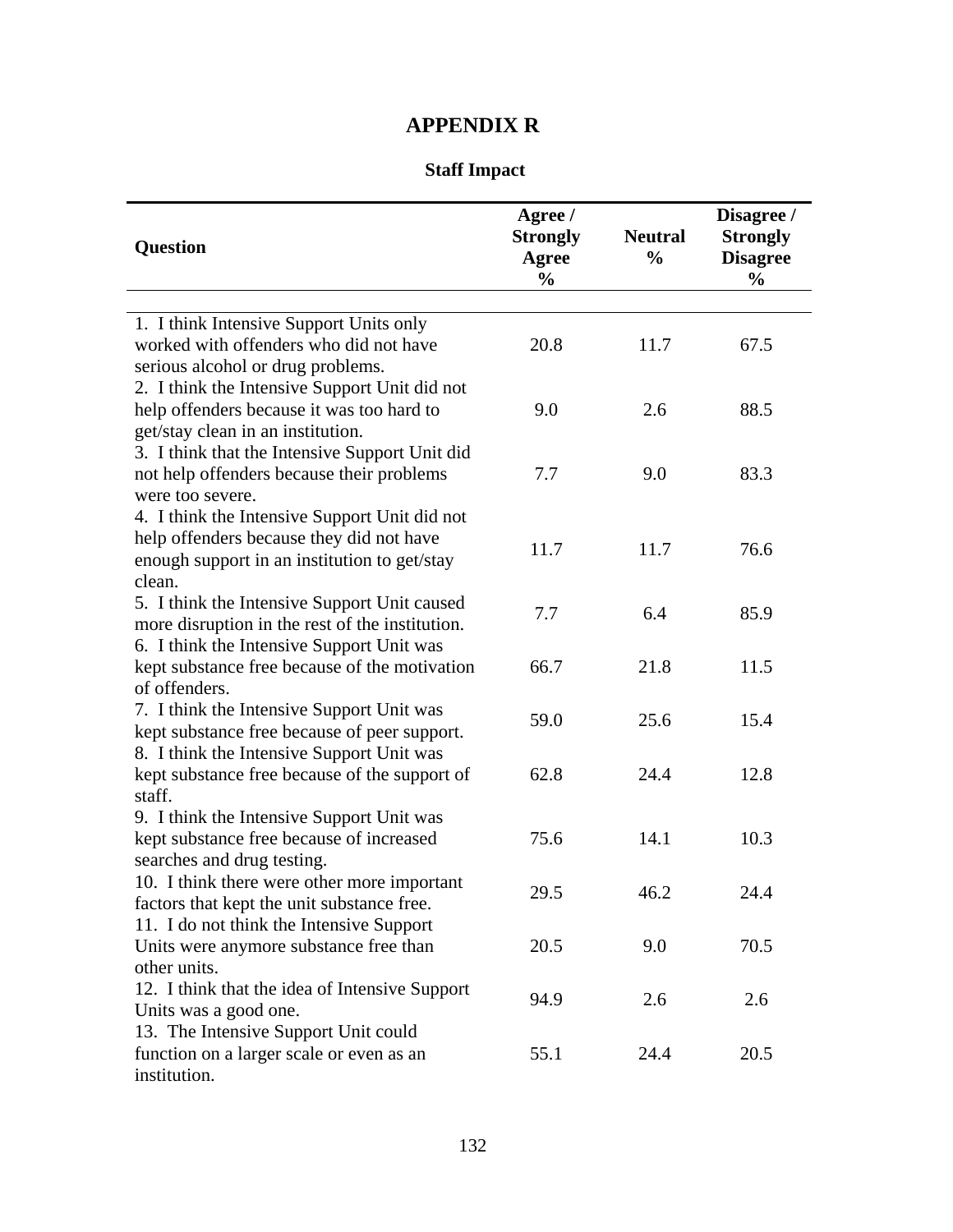| 14. I think Intensive Support Units provided<br>a safe environment for offenders. | 75.6 | 16.7 | 7.7  |
|-----------------------------------------------------------------------------------|------|------|------|
| 15. I felt more comfortable working with                                          |      |      |      |
| offenders in the Intensive Support Unit than                                      | 30.8 | 37.2 | 32.1 |
| with those in the general population.                                             |      |      |      |
| 16. I think there was less violence among                                         |      |      |      |
| offenders in the Intensive Support Unit.                                          | 42.3 | 39.7 | 18.0 |
| 17. I think that increased searches made for                                      |      |      |      |
| a safer environment.                                                              | 73.1 | 20.5 | 6.4  |
| 18. I think that increased drug testing                                           |      |      |      |
| decreased the presence of drugs in the                                            | 84.4 | 7.8  | 7.8  |
| Intensive Support Units.                                                          |      |      |      |
| 19. I think the Intensive Support Unit helped                                     |      |      |      |
| offenders because there was less access to                                        | 38.5 | 23.1 | 38.5 |
| alcohol.                                                                          |      |      |      |
| 20. I think the Intensive Support Unit helped                                     |      |      |      |
| offenders because there was less access to                                        | 35.9 | 28.2 | 21.8 |
| drugs.                                                                            |      |      |      |
| 21. There was more opportunity to work                                            |      |      |      |
| closely with offenders in the Intensive                                           | 50.0 | 28.2 | 21.8 |
| Support Unit.                                                                     |      |      |      |
| 22. I think staff on the Intensive Support                                        |      |      |      |
| Unit had positive attitudes towards offenders.                                    | 70.5 | 24.4 | 5.1  |
| 23. I think the Intensive Support Unit helped                                     |      |      |      |
| offenders because other offenders were more                                       | 59.0 | 24.4 | 16.7 |
| supportive.                                                                       |      |      |      |
| 24. I think offenders were more motivated to                                      |      |      |      |
| change in the Intensive Support Unit.                                             | 82.1 | 6.4  | 11.5 |
| 25. I think the Intensive Support Unit helped                                     |      |      |      |
| offenders because it provided a more positive                                     |      |      |      |
| environment for participating in substance                                        | 79.5 | 9.0  | 11.5 |
| abuse related programs.                                                           |      |      |      |
| 26. I think that the Intensive Support Unit                                       |      |      |      |
| helped offenders follow their correctional                                        | 76.9 | 16.7 | 6.4  |
| plan.                                                                             |      |      |      |
| 27. I think that the experience of the                                            |      |      |      |
| Intensive Support Unit will help offenders                                        | 68.0 | 20.5 | 11.5 |
| after leaving for another unit or institution.                                    |      |      |      |
| 28. I think that the experience of the                                            |      |      |      |
| Intensive Support Unit will help offenders                                        | 76.6 | 13.0 | 10.4 |
| after release to the community.                                                   |      |      |      |
| 29. I think offenders will be more motivated                                      |      |      |      |
| to make positive changes after leaving the                                        | 68.0 | 20.5 | 11.5 |
| Intensive Support Unit.                                                           |      |      |      |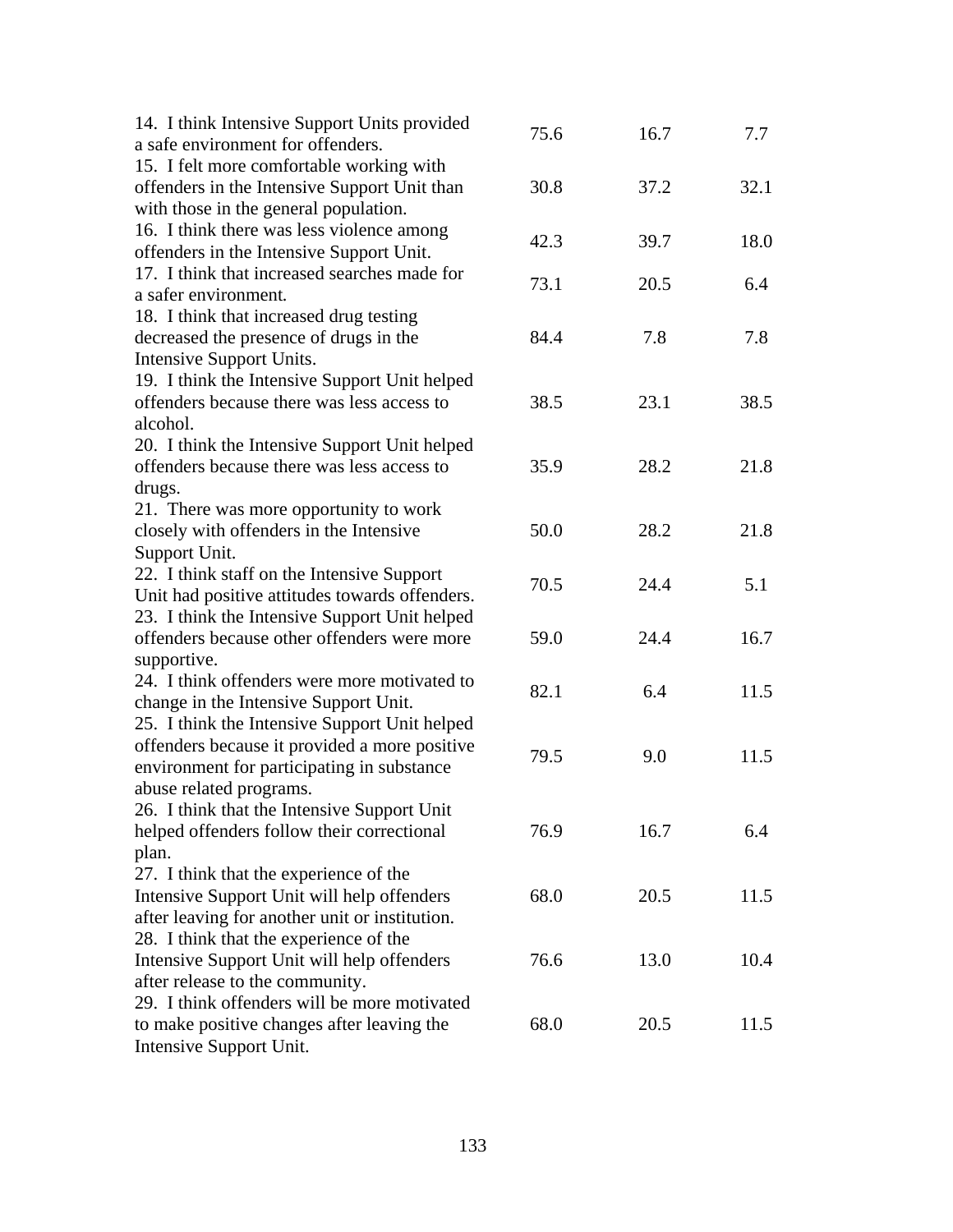| 30. I think support networks will have a      |      |      |     |
|-----------------------------------------------|------|------|-----|
| direct impact on whether an offender will be  | 79.5 | 15.4 | 5.1 |
| able to stay substance free after leaving the |      |      |     |
| Intensive Support Unit.                       |      |      |     |
| <b>Total Number of cases</b>                  |      | 78   |     |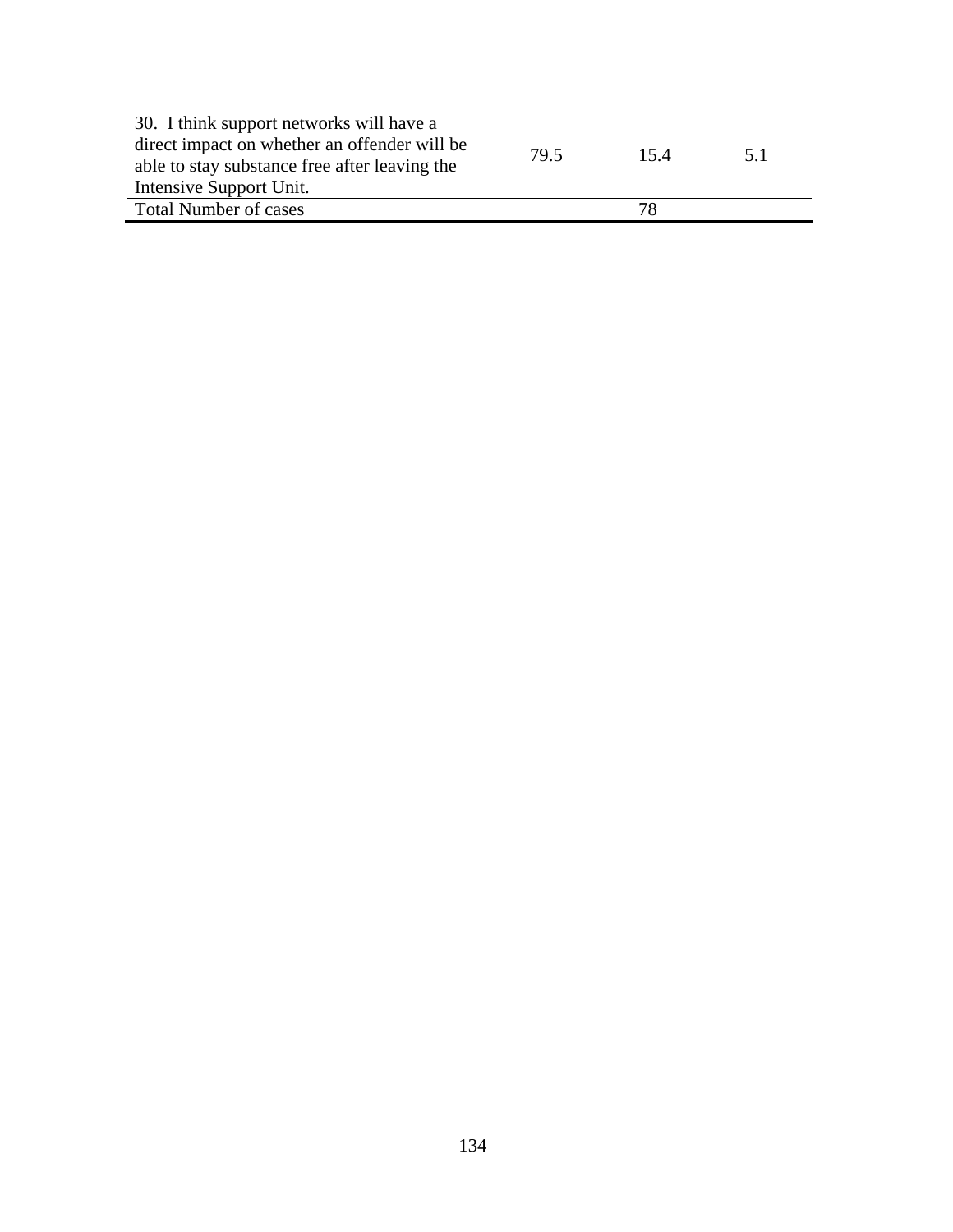# **APPENDIX S**

#### **Process Measures Results**

| <b>Support Type</b>                    | <b>Minimum Security</b><br>$\frac{0}{0}$ | <b>Mediums</b><br><b>Security</b><br>$\frac{6}{9}$ | <b>Total</b><br>$\frac{6}{9}$ |
|----------------------------------------|------------------------------------------|----------------------------------------------------|-------------------------------|
| Regular Family/Friend <sup>1</sup>     | 26.5                                     | 45.7                                               | 34.3                          |
| Other <sup>2</sup>                     | 11.1                                     | $\theta$                                           | 6.6                           |
| Cultural                               | 6.0                                      | 11.1                                               | 8.1                           |
| Religious                              | 5.1                                      | 6.2                                                | 5.6                           |
| John Howard                            | 1.0                                      | $\theta$                                           | 0.6                           |
| Lifer                                  | $\theta$                                 | $\theta$                                           | $\theta$                      |
| Number of cases                        | 117                                      | 81                                                 | 198                           |
| $\chi^2$ (1, N=198) = 7.8, p < 0.01    |                                          |                                                    |                               |
| $2 \chi^2$ (1, N=198) = 9.6, p < 0.001 |                                          |                                                    |                               |

## **Table 1: Community Support Types for ISU Participants by Security Level**

### **Table 2: Correctional Plan Program Attended for ISU Participants by Security Level**

| <b>Program Attended</b>              | <b>Minimum</b><br><b>Security</b><br>$\%$ | <b>Mediums</b><br><b>Security</b><br>$\%$ | <b>Total</b><br>$\frac{6}{6}$ |
|--------------------------------------|-------------------------------------------|-------------------------------------------|-------------------------------|
| Sex Offender <sup>1</sup>            | 10.3                                      | $\boldsymbol{0}$                          | 5.2                           |
| Cognitive $\text{Skills}^2$          | 4.3                                       | 12.3                                      | 8.2                           |
| <b>OSAPP</b>                         | 10.3                                      | 16.7                                      | 13.4                          |
| $A \& E$ Management                  |                                           | 3.5                                       | 2.2                           |
| <b>Methadone Maintenance</b>         | 1.7                                       | 4.9                                       | 3.2                           |
| Any Programming                      | 26.5                                      | 28.1                                      | 27.3                          |
| Number of cases                      | 117                                       | 114                                       | 238                           |
| $\chi^2$ (1, N=231) = 12.3, p<. 0001 |                                           |                                           |                               |

 $\frac{1}{2} \chi^2 (1, N=231) = 12.3, p<. 0001$ <br> $\frac{2}{2} \chi^2 (1, N=231) = 4.9, p<. 05$